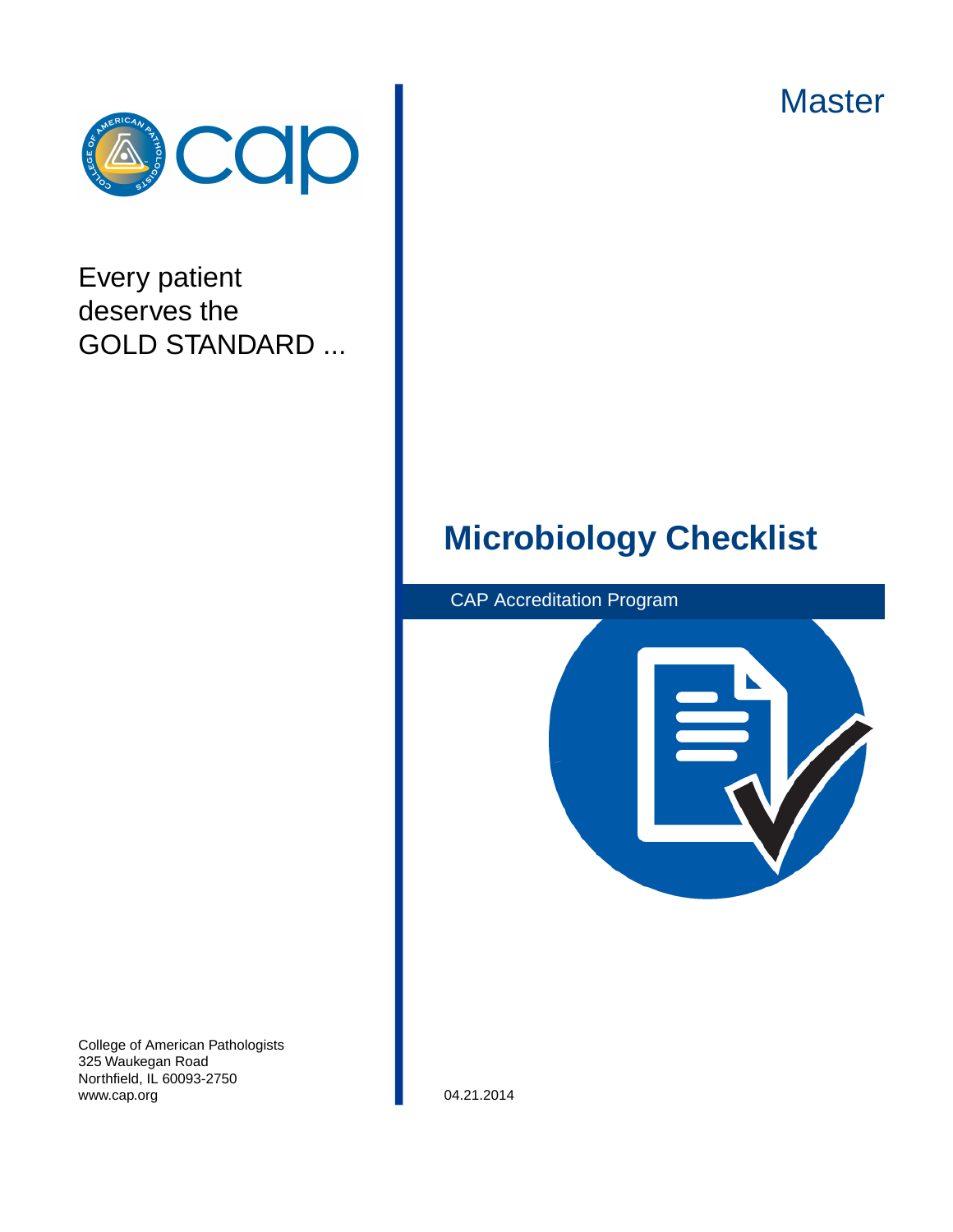# **Disclaimer and Copyright Notice**

On-site inspections are performed with the edition of the Checklists mailed to a facility at the completion of the application or reapplication process, not necessarily those currently posted on the Web site. The checklists undergo regular revision and a new edition may be published after the inspection materials are sent.

For questions about the use of the Checklists or Checklist interpretation, email<accred@cap.org>or call 800-323-4040 or 847-832-7000 (international customers, use country code 001).

The Checklists used for inspection by the College of American Pathologists' Accreditation Programs have been created by the CAP and are copyrighted works of the CAP. The CAP has authorized copying and use of the checklists by CAP inspectors in conducting laboratory inspections for the Commission on Laboratory Accreditation and by laboratories that are preparing for such inspections. Except as permitted by section 107 of the Copyright Act, 17 U.S.C. sec. 107, any other use of the Checklists constitutes infringement of the CAP's copyrights in the Checklists.The CAP will take appropriate legal action to protect these copyrights.

All Checklists are ©2014. College of American Pathologists. All rights reserved.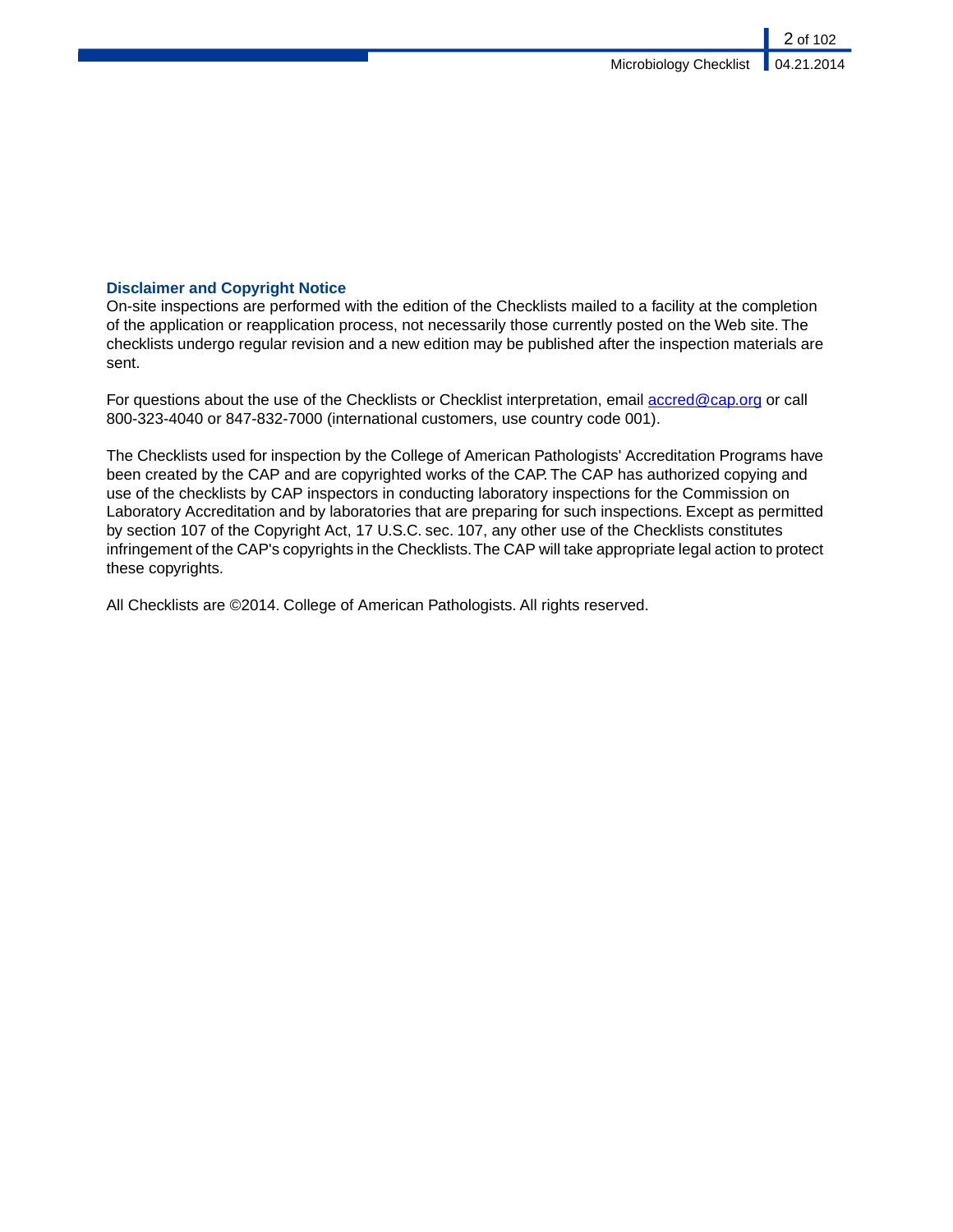3 of 102 Microbiology Checklist 04.21.2014

# **Microbiology Checklist**



# TABLE OF CONTENTS

| MATRIX-ASSISTED LASER DESORPTION IONIZATION TIME-OF-FLIGHT (MALDI-TOF) MASS SPECTROMETRY17 |  |
|--------------------------------------------------------------------------------------------|--|
|                                                                                            |  |
|                                                                                            |  |
|                                                                                            |  |
|                                                                                            |  |
|                                                                                            |  |
|                                                                                            |  |
| ANTIMICROBIAL SUSCEPTIBILITY TESTING, QC REQUIREMENTS, AND RESULTS REPORTING 26            |  |
|                                                                                            |  |
|                                                                                            |  |
|                                                                                            |  |
|                                                                                            |  |
|                                                                                            |  |
|                                                                                            |  |
|                                                                                            |  |
|                                                                                            |  |
|                                                                                            |  |
|                                                                                            |  |
|                                                                                            |  |
|                                                                                            |  |
|                                                                                            |  |
|                                                                                            |  |
|                                                                                            |  |
|                                                                                            |  |
|                                                                                            |  |
|                                                                                            |  |
|                                                                                            |  |
|                                                                                            |  |
|                                                                                            |  |
|                                                                                            |  |
|                                                                                            |  |
|                                                                                            |  |
|                                                                                            |  |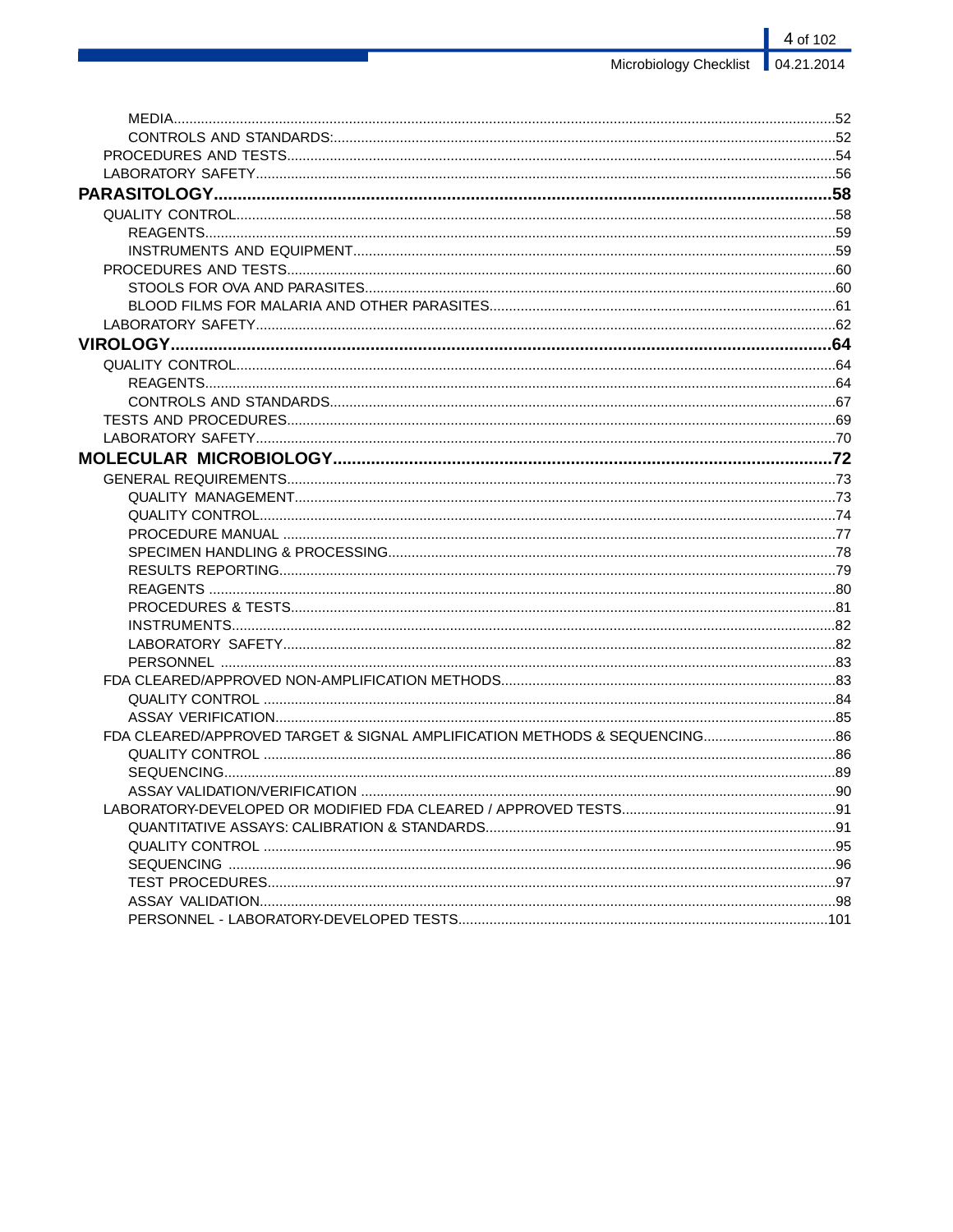5 of 102

# **ON-LINE CHECKLIST AVAILABILITY**

Participants of the CAP accreditation programs may download the checklists from the CAP Web site (www.cap.org) by logging into e-*LAB* Solutions. They are available in different checklist types and formatting options, including:

- Master contains ALL of the requirements and instructions available in PDF, Word/XML or Excel formats
- Custom customized based on the laboratory's activity (test) menu; available in PDF, Word/XML or Excel formats
- Changes Only contains only those requirements with significant changes since the previous checklist edition in a track changes format to show the differences; in PDF version only. Requirements that have been moved or merged appear in a table at the end of the file.

# **SUMMARY OF CHECKLIST EDITION CHANGES Microbiology Checklist 04/21/2014 Edition**

The information below includes a listing of checklist requirements with significant changes in the current edition and previous edition of this checklist. The list is separated into three categories:

- 1. New
- 2. Revised:
	- Modifications that may require a change in policy, procedure, or process for continued compliance; or
	- A change to the Phase
- 3. Deleted/Moved/Merged:
	- Deleted
	- Moved Relocation of a requirement into a different checklist (requirements that have been resequenced within the same checklist are not listed)
	- Merged The combining of similar requirements

*NOTE: The listing of requirements below is from the Master version of the checklist. The customized checklist version created for on-site inspections and self-evaluations may not list all of these requirements.*

# NEW Checklist Requirements

| Requirement | <b>Effective Date</b> |
|-------------|-----------------------|
| MIC.11375   | 04/21/2014            |
| MIC.16575   | 07/29/2013            |
| MIC.16595   | 07/29/2013            |
| MIC.16605   | 07/29/2013            |
| MIC.16615   | 07/29/2013            |
| MIC.16625   | 07/29/2013            |
| MIC.42025   | 07/29/2013            |
| MIC.63259   | 04/21/2014            |
| MIC.64832   | 07/29/2013            |

# REVISED Checklist Requirements

| Requirement | <b>Effective Date</b> |
|-------------|-----------------------|
| MIC.10060   | 04/21/2014            |
| MIC.11016   | 04/21/2014            |
| MIC.11020   | 04/21/2014            |
| MIC.14583   | 07/29/2013            |
| MIC.14616   | 07/29/2013            |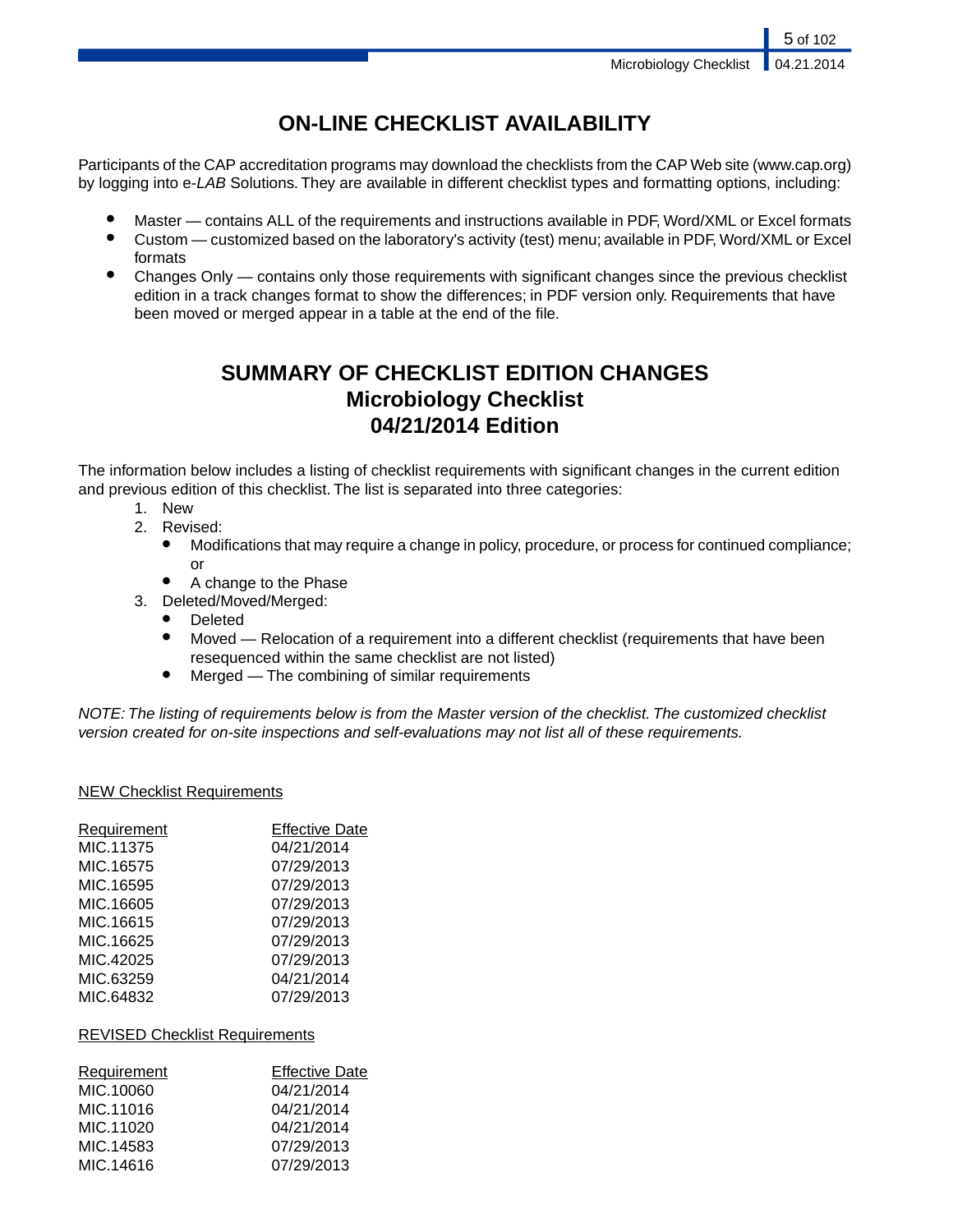6 of 102 Microbiology Checklist | 04.21.2014

| MIC.15020 | 07/29/2013 |
|-----------|------------|
| MIC.18968 | 07/29/2013 |
| MIC.21240 | 04/21/2014 |
| MIC.21812 | 07/29/2013 |
| MIC.21910 | 04/21/2014 |
| MIC.21943 | 04/21/2014 |
| MIC.22273 | 07/29/2013 |
| MIC.22285 | 07/29/2013 |
| MIC.22330 | 07/29/2013 |
| MIC.22410 | 07/29/2013 |
| MIC.22440 | 07/29/2013 |
| MIC.22495 | 07/29/2013 |
| MIC.22870 | 07/29/2013 |
| MIC.32100 | 04/21/2014 |
| MIC.32936 | 07/29/2013 |
| MIC.51000 | 07/29/2013 |
| MIC.52193 | 07/29/2013 |
| MIC.52200 | 07/29/2013 |
| MIC.52260 | 07/29/2013 |
| MIC.53050 | 07/29/2013 |
| MIC.61320 | 04/21/2014 |
| MIC.61360 | 07/29/2013 |
| MIC.63277 | 07/29/2013 |
| MIC.63324 | 07/29/2013 |
| MIC.63580 | 04/21/2014 |
| MIC.64450 | 07/29/2013 |
| MIC.64614 | 07/29/2013 |
| MIC.64631 | 07/29/2013 |
| MIC.64730 | 07/29/2013 |
| MIC.64770 | 04/21/2014 |
| MIC.64815 | 07/29/2013 |
| MIC.64817 | 07/29/2013 |
| MIC.64834 | 04/21/2014 |
| MIC.64835 | 07/29/2013 |
| MIC.64845 | 07/29/2013 |
| MIC.64886 | 04/21/2014 |
| MIC.64912 | 04/21/2014 |
| MIC.64915 | 07/29/2013 |
| MIC.64920 | 07/29/2013 |
| MIC.64924 | 07/29/2013 |
| MIC.64934 | 07/29/2013 |
| MIC.64956 | 07/29/2013 |
| MIC.64984 | 07/29/2013 |

# DELETED/MOVED/MERGED Checklist Requirements

| <b>Requirement</b> | <b>Effective Date</b> |
|--------------------|-----------------------|
| MIC.10080          | 04/20/2014            |
| MIC.11027          | 04/20/2014            |
| MIC.16000          | 04/20/2014            |
| MIC.16100          | 04/20/2014            |
| MIC.16200          | 04/20/2014            |
| MIC.16250          | 04/20/2014            |
| MIC.16290          | 04/20/2014            |
| MIC.16300          | 04/20/2014            |
| MIC.16500          | 04/20/2014            |
| MIC.16525          | 04/20/2014            |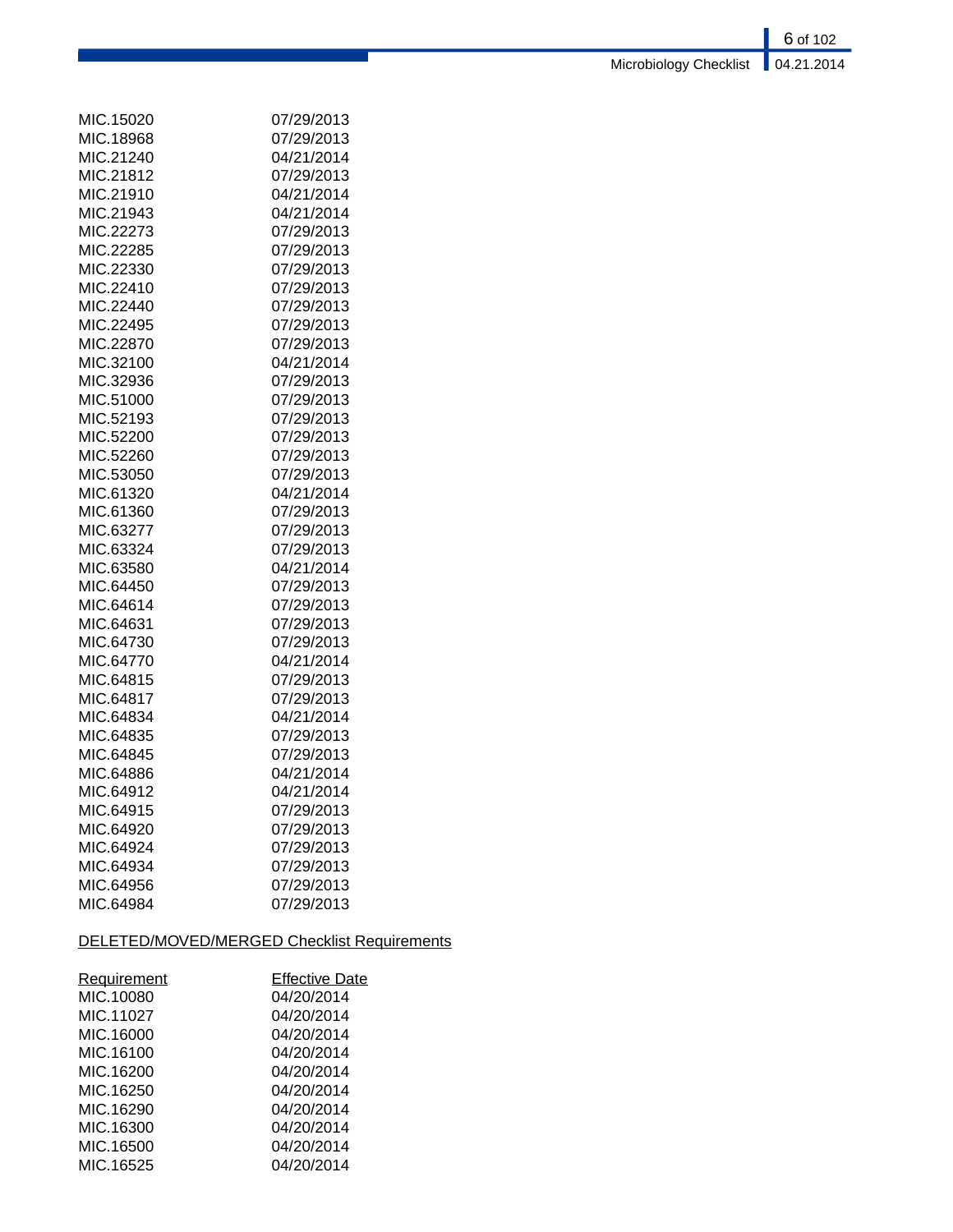|                                     | $\vert$ 7 of 102 |
|-------------------------------------|------------------|
| Microbiology Checklist   04.21.2014 |                  |

| 04/20/2014 |
|------------|
| 04/20/2014 |
| 04/20/2014 |
| 04/20/2014 |
| 07/28/2013 |
|            |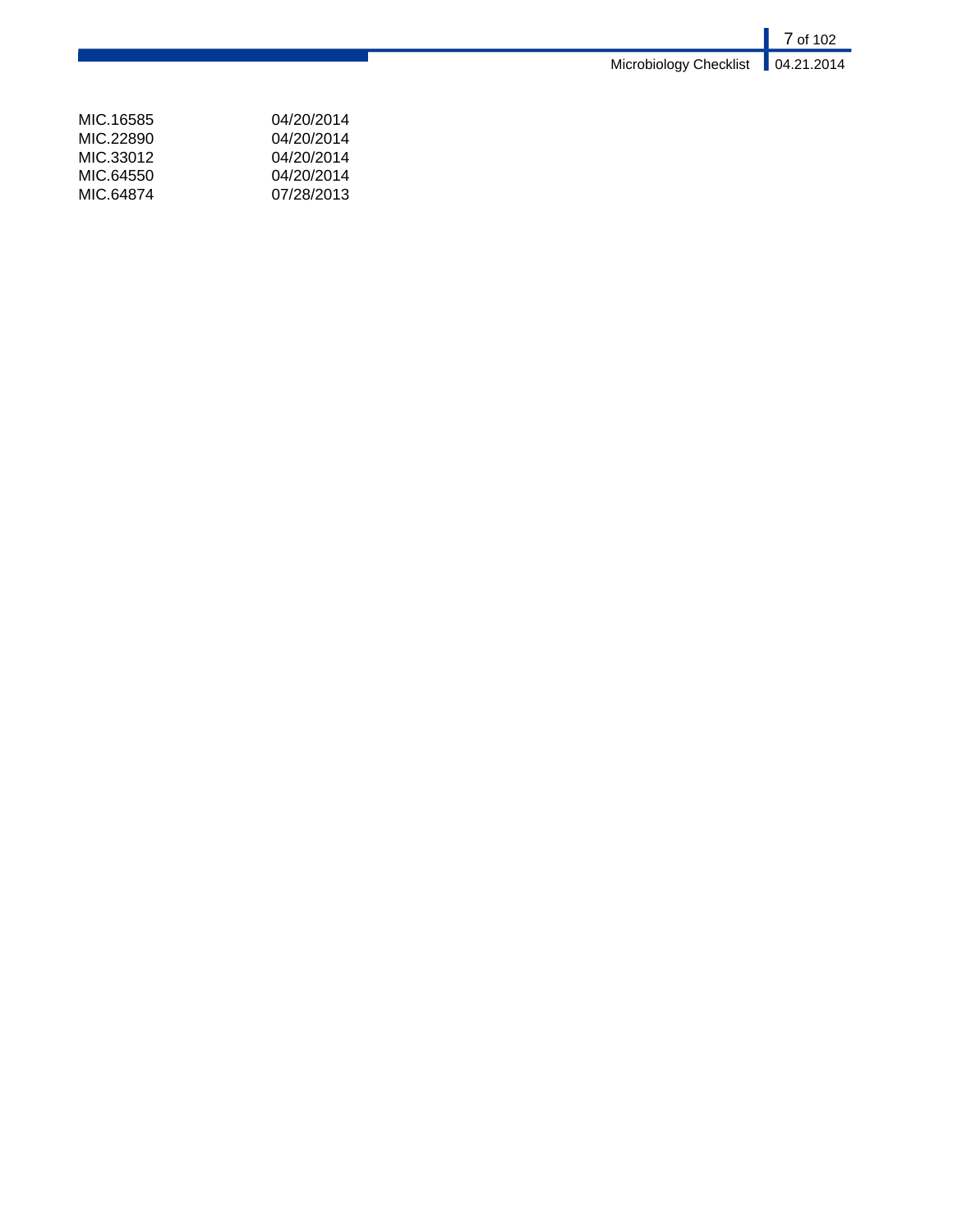# **INTRODUCTION**

*This checklist is used in conjunction with the All Common and Laboratory General Checklists to inspect a microbiology laboratory section or department.*

*Certain requirements are different for waived versus nonwaived tests. Refer to the checklist headings and explanatory text to determine applicability based on test complexity. The current list of tests waived under CLIA may be found at <http://www.accessdata.fda.gov/scripts/cdrh/cfdocs/cfClia/analyteswaived.cfm>.*

*Note for non-US laboratories: Checklist requirements apply to all laboratories unless a specific disclaimer of exclusion is stated in the checklist.*

# **GENERAL MICROBIOLOGY**

*Requirements in this section apply to ALL of the subsections in the microbiology laboratory (bacteriology, mycobacteriology, mycology, parasitology, molecular microbiology, and virology).When the microbiology department is inspected by a team, each member of the team must survey individual subsections for compliance with requirements in this General Microbiology section.The team leader is then responsible for completing this section at the conclusion of the inspection.*

# **PROFICIENCY TESTING**

# **Inspector Instructions:**



# **MIC.00350 PT Extent of Testing Phase II**

# **Organisms in proficiency testing specimens are identified to the same level as those from patient samples.**

*NOTE: If the laboratory's proficiency testing reports include incomplete identifications (e.g. "Gram positive cocci" or "Mycobacterium species, not tuberculosis"), it must document that this matches the information produced by the laboratory's internal capabilities in patient reports. In other words, patient reports cannot be more specific than the identification level reporting in proficiency testing, unless the former contain more specific information provided by reference laboratories.*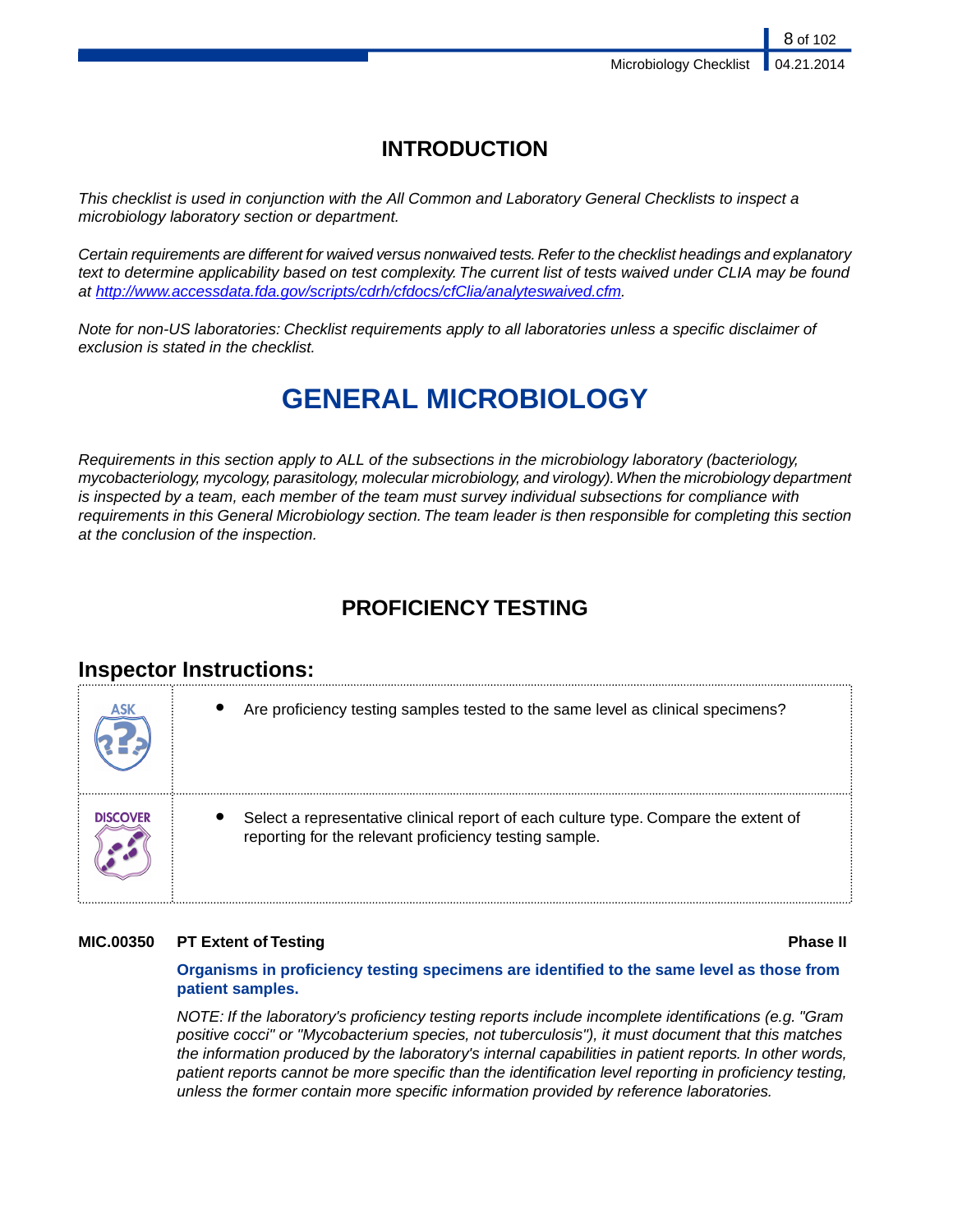# **QUALITY MANAGEMENT AND QUALITY CONTROL**

# **Inspector Instructions:**

| <b>READ</b>     | Sampling of QC policies and procedures<br>Sampling of QC records<br>Sampling of employee records of morphologic observation correlation                               |
|-----------------|-----------------------------------------------------------------------------------------------------------------------------------------------------------------------|
|                 | What do you do if controls are out of range?<br>How do you ensure consistency among personnel performing microscopic morphology?                                      |
| <b>DISCOVER</b> | Select several occurrences in which QC is out of range and follow documentation to<br>determine if the steps taken follow the laboratory policy for corrective action |

# **WAIVED TESTS**

# *\*\*REVISED\*\* 04/21/2014* **MIC.10060 Documented QC Results - Waived Tests Phase II**

**The laboratory follows manufacturer instructions for quality control, and documents and reviews results for acceptability prior to reporting patient results.**

*NOTE: Quality control must be performed according to manufacturer instructions.Testing personnel or supervisory staff must review quality control data on days when controls are run prior to reporting patient results. The laboratory director or designee must review QC data at least monthly or more frequently if specified in the laboratory QC policy.*

*With respect to internal controls, acceptable control results must be documented, at a minimum, once per day of patient testing for each device.\**

*\*Acceptable internal control results need not be documented, if (and only if) an unacceptable instrument control automatically locks the instrument and prevents release of patient results.*

# **Evidence of Compliance:**

- ✓ Written procedure consistent with manufacturer instructions for each waived test **AND**
- Records showing confirmation of acceptable QC results

# **MIC.10070 QC Corrective Action - Waived Tests Phase II**

**There is documentation of corrective action when quality control results exceed the acceptable range.**

*NOTE: The remaining requirements in this checklist on quality control do not apply to waived tests.*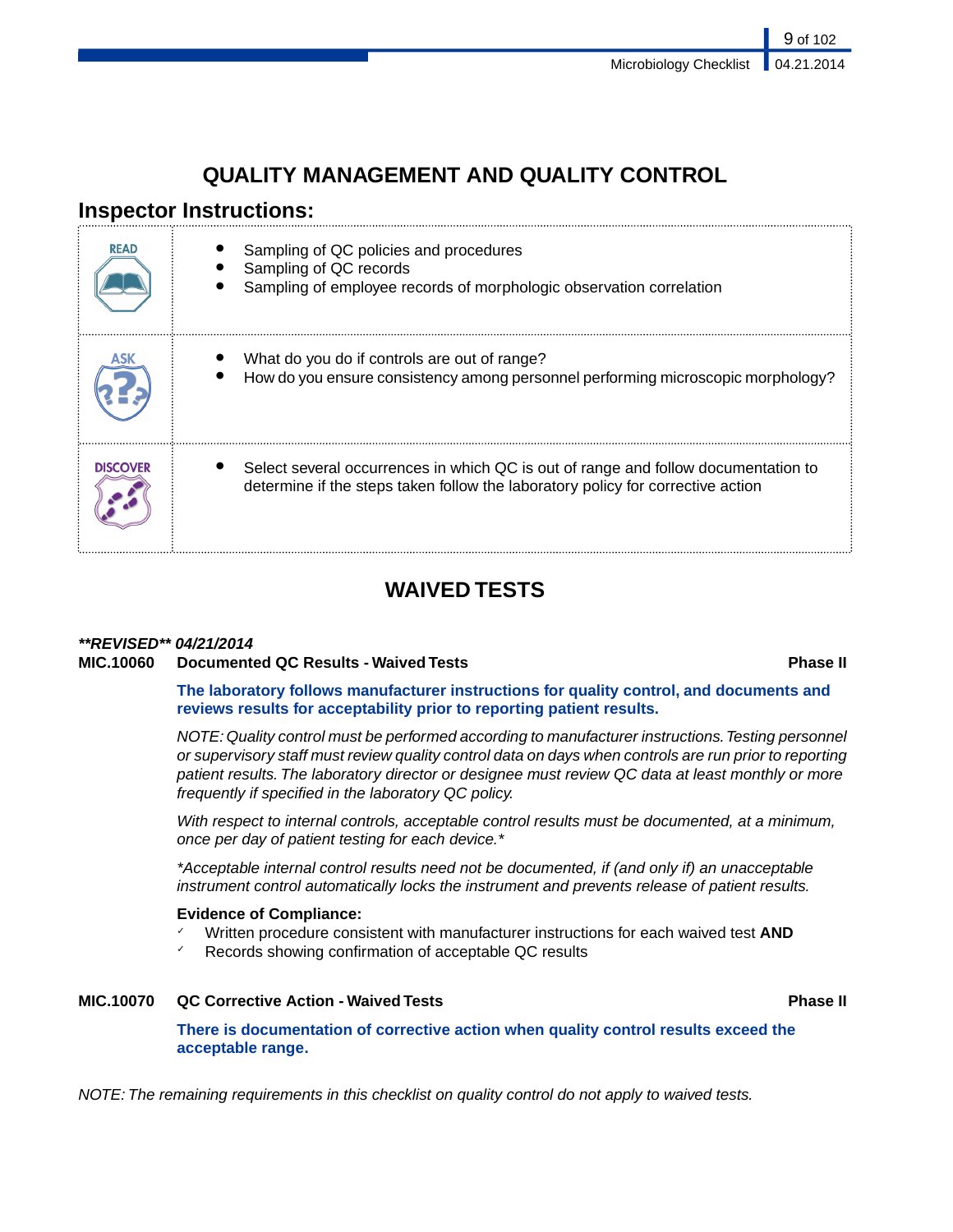# **GENERAL ISSUES**

### **MIC.11015 QC Handling Phase II**

**Control specimens are tested in the same manner and by the same personnel as patient samples.**

*NOTE: QC specimens must be analyzed by personnel who routinely perform patient testing. This does not imply that each operator must perform QC daily, so long as each instrument and/or test system has QC performed at required frequencies, and all analysts participate in QC on a regular basis. To the extent possible, all steps of the testing process must be controlled, recognizing that preanalytic and postanalytic variables may differ from those encountered with patients.*

#### **Evidence of Compliance:**

Records reflecting that QC is run by the same personnel performing patient testing

#### **REFERENCES**

1) Department of Health and Human Services, Centers for Medicare and Medicaid Services. Clinical laboratory improvement amendments of 1988; final rule. *Fed Register*. 2003(Jan 24):7166 [42CFR493.1256(d)(8)].1256(f)]

#### *\*\*REVISED\*\* 04/21/2014*

# **MIC.11016 Commercial Product - QC Phase II**

**When using a commercial product, QC is performed according to the manufacturer's instructions or CAP Checklist requirements, whichever is more stringent.**

*NOTE: This includes, but is not limited to, antimicrobial susceptibility testing/identification (AST/ID) systems.*

### **MIC.11017 QC Confirmation of Acceptability Phase II**

#### **Control results are reviewed for acceptability before reporting patient results.**

#### **Evidence of Compliance:**

- Written policy/procedure stating that controls are reviewed and acceptable prior to reporting patient results **AND**
- Evidence of corrective action taken when QC results are not acceptable

#### **REFERENCES**

1) Department of Health and Human Services, Centers for Medicare and Medicaid Services. Clinical laboratory improvement amendments of 1988; final rule. *Fed Register*. 2003(Jan 24)1992(Feb 28):7166 [42CFR493.1256(f)]

### **MIC.11018 QC Corrective Action Phase II**

#### **There is documentation of corrective action when control results exceed defined acceptability limits.**

*NOTE: Patient/client test results obtained in an analytically unacceptable test run or since the last acceptable test run must be re-evaluated to determine if there is a significant clinical difference in patient/client results. Re-evaluation may or may not include re-testing patient samples, depending on the circumstances.*

*Even if patient samples are no longer available, test results can be re-evaluated to search for evidence of an out-of-control condition that might have affected patient results.*

REFERENCES

1) Department of Health and Human Services, Centers for Medicare and Medicaid Services. Clinical laboratory improvement amendments of 1988; final rule. *Fed Register.* 2003(Oct 1):1046[42CFR493.1282(b)(2)]

10 of 102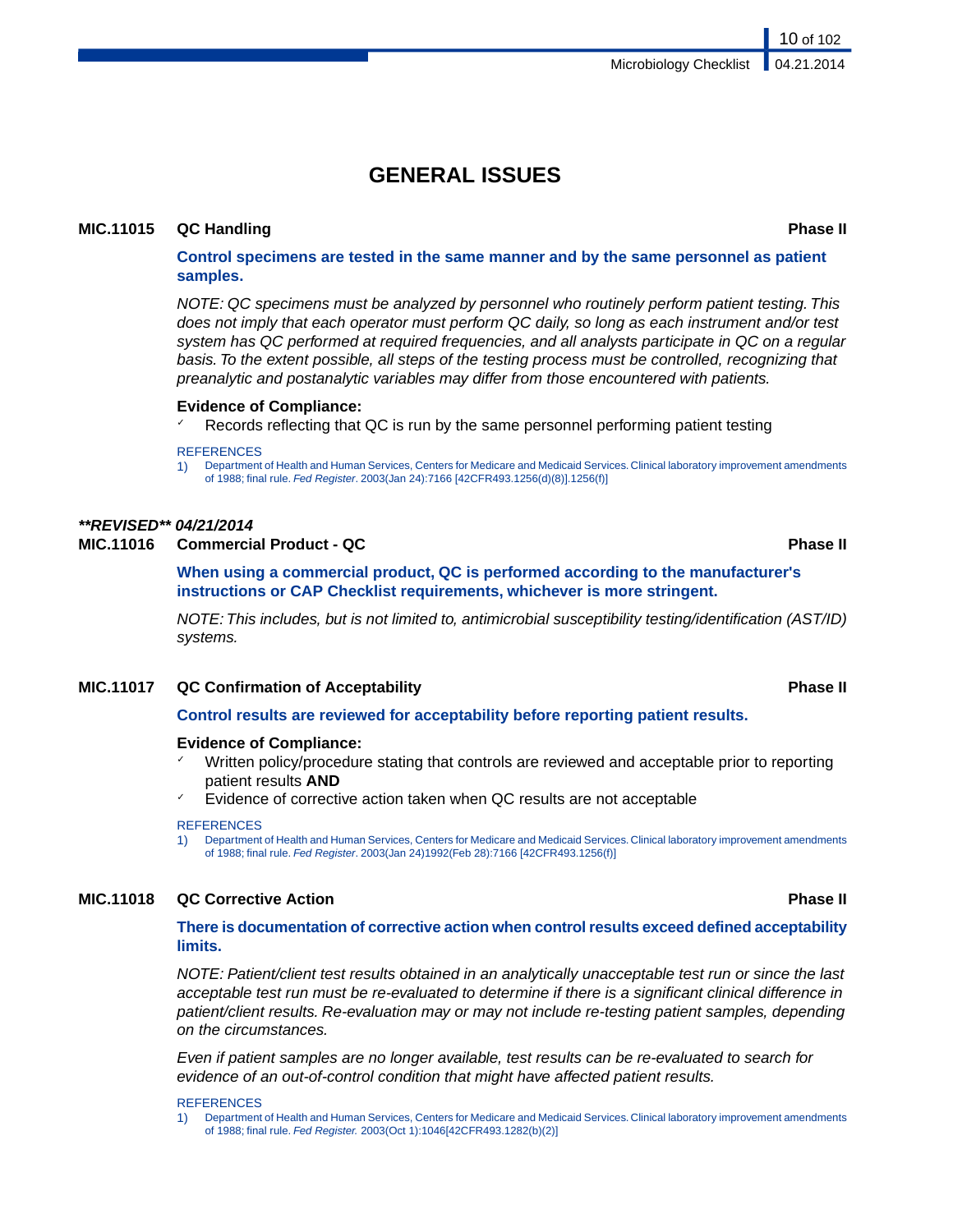#### *\*\*REVISED\*\* 04/21/2014*

### **MIC.11020 Monthly QC Review Phase II**

**Quality control data are reviewed and assessed at least monthly by the laboratory director or designee.**

*NOTE: The review of quality control data must be documented and include follow-up for outliers, trends, or omissions that were not previously addressed.*

*The QC data for tests performed less frequently than once per month should be reviewed when the tests are performed.*

### **Evidence of Compliance:**

Records of QC review with documented follow-up for outliers, trends or omissions

### **MIC.11025 Validation of Accuracy Phase II**

**If the laboratory performs test procedures for which calibration and control materials are not available, procedures have been established to validate the accuracy of patient test results.**

#### **REFERENCES**

- 1) Elder BL, *et al*. Verification and Validation of Procedures in the Clinical Microbiology Laboratory. Cumitech 31, February 1997. ASM Press; Washington DC
- 2) Sharp S and Clark R.Verification and Validation of Procedures in the Clinical Microbiology Laboratory. Cumitech 31a. 2009. ASM Pres: Washington, DC

### **MIC.11350 Morphologic Observation Assessment Phase II**

### **The microbiology laboratory at least annually assesses morphologic observations among personnel performing Gram, trichrome and other organism stains, to ensure consistency.**

*NOTE: Suggested methods to accomplish this include:*

- *1. Circulation of organisms with defined staining characteristics, and/or*
- *2. Multi-headed microscopy, and/or*
- *3. Use of photomicrographs with referee and participant identifications (e.g. former CAP microbiology Surveys or other photomicrographs from teaching collections)*
- *4. Use of digital images*

#### **Evidence of Compliance:**

- ✓ Written procedure defining the method and criteria used for evaluation of consistency **AND**
- Employee records documenting morphology assessment

#### **REFERENCES**

1) Flournoy DJ. Interpreting the sputum gram stain report. *Lab Med.* 1998;29:763-768

#### *\*\*NEW\*\* 04/21/2014*

#### **MIC.11375 Taxonomy Changes Phase I**

**The laboratory incorporates taxonomic changes that potentially affect the choice of appropriate antimicrobials to report and/or the interpretative breakpoints to use.**

*NOTE: The genus and/or species names of microorganisms may change as new methods are applied to their taxonomy. This can impact the antimicrobials that should be reported for that organism. It may also change the breakpoints that should be used for interpreting susceptibility test results. For example, Actinobacillus actinomycetemcomitans was moved to the genus Haemophilus in 1985 and then to the new genus Aggregatibacter in 2006.The antimicrobials differ for Haemophilus species (CLSI M100, Table 2E) versus Aggregatibacter species (CLSI M45, Table 7).The laboratory should have a procedure ensuring that clinically relevant taxonomic changes are incorporated into reporting patient and proficiency testing results even when commercial identification systems have not been updated.*

11 of 102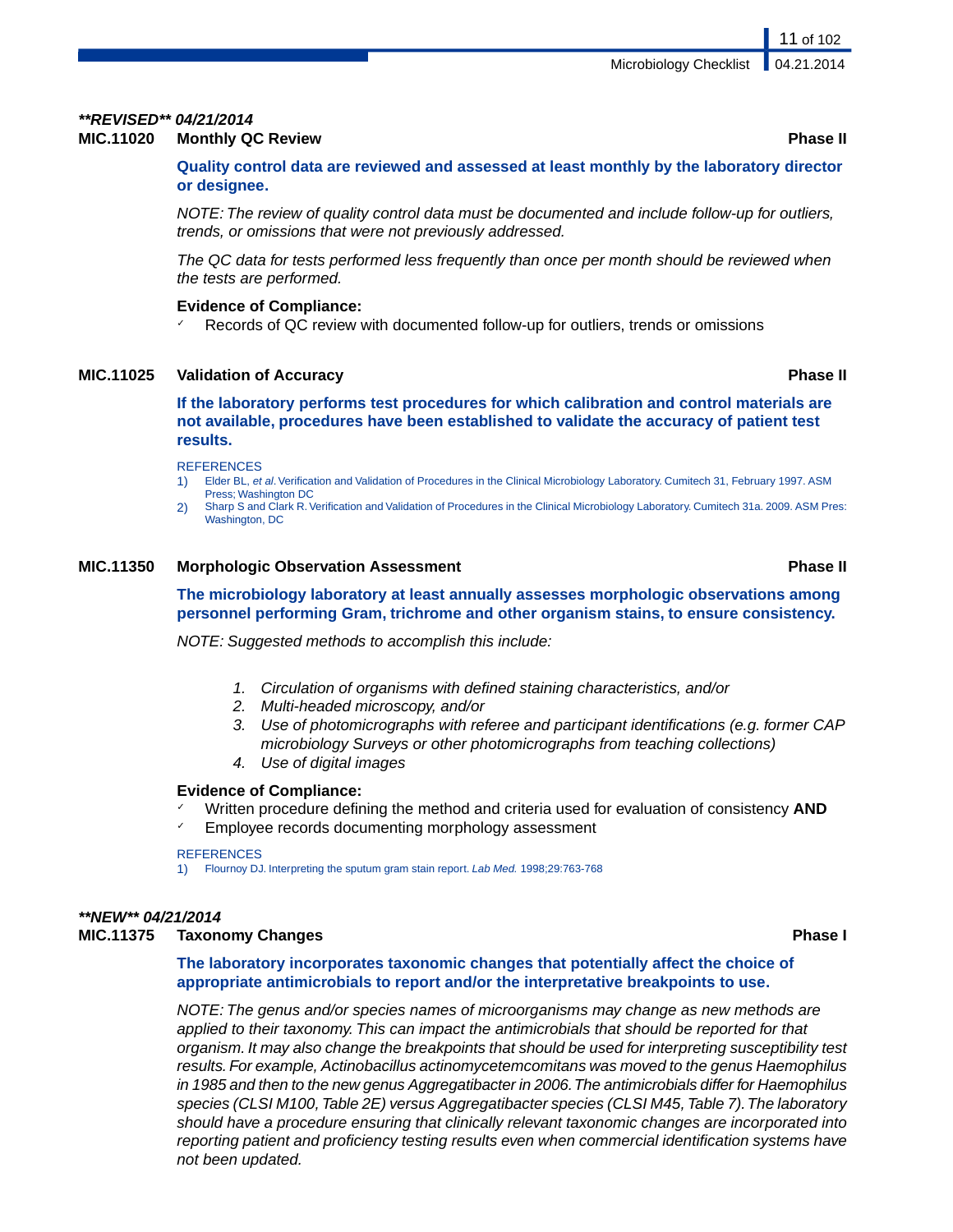12 of 102

#### **REFERENCES**

- 1) Clinical and Laboratory Standards Institute (CLSI). *Methods for Antimicrobial Dilution and Disk Susceptibility Testing of Infrequently Isolated or Fastidious Bacteria; Approved Guideline—Second Edition.* CLSI Document M45-A2 (ISBN 1-56238-732-4).Clinical and Laboratory Standards Institute, 940 West Valley Road, Suite 1400, Wayne, PA 19087-1898 USA, 2010.
- 2) Clinical and Laboratory Standards Institute (CLSI). *Performance Standards for Antimicrobial Susceptibility Testing; Twenty-Fourth Informational Supplement.* CLSI Document M100-S24 (ISBN 1-56238-898-3).Clinical and Laboratory Standards Institute, 940 West Valley Road, Suite 2500, Wayne, PA 19087-1898 USA, 2014.

# **SPECIMEN COLLECTION AND HANDLING**

*Culture specimens are often collected by nurses or others outside the laboratory. An important aspect of quality control is the provision of adequate instructions to ensure proper collection and handling of specimens before they are received by the laboratory.*

# **Inspector Instructions:**

| <b>READ</b>    | Sampling of specimen collection and handling policies and procedures<br>Sampling of requisitions for completeness<br>Sampling of specimen rejection records/log |
|----------------|-----------------------------------------------------------------------------------------------------------------------------------------------------------------|
| <b>OBSERVE</b> | Sampling of microbiology specimens (transport media, timely delivery, labeling)                                                                                 |
|                | What is your course of action when you receive unacceptable microbiology specimens?                                                                             |

### **MIC.13100 Specimen Acceptability Criteria Phase II**

#### **There are criteria for establishing specimen acceptability.**

*NOTE: This could include important issues such as absence of gross external contamination, adequate specimen type/quantity, suitable preservation, prevention of dried swabs, and correct use of transport media when required.*

#### **Evidence of Compliance:**

Records of rejected specimens

### **MIC.13175 Viral Culture Specimens Phase I**

### **Specimens for viral culture are collected appropriately and transported to the laboratory without delay.**

*NOTE: The laboratory should provide procedures for the appropriate collection, transport and storage of all specimen types tested in the laboratory. Specimens should be delivered to the laboratory promptly, ideally within 2-4 hrs of sample collection and preferably within 1 day of collection.This may not be possible for laboratories that refer samples to offsite reference laboratories for viral testing. In these instances samples should be stored and shipped under conditions that would preserve the integrity of the sample. Unless otherwise indicated, specimens should be refrigerated or frozen depending on the duration of storage prior to testing.*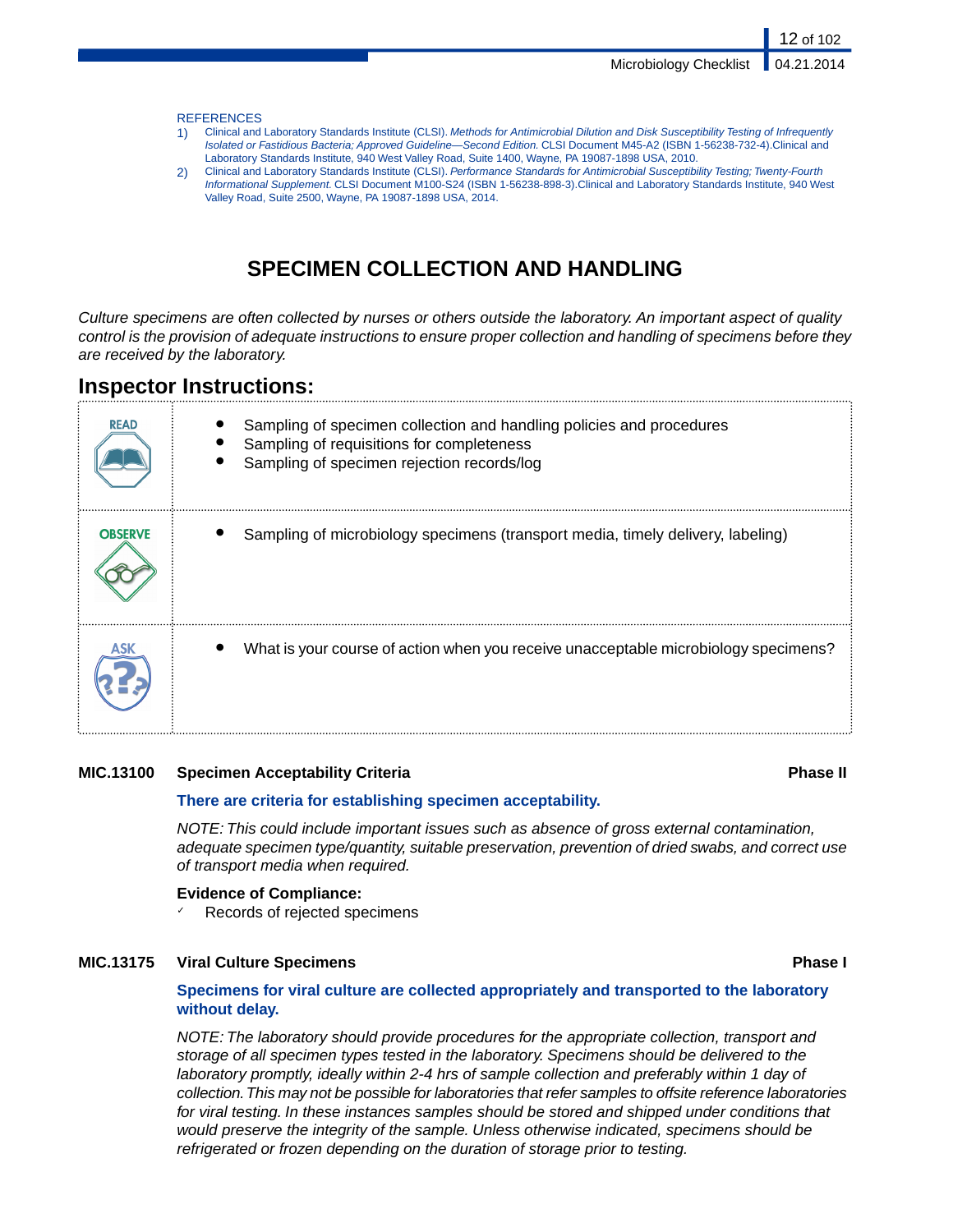#### **REFERENCES**

- 1) Clinical and Laboratory Standards Institute (CLSI). *Viral Culture; Approved Guideline.* CLSI document M41-A (ISBN 1-56238-623-9). Clinical and Laboratory Standards Institute, 940 West Valley Road, Suite 1400, Wayne, Pennsylvania 19087-1898 USA, 2006
- 2) Ginocchio, CC. Quality Assurance in Clinical Virology. In: Spector S, Hodinka RL, Young SA, editors. *Clinical Virology Manual*. Fourth Edition. Washington: ASM Press; 2009.p. 3-17

#### **MIC.13200 Requisitions Phase I**

**Requests for analysis include source of specimen, test or tests requested and, when appropriate, type of infection and/or organism expected.**

#### **REFERENCES**

1) Department of Health and Human Services, Centers for Medicare and Medicaid Services. Clinical laboratory improvement amendments of 1988; final rule. *Fed Register.* 2003(Jan 24):7162 [42CFR493.1241(c)]

### **MIC.13250 Specimen Collection/Handling Phase II**

**There are documented instructions for microbiology specimen collection and handling that include all of the following.**

- **1. Method for proper collection of culture specimens from different sources**
- **2. Proper labeling of culture specimens**
- **3. Use of transport media when necessary**
- **4. Procedures for safe handling of specimens (tightly sealed containers, no external spillage)**
- **5. Need for prompt delivery of specimens to ensure minimum delay and processing (***e.g.* **CSF, wound cultures, anaerobes)**
- **6. Method for preservation of specimens if processing is delayed (***e.g.* **refrigeration of urines)**

*NOTE: Manufacturer's recommendations must be followed when there is a delay in delivery or processing of specimens for automated instruments (e.g. blood culture instruments).*

#### **REFERENCES**

1) Miller JM, *et al.* Specimen collection, transport, and storage. In: Murray PR, *et al*, ed. *Manual of Clinical Microbiology*, 8th ed.Washington, DC: ASM Press; 2003:55-66

#### **MIC.13275 Specimens for Molecular Amplification Phase II**

### **The laboratory has procedures for the handling of specimens that will also be tested using molecular amplification methods.**

*NOTE: Special precautions must be taken to avoid sample cross-contamination that may not affect culture-based methods but may lead to false positive results when tested using molecular amplification methods. For example, proper procedures to prevent cross-contamination must be used when samples are processed in the same biohazard hood in which virus cultures are manipulated post-inoculation. Please refer to the Molecular Microbiology section of this checklist.*

#### **REFERENCES**

1) Clinical and Laboratory Standards Institute (CLSI). *Collection, Transport, Preparations, and Storage of Specimens for Molecular Methods; Approved Guideline.* CLSI document MM13-A (ISBN 1-56238-591-7). Clinical and Laboratory Standards Institute, 940 West Valley Road, Suite 1400, Wayne, Pennsylvania 19087-1898 USA, 2005.

13 of 102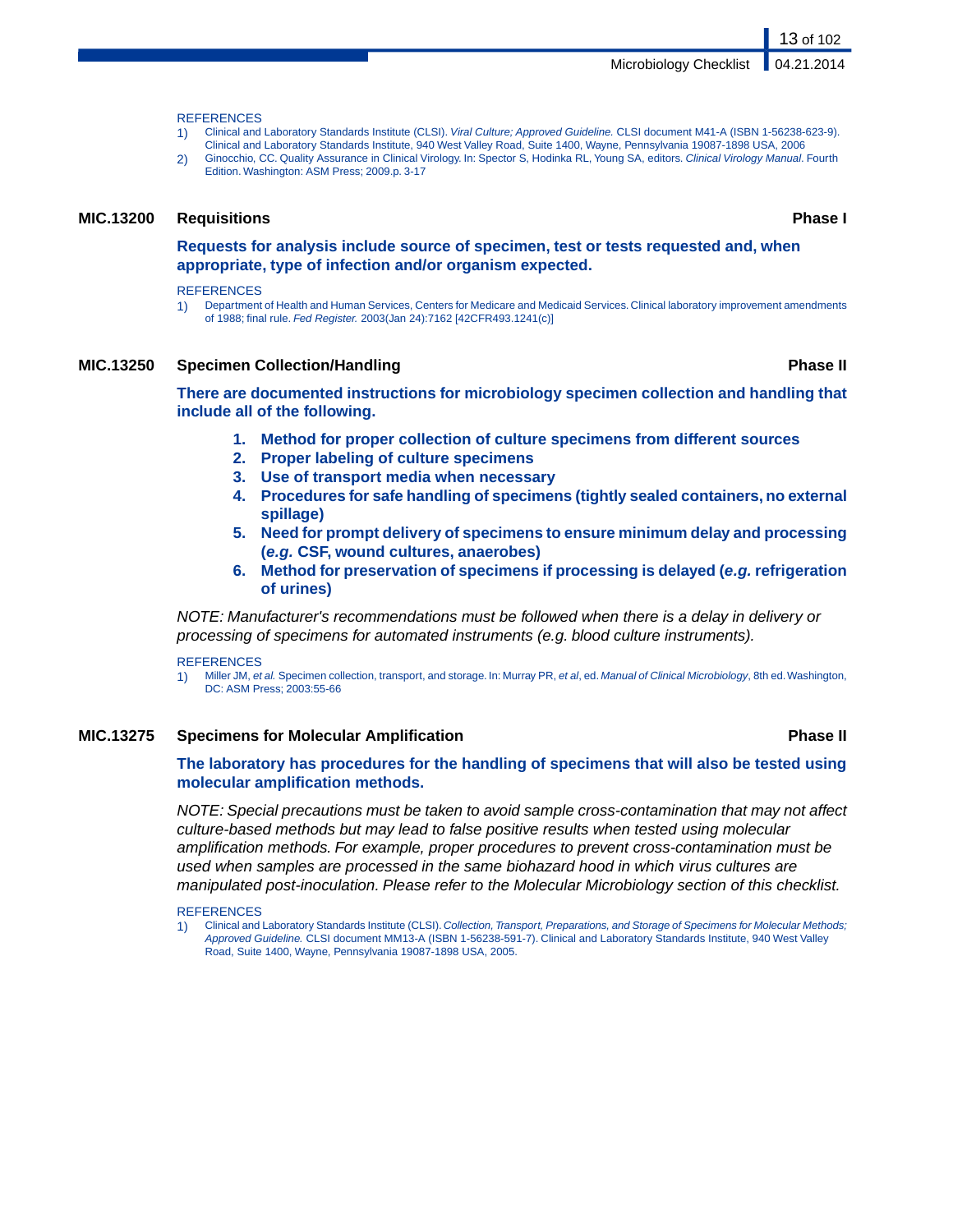# **REAGENTS - GENERAL**

# **Inspector Instructions:**



- Sampling of test procedures for QC
- Sampling of reagent QC records

*Additional requirements are in the REAGENTS section of the All Common Checklist.*

*The following generic requirements apply to all subsections of the Microbiology Laboratory for nonwaived testing only.*

## *\*\*REVISED\*\* 07/29/2013* **MIC.14583 Direct Antigen Test QC Phase II**

**For nonwaived direct antigen tests on patient specimens that DO include internal controls, a positive and negative external control are tested and documented with each new kit lot number or shipment, and as frequently as recommended by the manufacturer, or every 30 days (whichever is more frequent).**

*NOTE: Internal controls may be used for daily quality control, providing that the following requirements are met:*

- *1. Prior to initiating patient testing, the internal controls are checked for acceptability against external controls. Acceptability studies must include daily comparison of external controls to built-in controls for at least 20 consecutive days when patient samples are tested. For panels or batteries, controls must be employed for each antigen sought. The requirement for 20 consecutive daily comparisons is effective for studies performed after 1/31/2012. Acceptable results are required before daily quality control can be limited to built-in controls.The laboratory director is responsible for determining criteria for acceptability. These records must be retained while an instrument/method is in service, and for two years afterwards.*
- *2. A positive and negative external control (organism or antigen extract) are tested and documented with each new kit lot number or separate shipments of a given lot number.*
- *3. Manufacturers' recommendations are followed. "Flow" or "procedural" controls qualify as internal controls.*
- *4. For tests classified as "high complexity" under CLIA, the system must be checked each day of use with a positive external control (organism or antigen).*
- *5. External surrogate sample controls are run as frequently as recommended by the test manufacturer, or every 30 days, whichever is more frequent.*
- *6. This requirement pertains to nonwaived tests with a protein, enzyme, or toxin which acts as an antigen and the assay contains an internal control. Examples include, but are not limited to: Group A Streptococcus antigen, C. difficile toxin, fecal lactoferrin and immunochemical occult blood tests.*

*For those Direct Antigen Tests that are done seasonally or intermittently, please review the All Common Checklist requirement COM.40100 for applicability and additional information.*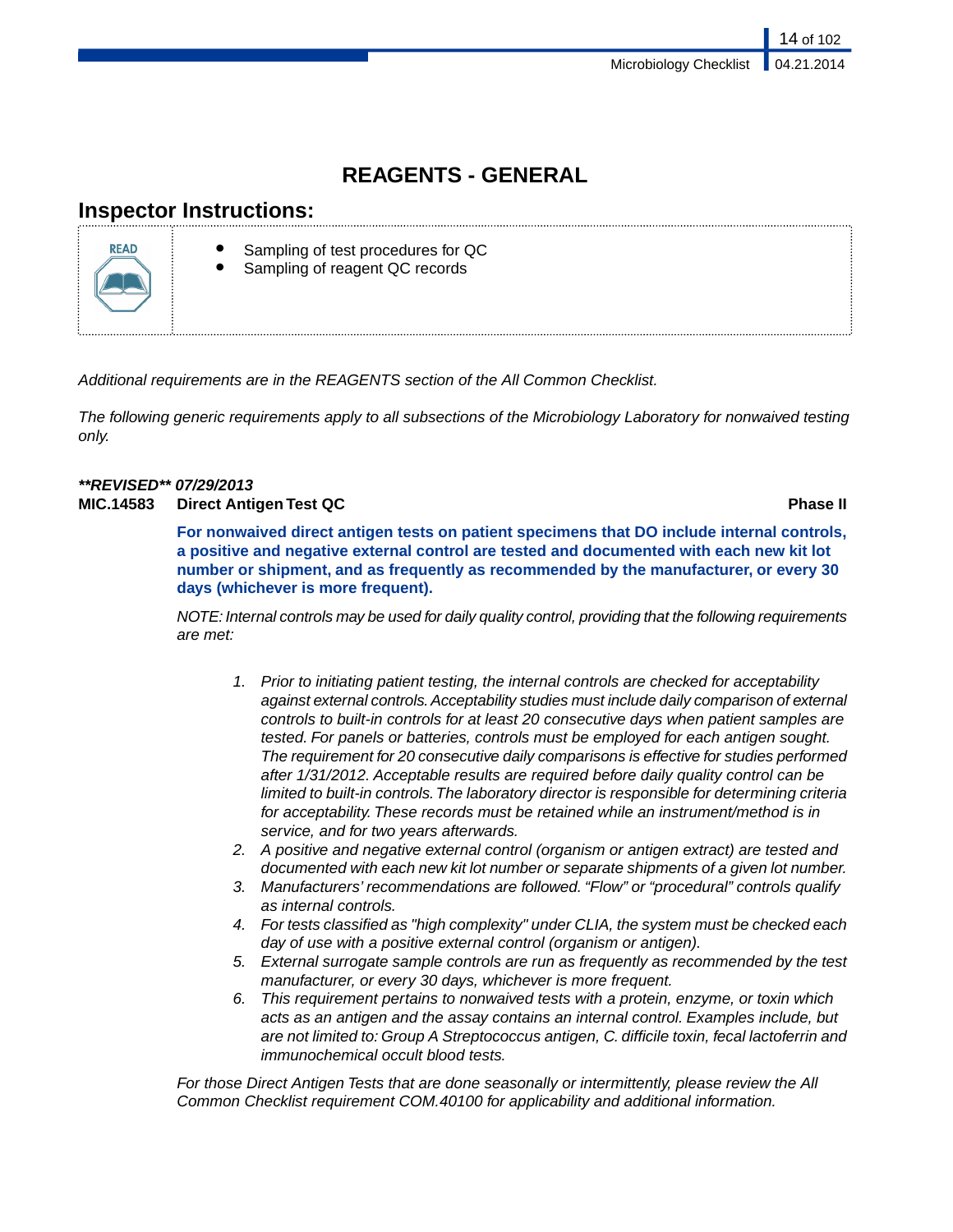#### **Evidence of Compliance:**

✓ Written QC procedures for each test consistent with the manufacturer's instructions **AND/OR** records documenting in-house acceptability studies of internal control systems

#### **REFERENCES**

1) Department of Health and Human Services, Centers for Medicare and Medicaid Services. Clinical laboratory improvement amendments of 1988, final rule. *Fed Register.* 2003(Jan 24): [42CFR493.1261(a)]

#### *\*\*REVISED\*\* 07/29/2013*

### **MIC.14616 Direct Antigen Test QC Phase II**

15 of 102

**For nonwaived direct antigen tests on patient specimens that do NOT include internal controls, a positive and negative control are tested and documented each day of patient testing.**

*NOTE: For panels or batteries, controls must be employed for each antigen sought in patient specimens. For each test system that requires an antigen extraction phase, the system must be checked with an appropriate positive control that will detect problems in the extraction process.*

#### **REFERENCES**

1) Department of Health and Human Services, Centers for Medicare and Medicaid Services. *Fed Register.* 2003(Jan 24):3708 [42CFR493.1256(d)] and [42CFR493.1261(a)]

# **REPORTING OF RESULTS**

# **Inspector Instructions:**



Sampling of patient preliminary reports

#### **MIC.15000 Preliminary Reports Phase I**

#### **When indicated, preliminary reports are promptly generated.**

#### **Evidence of Compliance:**

Written procedure(s) defining when preliminary results are issued

#### *\*\*REVISED\*\* 07/29/2013*

### **MIC.15020 Azoospermic Specimen Result Reporting Phase I**

**For azoospermic and post-vasectomy seminal fluid specimens, the laboratory clearly communicates the findings of the assay and either employs a concentrating technique on seminal fluid or includes a comment in the patient report indicating that a concentrating technique was not performed.**

*NOTE: Without a concentration technique, the presence of both motile and non-motile sperm may not be detected.The method for detection of motile and non-motile sperm and the laboratory findings must be clearly communicated on the patient report so that the clinician can interpret the results in context to the method performed. The decision on the method used and extent of testing to be performed should be made in consultation with the medical staff served.*

*The American Urological Association (AUA) Vasectomy Guideline recommends a careful evaluation of an uncentrifuged specimen, and does not recommend centrifugation of the specimen for further assessment. The AUA Guideline also recommends reporting both the presence and absence of sperm and presence or absence of sperm motility on the patient report. If no sperm are seen in the*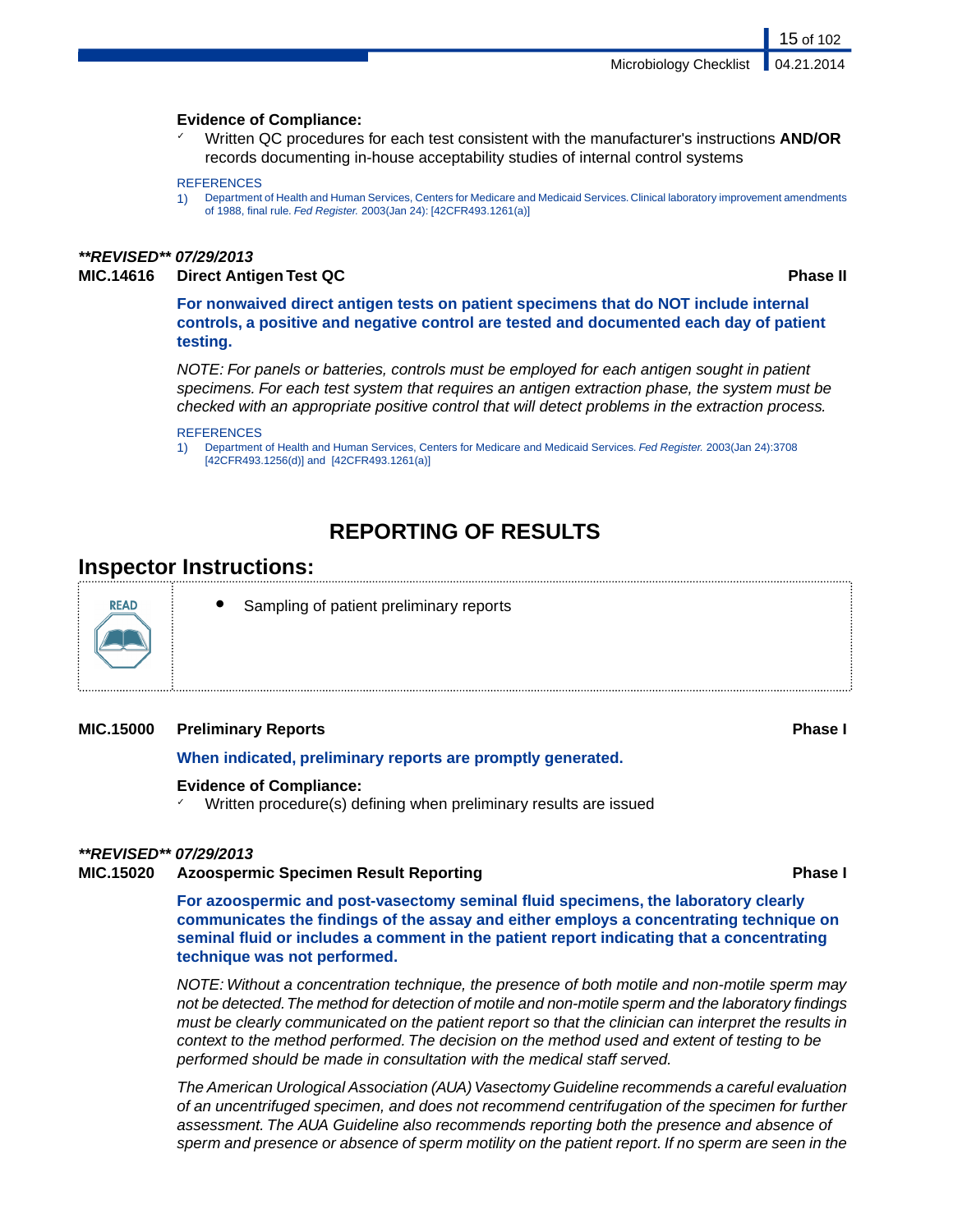Microbiology Checklist

16 of 102

*uncentrifuged specimen, the guideline recommends reporting that the presence of sperm is below the limit of detection.*

## **Evidence of Compliance:**

✓ Patient report with concentration findings or appropriate comment indicating that concentration was not performed

**REFERENCES** 

- 1) Evaluation of the Azoospermic Male. *Fertil Steril.* 2008; 90 (S74-7)
- 2) Diagnostic Evaluation of the Infertile Male: A Committee Opinion. *Fertil Steril.* 2012; 98:294-301
- 3) American Urological Association (AUA) Guideline. American Urological Association Education and Research, Inc. 2012
- <http://www.auanet.org/common/pdf/education/clinical-guidance/Vasectomy.pdf> 4) Vasectomy Update 2010. *Can Urol Assoc J*. 2010 October; 4(5):306-309

# **INSTRUMENTS AND EQUIPMENT**

*The checklist requirements in this section should be used in conjunction with the requirements in the All Common Checklist relating to instruments and equipment.*

# **Inspector Instructions:**

| <b>READ</b>    | $\bullet$<br>Sampling of pipette/diluter checks                                                                             |
|----------------|-----------------------------------------------------------------------------------------------------------------------------|
| <b>OBSERVE</b> | $\bullet$<br>Microscope filters - used as indicated by manufacturer<br>Incubators (adequate space, maintained)<br>$\bullet$ |

## **MIC.16150 Pipettors and Diluters Phase II**

**Pipettes, microtiter diluters or automatic dispensers that are used for quantitative dispensing of material are checked for accuracy and reproducibility at specified intervals, with results documented.**

*NOTE: This requirement is not applicable for precalibrated inoculation loops that are used in the direct plating of clinical specimens such as urine cultures.*

## **Evidence of Compliance:**

Written procedure detailing method for checking the accuracy and reproducibility of pipettes

**REFERENCES** 

- 1) Curtis RH. Performance verification of manual action pipets. Part I. *Am Clin Lab. 1994*;12(7):8-9
- 2) Curtis RH. Performance verification of manual action pipets. Part II. *Am Clin Lab. 1994*;12(9):16-17
- 3) Perrier S, *et al*. Micro-pipette calibration using a ratiometric photometer-reagent system as compared to the gravimetric method. *Clin Chem.* 1995;41:S183
- 4) Clinical and Laboratory Standards Institute (CLSI). *Laboratory Instrument Implementation, Verification, and Maintenance; Approved Guideline.* CLSI Document GP31-A. (ISBN 1-56238-697-2). Clinical and Laboratory Standards Institute, 940 West Valley Road, Suite 1400, Wayne, PA 19087-1898, USA, 2009.
- 5) Johnson B. Calibration to dye for: Artel's new pipette calibration system. *Scientist.* 1999;13(12):14
- 6) Connors M, Curtis R. Pipetting error: a real problem with a simple solution. Parts I and II. *Am Lab News.* 1999;31(13):20-22
- 7) Skeen GA, Ashwood ER. Using spectrophotometry to evaluate volumetric devices. *Lab Med.* 2000;31:478-479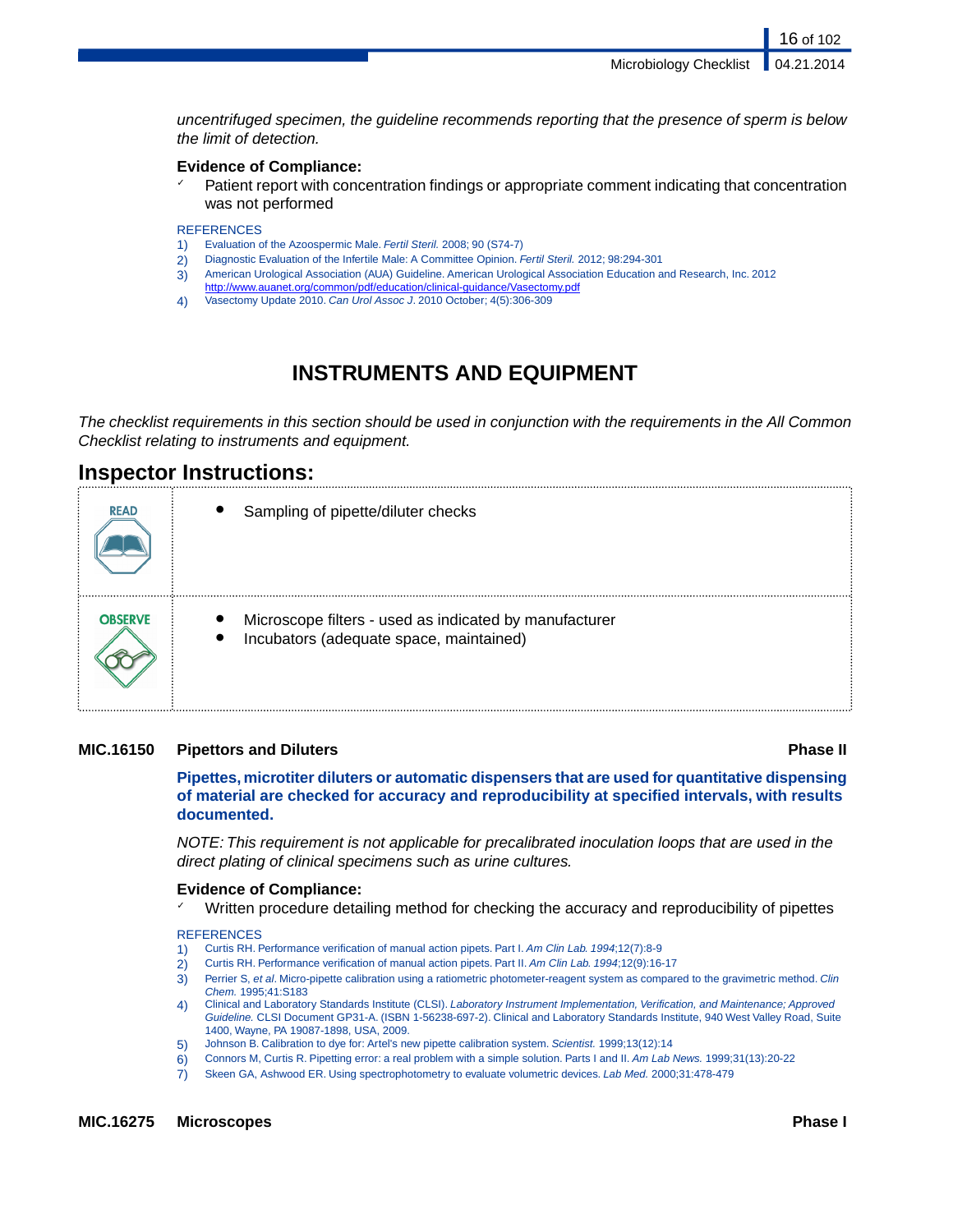### **Microscopes used for immunofluorescent testing contain the appropriate filter(s) recommended by the manufacturer.**

*NOTE: The use of filters not recommended by the manufacturer can lead to erroneous results.*

**REFERENCES** 

1) Schutzbank TE, McGuire R. Immunofluorescence. In: Specter S, Hodinka RL, Young SA, editors. *Clinical Virology Manual.* Third Edition ed. Washington: ASM Press; 2000. p. 69-78

#### **MIC.16550 Adequate Incubators Phase I**

17 of 102

**There are sufficient, clean, and well-maintained incubators available at specified temperature ranges.**

# **MATRIX-ASSISTED LASER DESORPTION IONIZATION TIME-OF-FLIGHT (MALDI-TOF) MASS SPECTROMETRY**

*This section applies to laboratories using MALDI-TOF systems to perform organism identification. Refer to the Test Method Validation section in the All Common Checklist for validation requirements pertinent to laboratory-developed tests.*

## *\*\*NEW\*\* 07/29/2013*

**MIC.16575 Instrument Operation Phase II**

**Procedures are documented for operation and calibration of the mass spectrometer.**

## *\*\*NEW\*\* 07/29/2013*

#### **MIC.16595 Mass Spectrometer Calibration Phase II**

**A calibration control is run each day of patient/client testing, with each change in target plate, or according to manufacturer's recommendations and these records are maintained.**

*NOTE: Acceptable tolerance limits for calibration parameters must be defined, and records maintained.*

### **Evidence of Compliance:**

Records of calibration

## *\*\*NEW\*\* 07/29/2013*

### **MIC.16605 Mass Spectrometer Controls Phase II**

#### **Appropriate control organisms are tested on a daily basis.**

*NOTE: Appropriate controls would include at least one bacterium, with a representative yeast and mycobacterium also being run if these organisms are being tested for that day/routinely. For FDA-approved platforms, the organisms required by the manufacturer must be used. For laboratory developed tests, choice of control organisms is at the Laboratory Director's discretion. Control organisms should be subjected to the same testing conditions throughout the testing procedure as patient specimens. An extraction control should be included if any of the organisms being tested are run with extraction. A blank control needs to be run with each new target being used to assess the cleanliness of the target (demonstrating a lack of peaks prior to testing).*

#### **Evidence of Compliance:**

- Written procedure defining QC requirements **AND**
- QC records documented at defined frequency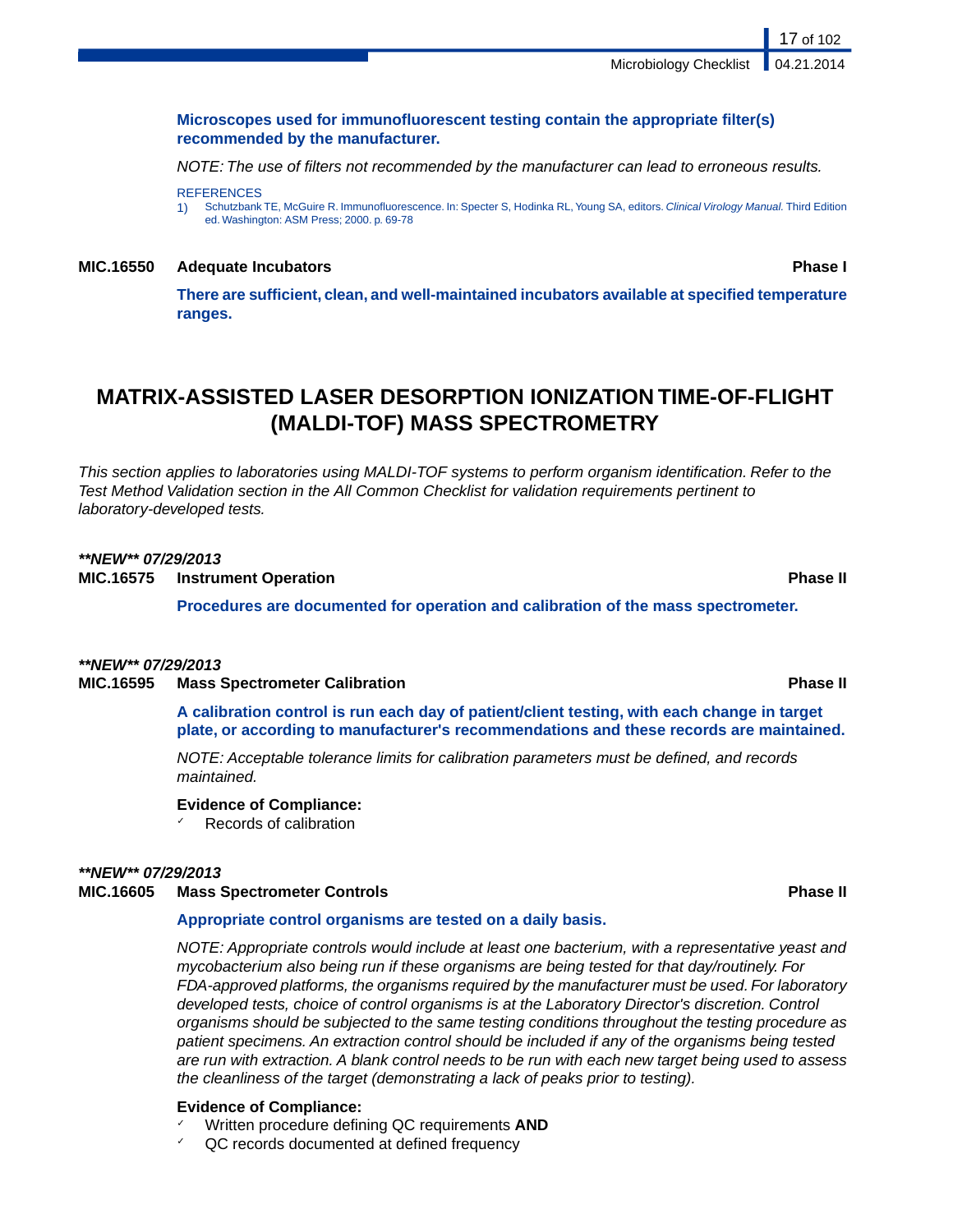### *\*\*NEW\*\* 07/29/2013*

### **MIC.16615 Mass Spectrometer Reagent Grade Phase II**

### **Reagents and solvents are of appropriate grade.**

*NOTE: Only the manufacturer's specified grade of solvents are used for this procedure. This may be HPLC-grade or other reagent grades as indicated.*

#### **Evidence of Compliance:**

Reagent logs

## *\*\*NEW\*\* 07/29/2013*

#### **MIC.16625 Mass Spectrometer Consumables Phase II**

### **Consumables are of appropriate manufacturing type to function as required.**

*NOTE: For FDA-approved platforms, consumables utilized may be specified by the manufacturer. Deviation from the manufacturer's recommendation must be documented by an appropriate validation of the non-recommended consumables, if appropriate.*

#### **Evidence of Compliance:**

- ✓ Consumable logs **AND**
- Validation of alternative consumables not specified by the manufacturer

# **PERSONNEL**

# **Inspector Instructions:**

**RFAD** 

Documentation of education and experience

# **MIC.17000 Bench Testing Supervision Phase II**

**The person(s) in charge of bench testing/section supervisor in microbiology has education in microbiology equivalent to an associate's degree (or beyond) in a chemical, physical or biological science or medical technology and at least 4 years experience (one of which is in microbiology) under a qualified section director.**

# **Evidence of Compliance:**

Records of qualifications including degree or transcript, certification/registration, current license (if required) and work history in related field

#### **REFERENCES**

1) Church DL, *et al.* Effects of restructuring on the performance of microbiology laboratories in Alberta. *Arch Pathol Lab Med.* 2000;124:357-361

# **MIC.17050 Visual Color Discrimination Phase I**

## **Personnel working in microbiology are checked for visual color discrimination.**

*NOTE: Testing is not required for personnel who do not perform laboratory tests requiring color discrimination. This does not mean that visually color-impaired technical personnel cannot be employed, only that they be tested, with job assignments and responsibilities evaluated accordingly.*

#### **Evidence of Compliance:**

✔ Record of color discrimination testing **OR** functional assessment, if indicated

18 of 102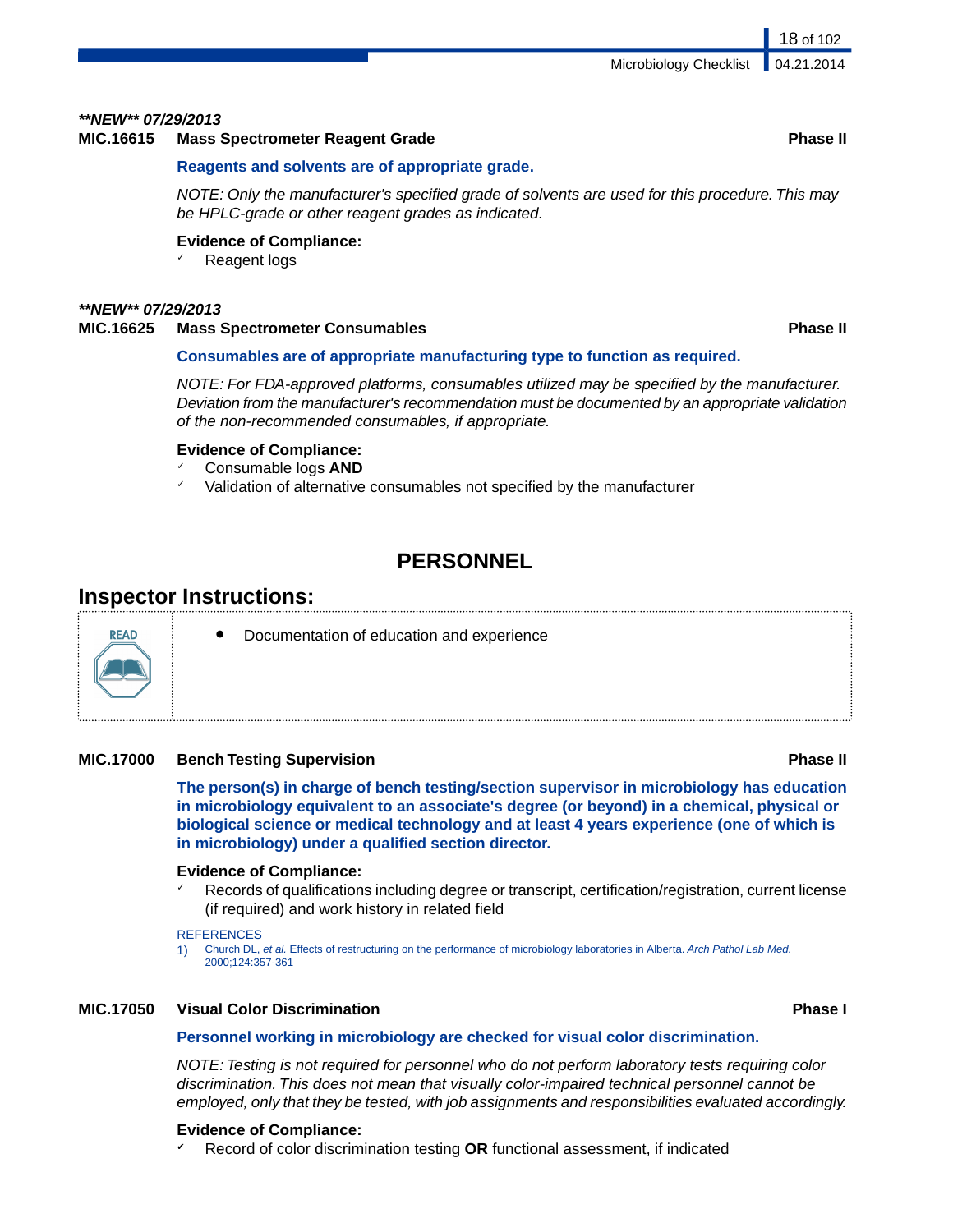# **BIOSAFETY**

*Items in this section apply to ALL areas of the microbiology laboratory. Additional items for specific subsections (bacteriology, mycobacteriology, mycology, parasitology, and virology) are found under the Laboratory Safety subsections for each of those areas.*

# **Inspector Instructions:**

| <b>READ</b> | Sampling of biosafety policies and procedures<br>Sampling of bench top decontamination logs<br>Records of biological safety cabinet certification |
|-------------|---------------------------------------------------------------------------------------------------------------------------------------------------|
| <b>ASK</b>  | How would you recognize a potential agent of bioterrorism? What action would you take<br>if you encountered a suspect organism?                   |

# *\*\*REVISED\*\* 07/29/2013* **MIC.18968 Agents of Bioterrorism Phase II**

**The microbiology laboratory has policies and procedures for the recognition and safe handling of isolates that may be used as agents of bioterrorism.**

*NOTE: Microorganisms likely to be utilized as biological weapons include Bacillus anthracis (anthrax), Brucella species (brucellosis), Clostridium botulinum (botulism), Francisella tularensis (tularemia), Yersinia pestis (plague) and variola major (smallpox).*

*As part of an institution-wide plan to prepare and respond to a bioterrorism event, the microbiology laboratory should have policies and procedures for the recognition of isolates that may be used as agents of bioterrorism.*

*Safe handling includes such activities as handling organisms under a certified biological safety cabinet, and not subjecting the isolates to identification utilizing automated instruments.*

#### **REFERENCES**

- 1) Snyder JW. Role of the hospital-based microbiology laboratory in preparation and response to a bioterrorism event. *J Clin Microbiol*. January, 2003
- 2) Gilchrist MJR. Laboratory Safety, Management, and Diagnosis of Biological Agents Associated with Bioterrorism
- 3) Robinson-Dunn B. The microbiology laboratory's role in response to bioterrorism. *Arch PatholLab Med*. March 2002; 126
- 4) Morse SA. Bioterrorism: Laboratory Security. *Lab Med*. June 2001
- 5) Sewell, DL. Laboratory safety practices associated with potential agents of biocrime or bioterrorism. *J. Clin. Microbiology.* July
- 2003;41(7):2801-2809
- 6) <http://www.asm.org/index.php/issues/sentinel-laboratory-guidelines>

## **MIC.18976 Bioterrorism Response Plan Phase I**

## **The laboratory participates in the institution's bioterrorism response plan.**

## **Evidence of Compliance:**

Organizational bioterrorism plan describing the role of the laboratory

#### **REFERENCES**

- 1) Snyder JW. Role of the hospital-based microbiology laboratory in preparation and response to a bioterrorism event. *J Clin Microbiol*. January, 2003
- 2) Gilchrist MJR. Laboratory Safety, Management, and Diagram of Biological Agents Associated with Bioterrorism
- 3) Robinson-Dunn B. The microbiology laboratory's role in response to bioterrorism. *Arch PatholLab Med*. March 2002; 126
- 4) Morse SA. Bioterrorism: Laboratory Security. *Lab Med*. June 2001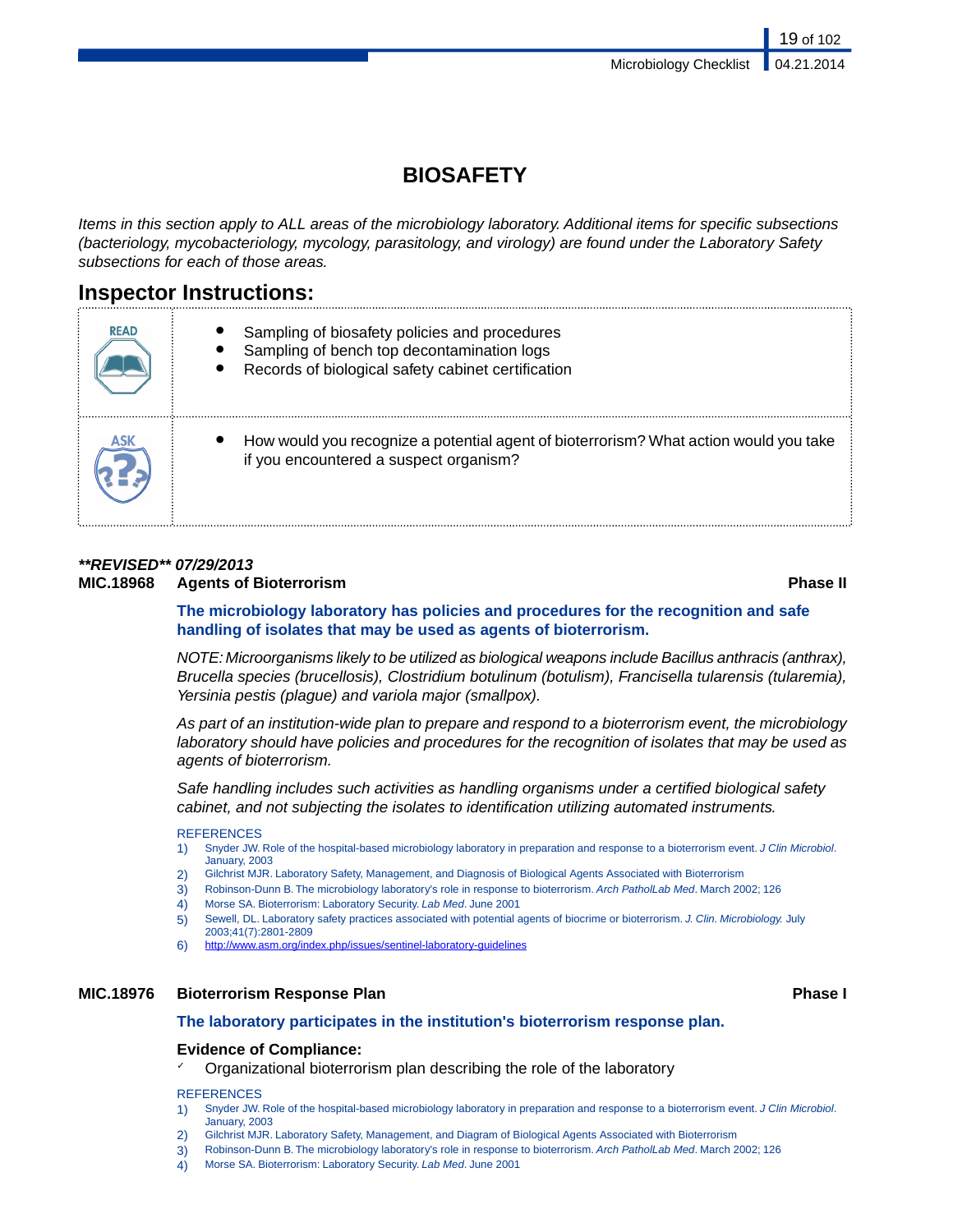**A biological safety cabinet (BSC) or hood is available for handling specimens or organisms considered highly contagious by airborne routes.**

# **MIC.18985 Spill Handling Phase II**

**There are documented policies for handling spills of contaminated materials.**

#### **REFERENCES**

1) Department of Health and Human Services. Biosafety in Microbiological and Biomedical Laboratories, 5th ed. Washington, DC: HHS Publishing No. (CDC) 21-1112, December 2009

### **MIC.19010 Bench Top Decontamination Phase II**

**There is documentation of daily decontamination of bench tops.**

## **MIC.19035 Safe Specimen Processing Phase II**

**There are documented policies and procedures for the safe handling and processing of specimens.**

*NOTE: Suggested topics to be considered in the policies and procedures for the safe handling and processing of specimens include the need for tight sealing of containers, avoiding spills of hazardous materials, requirements for wearing gloves, the need for respirator protection, availability and use of vaccinations, and the potential hazards of sniffing plates.*

**REFERENCES** 

- 1) Jamison R, *et al*. Laboratory Safety in Clinical Microbiology, Cumitech 29, July 1996, ASM Press; Washington DC
- 2) Fleming DO, Hunt DL. Biological Safety, Principles and Practices, 3rd ed. ASM Press; Washington DC

#### **MIC.19060 Biosafety Levels Phase II**

**Policies and procedures have been developed to minimize the occupational risk of exposure to infectious agents handled in the microbiology laboratory, in accordance with current recommendations regarding the biosafety levels for working with different organisms.**

*NOTE: The laboratory director is responsible for the maintenance of precautions in the laboratory to minimize the risk of personnel infection. Precautions must be appropriate for the types of organisms tested and the nature of the studies performed.*

*Each level consists of combinations of equipment, procedures and techniques, and laboratory design that are appropriate for the type of laboratory and infectious agent handled.*

**REFERENCES** 

- 1) Department of Health and Human Services. Biosafety in Microbiological and Biomedical Laboratories, 5th ed. Washington, DC: HHS
- Publishing No. (CDC) 21-1112, December 2009
- 2) Richmond J. "Arthropod Borne Diseases", Anthology of Biosafety VI: American Biological Safety Association, Mundelein, IL April 2003

#### **MIC.19160 Biosafety Levels Phase II**

#### **Engineering and work practice controls appropriate to the Biosafety level of the laboratory are defined and implemented.**

*NOTE: Each increasing BSL number (1 to 4) implies increased occupational risk from exposure to an agent or performance of a procedure, and therefore is associated with more stringent control and containment practices.*

**REFERENCES** 

- 1) Department of Health and Human Services. Biosafety in Microbiological and Biomedical Laboratories, 5th ed. Washington, DC: HHS Publishing No. (CDC) 21-1112, December 2009
- 2) Richmond J. BSL-4 Laboratories. Anthology of Biosafety V: American Biological Safety Association, Mundelein, IL January 2002
- 3) Richmond J. Biosafety Level 3. Anthology of Biosafety VII: American Biological Safety Association, Mundelein, IL December 2003

### **MIC.19840 Biological Safety Cabinet Phase II**

20 of 102

Microbiology Checklist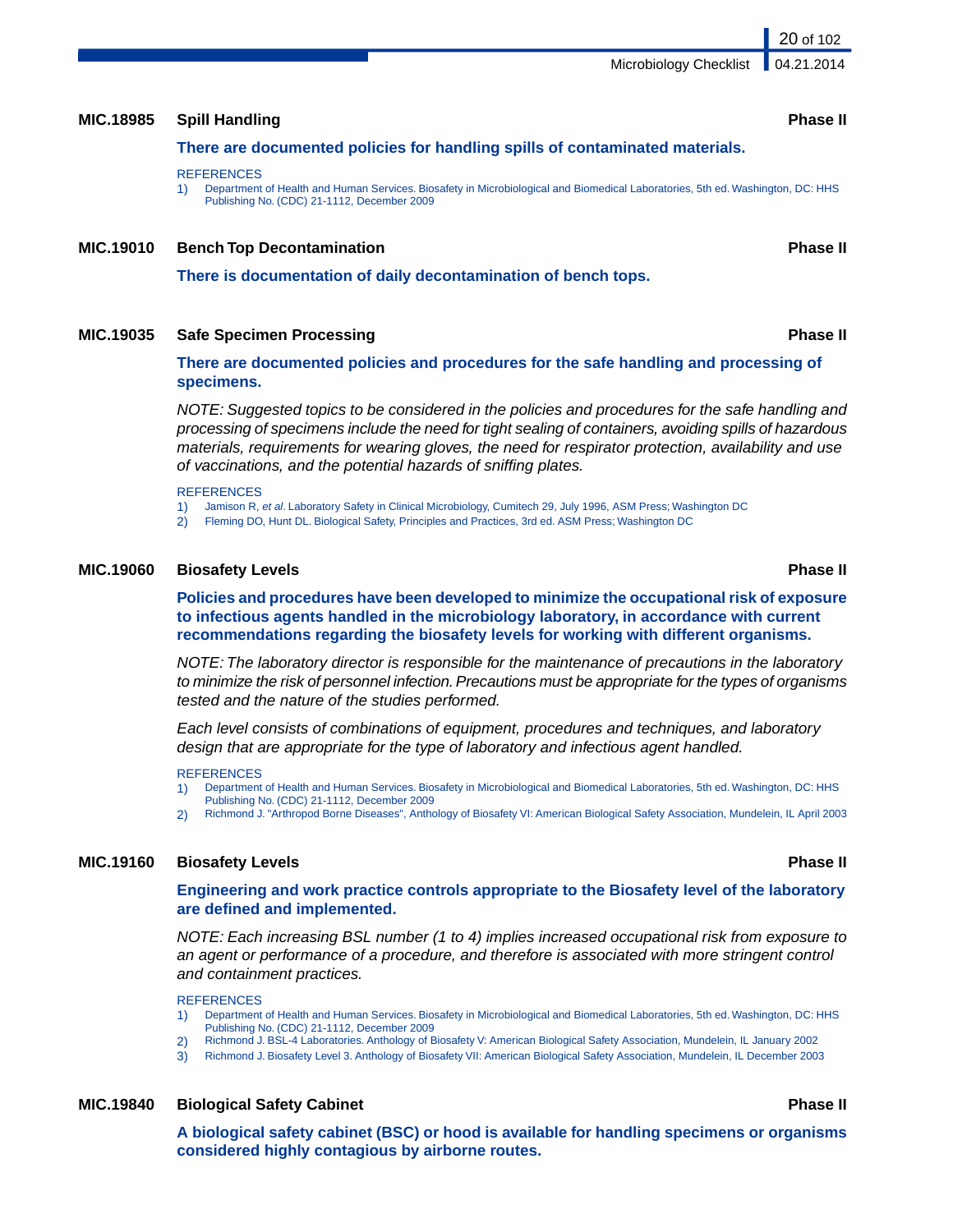### **Evidence of Compliance:**

- Maintenance schedule of BSC function checks **AND**
- ✓ Records of testing and certification

#### **REFERENCES**

1) Department of Health and Human Services. Biosafety in Microbiological and Biomedical Laboratories, 5th ed. Washington, DC: HHS Publishing No. (CDC) 21-1112, December 2009

## **MIC.20520 Biological Safety Cabinet Phase II**

21 of 102

**The biological safety cabinet (BSC) is certified at least annually to ensure that filters are functioning properly and that airflow rates meet specifications.**

### **Evidence of Compliance:**

- ✓ Maintenance schedule of BSC function checks **AND**
- Records of testing and certification

# **BACTERIOLOGY**

# **MEDIA**

# **Inspector Instructions:**

| <b>READ</b>     | Sampling of media QC policies and procedures<br>Sampling of media supplier records of QC<br>Sampling of QC records for media prepared in-house or not exempt from M22-A3 |
|-----------------|--------------------------------------------------------------------------------------------------------------------------------------------------------------------------|
| <b>OBSERVE</b>  | Sampling of media (expiration date, condition, contamination)                                                                                                            |
|                 | What is your QC process when receiving a new lot of media?                                                                                                               |
| <b>DISCOVER</b> | Follow a shipment of new media from receipt, examination and QC (if applicable).<br>Determine if practice follows laboratory policy.                                     |

#### **MIC.21200 Media Supplier Phase II**

**The laboratory has documentation that its media supplier carries out the quality assurance guidelines enumerated in CLSI/NCCLS Document M22-A3.**

*NOTE: The laboratory has the responsibility for ensuring that all media used, whether purchased or prepared by the laboratory, are sterile, able to support growth appropriately and are appropriately*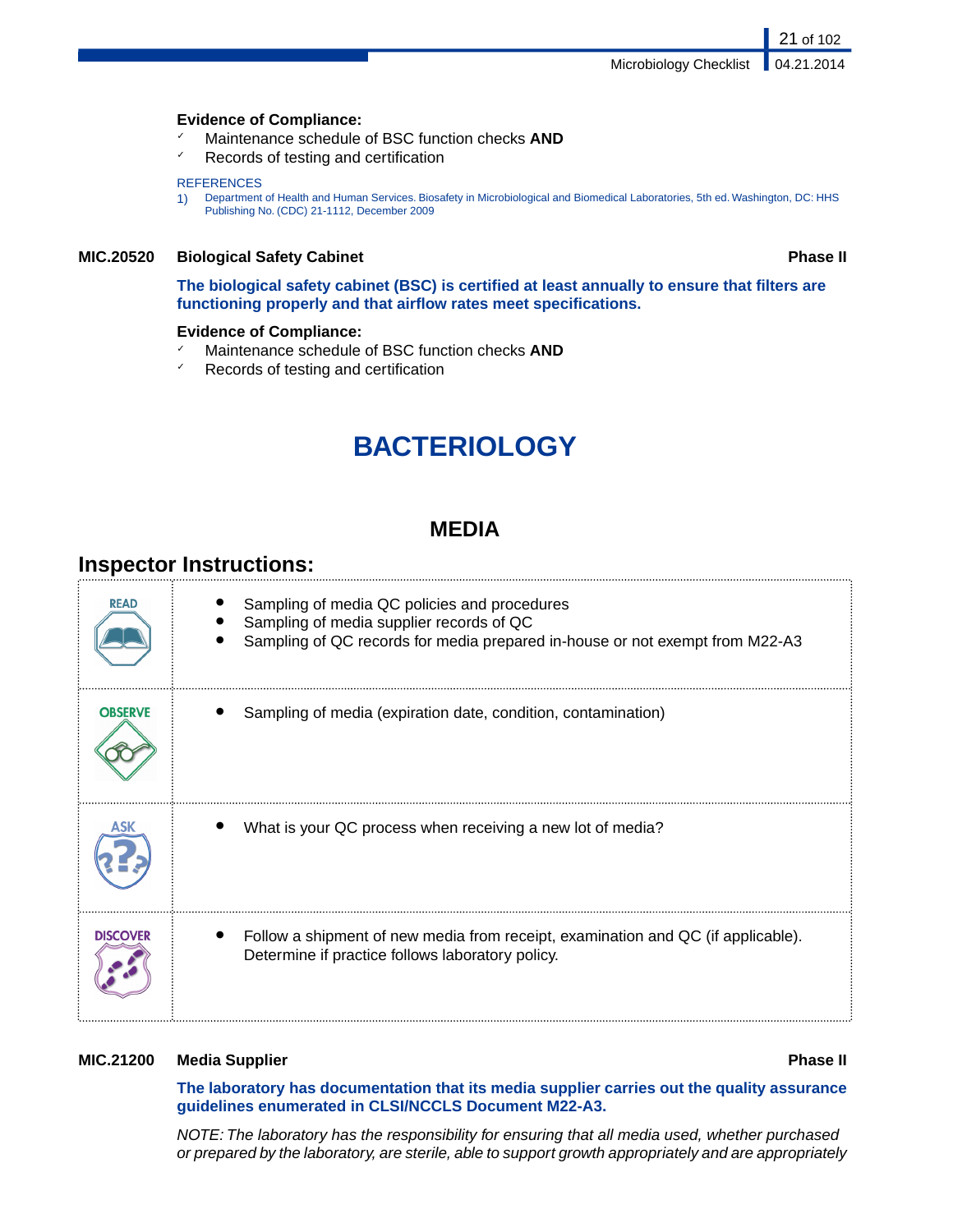*reactive biochemically. This will ordinarily require that the laboratory maintain a stock of reference organisms and test the media before or concurrent with use. Explicit documentation of such testing is essential.*

*For prepared, purchased media, the laboratory must have explicit documentation that each lot of purchased medium has been tested for sterility, ability to support growth of appropriate organisms and biochemical reactivity at the time of preparation or concurrent with use in the laboratory. The recipient laboratory must have a copy of the CLSI/NCCLS document number M22-A3 (Quality assurance for commercially prepared microbiological culture media) as a reference source. The manufacturer or preparer must document to the user that their quality control activities meet the CLSI/NCCLS guidelines, or are otherwise equivalent. The laboratory director may wish to have a signed contractual arrangement with his/her selected manufacturer to cover all expected quality control and documentation thereof. For each lot, the preparer will certify that quality control performance was acceptable, and maintain a record of test results and the lot numbers for all media for at least 2 years. The user laboratory may record that fact in place of the more detailed documentation of media performance.The user must visually examine each shipment for breakage, contamination, appearance, or evidence of freezing or overheating.Transportation of media/reagents under unfavorable environmental conditions may adversely affect product performance.*

*The user laboratory must continue to test each lot of media except those listed as being exempt from such testing in the tables in M22-A3, using quality control methods that are used for media manufactured in-house. In addition, each shipment or lot, if more than one lot number is received per shipment of a commercial identification system must be tested for appropriate performance.*

#### **REFERENCES**

- 1) NCCLS.*Quality Control for Commercially Prepared Microbiological Culture Media; Approved Standard Third Edition.* NCCLS document M22-A3. 940 West Valley Road, Suite 1400, Wayne, PA 19087-1898 USA, 2004.
- 2) Department of Health and Human Services, Centers for Medicare and Medicaid Services. Clinical laboratory improvement amendments of 1988, final rule. *Fed Register.* 2003(Jan 24): [42CFR493.1256(e)]

#### **MIC.21220 Media Visual Inspection Phase I**

**The laboratory has documentation that each shipment of purchased media is examined for breakage, contamination, appearance, and evidence of freezing or overheating.**

#### **REFERENCES**

1) NCCLS.*Quality Control for Commercially Prepared Microbiological Culture Media; Approved Standard - Third Edition.* NCCLS document M22-A3. 940 West Valley Road, Suite 1400, Wayne, PA 19087-1898 USA, 2004.

#### *\*\*REVISED\*\* 04/21/2014*

**MIC.21240 Media QC - Purchased Phase II**

**The laboratory has documentation that an appropriate sample from each lot and shipment of each purchased medium that is not listed in M22-A3 as exempt from testing is checked for each of the following:**

- **1. Ability to support growth (where applicable) by means of stock cultures or by parallel testing with previous batches**
- **2. Biochemical reactivity, where appropriate**
- **3. End user quality control must be performed on the following, regardless of exempt status:**
	- **Campylobacter agar;**
	- **Chocolate agar;**
	- **Media for the selective isolation of pathogenic Neisseria;**
	- **Other media not listed on Table 2 of M22-A3 (e.g. dermatophyte test medium);**
	- **Media used for the isolation of parasites, viruses, Mycoplasmas, Chlamydia;**
	- **Mueller-Hinton media used for antimicrobial susceptibility tests; or**
	- **Media commercially prepared and packaged as a unit or system consisting of two or more different substrates, primarily used for microbial identification.**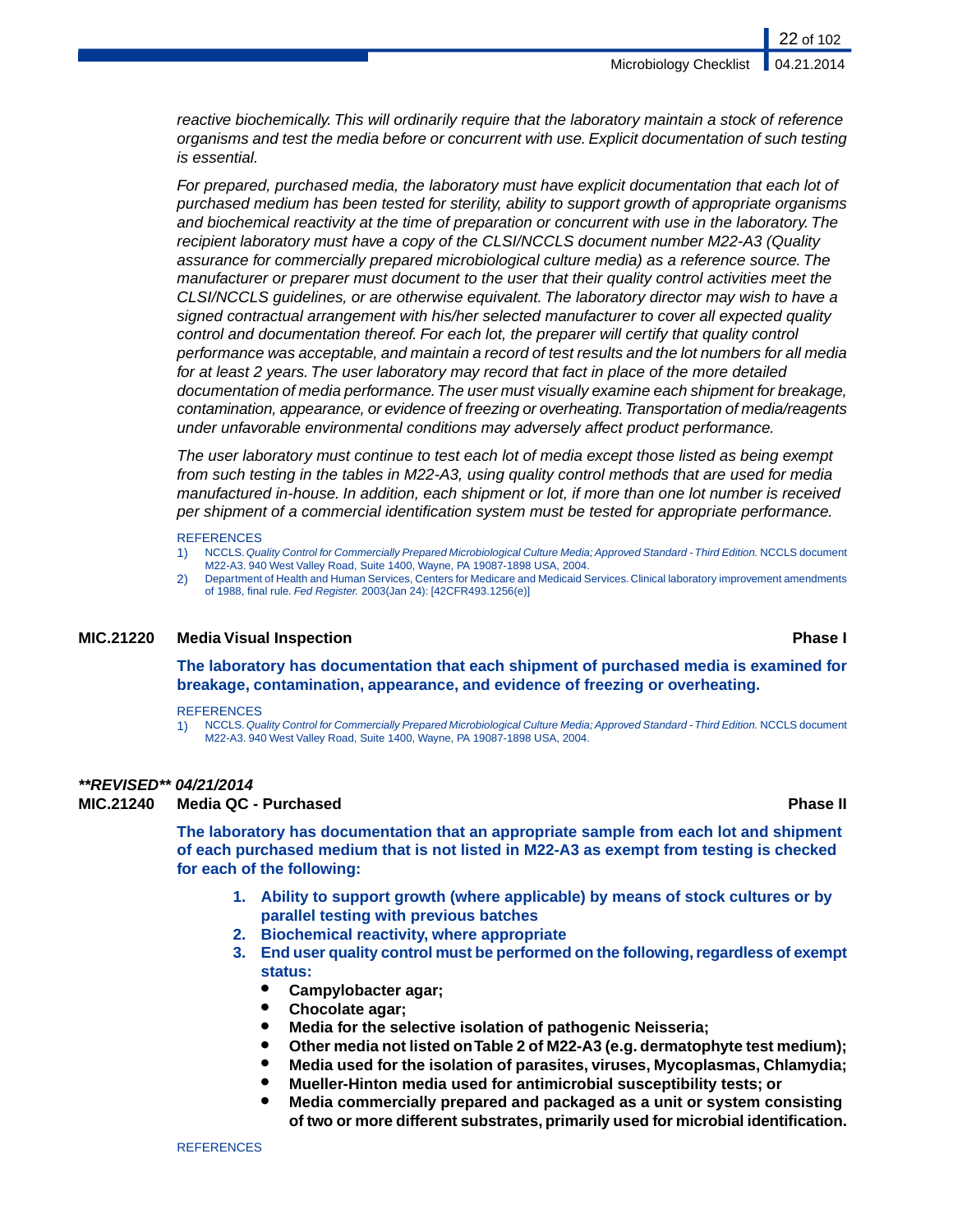1) NCCLS.*Quality Control for Commercially Prepared Microbiological Culture Media; Approved Standard - Third Edition.* NCCLS document M22-A3. 940 West Valley Road, Suite 1400, Wayne, PA 19087-1898 USA, 2004.

#### **MIC.21300 Media QC In-House Prepared Phase II**

**For microbiology media prepared in-house, there is documentation that an appropriate sample of each medium prepared by the laboratory is checked for each of the following:**

- **1. Sterility (following introduction of additives after sterilization)**
- **2. Ability to support growth (where applicable) by means of stock cultures or by parallel testing with previous batches**
- **3. Biochemical reactivity (where appropriate)**

#### **Evidence of Compliance:**

Written procedure for testing media prepared in-house

### **MIC.21420 Media Visual Examination Phase II**

**All media are in visibly satisfactory condition (with expiration date, plates smooth, adequately hydrated, uncontaminated, appropriate color and thickness, tubed media not dried or loose from sides).**

#### **MIC.21460 Quality Control Organisms Phase II**

#### **Quality control organisms are used to check stains, reagents and susceptibility test methods.**

#### *NOTE:*

- *1. Quality control organisms may be ATCC strains or well characterized laboratory strains unless specified by the manufacturer*
- *2. Quality control organisms are maintained in a manner to preserve their bioreactivity, phenotypic characteristics and integrity*

#### **REFERENCES**

1) Jones RN, *et al*. Method preferences and test accuracy of antimicrobial susceptibility testing. Updates from the College of American Pathologists microbiology surveys program (2000). *Arch Pathol Lab Med.* 2001;125:1285-1289

# **STAINS**

# **Inspector Instructions:**



- Sampling of staining policies and procedures
- Sampling of stain QC records/logs

# **MIC.21530 Direct Gram Stain Procedures Phase I**

**The laboratory has protocols in place to use Gram stain results to provide a preliminary identification of organisms, evaluate specimen quality when appropriate, and to guide work-up of cultures.**

*NOTE: The laboratory should have guidelines for the interpretation of the Gram stain reaction of the organism, morphology of the organism, and the quantification of organisms and cells. The protocol should address correlation of direct Gram stain results with final culture results.*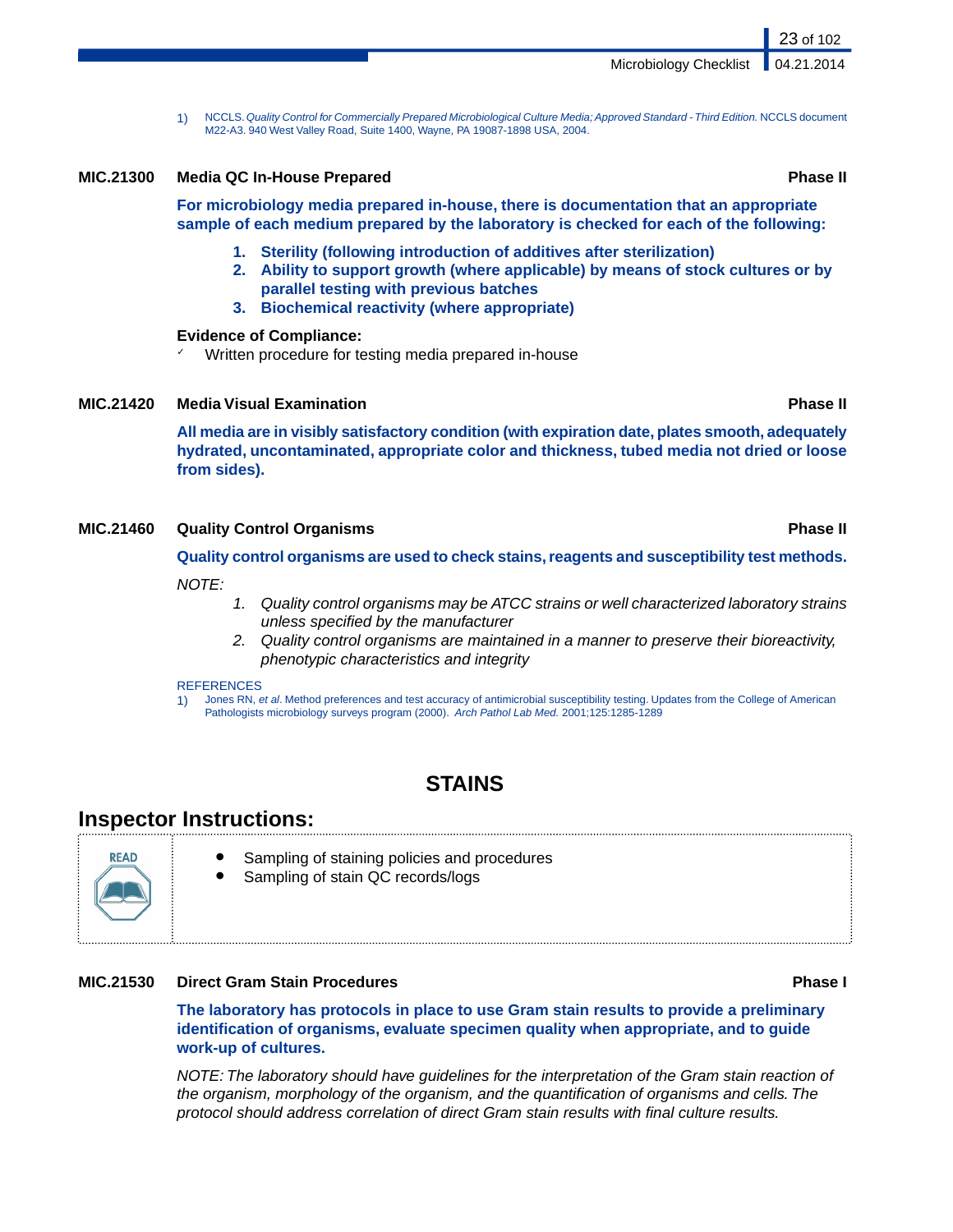Microbiology Checklist

*This does not mean that interpretation of the Gram stain morphology suggesting a specific organism identification (e.g. gram positive diplococcic morphologically suggestive of pneumococcus) is required.*

#### **Evidence of Compliance:**

Written procedure for Gram stain (laboratories may use the correlation of Gram stain results with the final culture results as a component of the QC program)

## **MIC.21540 Gram Stain QC Phase II**

**Quality control of Gram stain reagents is performed for intended reactivity and recorded for each new batch of stains and at least weekly against known gram-positive and gram-negative quality control organisms.**

*NOTE: Personnel who perform Gram stains less frequently must run a gram-positive and gram-negative control each day of testing.*

### **Evidence of Compliance:**

Written procedure for Gram stain QC

#### **REFERENCES**

- 1) August, Hindler, Huber, Sewell. Quality control and quality assurance practices. In: Clinical microbiology, Cumitech 3A. Washington, DC: American Society for Microbiology, 1990
- 2) Department of Health and Human Services, Centers for Medicare and Medicaid Services. Clinical laboratory improvement amendments of 1988, final rule. *Fed Register.* 2003(Jan 24):3708 [42CFR493.1261(a)(2)]

#### **MIC.21560 Non-Immunofluorescent Stain QC Phase II**

**Quality control of all non-immunofluorescent, non-immunologic-based stains (other than Gram stains) is performed and recorded with a positive and negative quality control organism for intended reactivity each day of use, and for each new batch, lot number and shipment.**

*NOTE: Refer to MIC.51160 for requirement pertaining to parasitology permanent stains.*

#### **Evidence of Compliance:**

✓ Written procedure for QC of non-immunofluorescent stains

### **MIC.21570 Fluorescent Stain QC Phase II**

**Quality control of fluorescent stains is performed for positive and negative reactivity each time of use.**

# **Evidence of Compliance:**

Written procedure QC of fluorescent stain

#### REFERENCES

1) Department of Health and Human Services, Centers for Medicare and Medicaid Services. Clinical laboratory improvement amendments of 1988; final rule. *Fed Register.* 2003(Jan 24):7146 [42CFR493.1256(e)(3); 493.1273(a)]

# **REAGENTS**

# **Inspector Instructions:**

READ

- Sampling of reagent QC policies and procedures
- Sampling of reagent QC records
- $\bullet$   $\circ$  CO<sub>2</sub> monitoring procedure and CO<sub>2</sub> recording log
	- Anaerobic incubation condition monitoring records
- Campylobacter incubation condition records

24 of 102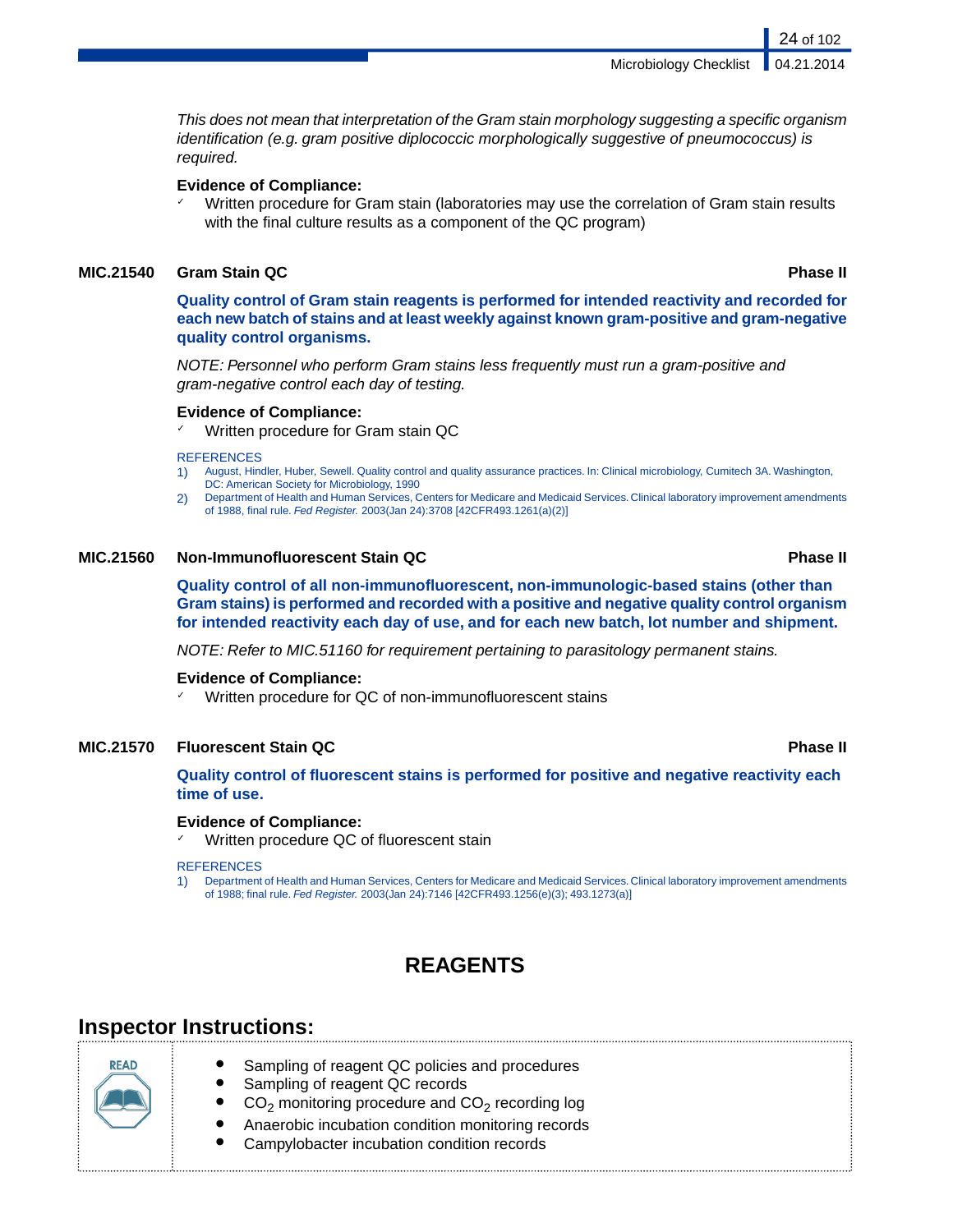

What is your QC process when receiving a new lot of identification system materials?

# **MIC.21624 Reagent QC Phase II**

### **Positive and negative controls are tested and results recorded for each new batch, lot number, and shipment of reagents, disks/strips and stains.**

*NOTE: Reagents subject to this requirement include (but are not limited to) catalase, coagulase (including latex methods), oxidase and indole reagents; bacitracin, optochin, streptococcal grouping reagents, ONPG, X, V, and XV disks/strips.This does not include tests for antimicrobial susceptibility.*

#### **REFERENCES**

1) Department of Health and Human Services, Centers for Medicare and Medicaid Services. Clinical laboratory improvement amendments of 1988; final rule. *Fed Register*. 2003(Jan 24): 3708 [42CFR493.1256 (e) (1) and (2)]

#### **MIC.21626 Identification System QC Phase II**

### **Appropriate positive and negative control organisms are tested and results recorded for each new lot and shipment of reagents used in bacterial identification systems.**

*NOTE: Streamlined QC may be performed, as specified by the manufacturer, for commercial microbial identifications systems (MIS) if the systems and streamlined QC protocols are used according to the manufacturer's instructions without modification.The laboratory may use additional QC organisms in addition to those required for the streamlined QC. In order to qualify for streamlined QC, the user must fulfill initial and ongoing requirements as defined by the manufacturer and CLSI document M50-A.*

*For user-developed identification systems, commercial systems for which a streamlined QC process has not been developed, or any commercial system whose use is altered in any way from the manufacturer's instructions, all biochemical tests in each new lot number and shipment must be evaluated with known positive and negative control organisms, to assure appropriate reactivity.*

*If streamlined QC is used, it is critical for laboratories to keep documentation of the test system verification and historical QC review as long as the streamlined QC is used, but in no case for less than two years.*

*Any test (e.g. oxidase test) required for interpretation of MIS results which is not part of the MIS cannot be included in MIS streamlined QC protocols. QC requirements for such tests, including the use of positive and negative controls for each new batch, lot number and shipment are given in MIC.21624.*

### **Evidence of Compliance:**

- Written procedure for QC on new lot numbers or shipments of reagents for each MIS using the conventional QC method (a positive and negative control for each substrate) **OR** a written procedure for streamlined QC **AND**
- Records of test system verification and historical QC review used to qualify for streamlined QC, if applicable

#### **REFERENCES**

- 1) Department of Health and Human Services, Centers for Medicare and Medicaid Services. Clinical laboratory improvement amendments of 1988; final rule. *Fed Register*. 2003(Jan 24):3708 [42CFR493.1256(e)(1)]
- 2) Clinical and Laboratory Standards Institute (CLSI). *Quality Control for Commercial Microbial Identification Systems.* CLSI document M50-A (ISBN 1-56238-675-1). Clinical and Laboratory Standards Institute, 940 West Valley Road, Suite 1400, Wayne, Pennsylvania 19087-1898 USA, 2008.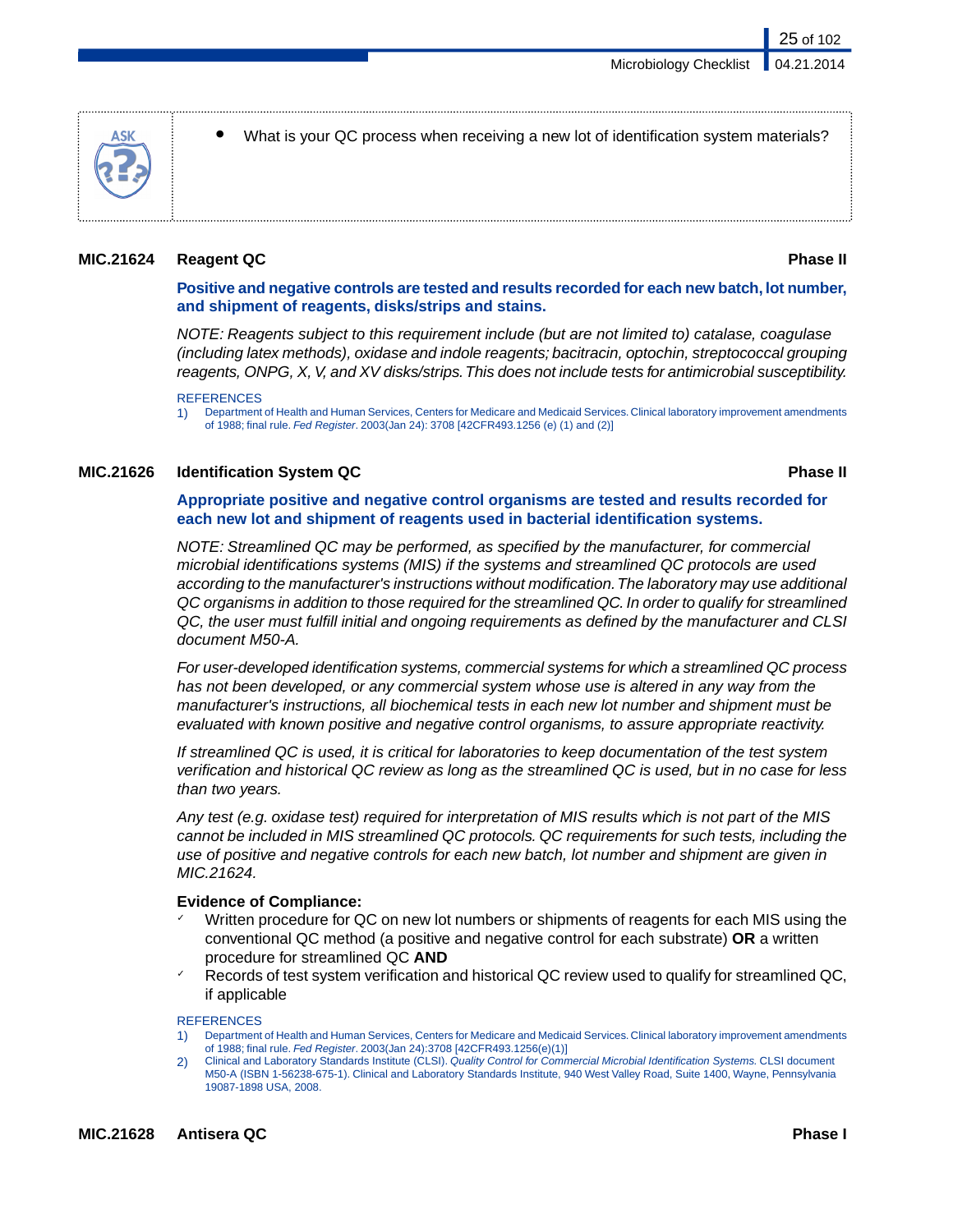Microbiology Checklist

**Positive and negative controls are tested and results recorded for each new batch, lot number and shipment of antisera when prepared or opened and once every 6 months thereafter (***e.g.* **Salmonella/Shigella antisera).**

**REFERENCES** 

1) Department of Health and Human Services, Centers for Medicare and Medicaid Services. Clinical laboratory improvement amendments of 1988; final rule. *Fed Register*. 2003 (January 24):3708 [42CFR493.1261(a)(3)]

### **MIC.21632 Beta-Lactamase QC Phase II**

**Positive and negative controls are tested and results recorded for beta-lactamase (other than Cefinase ®) on each day of use.**

*NOTE: Beta lactamase tests using Cefinase ® need be checked only with each batch, lot number and shipment.*

**REFERENCES** 

1) Department of Health and Human Services, Centers for Medicare and Medicaid Services. Clinical laboratory improvement amendments of 1988; final rule. *Fed Register*. 2003 (January 24):3708 [42CFR493.1261 (a) (1)]

# *\*\*REVISED\*\* 07/29/2013*

**MIC.21812 Anaerobic Incubation Conditions QC Phase I**

**There is documentation that anaerobic incubation systems (***e.g.* **jars, chambers, bags) are checked for adequate anaerobic conditions with methylene blue strips, fastidious anaerobic organisms or other appropriate procedures.**

## **CO**<sub>2</sub> Incubator Levels **Phase I Phase I 2 Phase I Phase I**

**CO<sup>2</sup> incubators are checked daily for adequate CO<sup>2</sup> levels, with recording of results.**

*NOTE: Some organisms require CO<sup>2</sup> to grow sufficiently to form visible colonies. CO<sup>2</sup> monitoring is required in all CO<sup>2</sup> incubators, including those that adjust gas flow to maintain a set CO<sup>2</sup> level, to ensure that the environment is within an acceptable range for CO<sup>2</sup> content. It is acceptable to monitor and record CO<sup>2</sup> levels from digital readouts; however, the laboratory must verify that the readout is accurate (by initial calibration or Fyrite).The frequency of verification of the digital readout must be defined in the laboratory's equipment quality control procedure and should be performed, at minimum, at the frequency recommended by the manufacturer.*

## **MIC.21815 QC Campylobacter Incubation Conditions Phase I**

**Campylobacter incubation conditions are checked using QC organisms or other appropriate methods to ensure adequate environmental conditions to support growth of Campylobacter jejuni.**

# **ANTIMICROBIAL SUSCEPTIBILITY TESTING, QC REQUIREMENTS, AND RESULTS REPORTING**

# **Inspector Instructions:**

- Sampling of susceptibility test, QC and reporting policies and procedures
	- Sampling of susceptibility QC records



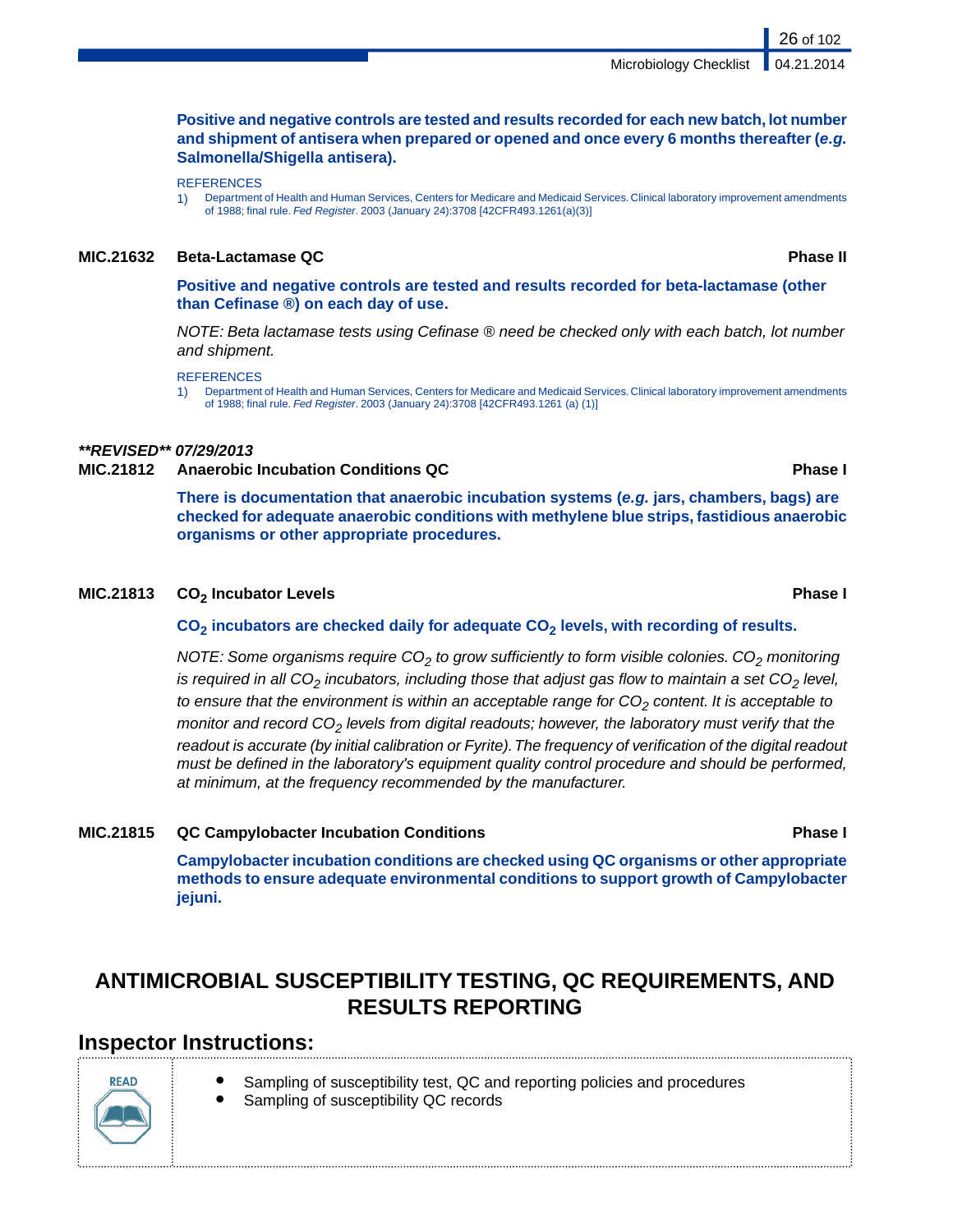| <b>OBSERVE</b> | Susceptibility test set-up (standardized inoculum, pure culture)                                                                    |
|----------------|-------------------------------------------------------------------------------------------------------------------------------------|
|                | How does your laboratory work with the pharmacy and medical staff to determine<br>guidelines for reporting of antimicrobial agents? |

## **MIC.21820 Susceptibility Testing - Pure Cultures Phase II**

# **Only pure cultures are used for performance of antimicrobial susceptibility testing (***i.e.* **susceptibility testing is not performed on mixed cultures).**

### **Evidence of Compliance:**

Written procedure describing the use of pure cultures for susceptibility testing, including the use of purity plates

# **MIC.21840 Susceptibility Test QC Phase II**

**Quality control is performed on each new lot of disks and media and each new lot of MIC panels before or concurrent with initial use with appropriate QC organisms.**

### **Evidence of Compliance:**

Records of new lot susceptibility disk QC

#### **REFERENCES**

- 1) Department of Health and Human Services, Centers for Medicare and Medicaid Services. Clinical laboratory improvement amendments of 1988; final rule. *Fed Register.* 2003(Jan 24):7167 [42CFR493.1261(b)(1)
- 2) Clinical and Laboratory Standards Institute (CLSI). *Performance Standards for Antimicrobial Disk Susceptibility Tests; Approved Standard-Eleventh Edition*. CLSI Document M02-A11 (ISBN 1-56238-688-3). Clinical and Laboratory Standards Institute, 940 West Valley Road, Suite 1400, Wayne, PA 19087-1898 USA, 2011.
- 3) Clinical and Laboratory Standards Institute (CLSI). *Methods for Dilution Antimicrobial Susceptibility Tests for Bacteria That Grow Aerobically; Approved Standard-Ninth Edition*. CLSI Document M07-A9 (ISBN 1-56238-689-1). Clinical and Laboratory Standards Institute, 940 West Valley Road, Suite 1400, Wayne, PA 19087-1898 USA, 2011.
- 4) Clinical and Laboratory Standards Institute (CLSI). *Performance Standards for Antimicrobial Susceptibility Testing; Twenty-Fourth Informational Supplement.* CLSI Document M100-S24 (ISBN 1-56238-898-3).Clinical and Laboratory Standards Institute, 940 West Valley Road, Suite 2500, Wayne, PA 19087-1898 USA, 2014.

# *\*\*REVISED\*\* 04/21/2014*

## **MIC.21910 Susceptibility Test QC Frequency Phase II**

**For antimicrobial susceptibility testing by either disk or dilution (MIC) methods, quality control organisms are tested with each new lot number or shipment of antimicrobials or media, and each day the test is performed thereafter.**

*NOTE: For antimicrobial susceptibility testing, quality control (QC) organisms must be tested with each new lot number or shipment of antimicrobials or media, and daily thereafter. However, the frequency of QC testing may be reduced to weekly (including the testing of new lots or batches of antimicrobials or media) if the laboratory can document satisfactory performance with daily QC tests as suggested by CLSI guidelines. For this purpose, satisfactory performance is defined as follows:*

- *1. There is documentation that all QC organisms were tested for 20 or 30 consecutive test days, and*
- *2. For each drug/microorganism combination, no more than 1 of 20 or 3 of the 30 values (zone diameter or MICs) may be outside the accepted QC ranges.These accepted QC*

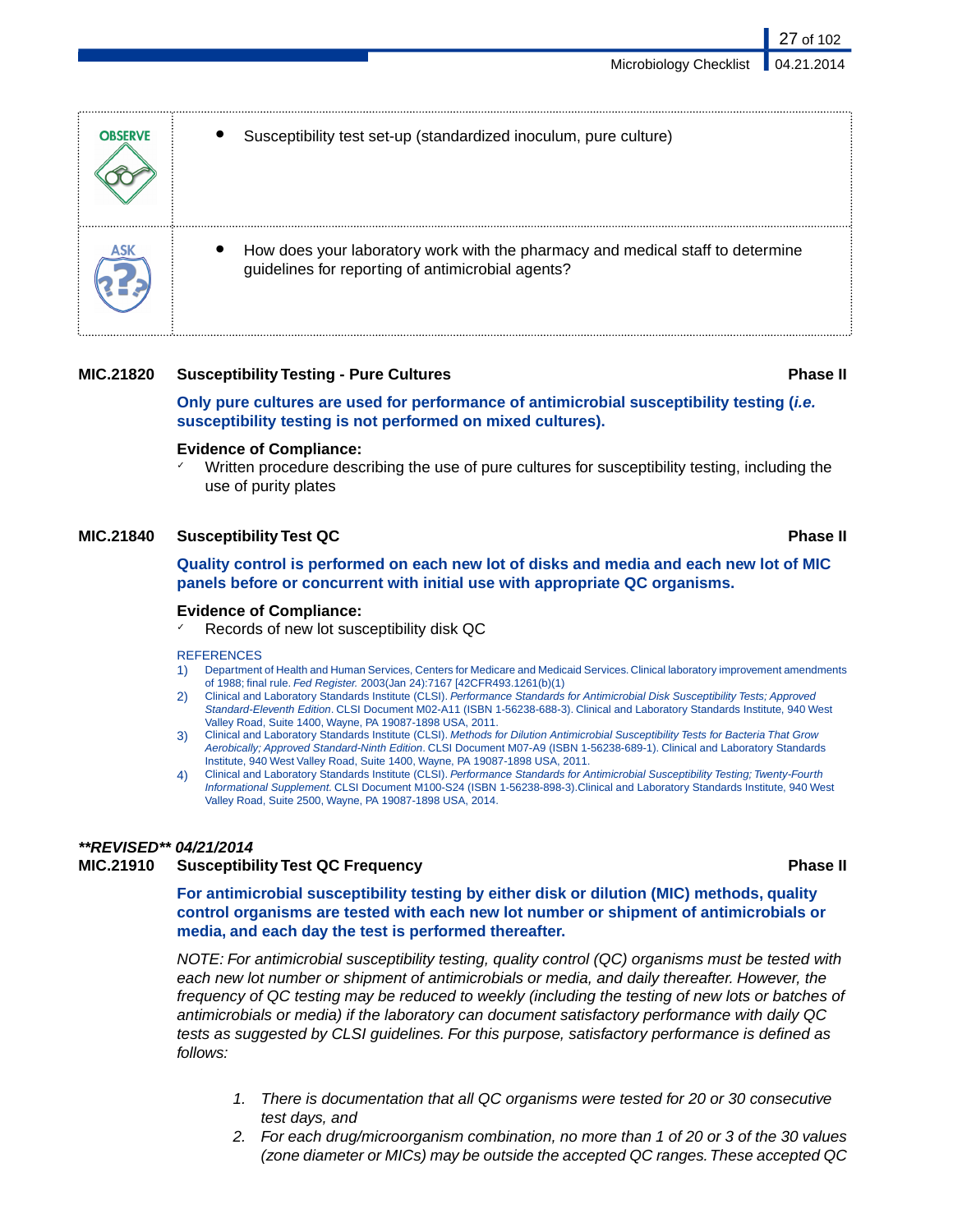28 of 102

*ranges may be those defined in the current CLSI guidelines or commercial device instructions or may be established by the laboratory*

*Or*

- *1. There is documentation that all QC organisms were tested in triplicate (using separate inoculum suspensions) for 5 consecutive test days*
- *2. For each drug/microorganism combination, no more than 1 of the 15 values (zone diameter or MICs) may be outside the accepted QC range*
- *3. If 2 or 3 values are outside the accepted QC range during testing of 15 replicates, daily QC testing should be continued and performed in triplicate (using separate inoculum suspensions) for another 5 consecutive test days*
- *4. For each drug/microorganism combination, no more than 4 of the 30 values (zone diameter or MICs) may be outside the accepted QC range*

*When a result is outside the accepted QC range during weekly QC testing, refer to the most recent CLSI guidelines for the required corrective action.*

*For frequency of QC for screening tests, refer to the most recent CLSI guidelines.*

#### **Evidence of Compliance:**

Records of susceptibility QC results documented at defined frequency and meeting defined acceptability criteria

**REFERENCES** 

- 1) Department of Health and Human Services, Centers for Medicare and Medicaid Services. Clinical laboratory improvement amendments of 1988; final rule. *Fed Register.* 2003(Jan 24):7167 [42CFR493.1261(b)(1)]
- 2) Clinical and Laboratory Standards Institute (CLSI). *Methods for Antimicrobial Susceptibility Testing of Anaerobic Bacteria; Approved Standard—Eighth Edition.* CLSI document M11-A8 (ISBN 1-56238-626-3). Clinical and Laboratory Standards Institute, 940 West Valley Road, Suite 1400, Wayne, Pennsylvania 19087-1898 USA, 2012.
- 3) Clinical and Laboratory Standards Institute (CLSI). *Performance Standards for Antimicrobial Disk Susceptibility Tests; Approved Standard-Eleventh Edition*. CLSI Document M02-A11 (ISBN 1-56238-688-3). Clinical and Laboratory Standards Institute, 940 West Valley Road, Suite 1400, Wayne, PA 19087-1898 USA, 2011.
- 4) Clinical and Laboratory Standards Institute (CLSI). *Methods for Dilution Antimicrobial Susceptibility Tests for Bacteria That Grow Aerobically; Approved Standard-Ninth Edition*. CLSI Document M07-A9 (ISBN 1-56238-689-1). Clinical and Laboratory Standards Institute, 940 West Valley Road, Suite 1400, Wayne, PA 19087-1898 USA, 2011.
- 5) Clinical and Laboratory Standards Institute (CLSI). *Performance Standards for Antimicrobial Susceptibility Testing; Twenty-Fourth Informational Supplement.* CLSI Document M100-S24 (ISBN 1-56238-898-3).Clinical and Laboratory Standards Institute, 940 West Valley Road, Suite 2500, Wayne, PA 19087-1898 USA, 2014.

### **MIC.21930 Susceptibility Test Endpoint Determination Phase II**

**For antimicrobial susceptibility testing systems, there are documented criteria for measuring and determining the MIC endpoint or zone size.**

*NOTE: There must be stated criteria to determine the presence of an endpoint or zone size in the antimicrobial susceptibility testing system. The laboratory may use CLSI (NCCLS) criteria, but the use of other validated criteria is acceptable.*

**REFERENCES** 

- 1) Clinical and Laboratory Standards Institute (CLSI). *Performance Standards for Antimicrobial Disk Susceptibility Tests; Approved Standard-Eleventh Edition*. CLSI Document M02-A11 (ISBN 1-56238-688-3). Clinical and Laboratory Standards Institute, 940 West Valley Road, Suite 1400, Wayne, PA 19087-1898 USA, 2011.
- 2) Clinical and Laboratory Standards Institute (CLSI). *Performance Standards for Antimicrobial Susceptibility Testing; Twenty-Fourth Informational Supplement.* CLSI Document M100-S24 (ISBN 1-56238-898-3).Clinical and Laboratory Standards Institute, 940 West Valley Road, Suite 2500, Wayne, PA 19087-1898 USA, 2014.
- 3) Clinical and Laboratory Standards Institute (CLSI). *Methods for Dilution Antimicrobial Susceptibility Tests for Bacteria That Grow Aerobically; Approved Standard-Ninth Edition*. CLSI Document M07-A9 (ISBN 1-56238-689-1). Clinical and Laboratory Standards Institute, 940 West Valley Road, Suite 1400, Wayne, PA 19087-1898 USA, 2011.
- 4) Clinical and Laboratory Standards Institute (CLSI). *Methods for Antimicrobial Susceptibility Testing of Anaerobic Bacteria; Approved Standard—Eighth Edition.* CLSI document M11-A8 (ISBN 1-56238-626-3). Clinical and Laboratory Standards Institute, 940 West Valley Road, Suite 1400, Wayne, Pennsylvania 19087-1898 USA, 2012.

### **MIC.21940 Standardized Inoculum Phase II**

**The inoculum used for antimicrobial susceptibility testing (***i.e.* **inoculum size) is controlled using a turbidity standard or other acceptable method.**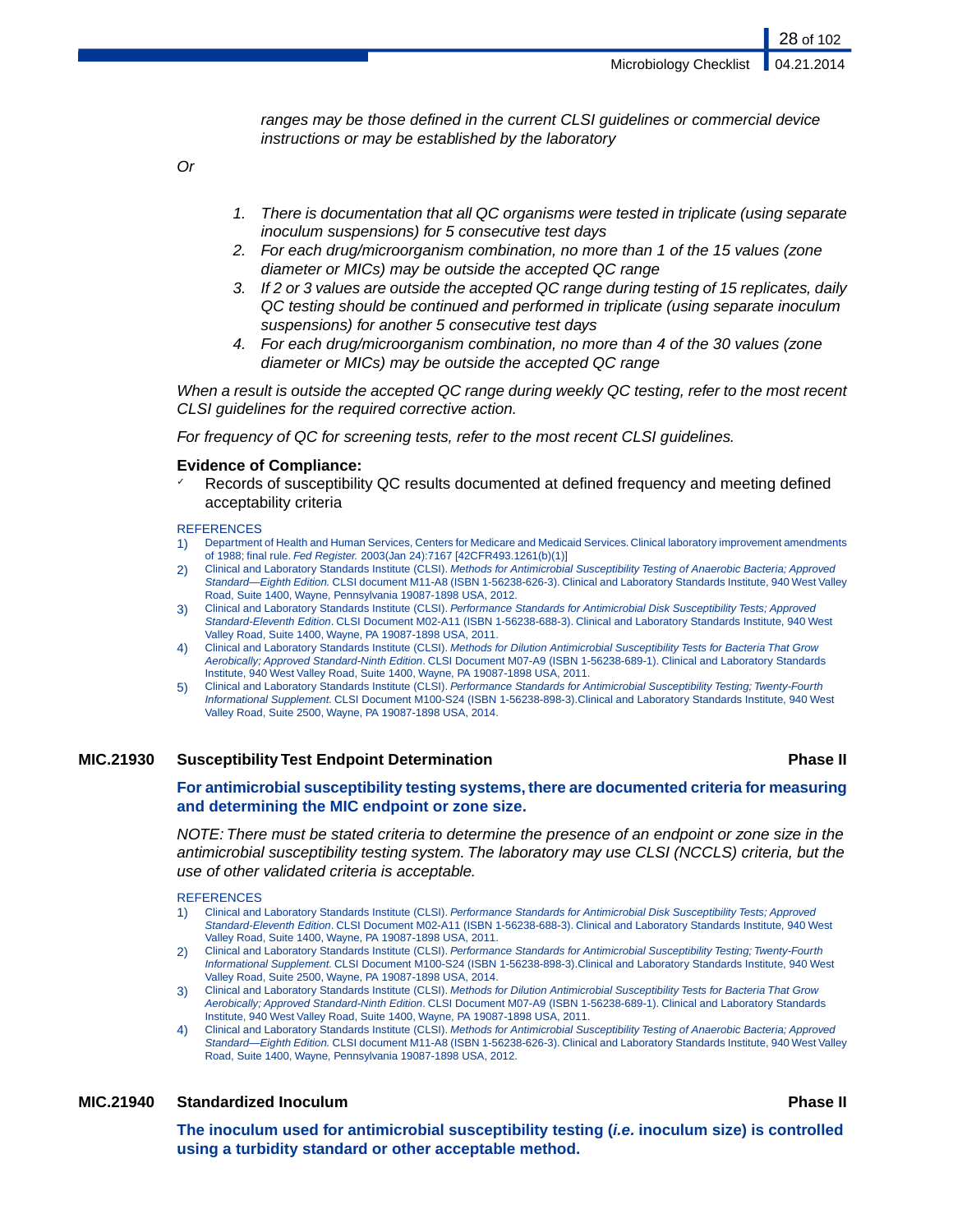*NOTE: Antibiotic susceptibility may be substantially affected by inoculum size.*

#### **Evidence of Compliance:**

Written procedure for standardizing susceptibility inoculum

#### **REFERENCES**

- 1) Clinical and Laboratory Standards Institute (CLSI). *Performance Standards for Antimicrobial Disk Susceptibility Tests; Approved Standard-Eleventh Edition*. CLSI Document M02-A11 (ISBN 1-56238-688-3). Clinical and Laboratory Standards Institute, 940 West Valley Road, Suite 1400, Wayne, PA 19087-1898 USA, 2011.
- 2) Clinical and Laboratory Standards Institute (CLSI). *Methods for Dilution Antimicrobial Susceptibility Tests for Bacteria That Grow Aerobically; Approved Standard-Ninth Edition*. CLSI Document M07-A9 (ISBN 1-56238-689-1). Clinical and Laboratory Standards Institute, 940 West Valley Road, Suite 1400, Wayne, PA 19087-1898 USA, 2011.
- 3) Clinical and Laboratory Standards Institute (CLSI). *Performance Standards for Antimicrobial Susceptibility Testing; Twenty-Fourth Informational Supplement.* CLSI Document M100-S24 (ISBN 1-56238-898-3).Clinical and Laboratory Standards Institute, 940 West Valley Road, Suite 2500, Wayne, PA 19087-1898 USA, 2014.
- 4) Clinical and Laboratory Standards Institute (CLSI). *Methods for Antimicrobial Susceptibility Testing of Anaerobic Bacteria; Approved Standard—Eighth Edition.* CLSI document M11-A8 (ISBN 1-56238-626-3). Clinical and Laboratory Standards Institute, 940 West Valley Road, Suite 1400, Wayne, Pennsylvania 19087-1898 USA, 2012.

#### *\*\*REVISED\*\* 04/21/2014*

## **MIC.21943 Selection of Antimicrobial Agents to Report Phase II**

29 of 102

### **Guidelines are established to ensure that only antimicrobial agents appropriate for the organism and body site are routinely reported.**

*NOTES:The microbiology department should consult with the medical staff and pharmacy to develop a list of antimicrobial agents to be reported for specific organisms isolated from various body sites. These lists may be based on the CLSI recommendations provided in the M100 Table 1, which suggests those agents that might be reported routinely (Group A) and that might be reported selectively (Group B). Selective reporting should help improve the clinical relevance of antimicrobial reporting and help minimize overuse of broad-spectrum agents that might result in selection of multi-resistant organisms.*

*Laboratories should also only report those antimicrobial agents that are effective at the site from which the organism was isolated. Documentation of agreed upon protocols should be available in the laboratory, and these protocols should be reviewed with the stakeholders annually. The same protocols should be used in reporting proficiency testing susceptibility results, particularly for isolates from cerebrospinal fluid and urine.*

#### **Evidence of Compliance:**

- ✓ Documentation of reporting of antimicrobial agents for different body sites **AND**
- Documentation that the antimicrobial reporting protocols have been reviewed on an annual basis **AND**
- Documentation that proficiency testing susceptibility reporting follows these protocols

#### **REFERENCES**

- 1) Poulter MD, Hindler JF. Challenges in Antimicrobial Susceptibility Testing and Reporting. *Lab Med*, November, 2002:11:33
- 2) Clinical and Laboratory Standards Institute (CLSI). *Performance Standards for Antimicrobial Susceptibility Testing; Twenty-Fourth Informational Supplement.* CLSI Document M100-S24 (ISBN 1-56238-898-3).Clinical and Laboratory Standards Institute, 940 West Valley Road, Suite 2500, Wayne, PA 19087-1898 USA, 2014.

#### **MIC.21944 Testing and Reporting Supplemental Antimicrobial Agents Phase I**

### **There are protocols for testing supplemental agents when needed on isolates resistant to routinely tested antimicrobial agents.**

*NOTE:The protocol may include submission of isolates to an outside reference laboratory if testing is not performed onsite.*

#### **Evidence of Compliance:**

Patient testing reports demonstrating additional testing or referral

#### **MIC.21946 Cumulative Susceptibility Data Phase I**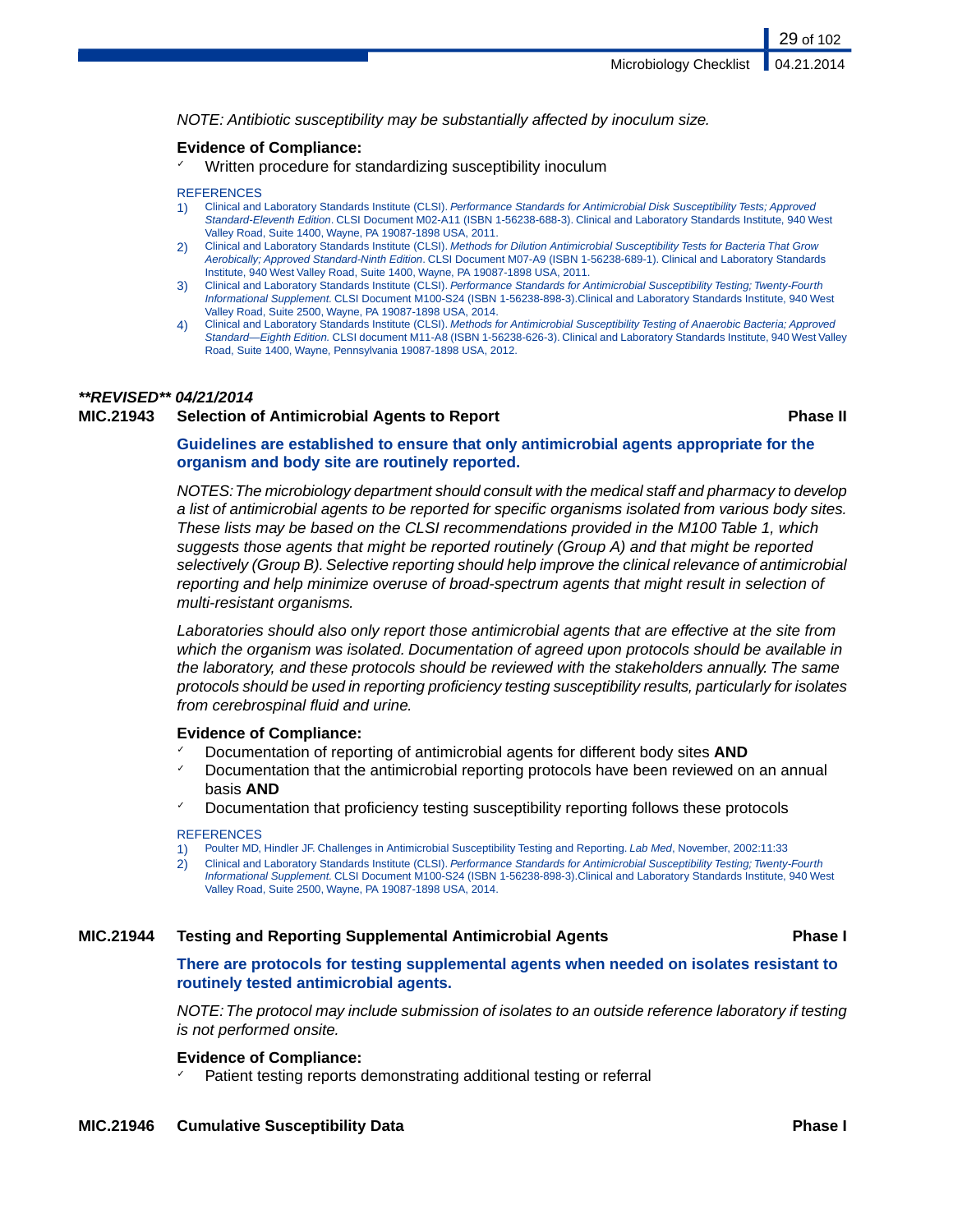## **For hospital based microbiology laboratories, cumulative antimicrobial susceptibility test data are maintained and reported to the medical staff at least yearly.**

#### **REFERENCES**

1) Clinical and Laboratory Standards Institute (CLSI). *Analysis and Presentation of Cumulative Antimicrobial Susceptibility Test Data; Approved Guideline—Third Edition*. CLSI document M39-A3 (ISBN 1-56238-692-1. Clinical and Laboratory Standards Institute, 940 West Valley Road, Suite 1400, Wayne, Pennsylvania 19087-1898 USA, 2009

#### **MIC.21950 Inconsistent Antimicrobial Results Phase I**

30 of 102

#### **The procedure manual addresses unusual or inconsistent antimicrobial testing results.**

*NOTE: Acceptable results derived from testing QC strains does not guarantee accurate results with all patient isolates. Results from testing patient isolates must be reviewed and unusual or inconsistent results should be investigated to ensure accuracy. Expert software can identify unusual or inconsistent results that might be due to technical errors and to identify emerging resistance. Each laboratory should have a protocol such as that provided by CLSI for confirming unusual or inconsistent results. In some cases, it may be necessary to repeat susceptibility testing and/or identification procedures to confirm initial results.This may involve using alternative testing methods or sending the isolate to a reference lab. Some examples include:*

- *1. Escherichia coli resistant to carbapenems*
- *2. Klebsiella spp. susceptible to ampicillin*
- *3. Staphylococcus aureus resistant to vancomycin*

#### **Evidence of Compliance:**

✓ Records of investigation for unusual/inconsistent results

#### **REFERENCES**

1) Clinical and Laboratory Standards Institute (CLSI). *Performance Standards for Antimicrobial Susceptibility Testing; Twenty-Fourth Informational Supplement.* CLSI Document M100-S24 (ISBN 1-56238-898-3).Clinical and Laboratory Standards Institute, 940 West Valley Road, Suite 2500, Wayne, PA 19087-1898 USA, 2014.

# **PROCEDURES AND TESTS**

# **Inspector Instructions:**

| <b>READ</b>     | Sampling of bacteriology test procedures of different source types<br>Sampling of patient worksheets/records<br>Sampling of patient reports  |
|-----------------|----------------------------------------------------------------------------------------------------------------------------------------------|
|                 | How does your laboratory evaluate culture findings?                                                                                          |
| <b>DISCOVER</b> | Follow a specimen from evaluation of culture findings, recording of results and reporting.<br>Determine if practice follows test procedures. |

*ROUTINE PROCEDURES:The following requirements define minimum standards for evaluation of routine bacterial cultures.The outlined procedure (media used and incubation conditions) permits recovery of bacteria expected in*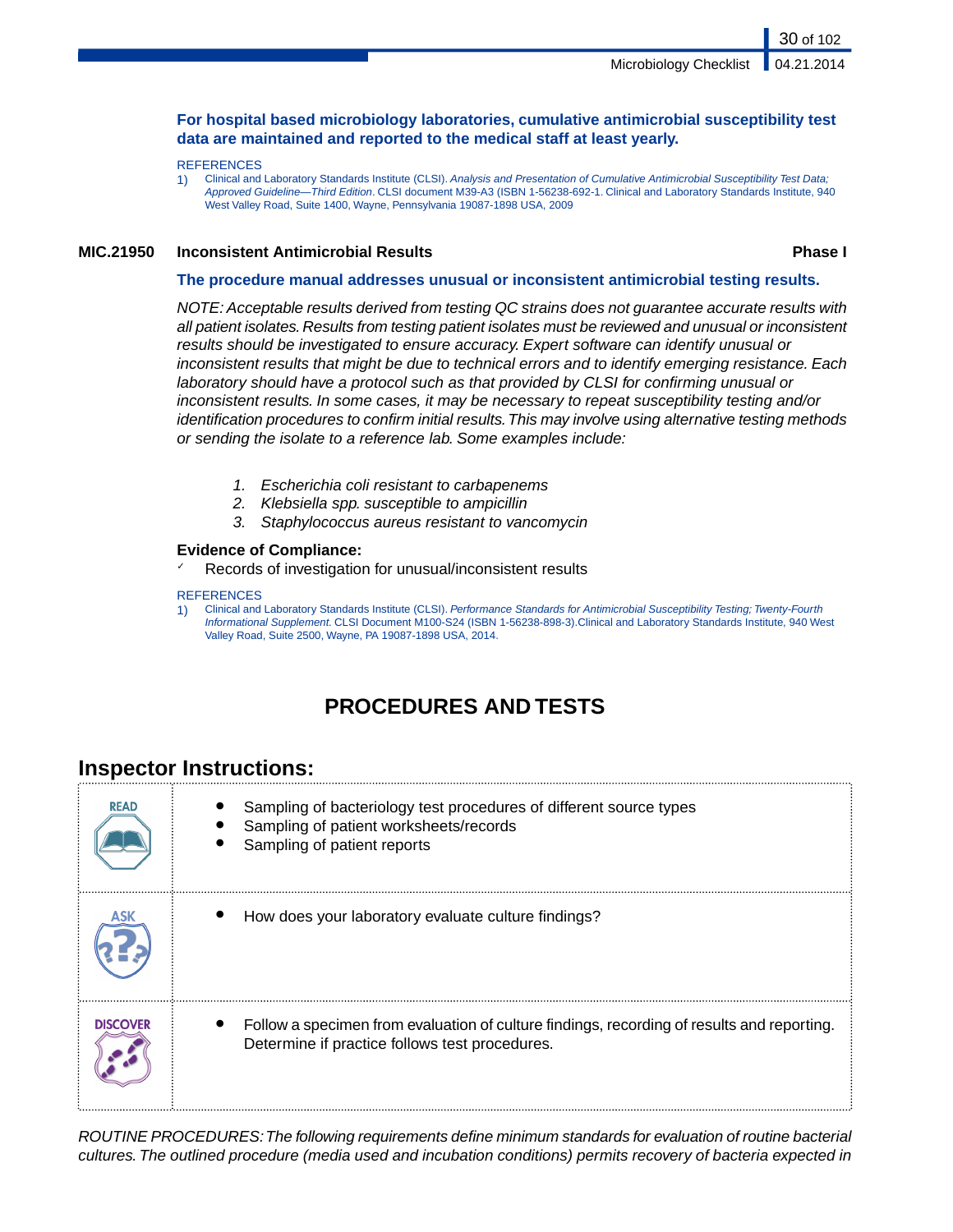Microbiology Checklist

*the type of specimen used. This does not preclude the use of screening cultures (limited studies) and should not be construed to mean that all routine cultures require special media. Special media should be available if needed.*

# **RESPIRATORY SPECIMENS**

*Routine procedures from acceptable respiratory cultures should allow the isolation of Streptococcus pneumoniae, and Hemophilus species.*

## **MIC.22100 Sputum Gram Stain Phase I**

31 of 102

**A gram-stained smear is performed routinely on expectorated sputa to determine acceptability of a specimen for bacterial culture and as a guide for culture workup.**

#### **Evidence of Compliance:**

Policy defining acceptable specimens

#### **REFERENCES**

- 1) Valenstein PN. Semiquantitation of bacteria in sputum Gram stains. *J Clin Microbiol.* 1988;26:1791-1794
- 2) Wilson ML. Clinically relevant, cost-effective clinical microbiology. Strategies to decrease unnecessary testing. *Am J Clin Pathol.* 1997;107:154-165
- 3) Church DL. Are there published standards for Gram stain results for sputa to establish specimen quality for culture? College of American Pathologists CAP Today. 2000;14(4):97
- 4) Murray, Patrick, *et al. Manual of Clinical Microbiology-*9th ed. ASM Press, March 2011
- 5) Garcia, Lynne S, *et al*. Manual of Clinical Microbiology Procedures Handbook 3rd ed. ASM Press, May 2010

#### **MIC.22110 Unacceptable Sputum Specimens Phase I**

**Specimens deemed unacceptable by Gram stain review are not cultured for routine bacteria (or cultured only by special request) and the health care provider or submitting laboratory is notified so another specimen can be collected without delay, if clinically indicated.**

*NOTE: It is suggested that the laboratory notify an appropriate caregiver about an inadequate specimen even when specimens are submitted from an outpatient setting, or submitted to a reference laboratory. Notification can be by phone or computer report. The laboratory may implement written agreements with particular providers or submitting laboratories defining protocols for handling sputum samples.*

#### **Evidence of Compliance:**

Records of specimen rejection such as rejection log or patient report

#### **REFERENCES**

- 1) Bartlett RC. Medical microbiology: quality cost and clinical relevance. New York, NY: Wiley, 1974:24-31
- 2) Carroll KC. Laboratory Diagnosis of Lower Respiratory Tract Infection: Controversy and Conundrums. *J Clin Microbiol*. 2002;3115-3120

#### **MIC.22140 Group A Streptococcus Direct Antigen Detection Phase I**

# **If group A Streptococcus direct antigen testing is performed, confirmatory testing is performed as appropriate on negative samples.**

*NOTE 1: Guidelines should be established for the use of cultures or other additional tests on specimens that test negative, as appropriate.These guidelines should take into account the sensitivity of the assay in use, the age and clinical presentation of the patient, and other factors.*

*NOTE 2: Direct antigen tests should be performed and reported in a timely fashion, since their principal advantage (compared to more sensitive methods such as culture) is rapid turn-around-time.*

#### **REFERENCES**

2) <www.cdc.gov/getsmart/campaign-materials/info-sheets/child-pharyngitis.html>

<sup>1)</sup> <www.cdc.gov/getsmart/campaign-materials/info-sheets/adult-acute-pharyngitis.html>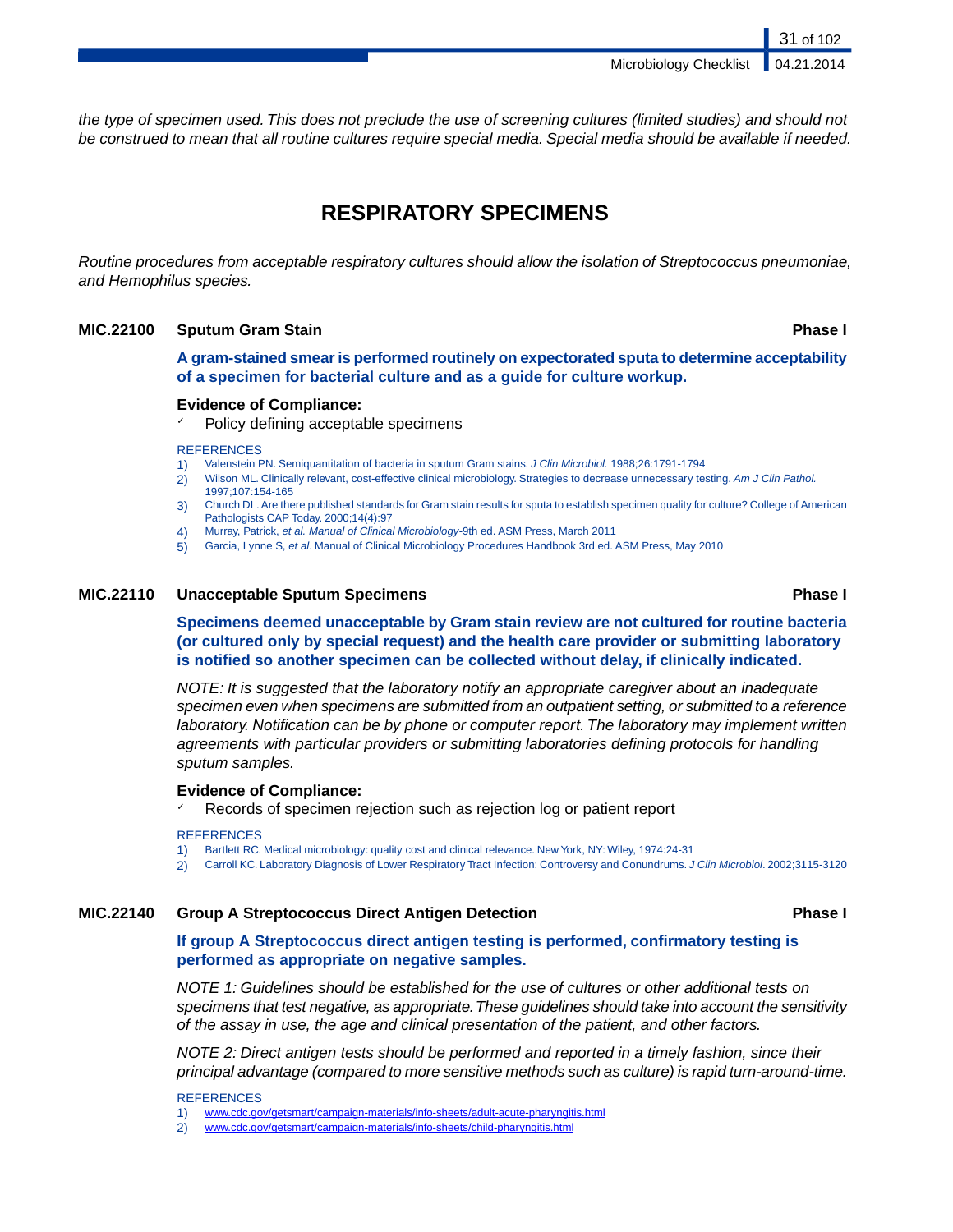# **URINE SPECIMENS**

### **MIC.22200 Urine Colony Count Phase II**

**Quantitative cultures (colony counts) are performed.**

*NOTE: Urine cultures should include an estimate of CFU/volume.*

#### **Evidence of Compliance:**

Written procedure for colony counts

**REFERENCES** 

1) Susan E. Sharp, *et al*, Cumitech 2C: Laboratory Diagnosis of Urinary Tract Infections, 2009. ASM Press, Washington, DC

### **MIC.22210 Urine Culture Procedure Phase II**

**The media and procedures used permit the isolation and identification of both gram-positive and gram-negative bacteria.**

*NOTE: This does not require the use of gram-positive selective media.*

#### **REFERENCES**

1) Susan E. Sharp, *et al*, Cumitech 2C: Laboratory Diagnosis of Urinary Tract Infections, 2009. ASM Press, Washington, DC

# **GENITAL SPECIMENS**

#### *\*\*REVISED\*\* 07/29/2013* **MIC.22273 Group B Streptococcus Screen Phase II**

**Group B streptococcus screens from pregnant women are collected and cultured in**

## **accordance with the current guidelines.**

*NOTE: Universal prenatal screening for vaginal and rectal Group B streptococcal (GBS) colonization of all pregnant women at 35-37 weeks gestation is recommended. The optimum specimen for this test is a vaginal/rectal swab and results may be compromised if only a vaginal swab is submitted. Detection of GBS in urine cultures in this population should also be addressed. Procedures for collecting and processing clinical specimens for GBS culture and performing susceptibility testing to clindamycin and erythromycin for highly penicillin allergic women are also included in the guidelines.*

**REFERENCES** 

1) Center for Disease Control and Prevention, 2010. Prevention of perinatal Group B streptococcal disease MMWR 59(RR-10);1-32

## **MIC.22280 Bacterial Vaginosis Phase I**

**When Gram stains are performed to make the laboratory diagnosis of bacterial vaginosis, the smear is scored and interpreted according to published criteria.**

*NOTE: Culture should not be used for the diagnosis of bacterial vaginosis. Bacterial vaginosis (BV) is a syndrome involving a shift in the concentrations of aerobic and anaerobic flora of the genitourinary tract flora from a predominant presence of Lactobacillus sp. to that of a mixture of anaerobes, Gardnerella vaginalis and other gram-negative bacteria. Culturing for a particular organism, such as Gardnerella vaginalis, or any single organism or combination of organisms is not specific for the diagnosis of BV. Use of a scored Gram stain that demonstrates whether there has been a shift in the vaginal flora from predominantly gram-positive Lactobacillus to a gram-negative flora has been*

32 of 102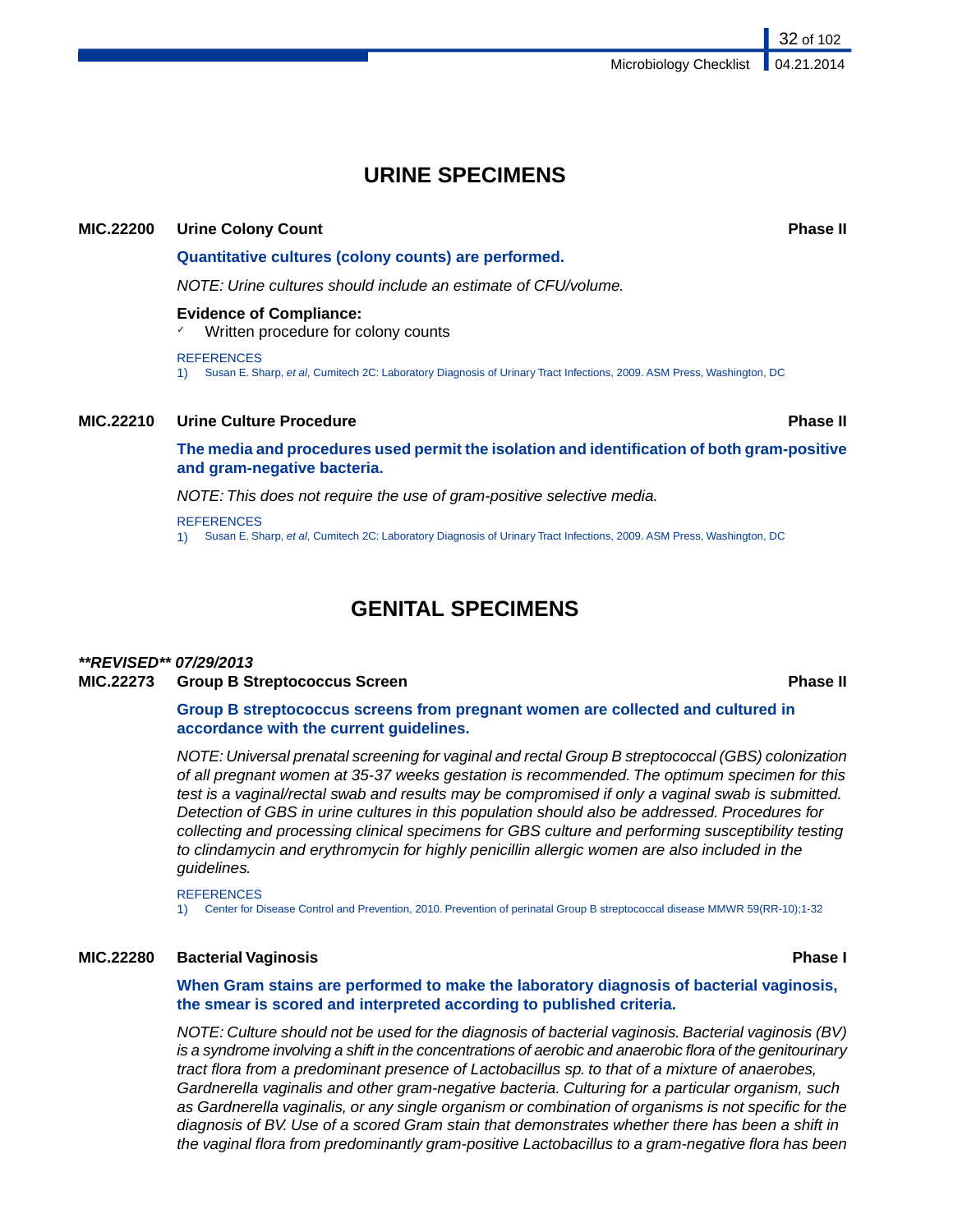*shown to correlate well with the Amsel criteria for the diagnosis of BV. The primary reason for performing a Gram stain on vaginal secretions is to diagnose bacterial vaginosis.*

#### **REFERENCES**

- 1) Nugent RP, Krohn MA, Hillier SL. 1991. JCM 29;297-301
- 2) Forsum U, Hallen A, Larsson PG. Bacterial Vaginosis a laboratory and clinical diagnostic enigma. Review article III. APMIS 113: 153-61. 2005

# *\*\*REVISED\*\* 07/29/2013* **MIC.22285 Genital Pathogens Phase II**

33 of 102

**Appropriate protocols are established to ensure the recovery of genital pathogens such as** *Neisseria gonorrhoeae***.**

# **STOOL SPECIMENS**

### *\*\*REVISED\*\* 07/29/2013*

## **MIC.22330** *Clostridium difficile* **Phase II**

**The laboratory has protocols for the timely detection and reporting of** *C. difficile* **or its toxins.**

#### **REFERENCES**

- 1) Novak-Weekley SM, *et al. Clostridium difficile* testing in the Clinical Laboratory by Use of Multiple Testing Algorithms. *Journal of Clinical Microbiology* 2010; 48:889-893
- 2) Eastwood K, *et al*. Comparison of Nine Commercially Available *Colostridium difficile* Toxin Detection Assays, a Real-Time PCR Assay for *C. difficile tcdB* and a Glutamate Dehydrogenase Detection Assay to Cytotoxin Testing and Cytotoxigenic Culture Methods. *Journal of Clinical Microbiology* 2009; 47:3211-3217
- 3) Peterson LR and Robicsek A. Does my Patient have *Clostridium difficile* Infection? *Annals of Internal Medicine* 2009; 151:176-178

#### **MIC.22336 Stool Specimen Reporting Phase I**

## **The final report for stool cultures submitted for routine bacterial pathogen examination lists the organisms for which the specimen was cultured (***e.g.* **Salmonella, Shigella,Vibrio,** *etc.***).**

#### *NOTE:*

- *1. It is inappropriate to report "No enteric pathogens isolated." The report should list the organisms whose presence was specifically sought (e.g. No Salmonella, Shigella, or Campylobacter, etc. isolated).*
- *2. When indicated, tests to detect shiga toxin producing E. coli (STEC) should be available at a referral laboratory if not performed onsite.*

#### **REFERENCES**

1) Gilligan PH, *et al*. Laboratory diagnosis of bacterial diarrhea. Cumitech 12A, 1992. ASM Press; Washington DC

#### *\*\*REVISED\*\* 07/29/2013*

#### **MIC.22410 Stool Culture Enrichment/Selective Media Phase I**

#### **Appropriate methods are used routinely to recover enteric pathogens.**

*NOTE: Enrichment media may be used in addition to selective plating media to enhance recovery of pathogens, which may be present at low numbers.*

#### *\*\*REVISED\*\* 07/29/2013*

### **MIC.22440 Stool Specimen Number/Timing Phase I**

**The laboratory has guidelines for the number and/or timing of collection of stool specimens submitted for routine bacterial testing.**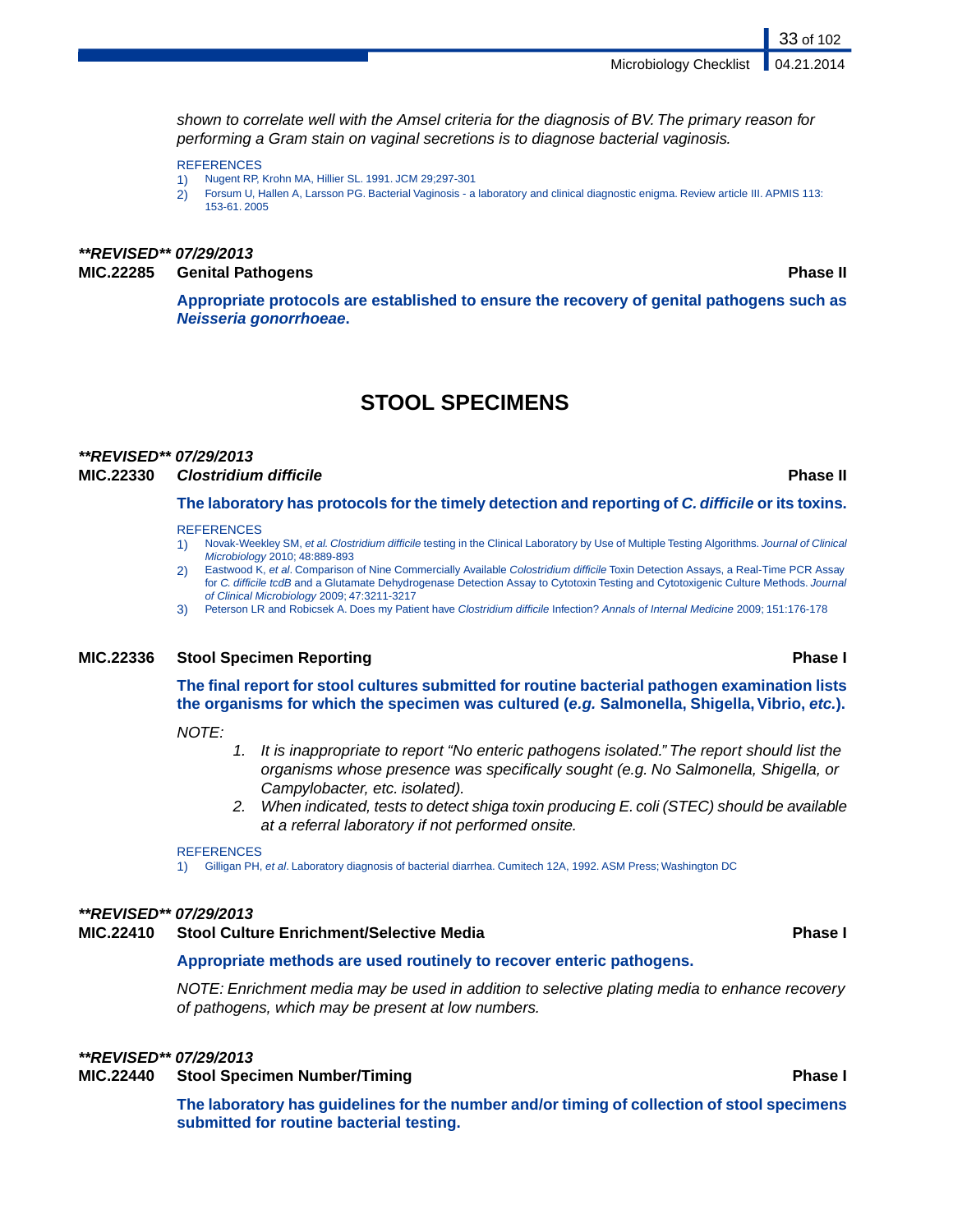*NOTE: The laboratory should consider developing guidelines with its clinicians for the number and/or timing of collection of stool specimens submitted for routine bacterial testing. Suggestions made by the authors of a 1996 CAP Q-Probes study (Valenstein et al) include:*

- *1. Accept no more than 2 specimens/patient without prior consultation with an individual who can explain the limited yield provided by additional specimens*
- *2. Do not accept specimens from inpatients after the third hospital day, without prior consultation*
- *3. Test stool for Clostridium difficile toxin for all patients with clinically significant diarrhea and a history of antibiotic exposure. Consider C. difficile testing as an alternative to routine microbiologic studies for inpatients who have test requests for routine enteric pathogens*
- *4. Positive test results for Clostridium difficile do not correlate well with disease in young children. Follow manufacturer guidelines for guidance on the testing of pediatric patients.*

*These recommendations are for diagnostic testing. Different guidelines may apply to tests ordered for follow-up.*

#### **REFERENCES**

- 1) Yannelli B, *et al.* Yield of stool cultures, ova and parasite tests, and *Clostridium difficile* determinations in nosocomial diarrhea. *Am J Infect Control.* 1988;16:246-249
- 2) Siegel DL, *et al.* Inappropriate testing for diarrheal diseases in the hospital. *JAMA.* 1990;263:979-982
- 3) Asnis DS, *et al.* Cost-effective approach to evaluation of diarrheal illness in hospitals. *J Clin Microbiol.* 1993;31:1675
- 4) Fan K, *et al.* Application of rejection criteria for stool cultures for bacterial enteric pathogens. *J Clin Microbiol.* 1993;31:2233-2235
- 5) Valenstein P, *et al.* The use and abuse of routine stool microbiology. A College of American Pathologists Q-probes study of 601 institutions. *Arch Pathol Lab Med.* 1996;120:206-211
- 6) Wilson ML. Clinically relevant, cost-effective clinical microbiology. Strategies to decrease unnecessary testing. *Am J Clin Pathol.* 1997;107:154-165
- 7) Blackman E, *et al.* Cryptosporidiosis in HIV-infected patients: diagnostic sensitivity of stool examination, based on number of specimens submitted. *Am J Gastroenterol.* 1997;92:451-453
- 8) Wood M. When stool cultures from adult inpatients are not appropriate. *Lancet.* 2001;357:901-902
- 9) Bauer, TM, *et al.* Derivation and validation of guidelines for stool cultures for enteropathogenic bacteria other than *Clostridium difficile* in hospitalized patients. *JAMA*. 2001;285:313-319

# **CEREBROSPINAL & OTHER BODY FLUID SPECIMENS**

### *\*\*REVISED\*\* 07/29/2013*

#### **MIC.22495 Centrifugation of Body Fluids Phase I**

**If only plated media are used for sterile body fluids, fluid is centrifuged and the sediment used to inoculate media unless the entire specimen is plated.**

*NOTE: When inadequate volume is received, the report should note that the culture results may be compromised by the limited volume of specimen received. Equivalent methods are acceptable, if validated by the laboratory.*

**REFERENCES** 

1) Versalovic, James. *Manual of Clinical Microbiology - 10th Edition.* Washington, DC: ASM Press. 2011

#### **MIC.22500 CSF Processing Phase II**

#### **CSF samples for culture are processed immediately on receipt.**

*NOTE: Bacterial meningitis is a critical condition that requires immediate attention. Samples must be processed upon receipt when meningitis is suspected. The laboratory may choose to handle surveillance cultures, e.g. involving neurosurgical implants, differently.*

#### **Evidence of Compliance:**

- ✓ Policy and procedure for CSF processing **AND**
- Culture log or patient records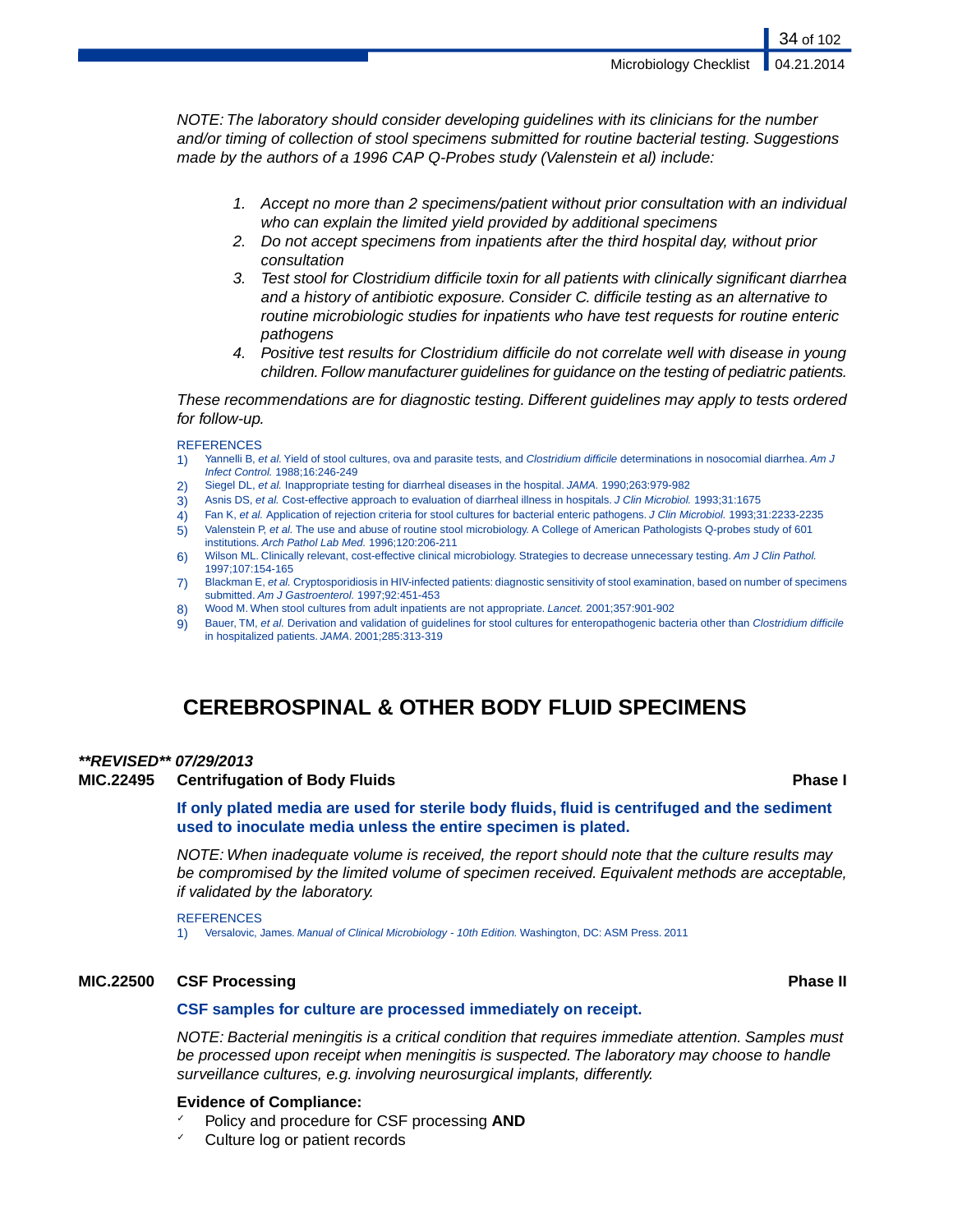#### **MIC.22520 CSF Media/Incubation Phase II**

**The procedure (media and incubation conditions) permits recovery of fastidious bacteria expected in this type of specimen (***N. meningitidis, S. pneumonia, H. influenzae***).**

#### **MIC.22550 CSF Back-Up Cultures Phase II**

**If bacterial antigen-detection methods are used, back-up cultures are performed on both positive and negative CSF specimens.**

*NOTE: Total dependence on a bacterial antigen test for the diagnosis of bacterial meningitis does NOT meet accreditation requirements. Meningitis may be caused by bacteria not detected by the antigen tests. Thus, culture is essential for proper evaluation of bacterial meningitis, and must be performed on the patient specimen - if not performed onsite by the laboratory, the inspector must seek evidence that a culture has been performed in a referral laboratory.*

#### **Evidence of Compliance:**

- Written procedure stating that CSF cultures are performed in conjunction with bacterial antigen tests **OR** procedure describing testing at another location **AND**
- ✓ Records of back-up CSF cultures performed on-site **OR** records indicating that cultures are performed at another location **OR** documentation that order for CSF bacterial antigen was blocked by the computer due to no order for a culture

#### **REFERENCES**

- 1) Forward KR. Prospective evaluation of bacterial antigen detection in cerebral spinal fluid in the diagnosis of bacterial meningitis in a predominantly adult hospital. *Diagn Micro Infect Dis.* 1988;11:61-63
- 2) Maxson S, *et al.* Clinical usefulness of cerebrospinal fluid bacterial antigen studies. *J Pediat.* 1994; 125:235-238
- 3) Finlay FO, *et al.* Latex agglutination testing in bacterial meningitis. *Arch Dis Child.* 1995;73:160-161
- 4) Rathore MH, *et al.* Latex particle agglutination tests on the cerebrospinal fluid. A reappraisal. *J Florida Med Assoc.* 1995;82:21-23
- 5) Kiska DL, *et al.* Quality assurance study of bacterial antigen testing of cerebrospinal fluid. *J Clin Micro.* 1995;33:1141-1144
- 6) Perkins MD, *et al.* Rapid bacterial antigen detection is not clinically useful. *J Clin Micro.* 1995;33:1486-1491

# **BLOOD CULTURES**

### **MIC.22600 Blood Culture System Phase II**

**The blood culture system in use is designed to recover both aerobic and, when indicated or if intended to be part of the routine procedure, anaerobic organisms.**

*NOTE:This criterion is not intended to imply that anaerobic cultures must be performed on all blood cultures if circumstances where anaerobic cultures are not indicated are specifically delineated (e.g. on neonates where volume is of concern).*

**REFERENCES** 

- 1) Clinical and Laboratory Standards Institute (CLSI). *Principles and Procedures for Blood Cultures; Approved Guideline*. CLSI Document M47-A (ISBN 1-56238-641-7). Clinical and Laboratory Standards Institute, 940 West Valley Road, Suite 1400, Wayne, PA 19087-1898 USA, 2007.
- 2) Baron EJ, *et al.* Blood Cultures IV, Cumitech 1C, 2005, ASM Press; Washington, DC
- 3) Murray, Patrick, *et al. Manual of Clinical Microbiology-*9th ed. ASM Press, March 2011
- 4) Garcia, Lynne S, *et al*. Clinical Microbiology Procedures Handbook-3rd edition. ASM Press, May 2010

### **MIC.22610 Manual Blood Culture Systems Phase II**

**For non-automated systems, macroscopically negative aerobic blood cultures are stained and/or subcultured within 12-48 hours of incubation.**

*NOTE: Subcultures and/or stains need not be done on blood cultures performed by automated methods if bottles are monitored for at least 5 days.*

#### **Evidence of Compliance:**

Records of staining and/or subculture of macroscopically negative cultures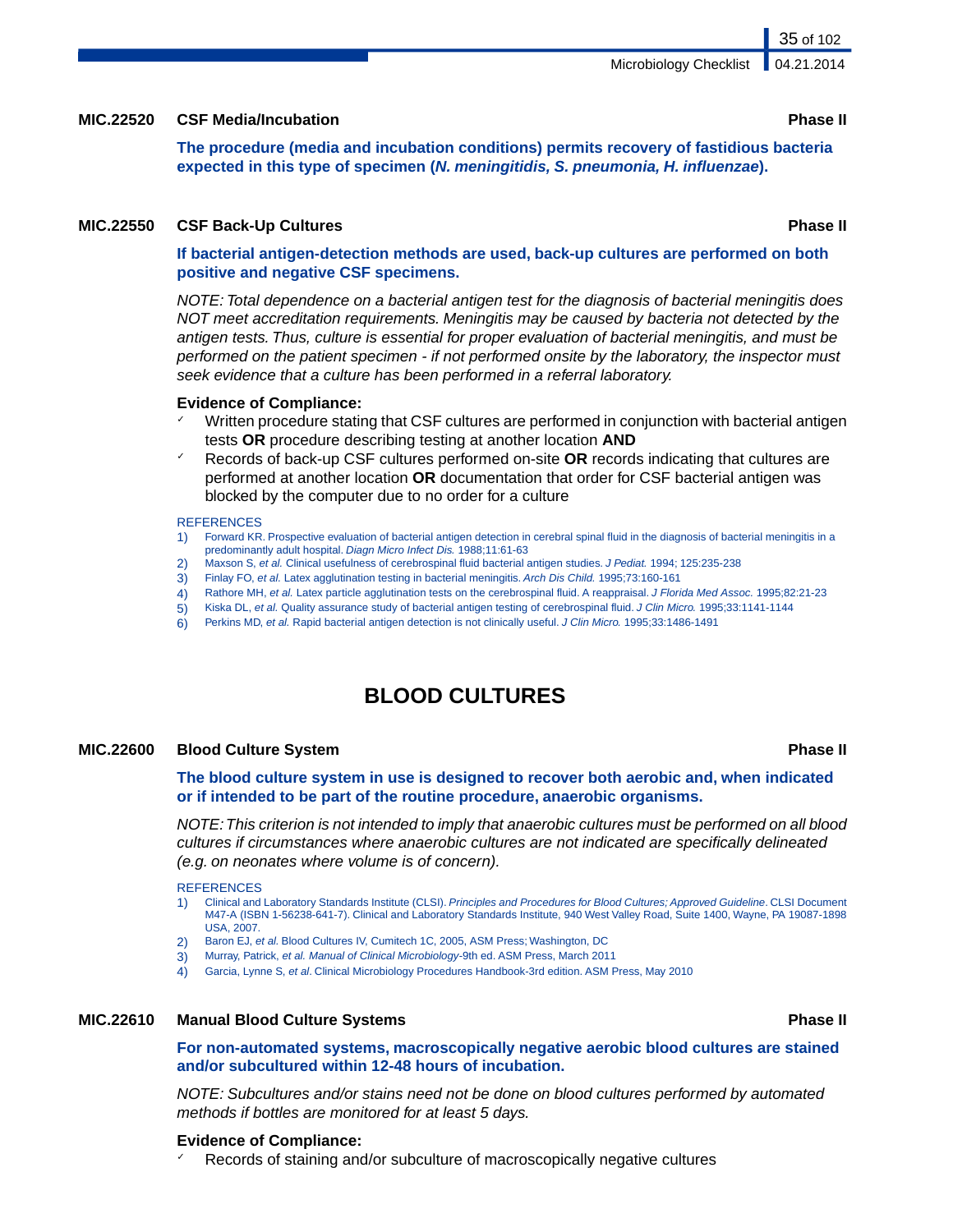Microbiology Checklist

#### **REFERENCES**

- 1) Clinical and Laboratory Standards Institute (CLSI). *Principles and Procedures for Blood Cultures; Approved Guideline*. CLSI Document M47-A (ISBN 1-56238-641-7). Clinical and Laboratory Standards Institute, 940 West Valley Road, Suite 1400, Wayne, PA 19087-1898 USA, 2007.
- 2) Baron EJ, *et al.* Blood Cultures IV, Cumitech 1C, 2005, ASM Press; Washington, DC
- 3) Murray, Patrick, *et al. Manual of Clinical Microbiology-*9th ed. ASM Press, March 2011
- 4) Garcia, Lynne S, *et al*. Clinical Microbiology Procedures Handbook-3rd edition. ASM Press, May 2010

#### **MIC.22620 Blood Culture Examination Phase II**

36 of 102

**Blood cultures are examined (macroscopically if manual method) for evidence of growth at least twice daily for the first two days of incubation, then at least daily for the remainder of the incubation period.**

*NOTE:The time to detection of positive blood cultures, whether processed by manual or automated methods, depends on the schedule of inspection for evidence of growth.The means of the inspection may include visual examination, gram staining, subculturing, or electronic analysis by continuous monitoring instruments. Because most significant positive blood cultures may be detected within 48 hours of incubation, it is recommended that blood cultures be examined for evidence of growth at least two times on the first two days of incubation, then at least once daily through the remainder of the laboratory's routine incubation period.*

#### **Evidence of Compliance:**

Patient records/worksheet with result of examination for manual methods documented at defined frequency

#### **REFERENCES**

- 1) Clinical and Laboratory Standards Institute (CLSI). *Principles and Procedures for Blood Cultures; Approved Guideline*. CLSI Document M47-A (ISBN 1-56238-641-7). Clinical and Laboratory Standards Institute, 940 West Valley Road, Suite 1400, Wayne, PA 19087-1898 USA, 2007.
- 2) Baron EJ, *et al.* Blood Cultures IV, Cumitech 1C, 2005, ASM Press; Washington, DC

### **MIC.22630 Blood Culture Collection Phase II**

**Sterile techniques for drawing and handling of blood cultures are defined, made available to individuals responsible for specimen collection and practiced.**

*NOTE: It is recommended that blood culture statistics, including number of contaminated cultures, be maintained and reviewed regularly by the laboratory director. The laboratory should establish a threshold for an acceptable rate of contamination. Tracking the contamination rate and providing feedback to phlebotomists or other persons drawing cultures has been shown to reduce contamination rates. Other measures to monitor include types of skin disinfection, volume of blood drawn, number of culture sets drawn, number of single cultures and line draws.*

#### **REFERENCES**

- 1) Gibb AP, *et al.* Reduction in blood culture contamination rate by feedback to phlebotomists. *Arch Pathol Lab Med.* 1997;121:50-507
- 2) Schifman RB, *et al.* Blood culture contamination. A College of American Pathologists Q-probes study involving 640 institutions and 497 134 specimens from adult patients. *Arch Pathol Lab Med.* 1998;122:216-221
- 3) DesJardin JA, *et al.* Clinical utility of blood cultures drawn from indwelling central venous catheters in hospitalized patients with cancer. *Ann Int Med.* 1999;131:641-647
- 4) Ernst DJ. Controlling blood culture contamination rates. *Med Lab Observ.* 2000;32(5):36-47
- 5) Ruge DG, *et al.* Reduction of blood culture contamination rates by establishment of policy for central intravenous catheters. *Lab Med.* 2002;33:797-800
- 6) Clinical and Laboratory Standards Institute (CLSI). *Principles and Procedures for Blood Cultures; Approved Guideline*. CLSI Document M47-A (ISBN 1-56238-641-7). Clinical and Laboratory Standards Institute, 940 West Valley Road, Suite 1400, Wayne, PA 19087-1898 USA, 2007.
- Baron EJ, et al. Blood Cultures IV, Cumitech 1C, 2005, ASM Press; Washington, DC
- 8) Murray, Patrick, *et al. Manual of Clinical Microbiology-*9th ed. ASM Press, March 2011
- 9) Garcia, Lynne S, *et al*. Clinical Microbiology Procedures Handbook-3rd edition. ASM Press, May 2010

#### **MIC.22640 Blood Culture Volume Phase I**

**The laboratory has a system for monitoring blood cultures for adequate volume and feeding back the results to blood collectors.**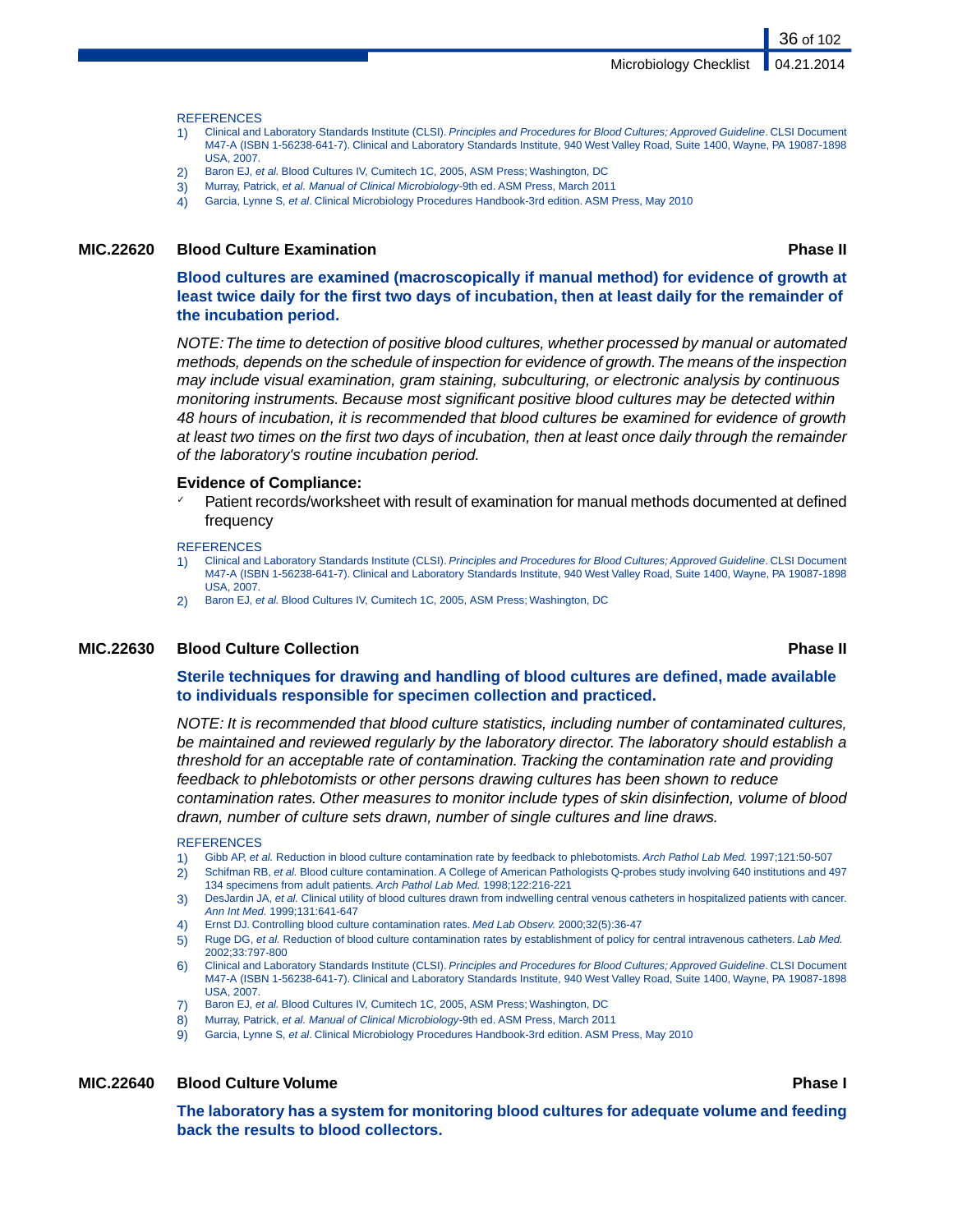37 of 102

*NOTE: Larger volumes of blood increase the yield of true positive cultures. In adults, optimally 20 mL of blood per culture set (2 bottles) should be collected for culture. The laboratory should periodically monitor collected blood volumes and provide feedback to clinical staff. Automated blood culture systems approved or cleared by the FDA may use smaller volumes per culture set and are acceptable.*

### **Evidence of Compliance:**

- ✓ Documentation of monitoring of volume at a defined frequency **AND**
- Documentation of feedback to the clinical staff

### **REFERENCES**

- 1) Kellogg JA, *et al.* Justification and implementation of a policy requiring two blood cultures when one is ordered. *Lab Med.* 1994;25:323-330
- 2) Li J, *et al.* Effects of volume and periodicity on blood cultures. *J Clin Microbiol.* 1994;32:2829-2831
- 3) Schiffman RB, *et al.* Blood culture quality improvement. A College of American Pathologists Q-probes study involving 909 institutions and 289 572 blood culture sets. *Arch Pathol Lab Med.* 1996;120:999-1002
- 4) Arendup M, *et al.* Diagnosing bacteremia at a Danish hospital using one early large blood volume for culture. *Scand J Infect Dis.* 1996;28:609-614
- 5) Wilson ML. Clinically relevant, cost-effective clinical microbiology. Strategies to decrease unnecessary testing. *Am J Clin Pathol.* 1997;107:154-165
- 6) Novis DA, *et al*. Solitary blood cultures. A College of American Pathologists Q-Probes study of 132778 blood culture sets in 333 small hospitals. *Arch Pathol Lab Med.* 2001;125:1290-1294
- 7) Clinical and Laboratory Standards Institute (CLSI). *Principles and Procedures for Blood Cultures; Approved Guideline*. CLSI Document M47-A (ISBN 1-56238-641-7). Clinical and Laboratory Standards Institute, 940 West Valley Road, Suite 1400, Wayne, PA 19087-1898 USA, 2007.
- 8) Baron EJ, *et al.* Blood Cultures IV, Cumitech 1C, 2005, ASM Press; Washington, DC

# **WOUND SPECIMENS**

### **MIC.22700 Wound/Anaerobic Cultures Phase II**

### **Special procedures are defined to culture anaerobic organisms when indicated.**

*NOTE: The minimum standards for the evaluation of deep wound cultures require adequate procedures for the collection, recovery and identification of clinically relevant pathogens. This includes aerobic, facultatively anaerobic, and strictly anaerobic organisms, when indicated and when the submitted material is of sufficient quality to provide an interpretable result. Suggested media for anaerobes include an anaerobic blood agar plate, a medium that inhibits gram-positive and facultative gram-negative bacilli such as KV blood agar, a differential or selective medium such as BBE (Bacteroides bile-esculin), and a gram-positive selective medium (colistin-nalidixic acid blood agar or phenylethyl alcohol blood agar). Provisions for adequate anaerobic incubation, with monitoring of the anaerobic environment, must be available. If the laboratory is not equipped to handle anaerobic incubation, there must be a procedure to refer the specimen to a reference laboratory in an expeditious fashion using a satisfactory transport system.*

### **MIC.22710 Direct Smear Gram Stain Phase I**

### **Gram stains of direct smears are examined and results reported, when indicated.**

*NOTE: Gram stains are recommended to evaluate specimen quality and guide the work-up of the specimen. Examination of the smear may reveal quantity and morphotypes of the organisms present, acute inflammatory cells and squamous epithelial cells.*

# **GAS CHROMATOGRAPHY (GC) FOR MICROBIAL IDENTIFICATION**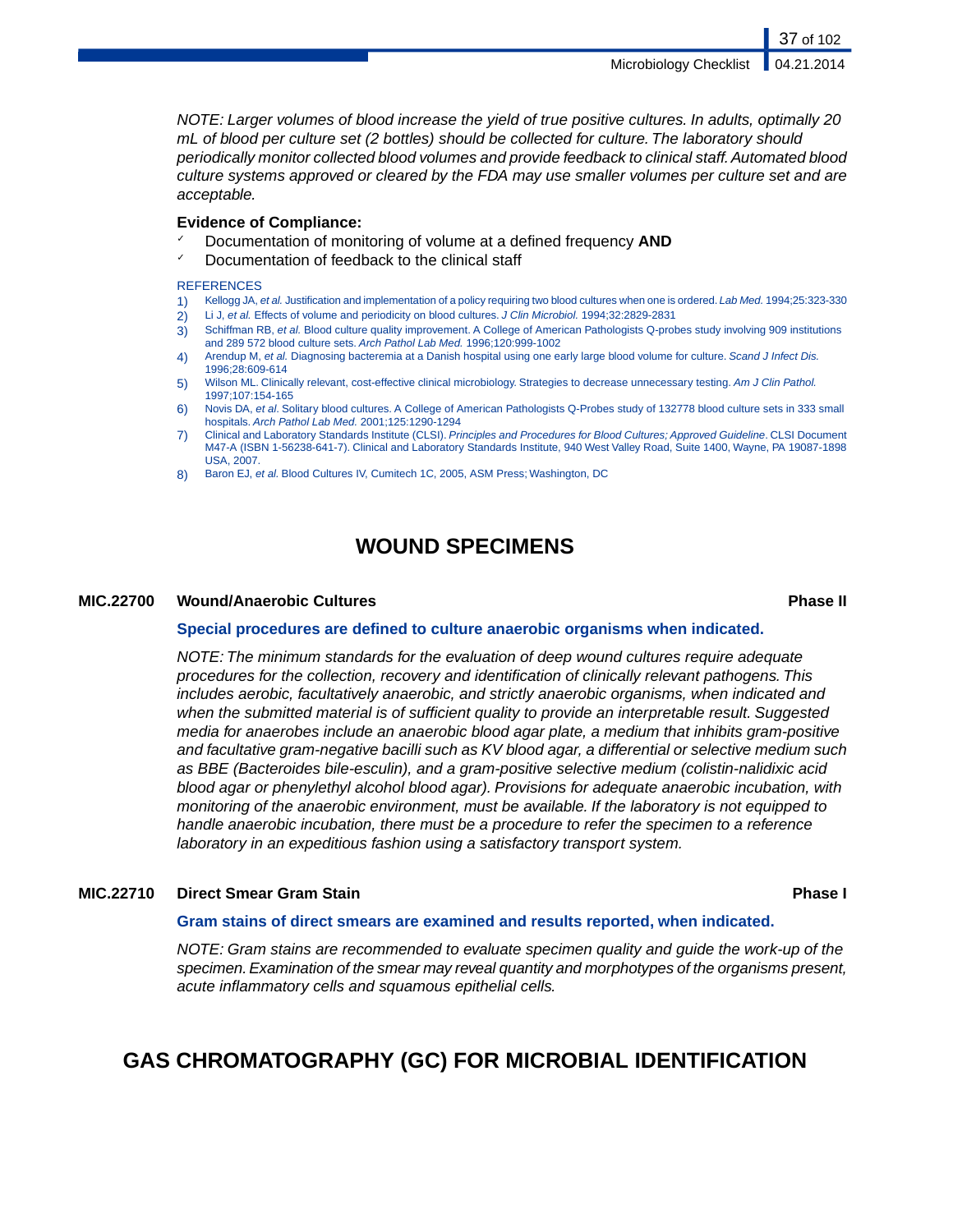# **Inspector Instructions:**

| <b>READ</b>    | Sampling of gas chromatography policies and procedures<br>Sampling of QC records |
|----------------|----------------------------------------------------------------------------------|
| <b>OBSERVE</b> | Sampling of reagents (grade)<br>Chromatograph pattern controls                   |

### **MIC.22790 GC Calibrators/Standards Phase II**

38 of 102

### **Appropriate calibrators or standards are run with each analytic batch.**

*NOTE: For GC, a calibrator mixture must be run approximately every tenth analysis. The calibrator mixture must contain acids that cover the entire analysis spectrum, that is, C-10 through C-20, as well as any labile acids such as hydroxyl fatty acids.*

### **Evidence of Compliance:**

- ✓ Written procedure defining frequency and content of calibrator mixtures **AND**
- Records of calibration/calibration verification with each batch

### **MIC.22810 GC Controls Phase II**

### **Appropriate controls are extracted and run through the entire procedure.**

*NOTE: For any GC system, positive controls must be run daily and include two organisms containing representative cellular fatty acids of all classes, i.e. saturated, unsaturated, iso, cyclopropane and hydroxyl acids. If one is using the MIDI (or related system), the similarity index must be >0.6 for aerobic bacteria and >0.3 for anaerobes. This represents a procedure control, as opposed to a calibrator mixture, which is an instrument control. For all GC assays that are used for identification of microbes, a reagent blank must be run daily to evaluate reagent contamination and carry-over.*

### **Evidence of Compliance:**

- Written procedure defining QC requirements **AND**
- ✓ QC records documenting controls documented at defined frequency

### **REFERENCES**

- 1) Department of Health and Human Services, Centers for Medicare and Medicaid Services. Medicare, Medicaid and CLIA programs; CLIA fee collection; correction and final rule. *Fed Register*. 2003(Jan 24):5232 [42CFR493.1256]
- 2) Winn W *et al.* The anaerobic bacteria in Koneman's color atlas and textbook of diagnostic microbiology. 6th ed. Philadelphia, PA: Lippincott Williams & Wilkins, 2006:906-912

### **MIC.22820 Chromatogram Controls Phase I**

### **External chromatogram pattern controls are available.**

*NOTE: Patterns for known strains should be established. In addition, laboratories should have access to the standard method manuals containing comparable chromatographic patterns for comparison.*

### **MIC.22830 GC Growth Conditions Phase II**

**The laboratory procedures define which growth media and conditions may be used for organisms in order to be analyzed by GC.**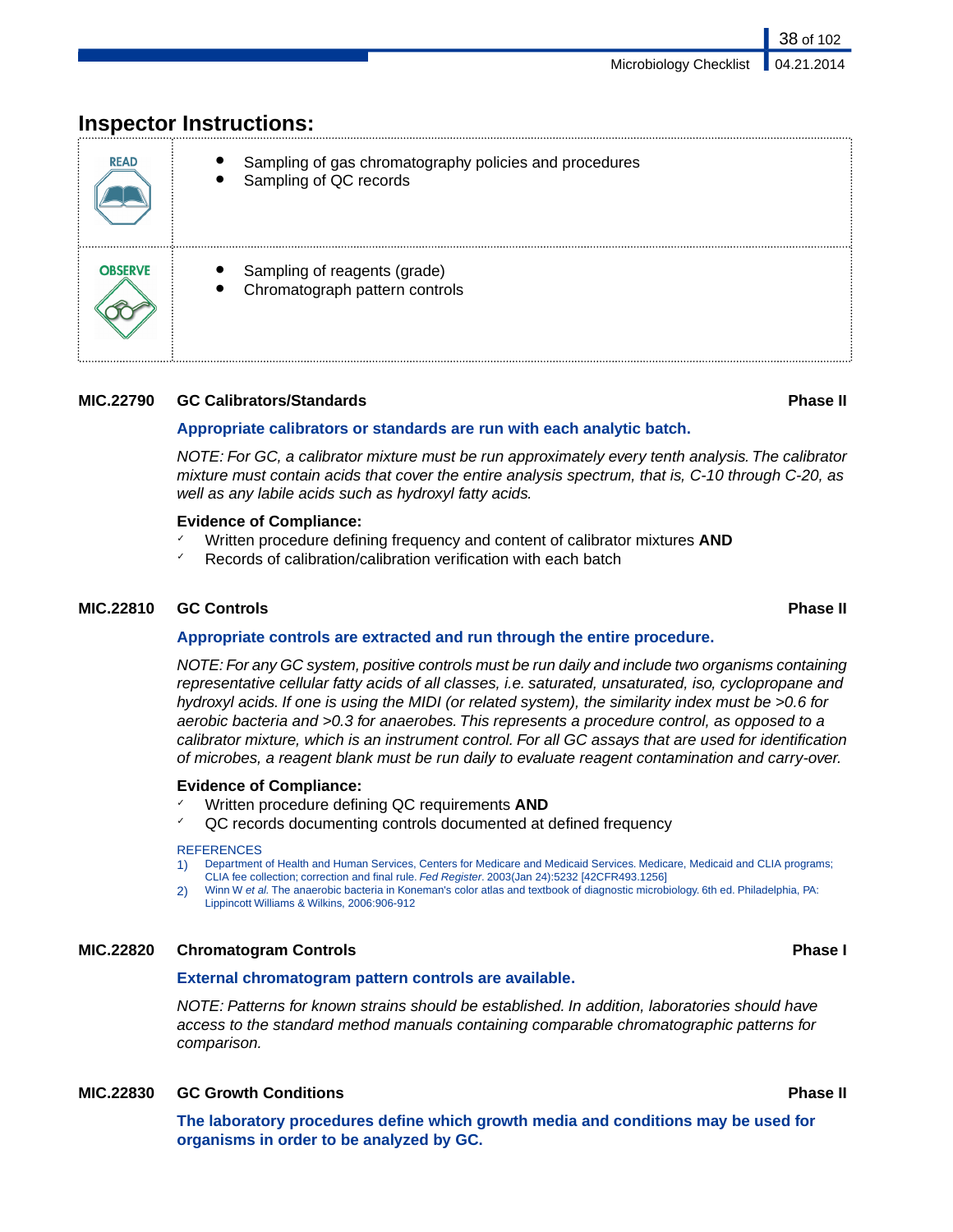*NOTE: Final results can be influenced by conditions of growth. For reliable results, standard conditions of analysis must be met, including growth media.*

**REFERENCES** 

1) Winn W *et al.* The anaerobic bacteria in Koneman's color atlas and textbook of diagnostic microbiology. 6th ed. Philadelphia, PA: Lippincott Williams & Wilkins, 2006:906-912

### **MIC.22840 Chromatographic Method Validation Phase II**

**The chromatographic method has been validated using known strains of bacteria, including strains expected to be encountered in routine clinical use.**

### **Evidence of Compliance:**

Record of method validation with appropriate strains

**REFERENCES** 

1) Department of Health and Human Services, Centers for Medicare and Medicaid Services. Medicare, Medicaid and CLIA programs; CLIA fee collection; correction and final rule. *Fed Register*. 2003(Jan 24):5232 [42CFR493.1256]

### **MIC.22850 Chromatographic Result Review Phase II**

**There is a procedure for review of chromatographic results in conjunction with other laboratory data, prior to reporting results.**

*NOTE: Chromatography is only one tool for microbial identification.When results of analysis conflict with growth characteristics, pigmentation, or the results of biochemical or molecular testing, identification must be based on all the information available.*

### **REFERENCES**

- 1) Winn W *et al.* The anaerobic bacteria in Koneman's color atlas and textbook of diagnostic microbiology. 6th ed. Philadelphia, PA:
- Lippincott Williams & Wilkins, 2006:906-912

2) Welch DF. Application of cellular fatty acid analysis. *Clin Micro Rev. 1991;4:422-38*

### **MIC.22860 Chromatographic Analysis - Pure Isolates Phase II**

**There are procedures to check the purity of cultures used as a source for chromatographic analysis.**

*NOTE: Results of chromatographic analysis may be unreliable if mixed cultures are tested. If chromatography is performed on an isolate from liquid culture and an interpretable chromatogram is obtained, it is not necessary to await the results of the purity check before reporting results, but a purity check must still be performed.*

### *\*\*REVISED\*\* 07/29/2013*

**MIC.22870 GC Reagent Grade Phase I**

**Reagents are of appropriate grade.**

**Evidence of Compliance:**

Reagent logs

### **MIC.22880 Instrument Operation Phase II**

### **Procedures are documented for operation and calibration.**

*NOTE: Basic principles of chromatographic analysis require continual monitoring of analysis conditions, including system calibration. System problems and corrective actions must be appropriately documented.*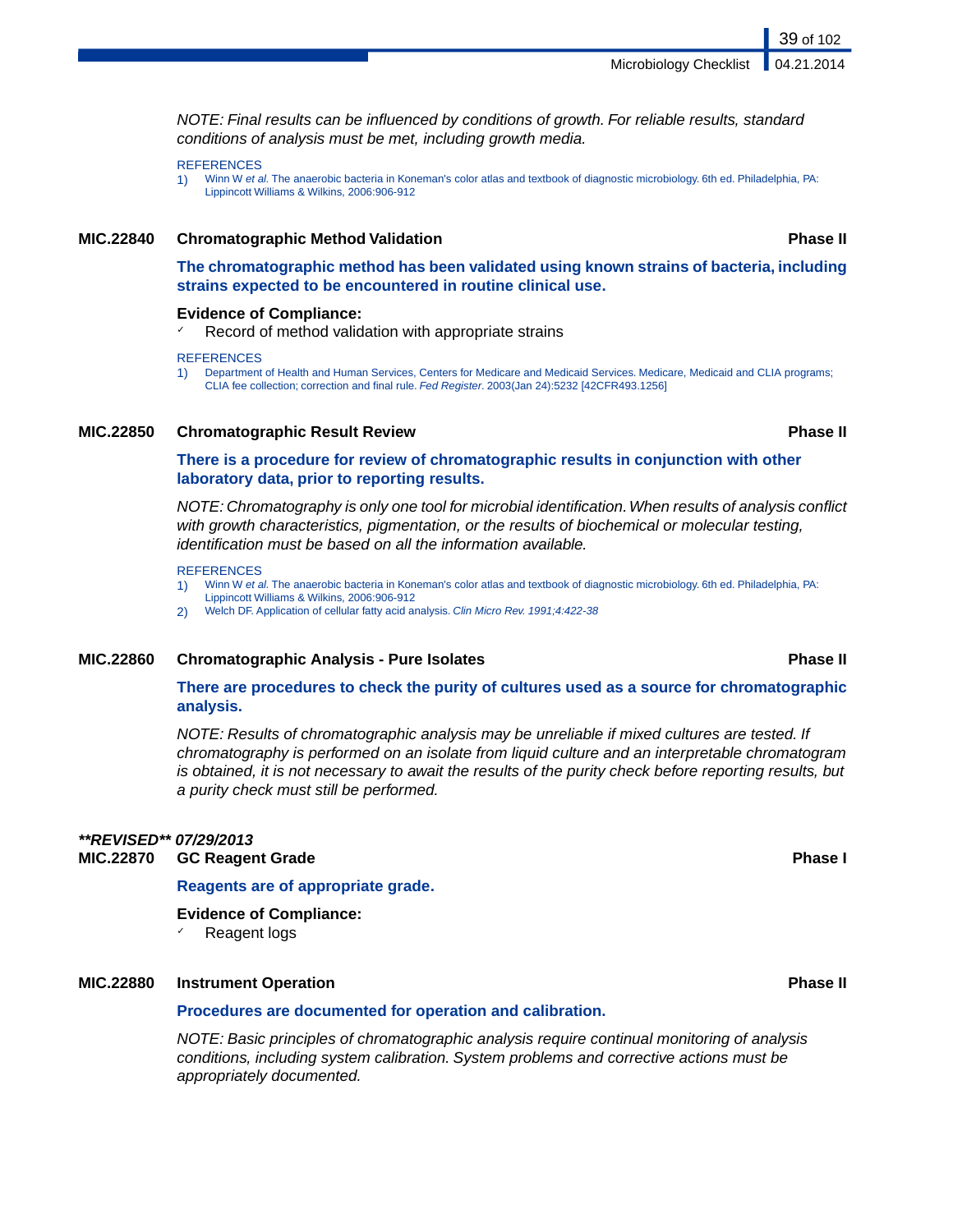# **LABORATORY SAFETY**

# **Inspector Instructions:**

| <b>READ</b> | Hazardous waste disposal policy                                                    |
|-------------|------------------------------------------------------------------------------------|
|             | How does your laboratory dispose of specimens and contaminated media?<br>$\bullet$ |

*NOTE TO THE INSPECTOR: The inspector should review relevant requirements from the Safety section of the Laboratory General checklist, to assure that the bacteriology laboratory is in compliance. Please elaborate upon the location and the details of each deficiency in the Inspector's Summation Report.*

*The following requirement pertains specifically to the bacteriology laboratory.*

### **MIC.23200 Hazardous Waste Disposal Phase II**

**Microbiology specimen residuals and contaminated media are disposed of in a manner to minimize hazards to all personnel handling the material.**

*NOTE: Sterilization or decontamination within the microbiology section before disposal is preferred. If such material is transported before treatment, it must be placed into a leak-resistant rigid container, and appropriately labeled.*

### **Evidence of Compliance:**

Written procedure for the handling and disposal of microbiology waste

### **REFERENCES**

1) Clinical and Laboratory Standards Institute (CLSI). *Clinical Laboratory Waste Management; Approved Guideline—Third Edition*. CLSI document GP05-A3 (ISBN 1-56238-744-8). Clinical and Laboratory Standards Institute, 940 West Valley Road, Suite 1400, Wayne, Pennsylvania 19087-1898, USA 2011.

# **MYCOBACTERIOLOGY**

# **QUALITY CONTROL**

# **Inspector Instructions:**

| <b>READ</b> | Mycobacteriology specimen collection, transport and handling procedure<br>Mycobacteriology reporting policy<br>Sampling of patient test reports<br>Sampling of mycobacteriology media/stain/reagent QC policies and procedures |
|-------------|--------------------------------------------------------------------------------------------------------------------------------------------------------------------------------------------------------------------------------|
|             | Sampling of mycobacteriology QC records                                                                                                                                                                                        |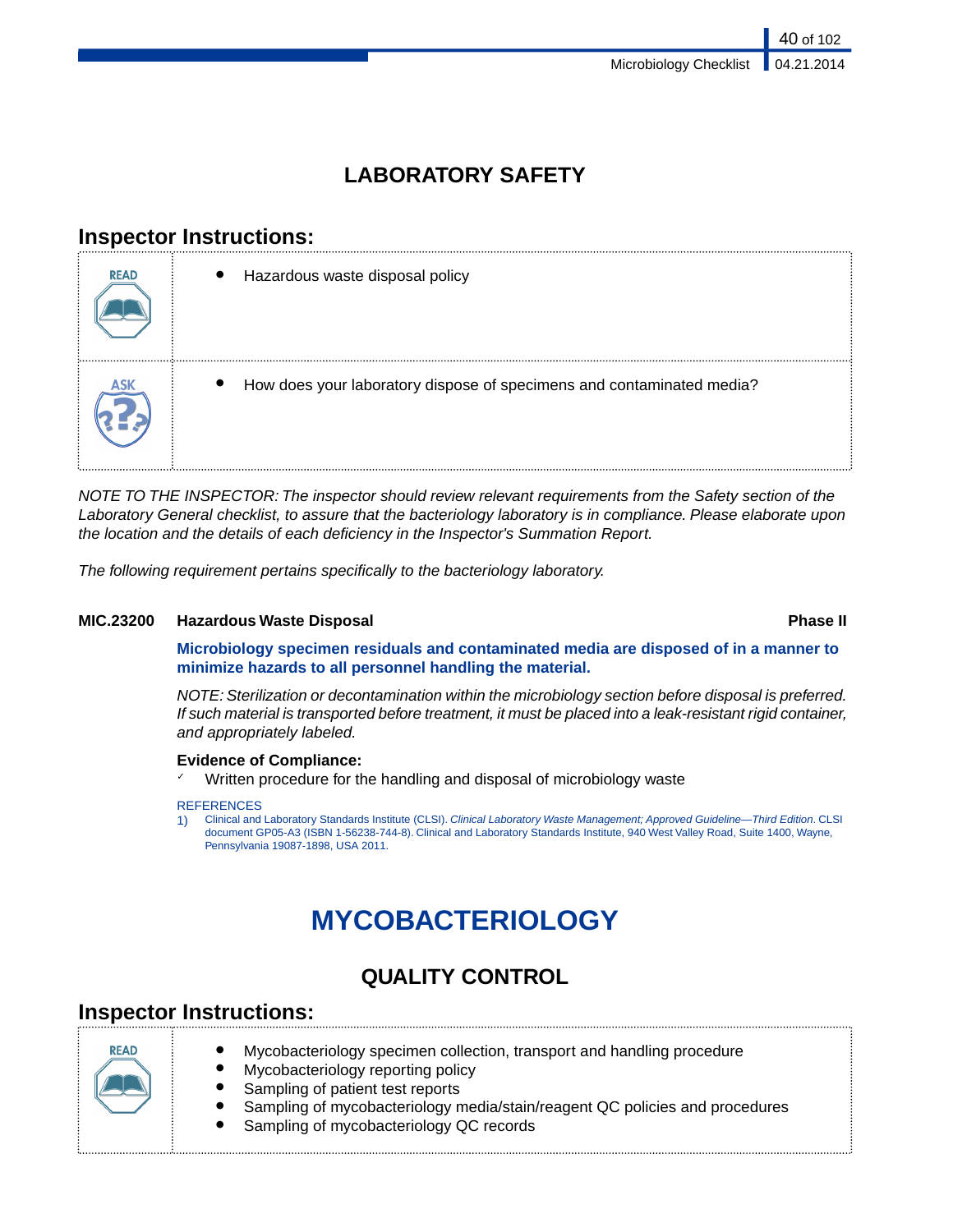41 of 102

| <b>OBSERVE</b>  | Sampling of media (expiration date, condition, contamination)                                                                                                         |
|-----------------|-----------------------------------------------------------------------------------------------------------------------------------------------------------------------|
|                 | How do you determine when QC is unacceptable and when corrective actions are<br>needed?<br>What is your policy for performing AFB stains on week-ends and holidays?   |
| <b>DISCOVER</b> | Select several occurrences in which QC is out of range and follow documentation to<br>determine if the steps taken follow the laboratory policy for corrective action |

# **SPECIMEN HANDLING**

### **MIC.31100 Specimen Collection/Transport Phase I**

### **Specimens for mycobacterial culture are collected appropriately and transported to the laboratory without delay.**

*NOTE: The laboratory should recommend collecting 3 sputum specimens for acid-fast smears and culture in patients with clinical and chest x-ray findings compatible with tuberculosis. These three samples should be collected at 8-24 hour intervals (24 hours when possible) and should include at least one first morning specimen. Specimens must be delivered to the laboratory promptly; specimens that cannot be processed within one hour of the time of collection should be refrigerated during transport to and storage in the laboratory prior to processing. This will decrease overgrowth with contaminating organisms likely to be present.*

*Laboratories are encouraged to process acid-fast specimens in their laboratory or obtain results from referral laboratories as soon as possible so that smear results can be available within 24 hours of collection (see MIC.31200 below).*

### **Evidence of Compliance:**

Written procedure describing specimen collection and handling requirements

### **REFERENCES**

- 1) Toman K. How many bacilli are present in a sputum specimen found positive by smear microscopy [Chapter 4]. In: Frieden T, ed. Toman's tuberculosis case detection, treatment, and monitoring: questions and answers. 2nd ed. Geneva, Switzerland: World Health Organization; 2004:11-3
- 2) Siddiqui AH, Perl TM, Conlon M, Donegan N, Roghmann MC. Preventing nosocomial transmission of pulmonary tuberculosis: when may isolation be discontinued for patients with suspected tuberculosis? *Infect Control Hosp Epidemiol* 2002;23:141-4
- 3) CDC. "Treatment of Tuberculosis: American Thoracic Society, CDC, and Infectious Diseases Society of America" MMWR 2003:52 (No.RR-11)
- 4) Hopewell PC, Pai M, Maher D, *et al*. International Standards for Tuberculosis Care. *Lancet* 2006;6:710-25

# **REPORTING OF RESULTS**

### **MIC.31200 Acid Fast Stain Results Phase I**

**When clinically indicated, results of acid-fast stains are reported within 24 hours of specimen receipt by the testing laboratory.**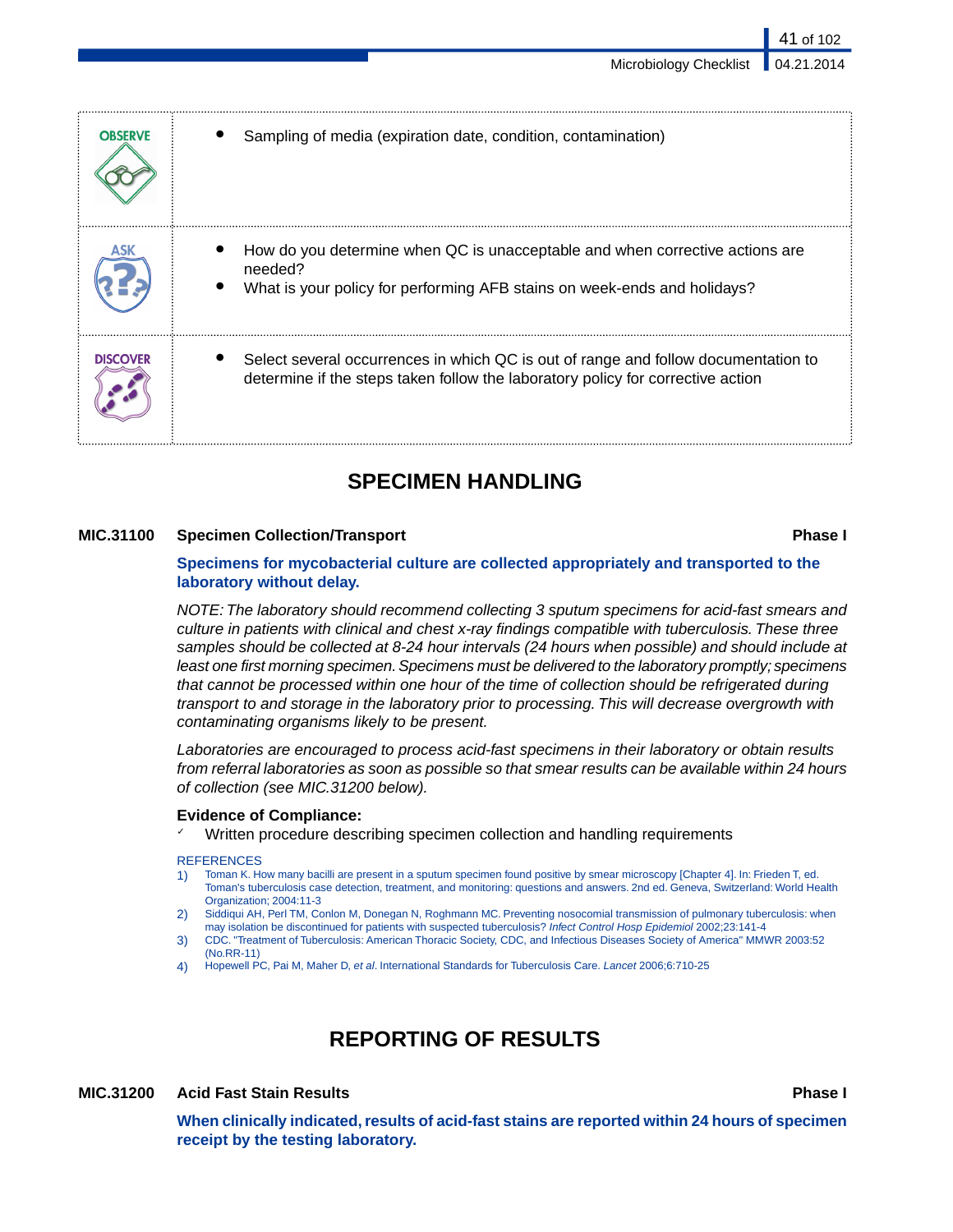### **Evidence of Compliance:**

Written procedure defining turnaround time for reporting acid-fast stain results

### **REFERENCES**

- 1) Huebner RE, *et al.* Current practices in mycobacteriology: results of a survey of state public health laboratories. *J Clin Microbiol.* 1993;31:771-775
- 2) Tenover FC, *et al.* The resurgence of tuberculosis: is your laboratory ready? *J Clin Microbiol.* 1993;31:767-770
- 3) Woods GL, *et al.* Mycobacterial testing in clinical laboratories that participate in the College of American Pathologists mycobacteriology surveys. Changes in practices based on responses to 1992, 1993, and 1995 questionnaires. *Arch Pathol Lab Med.* 1996;120:429-435

### **MIC.31220 Susceptibility Test Results Phase I**

42 of 102

### **Susceptibility test results for** *M. tuberculosis* **are available in a timely manner.**

*NOTE: The rapid recognition of drug-resistant organisms is essential to the control of multidrug-resistant tuberculosis. For isolates of M. tuberculosis complex, the CDC and Prevention Laboratory work group recommends that laboratories use methods that may allow susceptibility test results to be available within 28 days of specimen receipt. From a CAP accreditation perspective, 28 days is a goal, not a requirement.*

### **REFERENCES**

- 1) Tenover FC, *et al.* The resurgence of tuberculosis: is your laboratory ready? *J Clin Microbiol.* 1993;31:767-770
- 2) College of American Pathologists position statement regarding rapid detection of *Mycobacterium tuberculosis*. *Arch Pathol Lab Med.* 1993;117:873
- 3) Woods GL, Witebsky FG. Current status of mycobacterial testing in clinical laboratories. *Arch Pathol Lab Med.* 1993;117:876-884
- 4) Huebner RE, *et al.* Current practices in mycobacteriology: results of a survey of state public health laboratories. *J Clin Microbiol.* 1993;31:771-775
- 5) Clinical and Laboratory Standards Institute (CLSI).*Susceptibility Testing for Mycobacteria, Nocardia, and Other Aerobic Actinomycetes; Approved Standard - Second Edition*. CLSI document M24-A2. Clinical and Laboratory Standards Institute, 940 West Valley Road, Suite 1400 Wayne, PA 19087-1898, USA, 2011.
- 6) Woods GL, *et al.* Mycobacterial testing in clinical laboratories that participate in the College of American Pathologists mycobacteriology surveys. Changes in practices based on responses to 1992, 1993, and 1995 questionnaires. *Arch Pathol Lab Med.* 1996;120:429-435
- 7) Woods GL, Witebsky FG. Susceptibility testing of *Mycobacterium avium* complex in clinical laboratories. Results of a questionnaire and proficiency test performance by participants in the College of American Pathologists mycobacteriology E survey. *Arch Pathol Lab Med.* 1996;120:436-439
- 8) Howanitz JH, Howanitz PJ. Timeliness as a quality attribute and strategy. *Am J Clin Pathol.* 2001;116:311-315

## **MEDIA**

### **MIC.31400 Media QC Phase II**

**An appropriate sample of each medium and additive prepared by the laboratory is checked for all of the following elements.**

- **1. Sterility (if additives are introduced after initial sterilization)**
- **2. Ability to support growth (when applicable) by means of stock cultures or by parallel testing with previous batches**
- **3. Biochemical reactivity (where appropriate)**

*NOTE: This checklist requirement does not apply to commercially prepared additives that are reconstituted when added to mycobacterial media.*

### **Evidence of Compliance:**

Records of media QC for laboratory-prepared media and additives

### **REFERENCES**

1) Sharp SE, *et al.* Lowenstein-Jensen media. No longer necessary for mycobacterial isolation. *Am J Clin Pathol.* 2000:113:770-773

### **MIC.31460 Media Visual Examination Phase II**

**All media are in satisfactory condition (adequately hydrated, tubed media not dried or loose from sides).**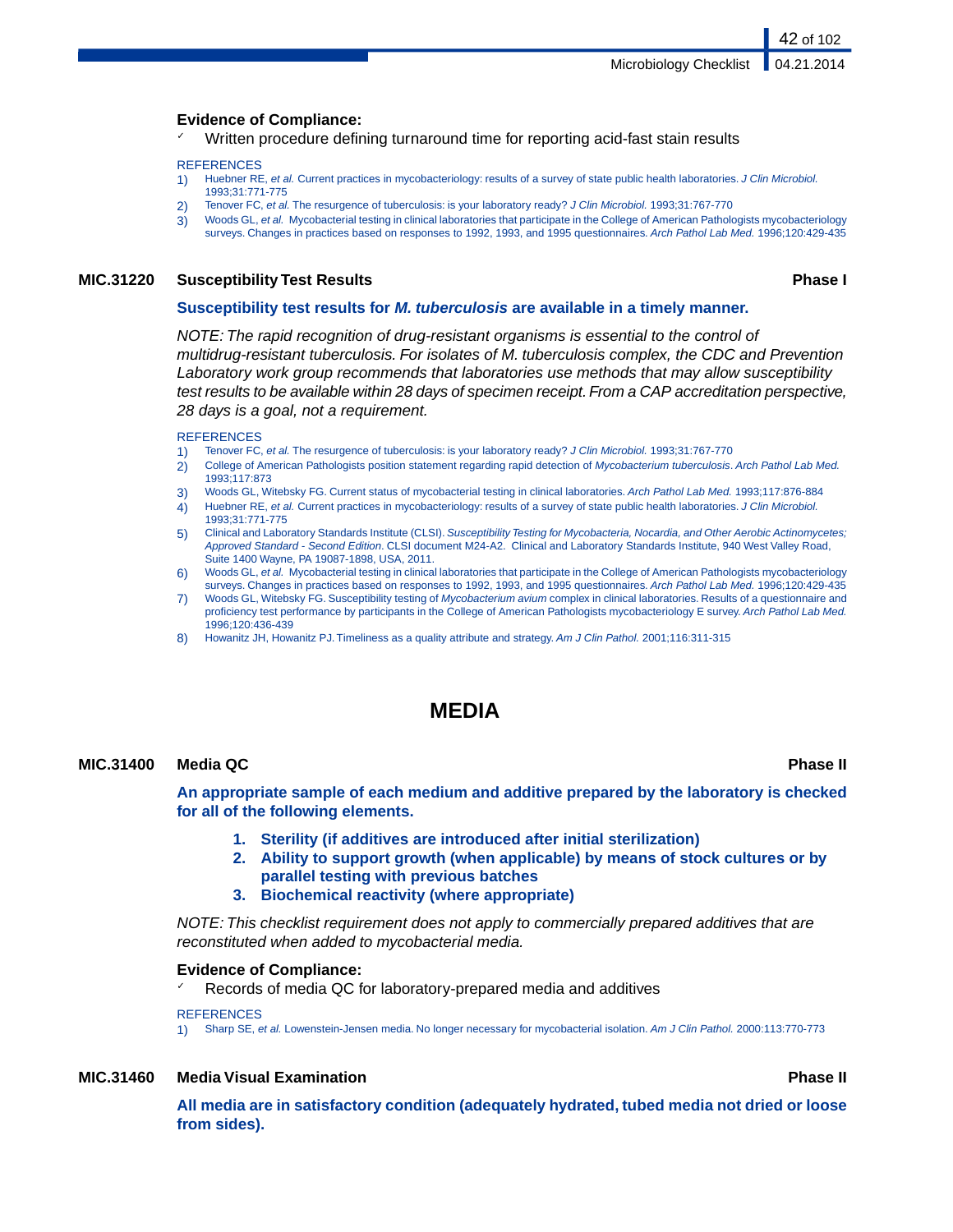# **CONTROLS AND STANDARDS**

### **MIC.31630 QC Confirmation of Acceptability Phase II**

**The results of controls are reviewed for acceptability before reporting patient results.**

### **Evidence of Compliance:**

- $\checkmark$  Written policy/procedure stating that controls are reviewed and acceptable prior to reporting patient results **AND**
- Evidence of corrective action taken when QC results are not acceptable

### **REFERENCES**

1) Department of Health and Human Services, Centers for Medicare and Medicaid Services. Clinical laboratory improvement amendments of 1988; final rule. *Fed Register.* 2003(Jan 24):7166 [42CFR493.1256(f)]

### **MIC.31635 QC Corrective Action Phase II**

**There is documentation of corrective action when control results exceed the acceptability limits.**

*NOTE: Patient test results obtained in an analytically unacceptable test run or since the last acceptable test run must be re-evaluated to determine if there is a significant clinical difference in patient/client results. Re-evaluation may or may not include retesting samples, depending on the circumstances.*

### **REFERENCES**

1) Department of Health and Human Services, Centers for Medicare and Medicaid Services. Clinical laboratory improvement amendments of 1988; final rule. *Fed Register.* 2003(Oct 1):1046[42CFR493.1282(b)(2)]

### **MIC.31640 AFB Stain QC Phase II**

**AFB stains are checked each day of use with appropriate positive and negative controls, and results documented.**

### **REFERENCES**

1) Department of Health and Human Services, Centers for Medicare and Medicaid Services. Clinical laboratory improvement amendments of 1988; final rule. *Fed Register.* 2003(Jan 24):3708 [42CFR493.1256(e)(2)]

### **MIC.31650 Fluorescent Stain QC Phase II**

**Fluorescent stains are checked with positive and negative controls each time of use and results documented.**

### **REFERENCES**

1) Department of Health and Human Services, Centers for Medicare and Medicaid Services. Clinical laboratory improvement amendments of 1988; final rule. *Fed Register.* 2003(Jan 24):3708 [42CFR493.1256(e)(3)]

### **MIC.31660 NAP Test QC Phase I**

**A known strain of** *M. tuberculosis* **is tested whenever the NAP (p-nitro-alpha-acetylamino-beta-hydroxypropiophenone) test is performed.**

### **MIC.31670 Nucleic Acid Probe QC Phase II**

**If nucleic acid probes are used for identification of mycobacteria grown in culture, appropriate positive and negative controls are tested on each day of use.**

### **Evidence of Compliance:**

Records of nucleic acid probe QC documented at defined frequency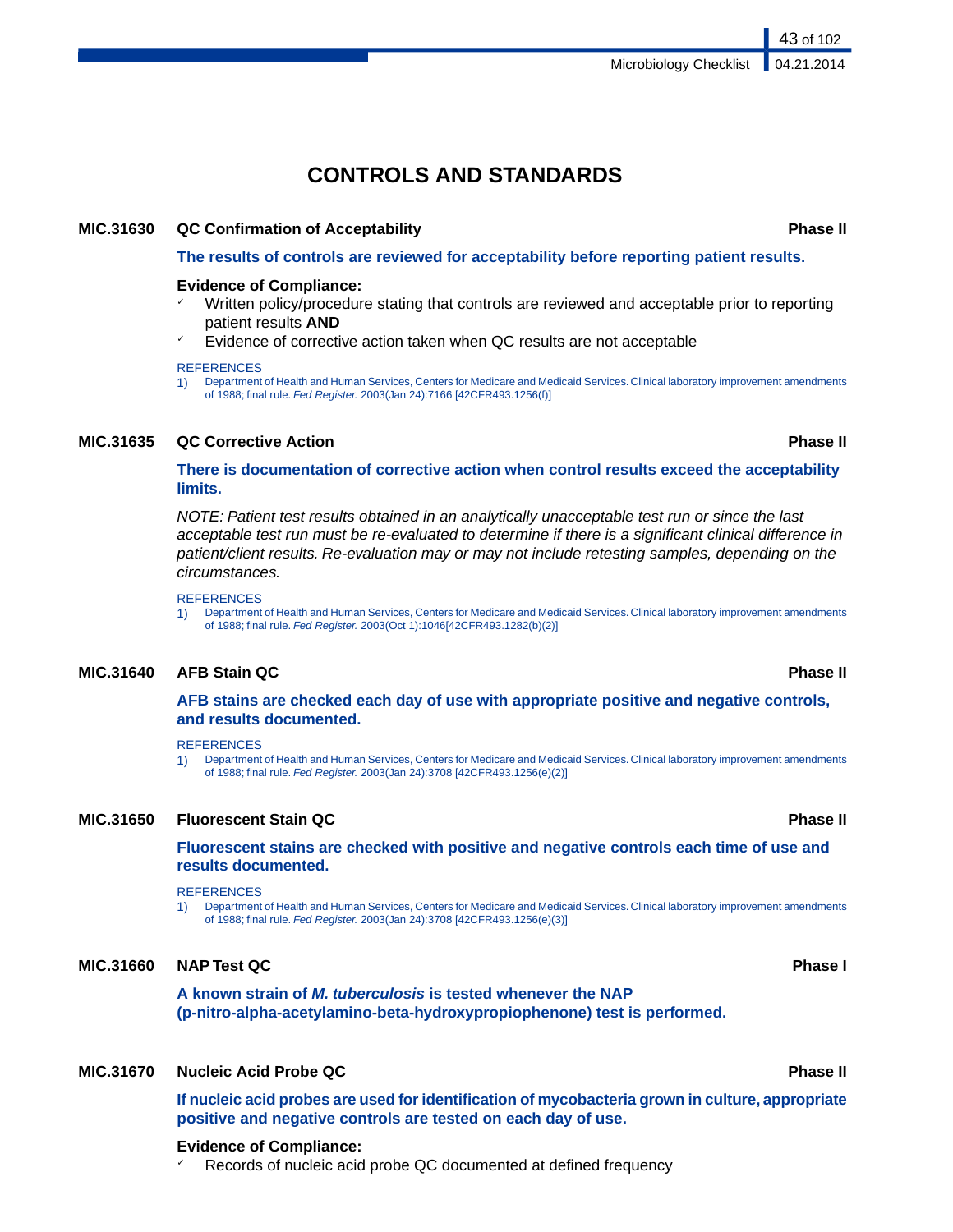**REFERENCES** 

1) Woods GL. Molecular methods in the detection and identification of mycobacterial infections.*Arch Pathol Lab Med.* 1999;123:1002-1006

### **MIC.31680 Susceptibility QC Phase II**

**If the laboratory performs susceptibility testing of** *M. tuberculosis***, a control strain sensitive to all antimycobacterial agents is run each week of patient testing, and with each new batch/lot number of media and antimicrobial agents.**

### **Evidence of Compliance:**

Records of routine and new lot QC results documented at defined frequency

### **REFERENCES**

1) Department of Health and Human Services, Centers for Medicare and Medicaid Services. Clinical laboratory improvement amendments of 1988; final rule. *Fed Register*. 2003(Jan 24):3708 [42CFR493.1262(b)]

# **PROCEDURES AND TESTS**

## **Inspector Instructions:**

| <b>READ</b>     | Sampling of mycobacteriology test procedures/identification schemes<br>Sampling of mycobacteriology QC policies and procedures<br>Sampling of patient worksheets/records<br>Sampling of mycobacteriology QC records<br>Sampling of HPLC policies and procedures<br>Sampling of HPLC QC records<br>New HPLC column verification |
|-----------------|--------------------------------------------------------------------------------------------------------------------------------------------------------------------------------------------------------------------------------------------------------------------------------------------------------------------------------|
| <b>OBSERVE</b>  | Chromatograph pattern controls<br>Sampling of reagents (storage, grade, solvent purity)                                                                                                                                                                                                                                        |
|                 | How do you determine when QC is unacceptable and when corrective actions are<br>needed?<br>What specimens are concentrated before AFB examination and culture?                                                                                                                                                                 |
| <b>DISCOVER</b> | Follow a positive patient worksheet from receipt and processing to identification and<br>reporting                                                                                                                                                                                                                             |

# **RAPID METHODS**

*The College of American Pathologists encourages laboratories in areas of the country where the incidence of tuberculosis has increased over the past several years and laboratories in other parts of the country that have experienced an increased rate of recovery of mycobacteria to utilize the most rapid and reliable methods available for detection and identification of mycobacteria, especially M. tuberculosis, and the most rapid and reliable methods available for susceptibility testing of isolates of M. tuberculosis.*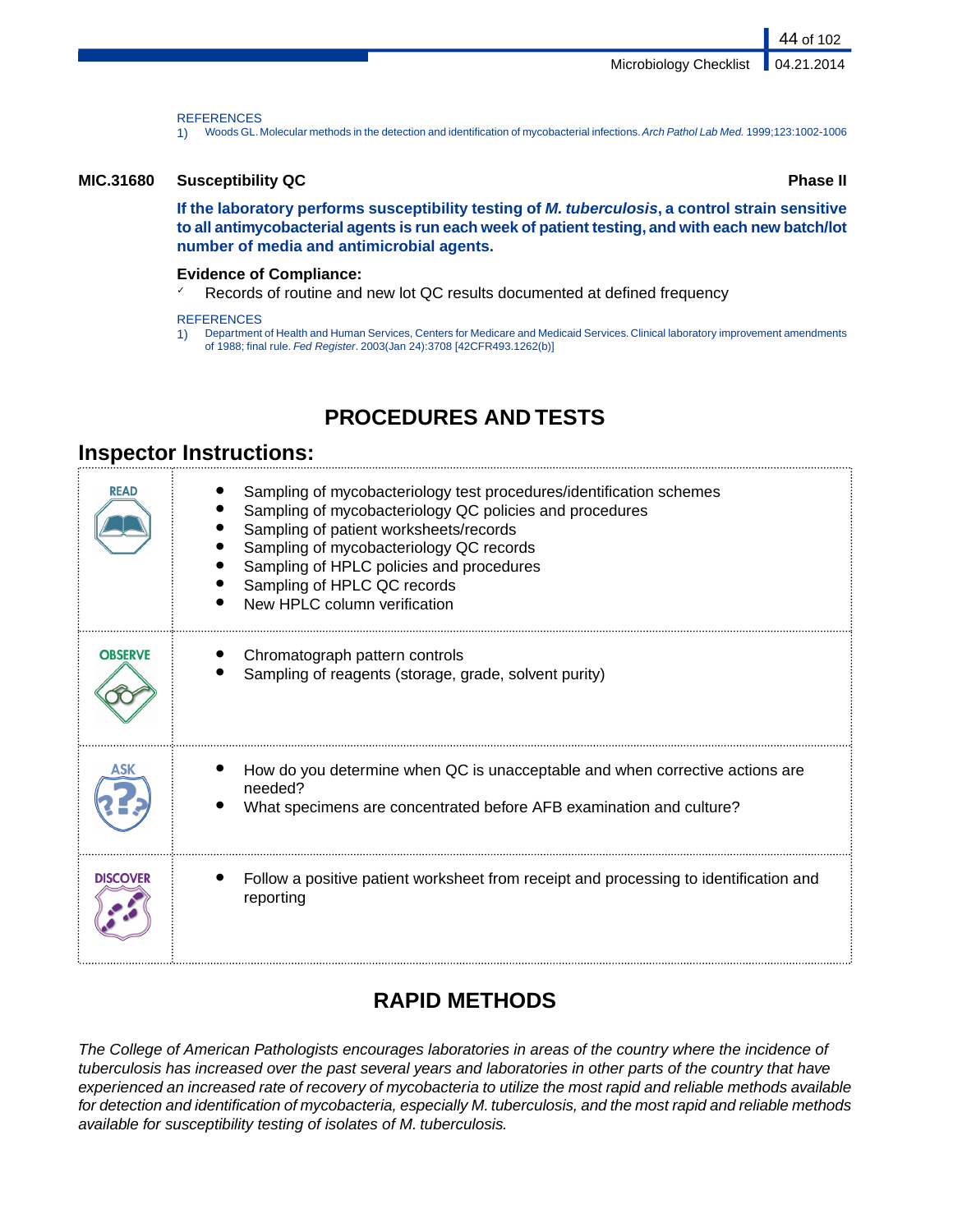## *\*\*REVISED\*\* 04/21/2014*

### **MIC.32100 Fluorochrome Stain Phase II**

**Fluorochrome staining is performed on mycobacterial smears prepared from primary specimens, either in the laboratory or by the reference laboratory.**

*NOTE: Such smears are easier to read than those stained with a conventional carbol-fuchsin based stain. Fluorescing organisms stand out prominently against the background of the smear, and the smears can be examined at a lower power than conventionally-stained smears, so that a larger amount of material can be examined in a given period of time. As with the interpretation of Ziehl-Neelsen- and Kinyoun-stained smears, expertise is needed for interpretation of smears stained with a fluorescent stain; not everything that fluoresces in such a stain is necessarily a mycobacterium. Particularly when only a few organism-like structures are seen, it is important to pay careful attention to their morphology before interpreting them as mycobacteria.*

*This requirement does not apply to laboratories outside of the United States where local regulations prevent fluorochrome staining.*

### **Evidence of Compliance:**

- Written procedure for including fluorochrome staining on primary specimens for mycobacterial culture **OR** written policy for referral of specimens to a reference laboratory for fluorochrome staining **AND**
- Patient reports/worksheets with fluorochrome stain results **OR** reference laboratory reports with results

### **REFERENCES**

- 1) Narain R, *et al.* Microscopy positive and microscopy negative cases of pulmonary tuberculosis. Am Rev Resp Dis. 1971;103:761-773
- 2) Lipsky BA, *et al.* Factors affecting the clinical value of microscopy for acid-fast bacilli. Rev Infect Dis. 1984;6:214-222
- 3) Witebsky FG. Q&A. College of American Pathologists CAP TODAY, 1999;13(1):72
- 4) Somoskovi A, *et al*. Lessons from a proficiency testing event for acid-fast microscopy. *Chest.* 2001;120:250-257

### **MIC.32140 Rapid Method Phase I**

**Nucleic acid probes, chromatography, the NAP test, or other rapid method (***e.g.* **nucleic acid amplification or sequencing) is employed for identification of mycobacterial isolates.**

### **Evidence of Compliance:**

Written procedure defining method(s) in use for identification of mycobacterial isolates

### **REFERENCES**

- 1) Smith MB, *et al*. Evaluation of the enhanced amplified Mycobacterium tuberculosis direct test for direct detection of *Mycobacterium tuberculosis* complex in respiratory specimens. *Arch Pathol Lab Med.* 1999;123:1101-1103
- 2) Driscoll JR, *et al*. How and why we fingerprint tuberculosis. *RT J Resp Care Pract.* 2001:Feb/Mar

# **CONCENTRATION, INOCULATION, INCUBATION**

### **MIC.32200 AFB Concentration Phase II**

**Certain specimens (***e.g.* **sputum) are concentrated before AFB smear examination and culture.**

### **Evidence of Compliance:**

Documentation of specimens requiring concentration

### **MIC.32250 Specimen Inoculation Phase I**

**Specimens (other than blood) are routinely inoculated on media that support optimal growth of the majority of clinically relevant mycobacterial species.**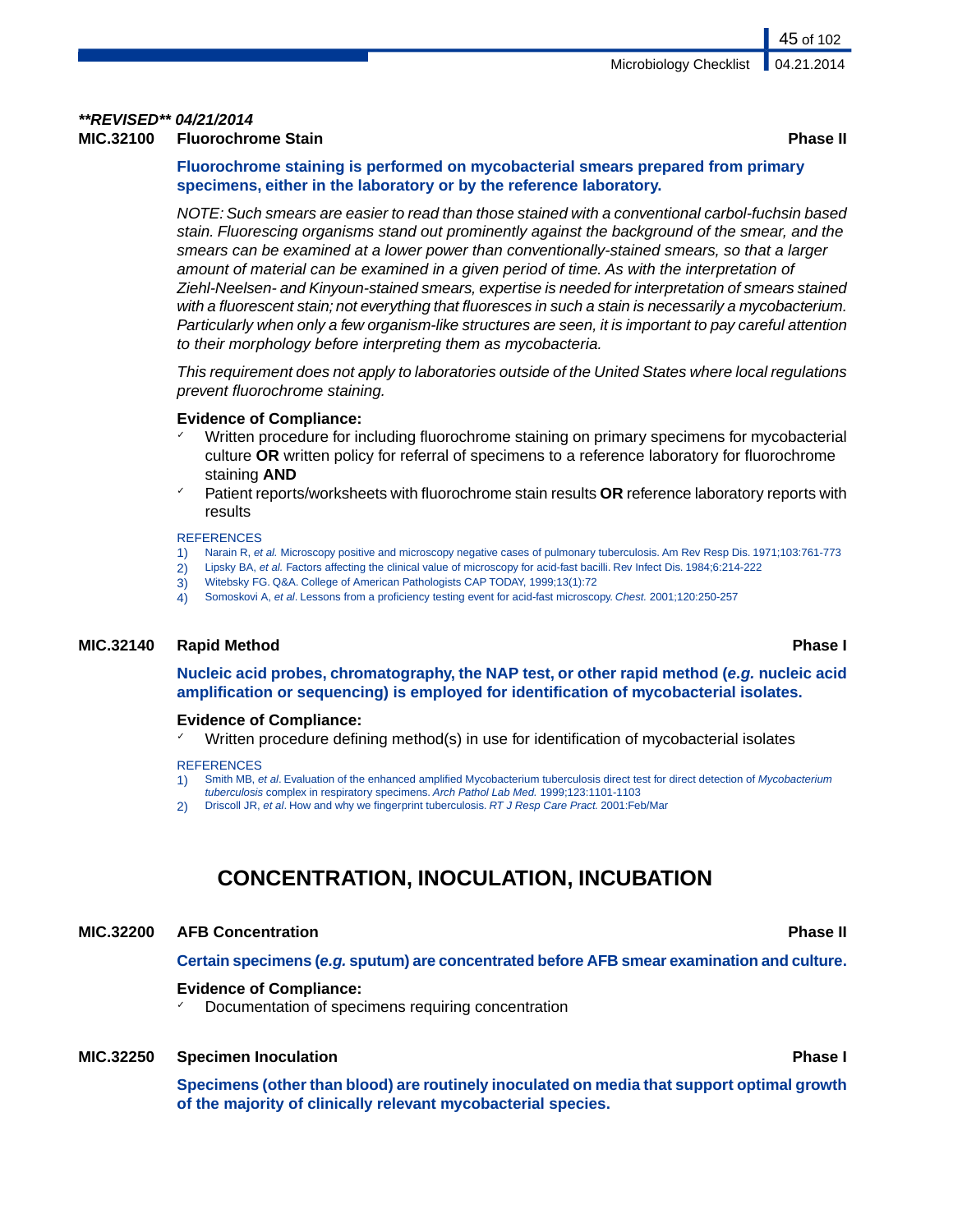*NOTE:The use of two types of media (for specimens other than blood), including one liquid medium (when possible) or a comparable culture method, is recommended for optimal isolation of mycobacteria.*

### **REFERENCES**

1) Clinical and Laboratory Standards Institute (CLSI). *Laboratory Detection and Identification of Mycobacteria; Approved Guideline*. CLSI document M48-A (ISBN 1-56238-659-7). Clinical and Laboratory Standards Institute, 940 West Valley Road, Suite 1400, Wayne, Pennsylvania 19087-1898 USA, 2008.

## **CULTURES**

*Laboratories providing complete identification must provide a sufficient variety of differential tests to accurately identify and differentiate the different types of mycobacteria, including temperature growth requirements and photoreactivity studies. Laboratories not providing complete identification are encouraged to at least provide photoreactivity studies.*

### **MIC.32320 Incubation Temperature Phase II**

### **Mycobacterial cultures are maintained at 35-37***°***C.**

*NOTE: The optimal incubation temperature for most mycobacterial specimens is 35 to 37° C. Exceptions to this include specimens obtained from skin or soft tissue suspected to contain M. marinum (incubate at 30-32° C) or M. xenopi (incubate at 42° C).These specimens should be held at 35 – 37° C in addition to the lower or higher temperature.*

### **Evidence of Compliance:**

Temperature records

## **DIFFERENTIAL BIOCHEMICAL PROCEDURES**

### **MIC.32420 Differential Biochemical Test Phase II**

### **Differential biochemical tests are appropriate for the extent and manner of mycobacterial identification.**

*NOTE: The number and types of biochemical tests needed depend upon (a) the extent to which mycobacteria are identified (e.g. "Mycobacterium kansasii" or "photochromogen"), (b) the particular species which a laboratory attempts to identify (e.g. does it attempt to identify Mycobacterium terrae complex, or the species and subspecies of the Mycobacterium chelonae-Mycobacterium fortuitum complex), and (c) the degree to which biochemical testing is ancillary to other methods such as nucleic acid probes and HPLC. Useful biochemical tests include, but are not limited to, arylsulfatase, 68° C catalase, semiquantitative catalase, iron uptake, MacConkey agar, 5% NaCl, niacin accumulation, nitrate reductase, Tween 80 hydrolysis, and urease. These tests are particularly useful for the following identifications and discriminations:*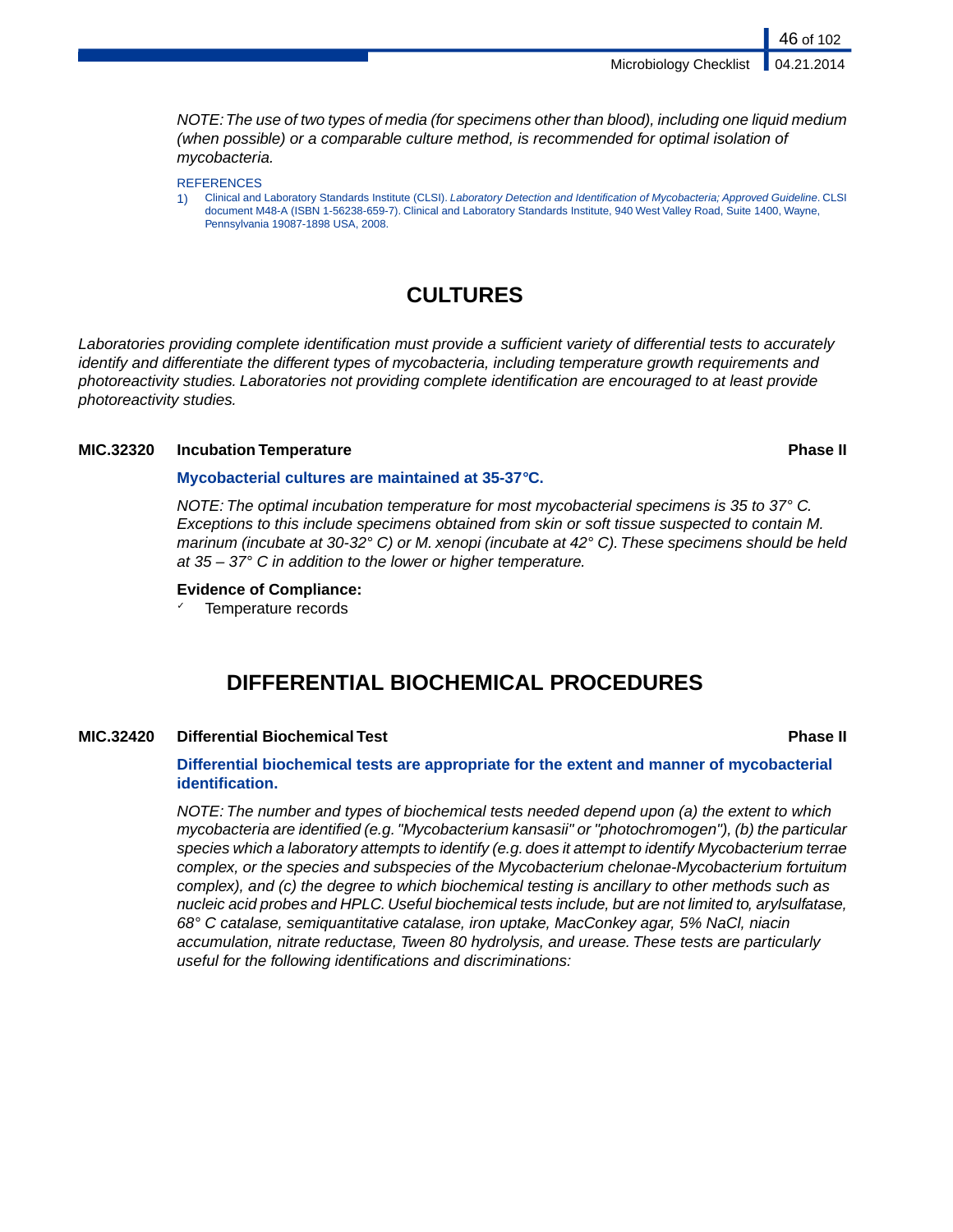| TEST                         | UTILITY                                                                                                                             |
|------------------------------|-------------------------------------------------------------------------------------------------------------------------------------|
| Arylsulfatase                | Helps distinguish pathogenic from non-pathogenic rapid growers; also<br>useful for M. marinum, M. szulgai, M. xenopi, M. triviale.  |
| 68°C catalase                | Helpful for identification of M. tuberculosis                                                                                       |
| Semiquantitative<br>catalase | Helpful in certain circumstances. M.<br>tuberculosis complex, MAC, M. xenopi, and a few other species<br>produce <45 mm of bubbles. |
| Iron uptake                  | Helps distinguish M. chelonae from M. fortuitum.                                                                                    |
| MacConkey agar               | Helps with identification of rapid growers.                                                                                         |
| 5% NaCl                      | Helps with identification of rapid growers and M. triviale.                                                                         |
| Niacin accumulation          | Helps with identification of M. tuberculosis, M. simiae, some strains<br>of M. bovis.                                               |
| Nitrate reductase            | Helpful in identifying many mycobacterial species.                                                                                  |
| Tween 80 hydrolysis          | Helps distinguish some usually pathogenic from some usually<br>non-pathogenic mycobacterial species.                                |
| Urease                       | Helpful in identifying many mycobacterial species.                                                                                  |

### **Evidence of Compliance:**

Written procedure detailing tests performed and identification scheme appropriate for the extent of testing

**REFERENCES** 

1) Kent PT, Kubica GP. Public health mycobacteriology: a guide for the level III laboratory. Atlanta, GA: US Department of Health and Human Services, Centers for Disease Control, 1985

### **MIC.32480 Biochemical Test QC Phase II**

**All biochemical tests employed are checked each day of use with appropriate positive and negative controls and results recorded.**

### **REFERENCES**

1) Department of Health and Human Services, Centers for Medicare and Medicaid Services. Clinical laboratory improvement amendments of 1988; final rule. *Fed Register.* 2003(Jan 24):3708 [42CFR493.1262(a)]

# **HIGH PERFORMANCE LIQUID CHROMATOGRAPHY (HPLC) FOR MICROBIAL IDENTIFICATION**

### **MIC.32518 HPLC Calibrators/Standards Phase II**

### **Appropriate calibrators or standards are run with each analytic batch.**

*NOTE: Either calibration standards or organisms of known identity must be run with each analytic batch, and criteria must exist for acceptance of runs based on mobility of internal standards, ability to identify significant peaks, baseline noise, peak symmetry of internal standards, detection of low-quantity peaks, and similar criteria.*

### **Evidence of Compliance:**

- ✓ Written procedure defining calibrators/standards appropriate for the test system used **AND**
- Records of calibration/calibration verification with each batch

### **REFERENCES**

1) Department of Health and Human Services, Centers for Disease Control and Prevention, Steering Committee of the HPLC User's Group. Standardized Method for HPLC Identification of Mycobacteria, 1996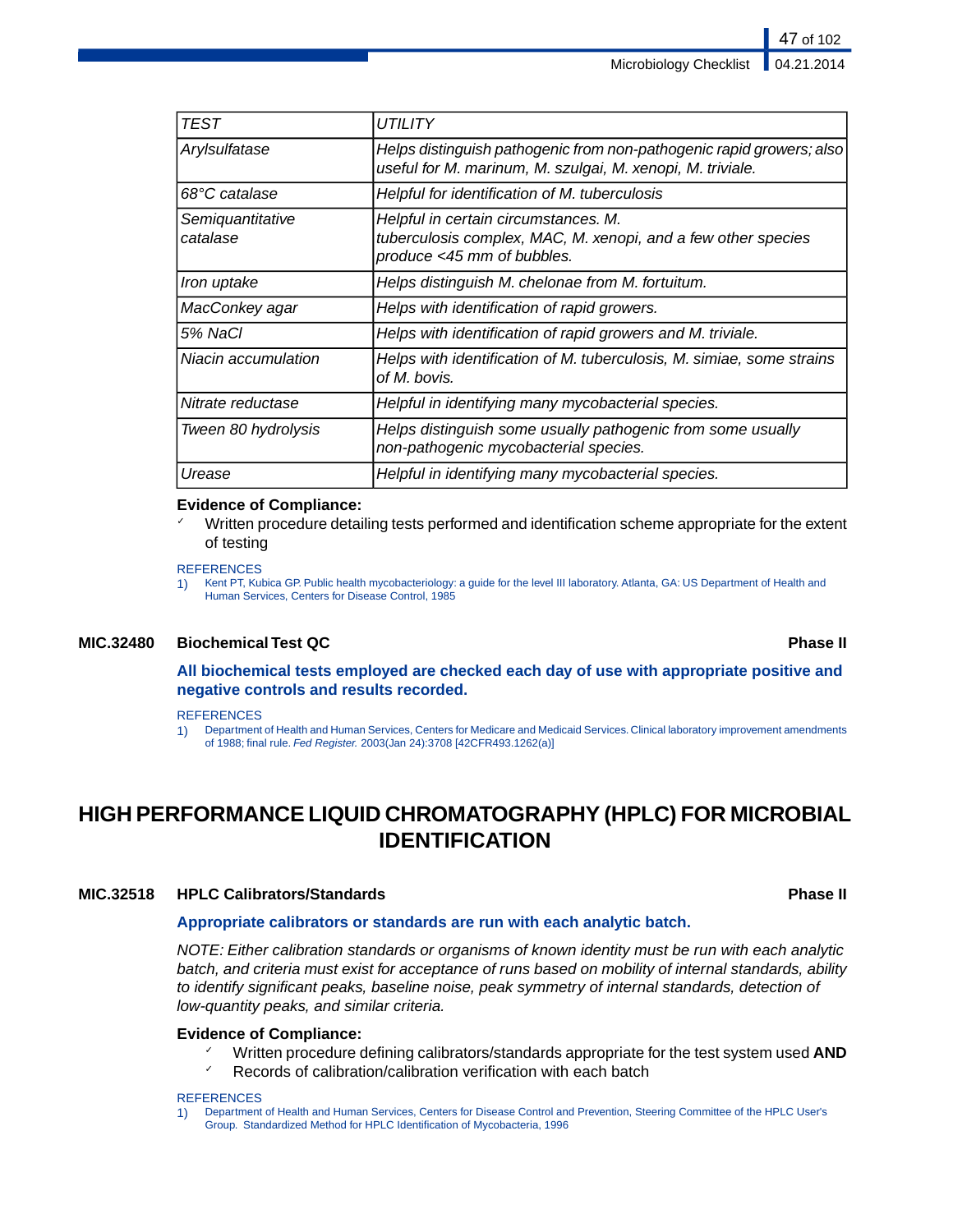### **MIC.32556 HPLC Controls Phase II**

### **Appropriate controls are extracted and run through the entire procedure.**

*NOTE: Control organisms must be extracted and carried through the entire procedure with each run or batch. Appropriate positive (e.g. mycobacterial) and negative controls (organisms such as Candida from which no mycolic acids are expected) must be included with each run.*

### **Evidence of Compliance:**

- Written procedure defining QC requirements **AND**
- ✓ QC records documented at defined frequency

### **REFERENCES**

- 1) Department of Health and Human Services, Centers for Medicare and Medicaid Services. Medicare, Medicaid and CLIA programs; CLIA fee collection; correction and final rule. *Fed Register*. 2003(Jan 24):5232 [42CFR493.1256]
- 2) Department of Health and Human Services, Centers for Disease Control and Prevention, Steering Committee of the HPLC User's Group. Standardized Method for HPLC Identification of Mycobacteria, 1996

### **MIC.32594 Chromatogram Controls Phase I**

### **External chromatogram pattern controls are available.**

*NOTE: Patterns for known strains should be established in those laboratories using HPLC. In addition laboratories should have access to the standard method manuals containing comparable chromatographic patterns for comparison.*

### **REFERENCES**

1) Department of Health and Human Services, Centers for Disease Control and Prevention, Steering Committee of the HPLC User's Group. Standardized Method for HPLC Identification of Mycobacteria, 1996

### **MIC.32632 Column Verification Phase II**

### **New columns are verified for performance before use.**

*NOTE: Column verification must include assessment of flow, consistency, and carryover. If the HPLC-method interpretive software uses a peak-naming table, it must be calibrated with each change of column. Generally the basic performance of new columns is certified by the manufacturer. HPLC analysis requires columns be equilibrated with about 10 column volumes of solvent followed with a blank run to test pressure and solvent flow.*

### **Evidence of Compliance:**

- ✓ Written procedure for column verification **AND**
- Records of column verification

### **REFERENCES**

1) Department of Health and Human Services, Centers for Disease Control and Prevention, Steering Committee of the HPLC User's Group. Standardized Method for HPLC Identification of Mycobacteria, 1996

### **MIC.32670 Column/Detector Monitoring Phase II**

### **The performance of the column and detector are monitored on each day of use.**

*NOTE: Unextracted standard organisms and extracted calibrators or controls, typically containing a range of mycolic acids (or other appropriate targets) of known relative retention times, may be analyzed to monitor critical aspects of HPLC performance. Appropriate criteria for evaluating such parameters as retention time of specific standards, relative retention compounds time, separation of closely eluting peaks of interest, detection of known low-quantity peaks, column pressure, chromatography quality and detector response should be established and monitored. Column temperatures and pump pressures are monitored with each run to ensure they met specified criteria for analysis. The column and detector operations are monitored with a blank run prior to use and during batch runs. Positive and negative control samples supplement the blank run when samples are analyzed.*

### **Evidence of Compliance:**

Records for column and detector monitoring documented at defined frequency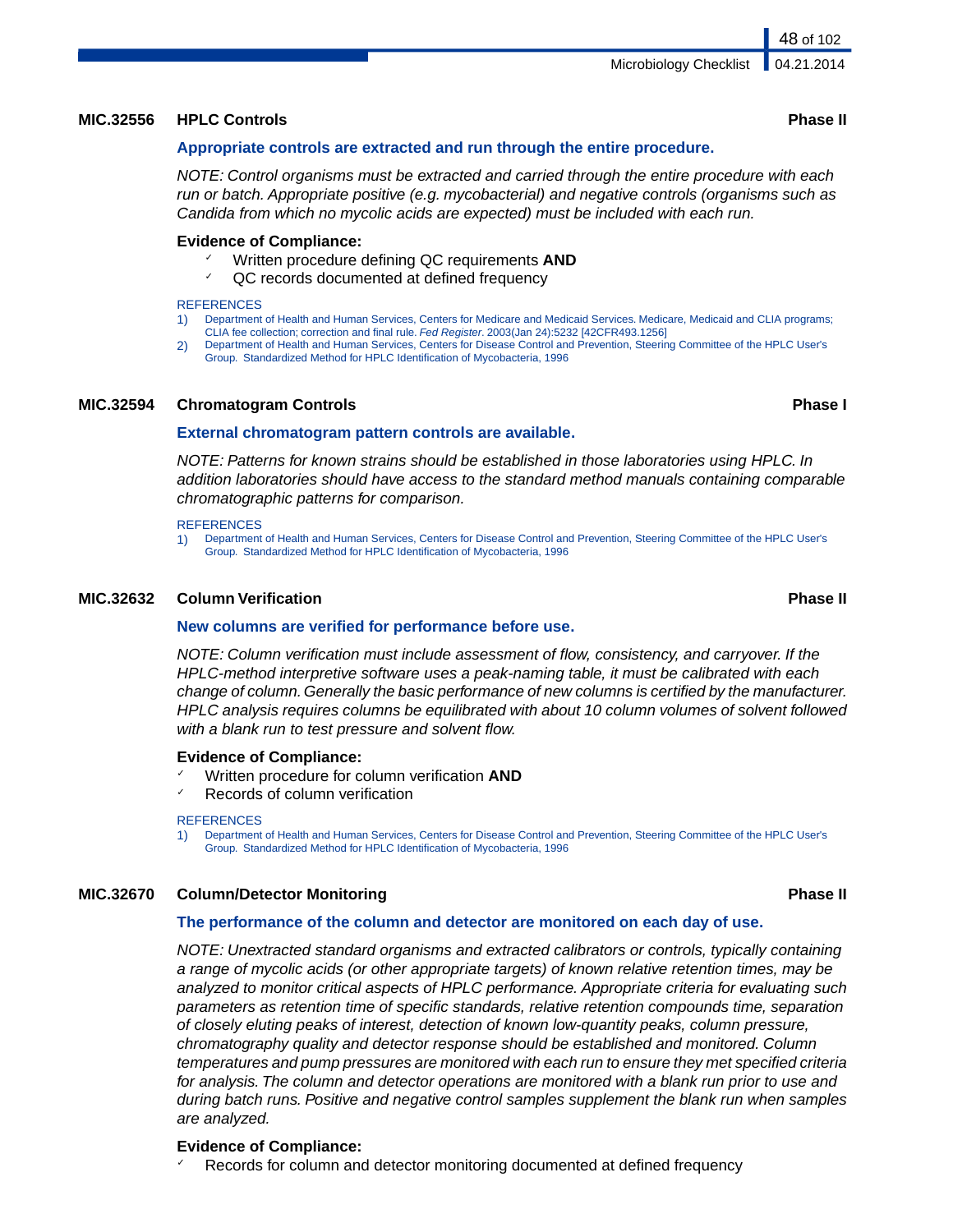### **REFERENCES**

1) Department of Health and Human Services, Centers for Disease Control and Prevention, Steering Committee of the HPLC User's Group. Standardized Method for HPLC Identification of Mycobacteria, 1996

### **MIC.32708 Carryover Detection Phase II**

### **There is a procedure for the detection and evaluation of potential carryover.**

*NOTE: No matter what type of injection is used, the procedure must address criteria for the evaluation of potential carryover from a preceding elevated (high concentration) sample to the following sample, either periodically, or in each analytical batch analysis.*

### **Evidence of Compliance:**

Records of reassessment of samples with potential carryover

### **REFERENCES**

- 1) Clinical and Laboratory Standards Institute (CLSI). *Preliminary Evaluation of Quantitative Clinical Laboratory Methods Approved Guideline- Third Edition.* CLSI Document EP10-A3 (ISBN 1-56238-622-0). Clinical and Laboratory Standards Institute, 940 West Valley Road, Wayne, PA, 19087-1898, USA, 2006.
- 2) Society of Forensic Toxicologists/American Academy of Forensic Sciences. *Forensic Toxicology Laboratory Guidelines.* 2002; 8.2.8:13
- 3) Department of Health and Human Services, Centers for Disease Control and Prevention, Steering Committee of the HPLC User's Group. Standardized Method for HPLC Identification of Mycobacteria, 1996

### **MIC.32746 HPLC Growth Media Phase II**

### **The laboratory procedures define which growth media may be used for organisms to be analyzed by HPLC.**

*NOTE: Final results can be influenced by conditions of growth. For reliable results, standard conditions of analysis must be met, including growth media.*

**REFERENCES** 

1) Department of Health and Human Services, Centers for Disease Control and Prevention, Steering Committee of the HPLC User's Group. Standardized Method for HPLC Identification of Mycobacteria, 1996

### **MIC.32784 Peak Verification Phase II**

### **There is a procedure for verifying calibration of the peak-naming table, if used.**

*NOTE: In order to insure that peaks are correctly identified by interpretive software, the table must be verified at least annually with standard materials or organisms with known characteristics.*

### **REFERENCES**

1) Department of Health and Human Services, Centers for Disease Control and Prevention, Steering Committee of the HPLC User's Group. Standardized Method for HPLC Identification of Mycobacteria, 1996

### **MIC.32822 HPLC Method Validation Phase II**

**The HPLC method has been validated using known strains of bacteria, including strains expected to be encountered in routine clinical use.**

### **Evidence of Compliance:**

Record of method validation with appropriate strains

### **REFERENCES**

1) Department of Health and Human Services, Centers for Disease Control and Prevention, Steering Committee of the HPLC User's Group. Standardized Method for HPLC Identification of Mycobacteria, 1996

### **MIC.32860 HPLC Result Review Phase II**

### **There is a procedure for review of HPLC results in conjunction with other laboratory data prior to reporting results.**

*NOTE: HPLC is only one tool for microbial identification. When results of HPLC analysis conflict with growth characteristics, pigmentation, or the results of biochemical or molecular testing, identification decisions must be based on all the information available.*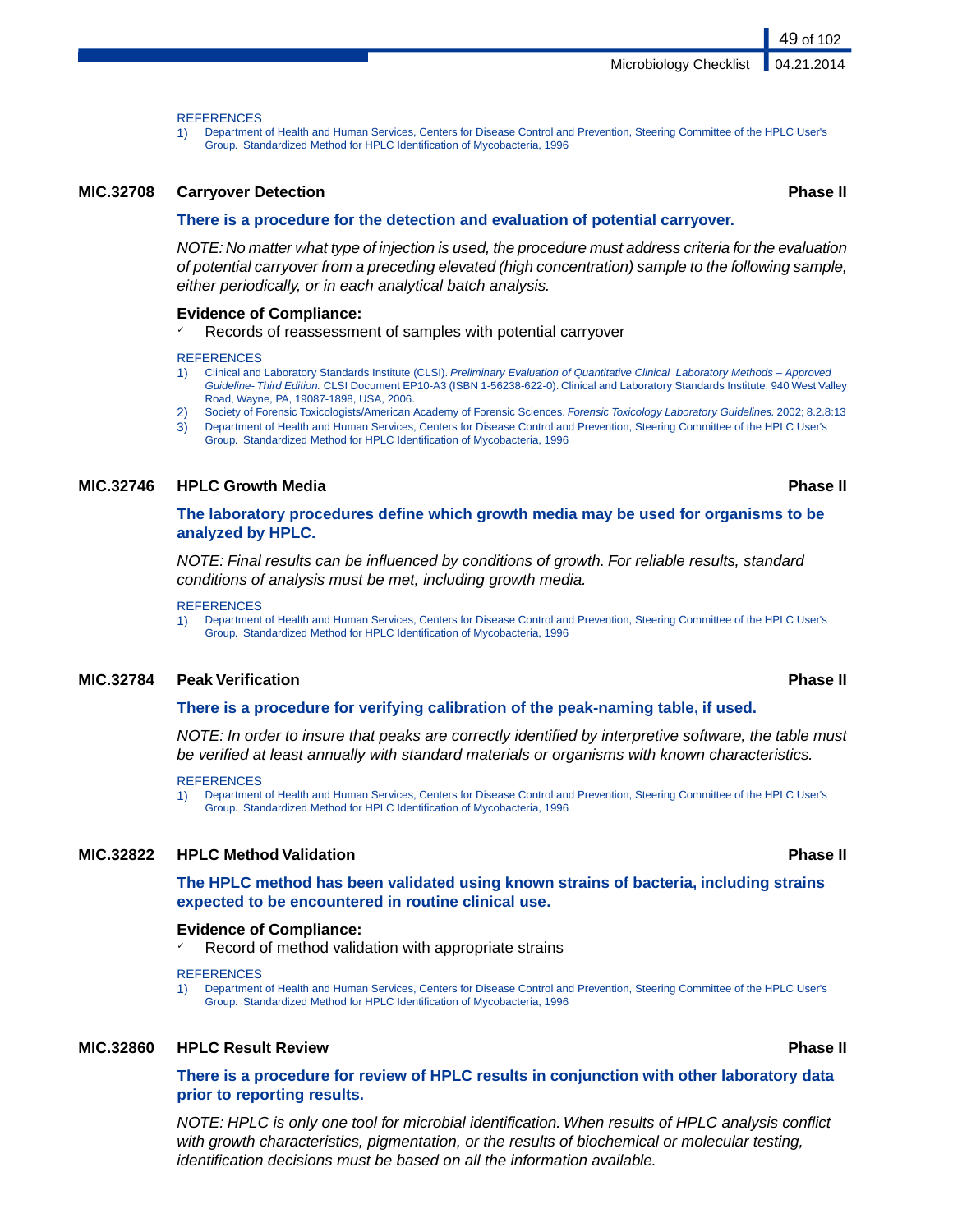**REFERENCES** 

1) Department of Health and Human Services, Centers for Disease Control and Prevention, Steering Committee of the HPLC User's Group. Standardized Method for HPLC Identification of Mycobacteria, 1996

### **MIC.32898 HPLC Analysis - Pure Isolates Phase II**

### **There are procedures to check the purity of cultures used as a source for HPLC analysis.**

*NOTE: Results of HPLC analysis may be unreliable if mixed cultures are tested. If HPLC is performed on an isolate from liquid culture and an interpretable chromatogram is obtained, it is not necessary to await the results of the purity check before reporting results, but a purity check must still be performed.*

### **REFERENCES**

1) Department of Health and Human Services, Centers for Disease Control and Prevention, Steering Committee of the HPLC User's Group. Standardized Method for HPLC Identification of Mycobacteria, 1996

### *\*\*REVISED\*\* 07/29/2013*

### **MIC.32936 HPLC Reagent Grade Phase I**

### **Reagents and solvents are of appropriate grade, and solvent purity is assessed when needed.**

*NOTE: Only HPLC grade solvents are recommended for this procedure. Degradation begins once ultra-pure solvents are opened. Degradation can be slowed by storing solvents in tightly capped, amber bottles in the dark. Solvent purity verification is suggested when a degradation-related problem is suspected.*

### **Evidence of Compliance:**

Reagent logs

### **REFERENCES**

1) Department of Health and Human Services, Centers for Disease Control and Prevention, Steering Committee of the HPLC User's Group. Standardized Method for HPLC Identification of Mycobacteria, 1996

### **MIC.32974 Instrument Operation Phase II**

### **Procedures are documented for operation and calibration.**

*NOTE: Basic principles of HPLC analysis require continual monitoring of analysis conditions, including standard operating procedures, and system calibration. System problems and corrective actions must be appropriately documented.*

### REFERENCES

1) Department of Health and Human Services, Centers for Disease Control and Prevention, Steering Committee of the HPLC User's Group. Standardized Method for HPLC Identification of Mycobacteria, 1996

# **LABORATORY SAFETY**

*NOTE TO THE INSPECTOR: The inspector should review relevant requirements from the Safety section of the Laboratory General checklist, to assure that the mycobacteriology laboratory is in compliance. Please elaborate upon the location and the details of each deficiency in the Inspector's Summation Report.*

*The following requirements pertain specifically to the mycobacteriology laboratory.*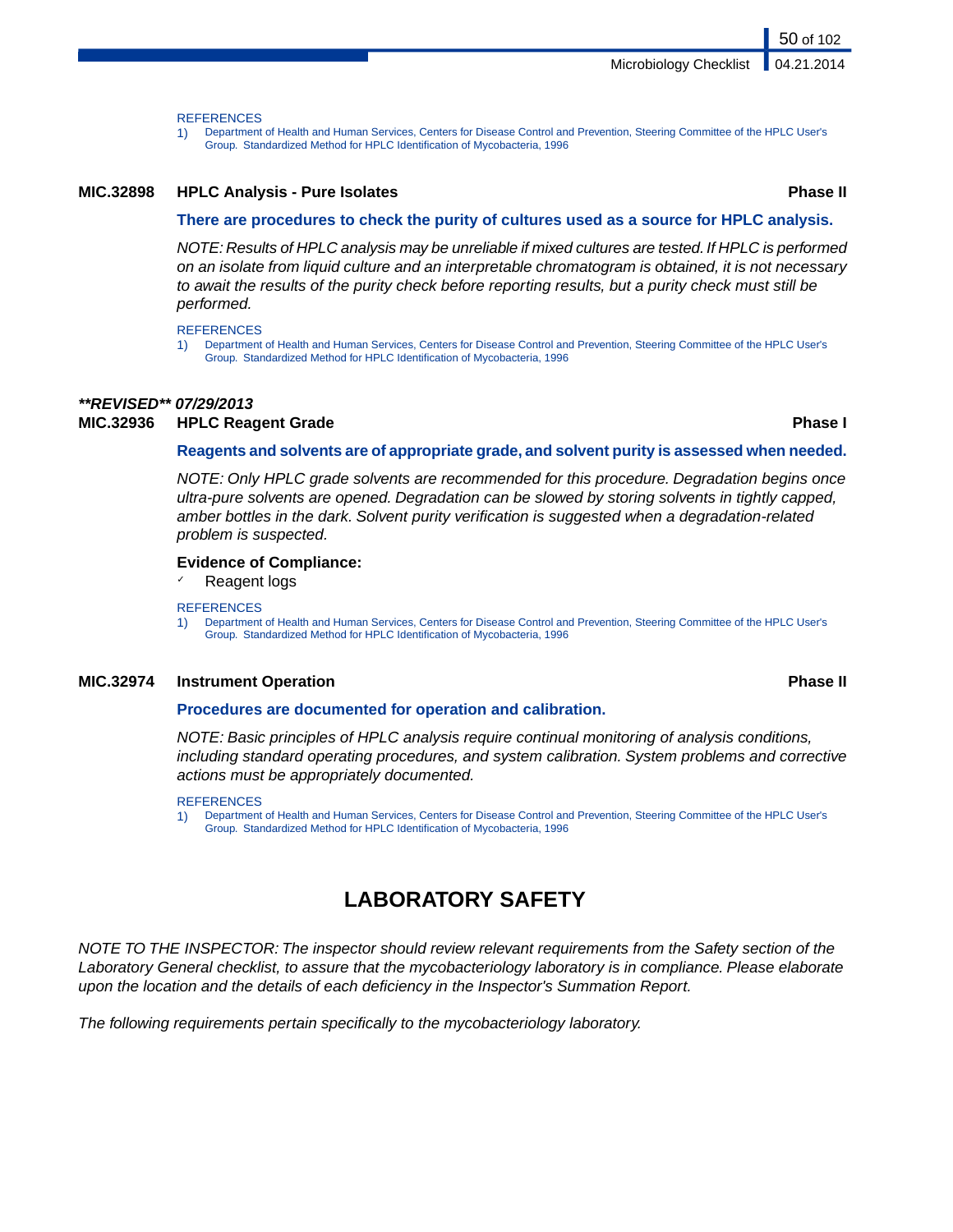51 of 102

| <b>READ</b>    | Mycobacteriology specimen collection, transport and handling procedure<br>Records of biological safety cabinet certification |
|----------------|------------------------------------------------------------------------------------------------------------------------------|
| <b>OBSERVE</b> | Patient mycobacteriology specimens (sealed, leak proof containers)<br>Sealed, safety centrifuge carriers                     |

# **Inspector Instructions:**

### **MIC.33050 Specimen Collection Phase II**

**All specimens for mycobacterial culture are collected and/or received in sealed leak-proof containers.**

### **MIC.33100 Centrifuge Safety Phase II**

**In centrifuging specimens, sealed screw-capped tubes are enclosed in sealed safety centrifuge carriers (***i.e.* **a double closure system) used to minimize aerosol hazards.**

### **REFERENCES**

1) Clinical and Laboratory Standards Institute (CLSI). *Clinical Laboratory Safety; Approved Guideline Third Edition.* CLSI document GP17-A3 [ISBN 1-56238-797-9 (Print); ISBN 1-56238-798-7 (Electronic)]. Clinical and Laboratory Standards Institute, 940 West Valley Road, Suite 1400, Wayne, Pennsylvania 19087-1898 USA, 2012.

### **MIC.33300 Biological Safety Cabinet Phase II**

### **The biological safety cabinet meets minimum requirements for mycobacterial work.**

*NOTE: Exhaust air from a class I or class II biological safety cabinet must be filtered through high efficiency particulate air (HEPA) filters. Air from Class I and IIB cabinets is hard-ducted to the outside. Air from Class IIA cabinets may be recirculated within the laboratory if the cabinet is tested and certified at least every 12 months. It may be exhausted through a dedicated stack that protects against backflow of air from adverse weather conditions or through the building exhaust air system in a manner (e.g. thimble connection) that avoids any interference with the air balance of the biological safety cabinet or building exhaust system.*

### **Evidence of Compliance:**

- Written procedure defining the types of safety cabinets, filtration systems and exhaust systems used **AND**
- Maintenance schedule of BSC function checks **AND**
- ✓ Records of testing and certification **AND**
- ✓ Records of HEPA filters used for filtration of all BSC classes **AND**
- ✓ Records of exhaust mechanism **OR** recirculation, if appropriate

### **REFERENCES**

- 1) Department of Health and Human Services. Biosafety in Microbiological and Biomedical Laboratories, 5th ed. Washington, DC: HHS Publishing No. (CDC) 21-1112, December 2009
- 2) Clinical and Laboratory Standards Institute (CLSI). *Protection of Laboratory Workers From Occupationally Acquired Infections; Approved Guideline—Third Edition.* CLSI document M29-A3 (ISBN 1-56238-567-4). Clinical and Laboratory Standards Institute, 940 West Valley Road, Suite 1400, Wayne, Pennsylvania 19087-1898 USA, 2005.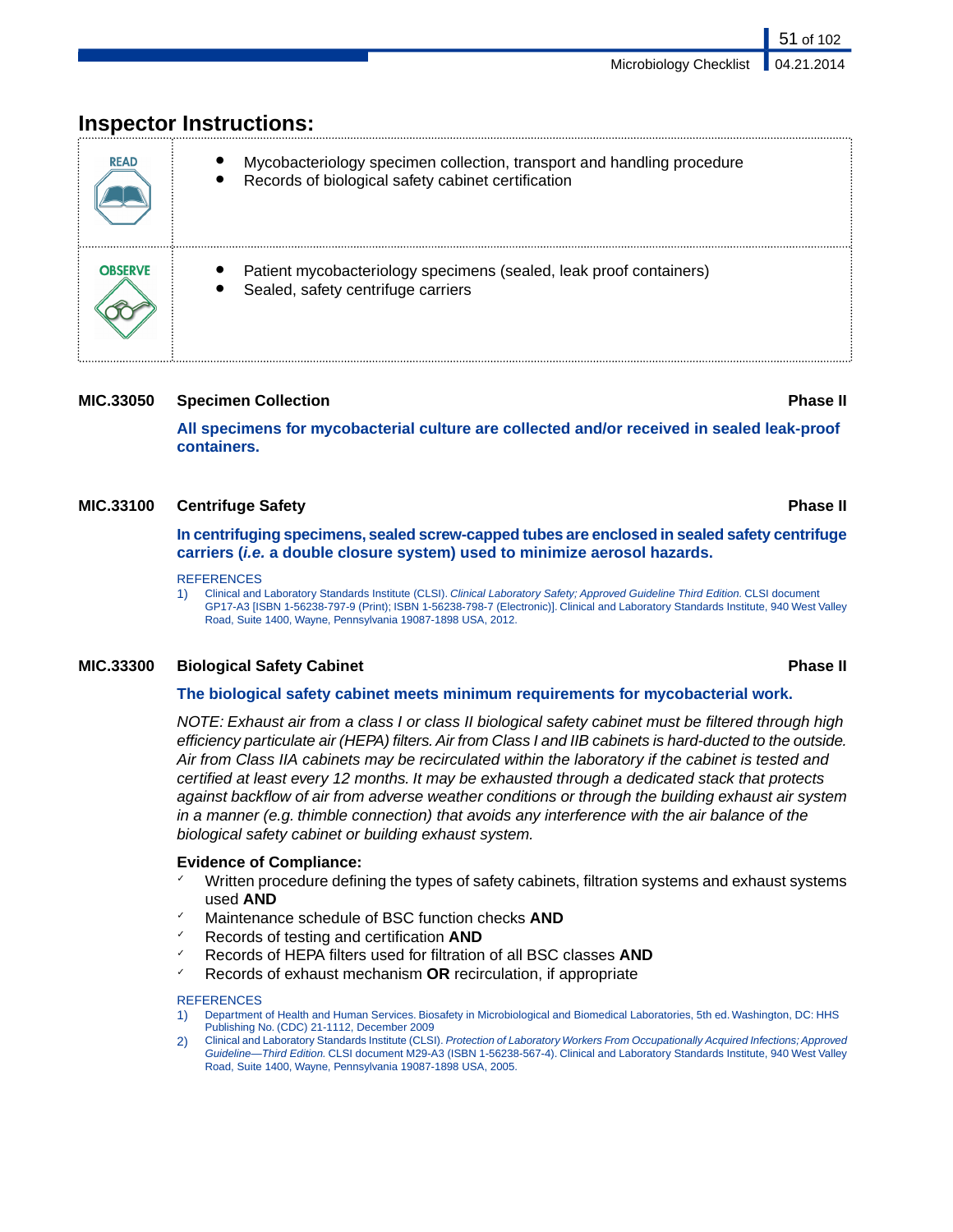# **MYCOLOGY**

# **QUALITY CONTROL**

## **Inspector Instructions:**

| <b>READ</b> | Sampling of mycology media/stain/reagent QC policies and procedures<br>Sampling of mycology QC records                                                                |
|-------------|-----------------------------------------------------------------------------------------------------------------------------------------------------------------------|
|             | How do you determine when QC is unacceptable and when corrective actions are<br>needed?                                                                               |
| DISCOVER    | Select several occurrences in which QC is out of range and follow documentation to<br>determine if the steps taken follow the laboratory policy for corrective action |

# **MEDIA**

### **MIC.41200 Media QC Phase II**

**An appropriate sample of each medium prepared by the laboratory or purchased but not excluded from testing in NCCLS M22-A3 is checked for each of the following.**

- **1. Sterility (following introduction of additives after sterilization)**
- **2. Ability to support growth and biochemical reactivity (where applicable) by means of stock cultures or by parallel testing with previous batches**

### **Evidence of Compliance:**

Records of media QC for laboratory-prepared or non-exempt purchased media

### REFERENCES

- 1) NCCLS.*Quality Control for Commercially Prepared Microbiological Culture Media; Approved Standard Third Edition.* NCCLS document M22-A3. 940 West Valley Road, Suite 1400, Wayne, PA 19087-1898 USA, 2004.
- 2) Clinical and Laboratory Standards Institute (CLSI). *Principles and Procedures for Detection of Fungi in Clinical Specimens-Direct Examination and Culture; Approved Guideline.* CLSI document M54-A (ISBN 1-56238-857-6 [Print] ISBN 1-56238-858-4 [Electronic]). Clinical and Laboratory Standards Institute, 940 West Valley Road, Suite 2500, Wayne, Pennsylvania 19087-1898 USA, 2012.

# **CONTROLS AND STANDARDS**

*Good laboratory practice includes checking all media either at the time of receipt or concurrently with use. This applies to purchased media as well as media prepared by the laboratory.*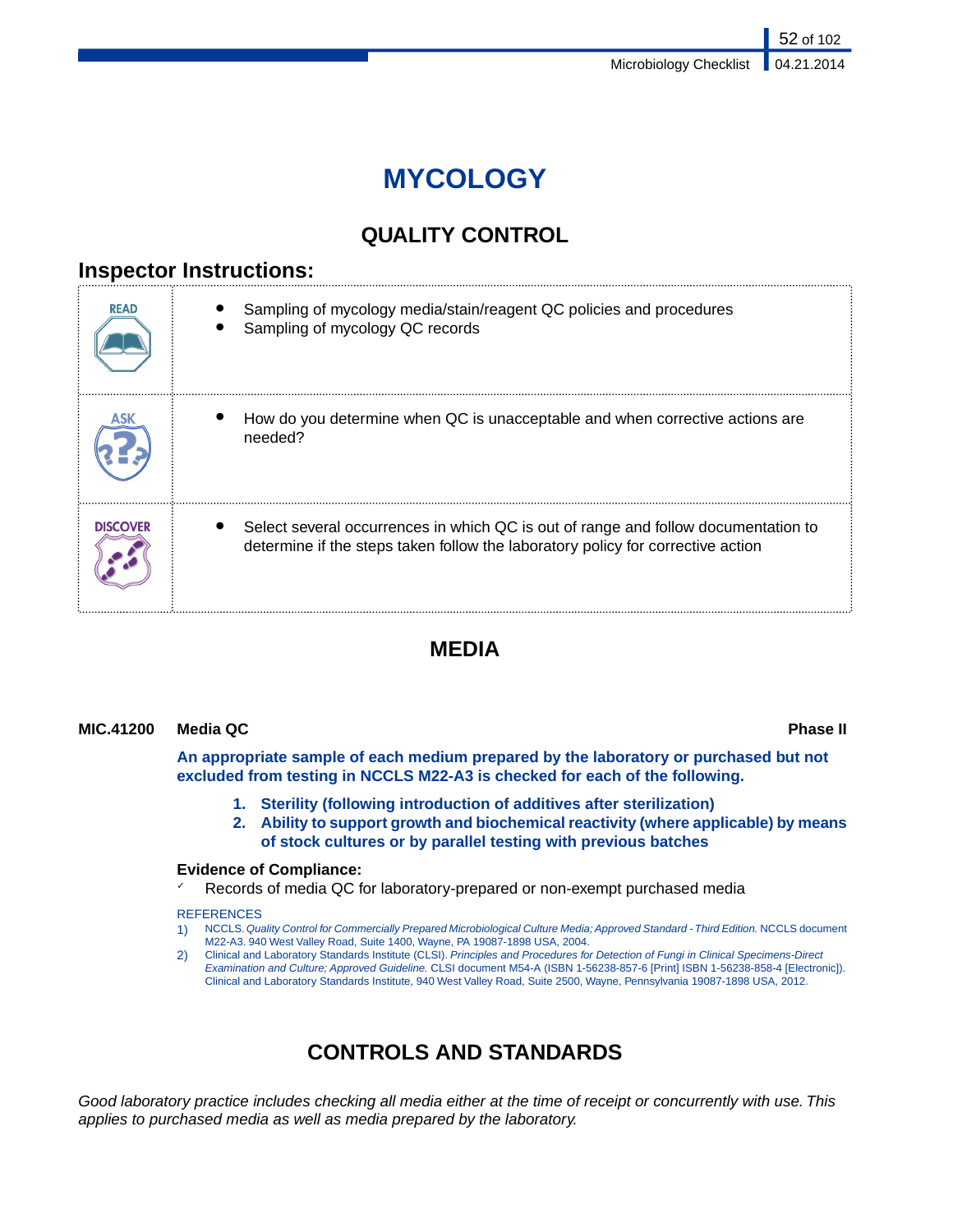## **MIC.41250 Reference Organisms Phase II**

### **Reference cultures are used to check stains and reagents at appropriate intervals.**

### **REFERENCES**

1) Department of Health and Human Services, Centers for Medicare and Medicaid Services. Clinical laboratory improvement amendments of 1988; final rule. *Fed Register.* 2003(Jan 24):7167 [42CFR493.1261(b)]

### **MIC.41270 Nucleic Acid Probe/Exo-antigen QC Phase II**

**If nucleic acid probes or exo-antigen tests are used for identification of fungi isolated from culture, appropriate positive and negative controls are tested on each day of use.**

### **Evidence of Compliance:**

- Written procedure defining QC for nucleic acid probe or exo-antigen tests **AND**
- Records of nucleic acid probe or exo-antigen QC documented at defined frequency

### **MIC.41330 QC Confirmation of Acceptability Phase II**

### **The results of controls are reviewed for acceptability before reporting patient results.**

### **Evidence of Compliance:**

- Written policy/procedure stating that controls are reviewed and acceptable prior to reporting patient results **AND**
- Evidence of corrective action taken when QC results are not acceptable

### **REFERENCES**

1) Department of Health and Human Services, Centers for Medicare and Medicaid Services. Clinical laboratory improvement amendments of 1988; final rule. *Fed Register.* 2003(Jan 24):7166 [42CFR493.1256(f)]

### **MIC.41345 QC Corrective Action Phase II**

### **There is documentation of corrective action when quality control results exceed the acceptability limits.**

*NOTE: Patient test results obtained in an analytically unacceptable test run or since the last acceptable test run must be re-evaluated to determine if there is a significant clinical difference in patient results. Re-evaluation may or may not include retesting samples, depending on the circumstances.*

### **REFERENCES**

1) Department of Health and Human Services, Centers for Medicare and Medicaid Services. Clinical laboratory improvement amendments of 1988; final rule. *Fed Register.* 2003(Oct 1):1046[42CFR493.1282(b)(2)]

### **MIC.41370 Direct Smear Stain QC Phase II**

**Direct patient specimen stains (***e.g.* **acid fast, PAS, Giemsa, Gomori's methenamine silver, India ink) are checked with positive and negative controls on each day of patient sample testing.**

*NOTE: For certain stains such as GMS and Giemsa, the slide itself serves as the negative control. Controls for KOH preparations are not required.*

### **Evidence of Compliance:**

Records of stain QC documented at defined frequency

### **REFERENCES**

- 1) August, Hindler, Huber, Sewell. Quality control and quality assurance practices. In: Clinical Microbiology, Cumitech 3A. Washington, DC: American Society for Microbiology, 1990
- 2) Department of Health and Human Services, Centers for Medicare and Medicaid Services. Clinical laboratory improvement amendments of 1988; final rule. *Fed Register.* 2003(Jan 24):7166 [42CFR493. 1256(e)(2); 493.1256(e)(3); 493.1273(a)]
- 3) Department of Health and Human Services, Centers for Medicare and Medicaid Services. Clinical laboratory improvement amendments of 1988; final rule. *Fed Register.* 2003(Jan 24):3709 [42CFR493.1263(a)]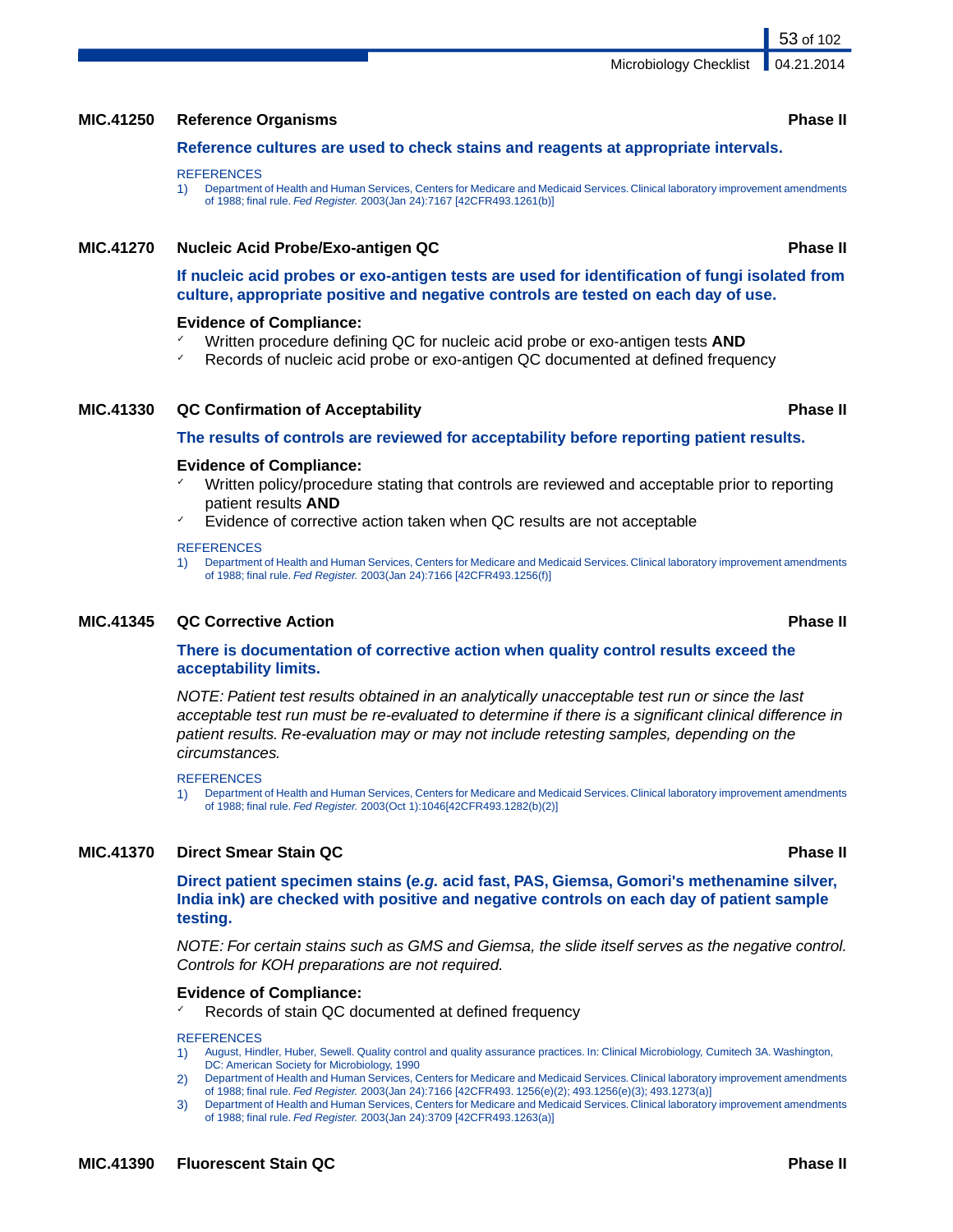54 of 102

### **Fluorescent stains (such as calcofluor white) are checked with positive and negative controls each time of use and results documented.**

### **REFERENCES**

1) Department of Health and Human Services, Centers for Medicare and Medicaid Services. Clinical laboratory improvement amendments of 1988; final rule. *Fed Register.* 2003(Jan 24):3708 [42CFR493.1256(e)(3)]

# **PROCEDURES AND TESTS**

*The intent of this series of requirements is to ensure the use of an appropriate variety of media and growth conditions to isolate the significant pathogens with minimal interference from contaminants.*

## **Inspector Instructions:**

| <b>READ</b>     | Sampling of mycology test procedures/identification schemes<br>Sampling of patient worksheets/records                  |
|-----------------|------------------------------------------------------------------------------------------------------------------------|
|                 | What tests or procedures are used to identify dimorphic fungi? Filamentous fungi?                                      |
| <b>DISCOVER</b> | Follow a mycology patient worksheet from receipt and processing to culture evaluation,<br>identification and reporting |

## *\*\*NEW\*\* 07/29/2013*

### **MIC.42025 Cryptococcal Antigen Phase II**

**If cryptococcal antigen-detection methods are used on CSF, back-up cultures are performed on positive CSF specimens submitted for diagnosis.**

*NOTE: It is important to recover the causative organism for precise identification (C. neoformans vs. C. gattii) and potentially susceptibility testing. Back-up cultures of follow-up specimens used for trending the antigen titer are not required. If culture is not performed onsite by the laboratory, the laboratory must show evidence that it has been performed in a referral laboratory.*

### **Evidence of Compliance:**

- Written procedure stating that CSF cultures are performed in conjunction with initial cryptococcal antigen tests **OR** procedure describing testing at another location **AND**
- ✓ Records of back-up CSF cultures performed on-site **OR** records indicating that cultures are performed at another location

### **MIC.42050 Selective Media Phase II**

**Suitable selective media are used for the growth and isolation of dermatophytes and/or systemic fungi.**

### **Evidence of Compliance:**

Written procedure for mycology culture defining the media used for growth and isolation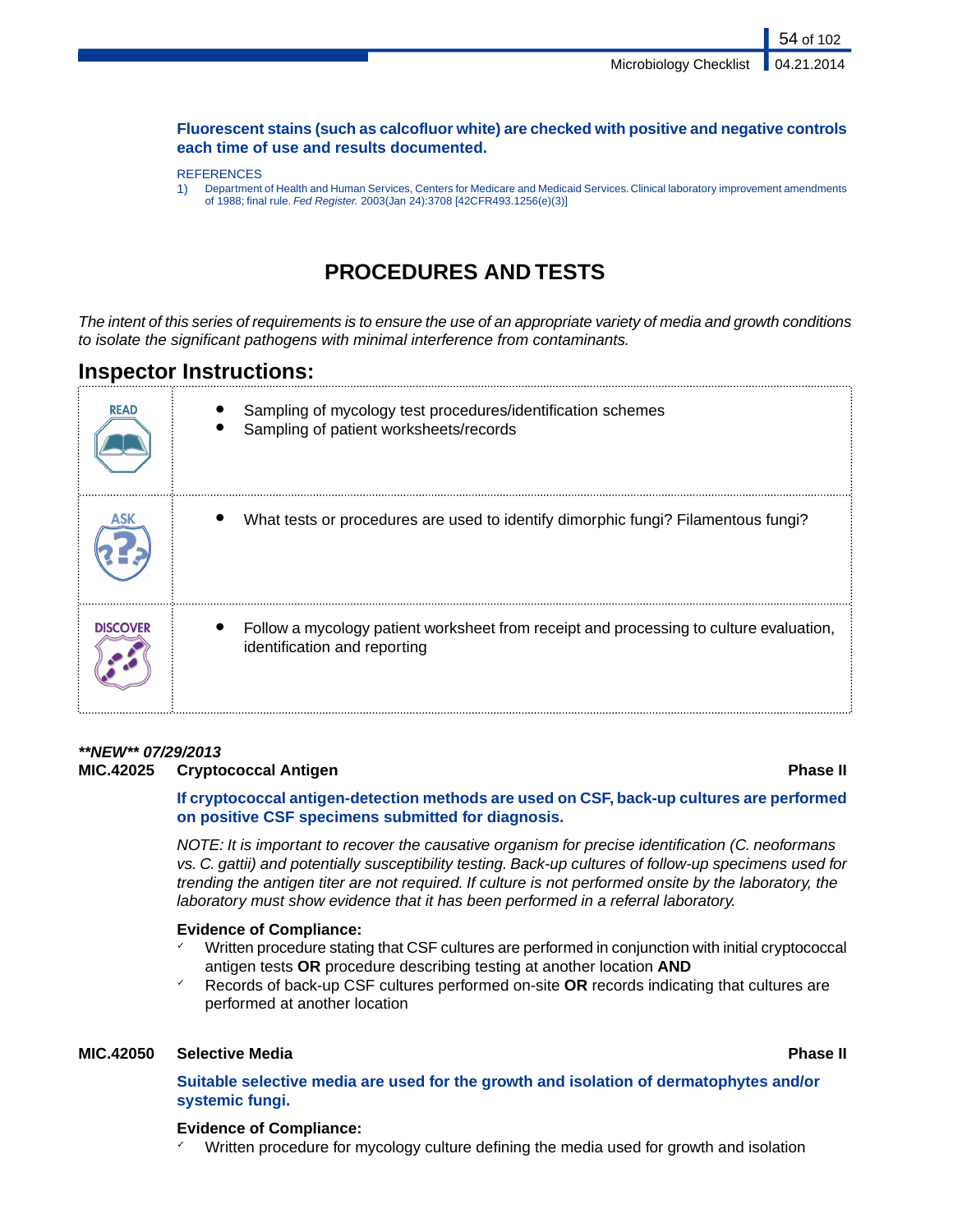### **MIC.42100 Selective Media Phase II**

### **Media with antimicrobial agents are used to suppress the growth of contaminants.**

*NOTE: Antimicrobial agents may inhibit some yeasts and the yeast phase of dimorphic organisms. Both types of media (with and without antimicrobials) should be available and used when indicated.*

### **Evidence of Compliance:**

 $\checkmark$  Written procedure for mycology culture defining the use of media to suppress contaminants

### **REFERENCES**

1) Clinical and Laboratory Standards Institute (CLSI). *Principles and Procedures for Detection of Fungi in Clinical Specimens-Direct Examination and Culture; Approved Guideline.* CLSI document M54-A (ISBN 1-56238-857-6 [Print] ISBN 1-56238-858-4 [Electronic]). Clinical and Laboratory Standards Institute, 940 West Valley Road, Suite 2500, Wayne, Pennsylvania 19087-1898 USA, 2012.

### **MIC.42150 Incubation Temperature Phase II**

**Incubation temperatures for the growth and isolation of dermatophytes and systemic fungi are defined and followed under culture conditions.**

### **Evidence of Compliance:**

Temperature records

### **MIC.42200 Incubation Temperature Phase II**

**If cultures are incubated at room temperatures, actual ambient temperature (22-26***°* **C) is checked daily to determine if proper growth conditions are being maintained.**

### **MIC.42250 Differential Tests Phase II**

**Procedures for the differentiation and identification of fungi (differential tests) are adequate for the needs of the laboratory.**

*NOTE: Laboratories offering full identification must have sufficient procedures to do so. Smaller laboratories with limited services should have an arrangement with an approved reference laboratory for back-up and complete identification of mycology specimens.*

### **Evidence of Compliance:**

Written procedure detailing tests performed and identification scheme appropriate for the extent of testing

### REFERENCES

1) Riddle DL, *et al.* Clinical comparison of the Baxter Microscan yeast identification panel and the Vitek yeast biochemical card. *Am J Clin Pathol.* 1994;101:438-442

### **MIC.42350 Differential Tests Phase II**

**Differential tests include biochemical tests (***e.g.* **urease, carbohydrate assimilation and/or fermentation).**

### **MIC.42400 Differential Tests Phase I**

**Differential tests include slide cultures (when appropriate).**

### **MIC.42450 Differential Tests Phase I**

**Differential tests include nutritional studies for dermatophytes when identification is carried to the species level.**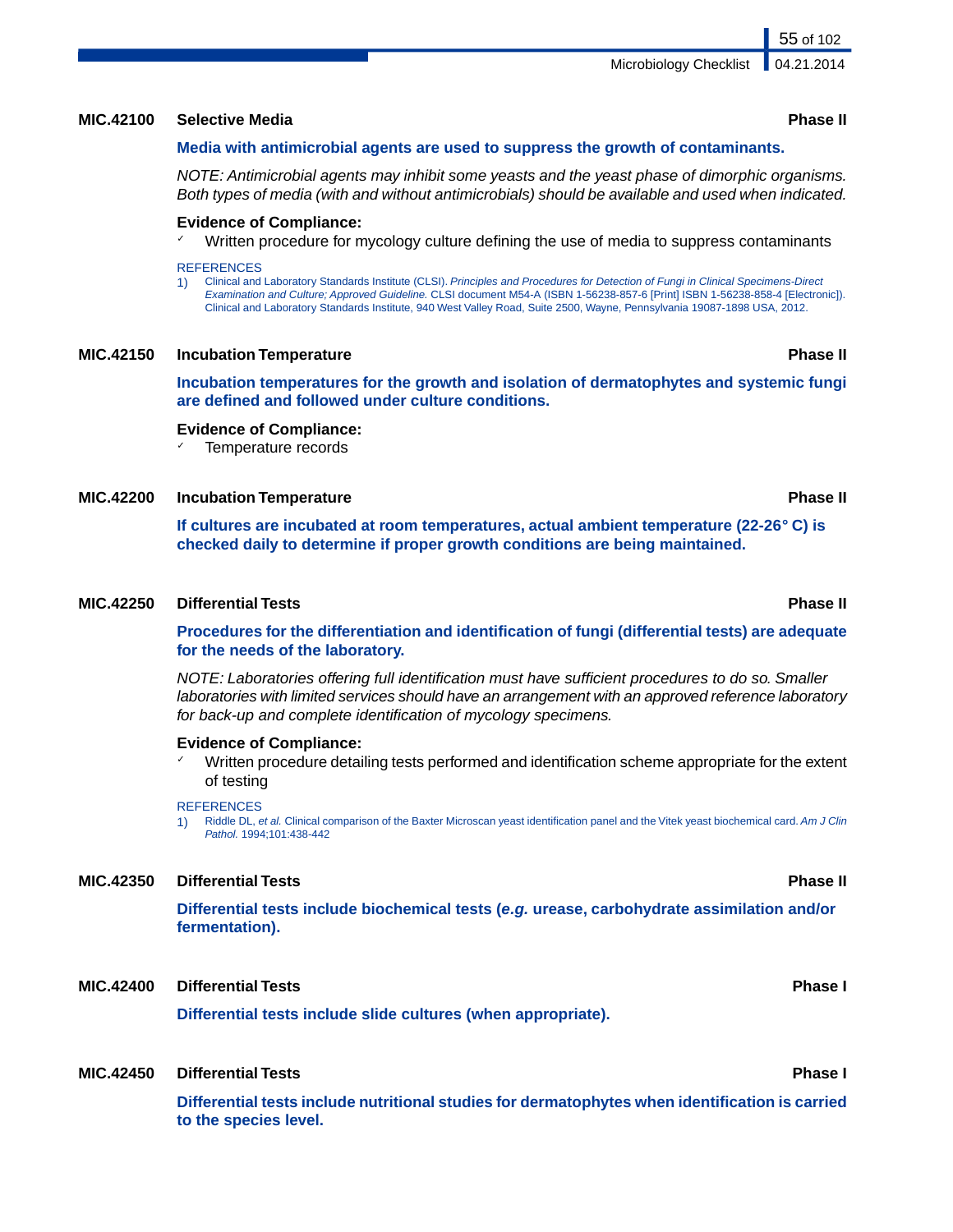56 of 102

### **MIC.42550 Dimorphic Fungi Phase I**

**The identification of dimorphic fungal isolates is confirmed by exo-antigen, molecular, yeast-mold conversion or tissue phase detection tests.**

*NOTE: Exo-antigen tests, DNA probes, or DNA sequencing are recommended.*

# **LABORATORY SAFETY**

*NOTE TO THE INSPECTOR: The inspector should review relevant requirements from the Safety section of the Laboratory General checklist, to assure that the mycology laboratory is in compliance. Please elaborate upon the location and the details of each deficiency in the Inspector's Summation Report.*

*The following requirements pertain specifically to the mycology laboratory.*

## **Inspector Instructions:**

| <b>READ</b> | Sampling of mycology safety policies and procedures<br>Records of biological safety cabinet certification |
|-------------|-----------------------------------------------------------------------------------------------------------|
| OBSERVE     | Safe work practices (taping of culture plates, procedures performed under BSC)                            |

### **MIC.43050 Safety Precautions Phase II**

**If plate culture media is used in mycology, appropriate safety precautions are taken (such as taping lid to plate on both sides when not in use or other appropriate measures) to prevent the accidental opening of a plate.**

*NOTE: Some authorities recommend the transfer of growing colonies from plate to tubed media, if the former is routinely used for initial inoculation.*

### **Evidence of Compliance:**

Written procedure defining safety precautions for handling mycology culture plates

### **REFERENCES**

1) Clinical and Laboratory Standards Institute (CLSI). *Principles and Procedures for Detection of Fungi in Clinical Specimens-Direct Examination and Culture; Approved Guideline.* CLSI document M54-A (ISBN 1-56238-857-6 [Print] ISBN 1-56238-858-4 [Electronic]). Clinical and Laboratory Standards Institute, 940 West Valley Road, Suite 2500, Wayne, Pennsylvania 19087-1898 USA, 2012.

### **MIC.43100 Safety Precautions Phase II**

### **When working with a colony exhibiting mycelial growth, transfers are performed within a biological safety cabinet.**

### **REFERENCES**

1) Clinical and Laboratory Standards Institute (CLSI). *Principles and Procedures for Detection of Fungi in Clinical Specimens-Direct Examination and Culture; Approved Guideline.* CLSI document M54-A (ISBN 1-56238-857-6 [Print] ISBN 1-56238-858-4 [Electronic]). Clinical and Laboratory Standards Institute, 940 West Valley Road, Suite 2500, Wayne, Pennsylvania 19087-1898 USA, 2012.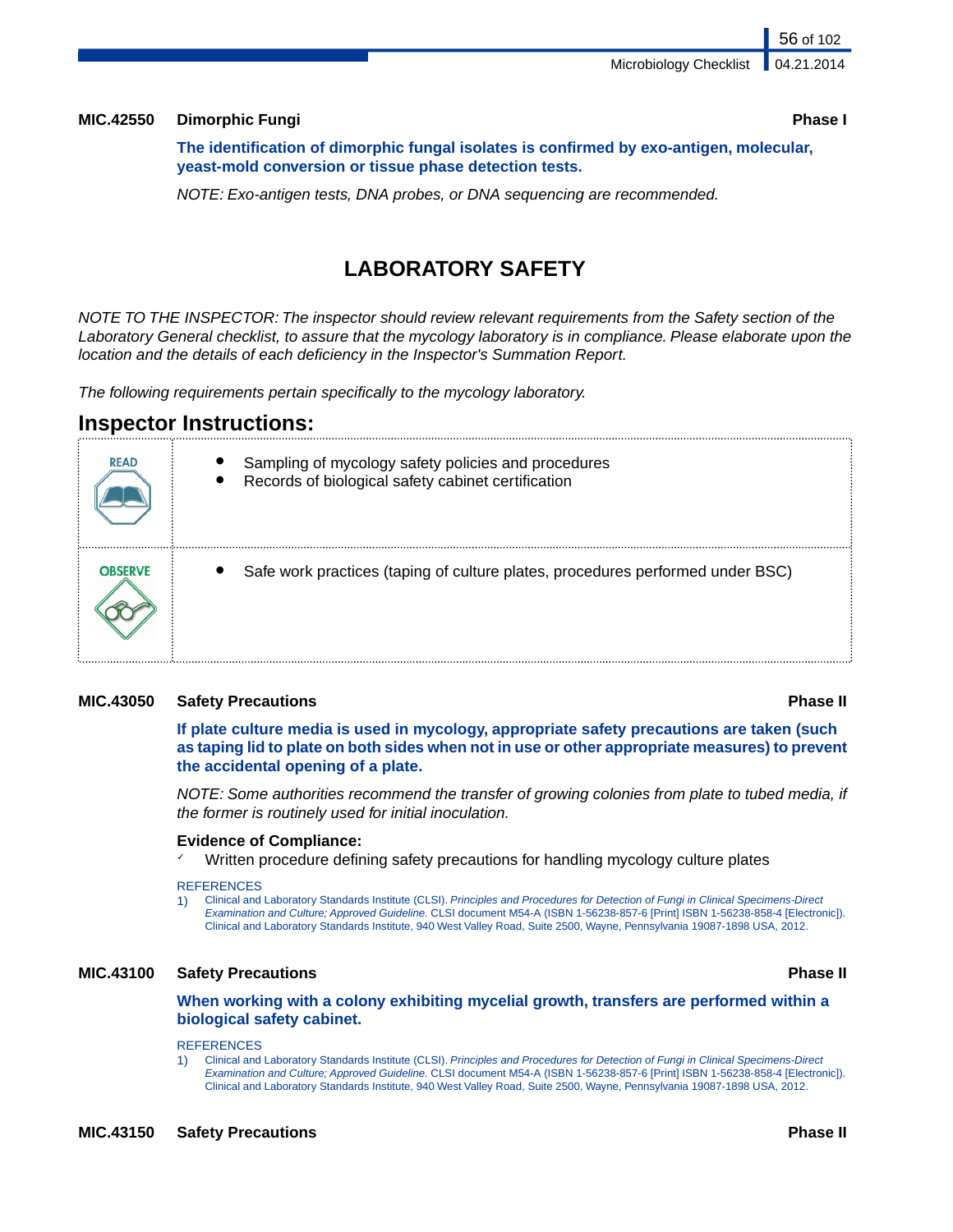**The use of slide culture techniques is limited, where possible, to work with low virulence organisms; or if used for dimorphic fungi, special safety precautions are defined and rigidly adhered to.**

### **MIC.43200 Safety Precautions Phase II**

**When preparing teased preparations or "scotch" tape preps, mycelia are always submerged in some liquid medium (such as lactophenol cotton blue).**

### **MIC.43250 Biological Safety Cabinet Phase II**

**A biological safety cabinet (BSC) or hood is available for handling specimens or organisms considered to be highly contagious by airborne routes.**

### **Evidence of Compliance:**

- Maintenance schedule of BSC function checks **AND**
- $\sqrt{ }$  Records of testing and certification

**REFERENCES** 

1) Department of Health and Human Services. Biosafety in Microbiological and Biomedical Laboratories, 5th ed. Washington, DC: HHS Publishing No. (CDC) 21-1112, December 2009

### **MIC.43300 Biological Safety Cabinet Phase II**

**The biological safety cabinet (BSC) is certified annually to ensure that filters are functioning properly and that airflow rates meet specifications.**

### **Evidence of Compliance:**

- Maintenance schedule of BSC function checks **AND**
- $\sqrt{ }$  Records of testing and certification

### **MIC.43350 Biological Safety Cabinet Phase II**

### **The BSC meets minimum requirements for mycologic work.**

*NOTE: Exhaust air from a class I or class II BSC must be filtered through HEPA filters. Air from Class I and IIB is hard ducted to the outside. Air from Class IIA cabinets may be recirculated within the laboratory if the cabinet is tested and certified at least every 12 months. It may be exhausted through a dedicated stack that protects against backflow of air from adverse weather conditions or through the building exhaust air system in a manner (e.g. thimble connection) that avoids any interference with the air balance of the BSC or building exhaust system.*

### **Evidence of Compliance:**

- ✓ Written procedure defining the types of safety cabinets, filtration systems and exhaust systems used **AND**
- Maintenance schedule of BSC function checks **AND**
- ✓ Records of testing and certification **AND**
- ✓ Records of HEPA filters used for filtration of all BSC classes **AND**
- ✓ Records of exhaust mechanism **OR** recirculation, if appropriate

### **REFERENCES**

1) Department of Health and Human Services. Biosafety in Microbiological and Biomedical Laboratories, 5th ed. Washington, DC: HHS Publishing No. (CDC) 21-1112, December 2009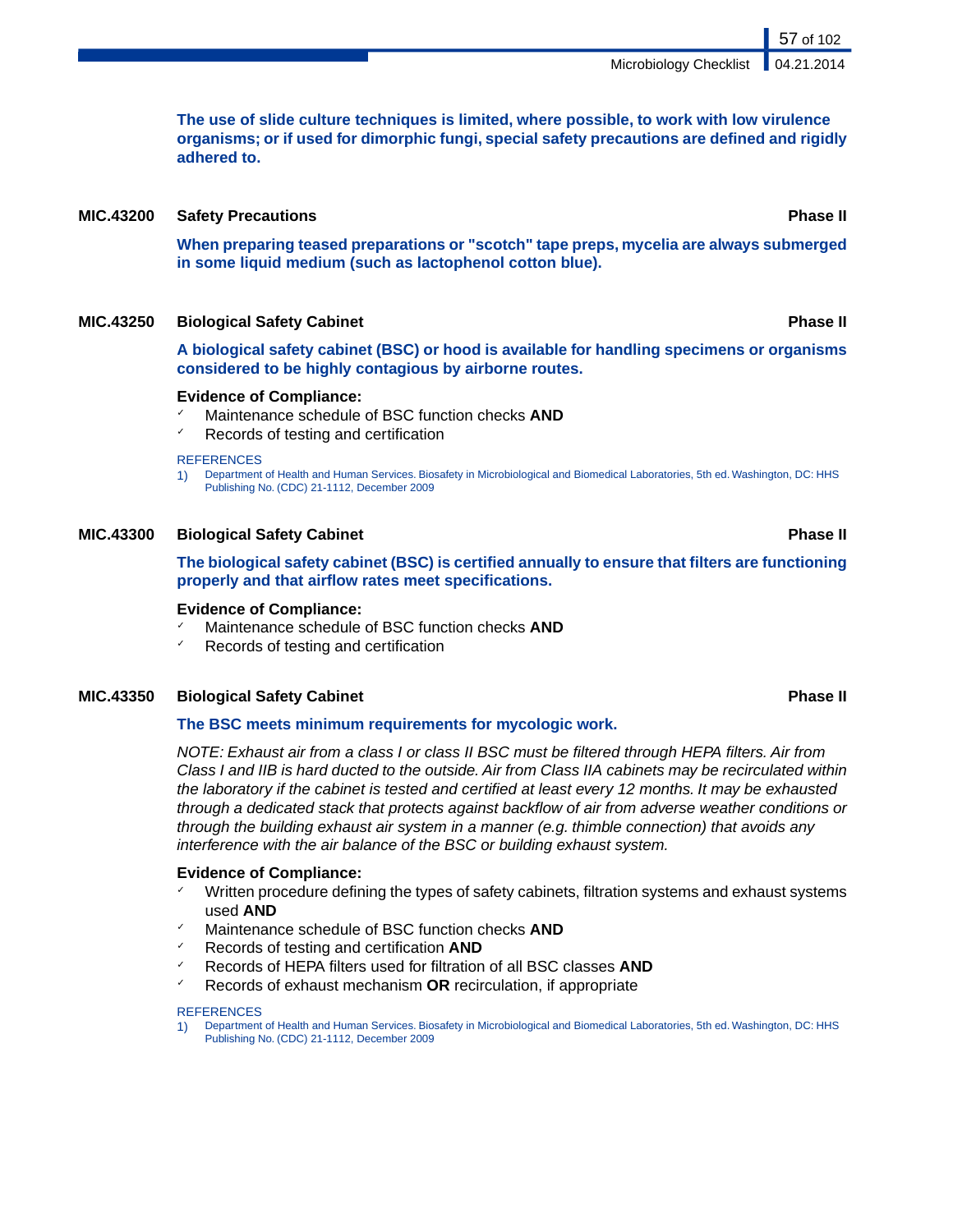# **PARASITOLOGY**

# **QUALITY CONTROL**

# **Inspector Instructions:**

| <b>READ</b>     | Sampling of parasitology stain/reagent QC policies and procedures<br>Sampling of parasitology QC records<br>Ocular micrometer calibration procedure and records           |
|-----------------|---------------------------------------------------------------------------------------------------------------------------------------------------------------------------|
| <b>OBSERVE</b>  | Reference materials (permanent mounts, photomicrographs or atlas available)<br>Zinc sulfate solution (tightly-stoppered)<br>Ocular micrometer                             |
|                 | How do you determine when QC is unacceptable and when corrective actions are<br>needed?<br>What resources do you have available to assist in identification of parasites? |
| <b>DISCOVER</b> | Select several occurrences in which QC is out of range and follow documentation to<br>determine if the steps taken follow the laboratory policy for corrective action     |

### **MIC.45900 QC Confirmation of Acceptability Phase II**

**The results of controls are reviewed for acceptability before reporting patient results.**

### **Evidence of Compliance:**

- Written policy/procedure stating that controls are reviewed and acceptable prior to reporting patient results **AND**
- Evidence of corrective action taken when QC results are not acceptable

### REFERENCES

1) Department of Health and Human Services, Centers for Medicare and Medicaid Services. Clinical laboratory improvement amendments of 1988; final rule. *Fed Register.* 2003(Jan 24)1992(Feb 28):7166 [42CFR493.1256(f)]

### **MIC.48450 QC Corrective Action Phase II**

### **There is documentation of corrective action when control results exceed the acceptability limits.**

*NOTE: Patient test results obtained in an analytically unacceptable test run or since the last acceptable test run must be re-evaluated to determine if there is a significant clinical difference in patient/client results. Re-evaluation may or may not include retesting samples, depending on the circumstances.*

**REFERENCES** 

1) Department of Health and Human Services, Centers for Medicare and Medicaid Services. Clinical laboratory improvement amendments of 1988; final rule. *Fed Register.* 2003(Oct 1):1046[42CFR493.1282(b)(2)]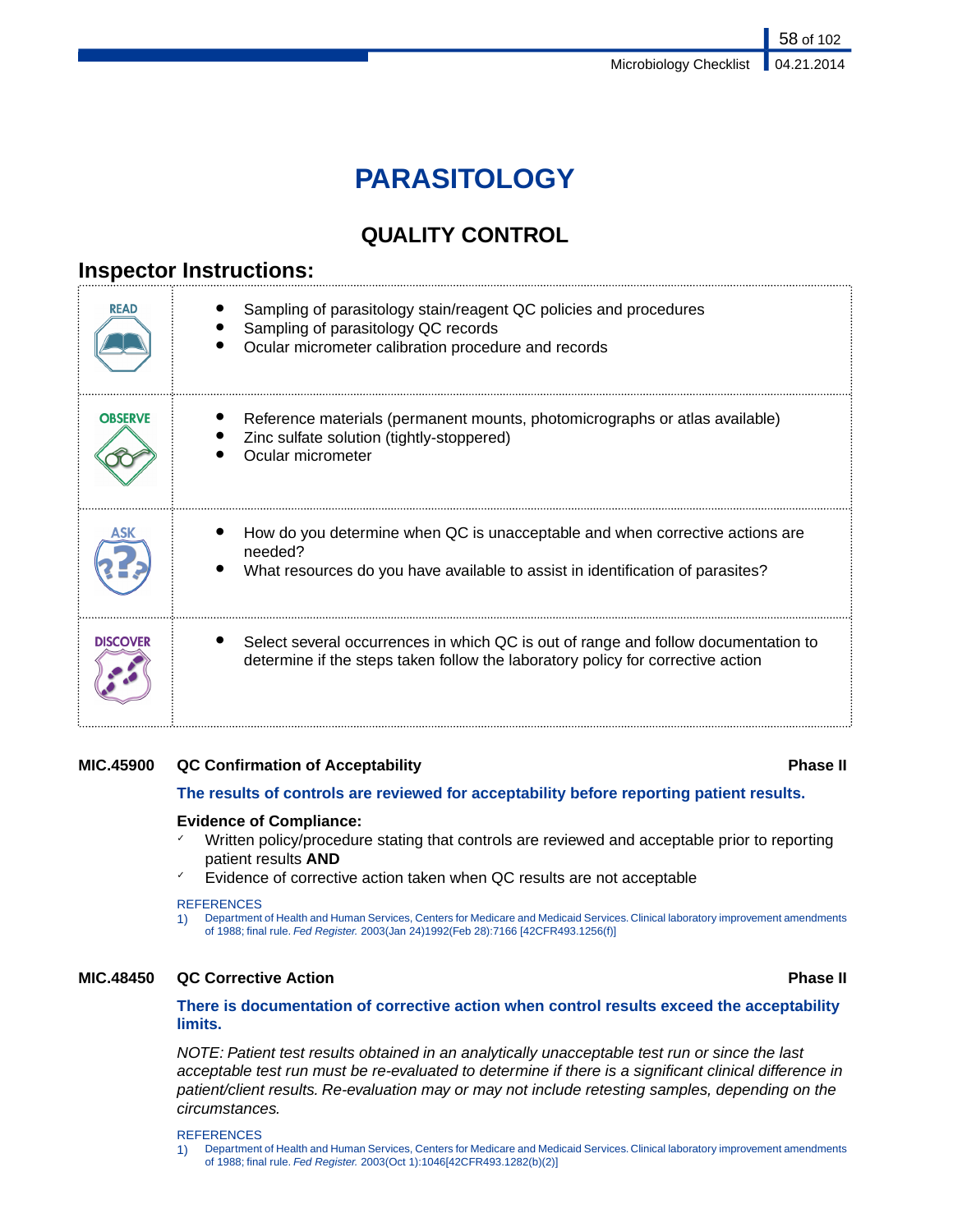# *\*\*REVISED\*\* 07/29/2013*

**MIC.51000 Reference Materials Phase I**

**Reference materials, such as permanent mounts, photomicrographs, NCCLS documents M15-A and M28-A2, or printed atlases are available at the work bench to assist with identifications.**

**REFERENCES** 

- 1) NCCLS. *Laboratory Diagnosis of Blood-Borne Parasitic Diseases; Approved Guideline.*NCCLS Document M15-A*.* (ISBN 1-56238-401-5). NCCLS, 940 West Valley Road, Suite 1400, Wayne, PA 19087-1898 USA, 2000.
- 2) Garcia LS, Shimizu R. Diagnostic parasitology: parasitic infections and the compromised host. *Lab Med.* 1993;24:205-215
- 
- 3) Ash R, Orihel TC. Atlas of human parasitology, 4th ed. Chicago, IL: American Society of Clinical Pathology, 1996<br>4) Clinical and Laboratory Standards Institute (CLSI). Procedures for the Recovery and Identification of P 4) Clinical and Laboratory Standards Institute (CLSI). *Procedures for the Recovery and Identification of Parasites From the Intestinal Tract; Approved Guideline—Second Edition.* CLSI document M28-A2 (ISBN 1-56238-572-0). Clinical and Laboratory Standards Institute, 940 West Valley Road, Suite 1400, Wayne, Pennsylvania 19087-1898 USA, 2005
- 5) Garcia LS,. Diagnostic medical parasitology. 4th ed. Washington, DC: ASM Press, 2001
- 6) Colmer-Hamood JA, Fecal microscopy. Artifacts mimicking ova and parasites. *Lab Med.* 2001;32:80-84
- 7) Department of Health and Human Services, Centers for Medicare and Medicaid Services. Clinical laboratory improvement amendments of 1988, final rule. *Fed Register.* 2003(Jan 24): [42CFR493.1264(a)]

# **REAGENTS**

### **MIC.51120 Reagents Phase II**

**If zinc sulfate is used, the solution is stored in a tightly-stoppered bottle and checked for specific gravity (1.18 for fresh specimens and 1.20 for formalin-fixed specimens) with a hydrometer whose scale is large enough to differentiate the two values.**

### **Evidence of Compliance:**

Records for specific gravity checks on the zinc sulfate solution

### **MIC.51160 Permanent Stain QC Phase II**

**All permanent parasitology stains are checked for intended reactivity with controls or reference materials at least monthly (or with each test if performed less frequently than every month).**

*NOTE: PVA fixative solutions thoroughly mixed with fresh fecal material that has been seeded with buffy coat leukocytes usually provides reliable controls for permanent stains.*

### **Evidence of Compliance:**

Records of permanent stain QC documented at defined frequency

### **REFERENCES**

1) Department of Health and Human Services, Centers for Medicare and Medicaid Services. Clinical laboratory improvement amendments of 1988; final rule. *Fed Register.* 2003(Jan 24):7167 [42CFR493.1264(c)]

2) Garcia LS, Diagnostic medical parasitology, 4th ed. Washington, DC: ASM Press, 2001

### **MIC.51170 Special Stain QC Phase II**

**Stains that are used to detect specific parasites (***e.g.* **acid fast, fluorescent) are checked with appropriate control organisms each time that stain is used.**

### **Evidence of Compliance:**

Records of special stain QC each time of use

# **INSTRUMENTS AND EQUIPMENT**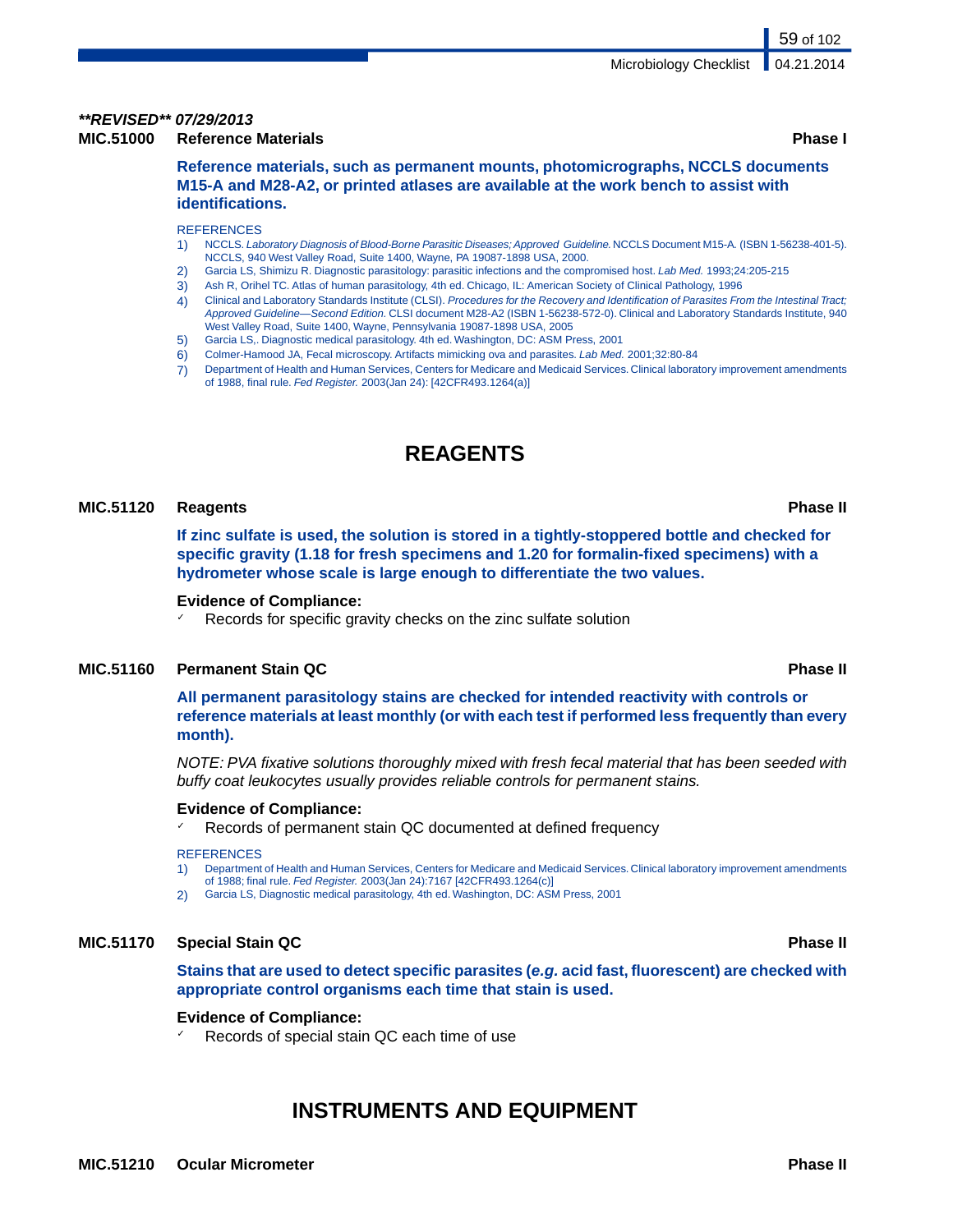### **An ocular micrometer is available for determining the size of eggs, larvae, cysts, trophozoites, and microfilaria or other bloodborne parasites.**

### **REFERENCES**

1) Department of Health and Human Services, Centers for Medicare and Medicaid Services. Clinical laboratory improvement amendments of 1988; final rule. *Fed Register.* 2003(Jan 24):7167 [42CFR493.1264(b)]

### **MIC.51220 Calibration/Recalibration - Ocular Micrometer Phase II**

60 of 102

**The ocular micrometer has been calibrated for the microscope(s) in which it is used and it is recalibrated each time the eyepieces or objectives are changed.**

*NOTE: Calibrations can be checked against a micrometer or other objects of known dimensions. If there are no changes to a particular microscope's optical components, there is no need to recheck calibration.*

### **Evidence of Compliance:**

Records of initial calibration and recalibration if applicable

### **REFERENCES**

1) Department of Health and Human Services, Centers for Medicare and Medicaid Services. Clinical laboratory improvement amendments of 1988; final rule. *Fed Register.* 2003(Jan 24):7167 [42CFR493.1264(b)]

# **PROCEDURES AND TESTS**

### **Inspector Instructions:**

| <b>READ</b>     | Sampling of parasitology test procedures<br>Sampling of patient worksheets/records                     |
|-----------------|--------------------------------------------------------------------------------------------------------|
| <b>DISCOVER</b> | Follow a parasitology patient worksheet from receipt and processing to identification<br>and reporting |

## **STOOLS FOR OVA AND PARASITES**

### **MIC.52100 Ova/Parasite Exam Phase II**

### **The microscopic examination of all stools submitted for an ova and parasite (O&P) examination includes a concentration procedure and a permanent stain.**

*NOTE: When a stool specimen is submitted fresh, the usual approach would be to perform a direct wet preparation (looking for motility), a concentration (helminth eggs/larvae/protozoan cysts), and the permanent stained smear (identification of protozoa missed by concentration and confirmation of suspect organisms). As a minimum (and certainly if the stool is submitted in preservatives), the standard O&P examination would include the concentration procedure and a permanent stained smear. The main point is to ensure that the permanent stained smear is performed on all stool specimens, regardless of what was or was not seen in the concentration wet preparation. Often, intestinal protozoa will be seen in the permanent stained smear, but may be missed in the concentration examination.*

### **Evidence of Compliance:**

Written procedures for stool for O&P **AND**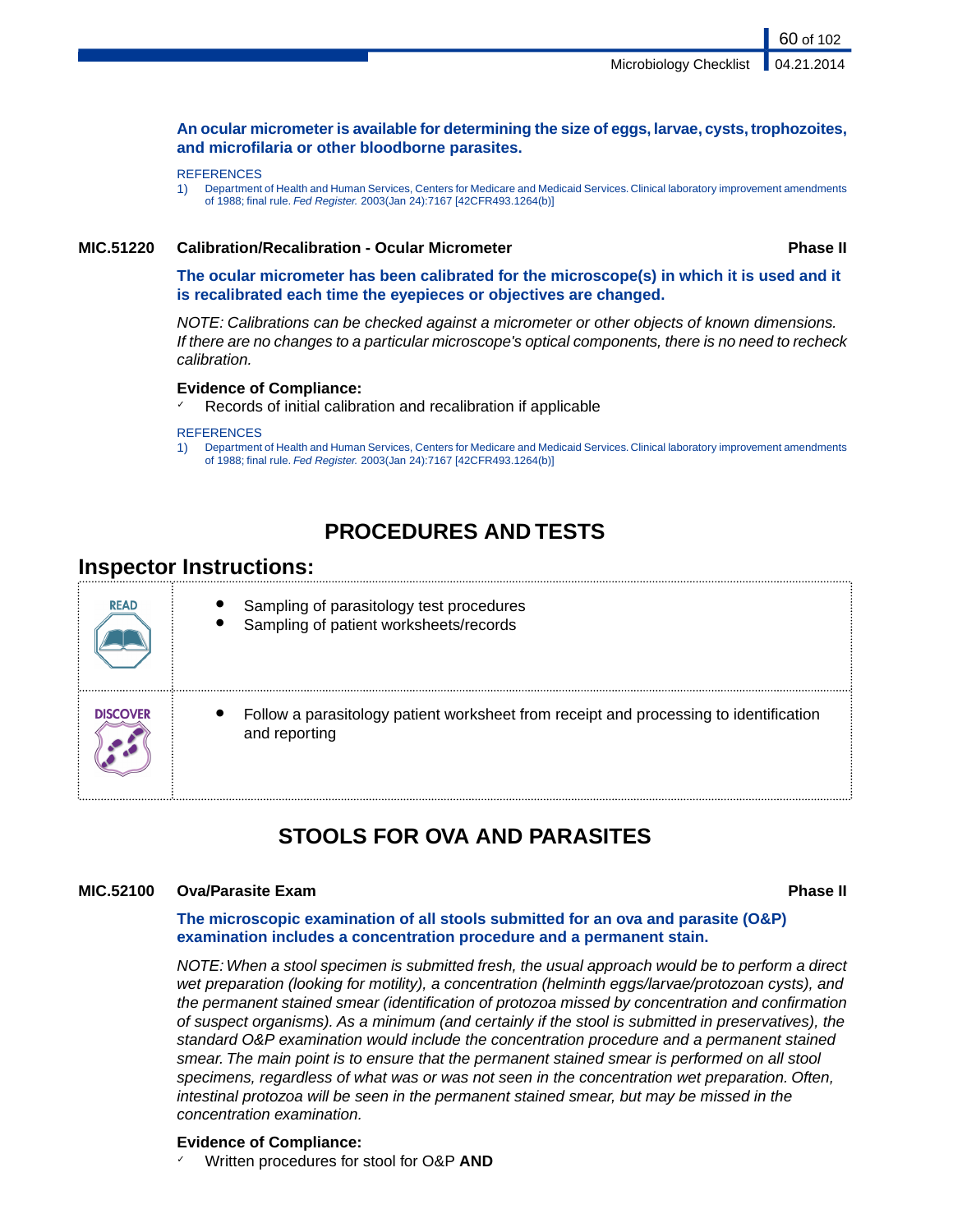Patient reports/worksheets with concentration and permanent stain results

### **REFERENCES**

- 1) Garcia LS, Diagnostic medical parasitology, 4th edition. Washington, DC: ASM Press, 2001
- 2) Clinical and Laboratory Standards Institute (CLSI). *Procedures for the Recovery and Identification of Parasites From the Intestinal Tract; Approved Guideline—Second Edition.* CLSI document M28-A2 (ISBN 1-56238-572-0). Clinical and Laboratory Standards Institute, 940 West Valley Road, Suite 1400, Wayne, Pennsylvania 19087-1898 USA, 2005

### **MIC.52190 Stool Number/Timing Phase I**

61 of 102

**The laboratory has guidelines (developed with clinicians) for the number and/or timing of collection of stool specimens submitted for routine parasitology testing.**

*NOTE: Suggestions made by the authors of a 1996 CAP Q-Probes study (Valenstein et al) include:*

- *1. Accept no more than 2 or 3 specimens/patients without prior consultation with an individual who can explain the limited yield provided by additional specimens*
- *2. Do not accept specimens from inpatients after the fourth hospital day, without prior consultation*

*These recommendations are for diagnostic testing. Different guidelines may apply to tests ordered for follow-up.*

### **REFERENCES**

- 1) Yannelli B, *et al.* Yield of stool cultures, ova and parasite tests, and *Clostridium difficile* determinations in nosocomial diarrhea. *Am J Infect Control.* 1988;16:246-249
- 2) Morris AJ, *et al.* Application of rejection criteria for stool ovum and parasite examinations. *J Clin Microbiol.* 1992;30:3213-3216
- 3) Valenstein P, *et al.* The use and abuse of routine stool microbiology. A College of American Pathologists Q-probes study of 601 institutions. *Arch Pathol Lab Med.* 1996;120:206-211
- 4) Cartwright CP. Utility of multiple-stool-specimen ova and parasite examinations in high-prevalence setting. *J Clin Microbiol.* 1999;37:2408-2411

# **BLOOD FILMS FOR MALARIA AND OTHER PARASITES**

### *\*\*REVISED\*\* 07/29/2013*

### **MIC.52193 Blood Parasite Detection Phase II**

**The microscopic examination of blood films submitted for detection of blood parasites allows for detection of parasites responsible for malaria, babesiosis, trypanosomiasis and filariasis.**

### REFERENCES

1) NCCLS. *Laboratory Diagnosis of Blood-Borne Parasitic Diseases; Approved Guideline.*NCCLS Document M15-A*.* (ISBN 1-56238-401-5). NCCLS, 940 West Valley Road, Suite 1400, Wayne, PA 19087-1898 USA, 2000.

### **MIC.52195 Percentage Parasitemia Reporting Phase I**

### **When blood films are positive for malaria parasites (Plasmodium spp.), the percentage parasitemia is reported along with the organism identification.**

*NOTE: It is important to report the percentage of parasitemia when blood films are reviewed and found to be positive for malaria parasites. Because of the potential for drug resistance in some of the Plasmodium species, particularly P. falciparum, it is important that every positive smear be assessed and the parasitemia reported exactly the same way on follow-up specimens as on the initial specimen. This allows the parasitemia to be followed after therapy has been initiated. The parasitemia will usually drop very quickly within the first 24 hours; however, in cases of drug resistance, the level may not decrease, but actually increase over time.*

*Although there are currently no requirements for reporting percent parasitemia when blood films are positive for Babesia species, physicians may ask for these data to monitor the response to therapy.*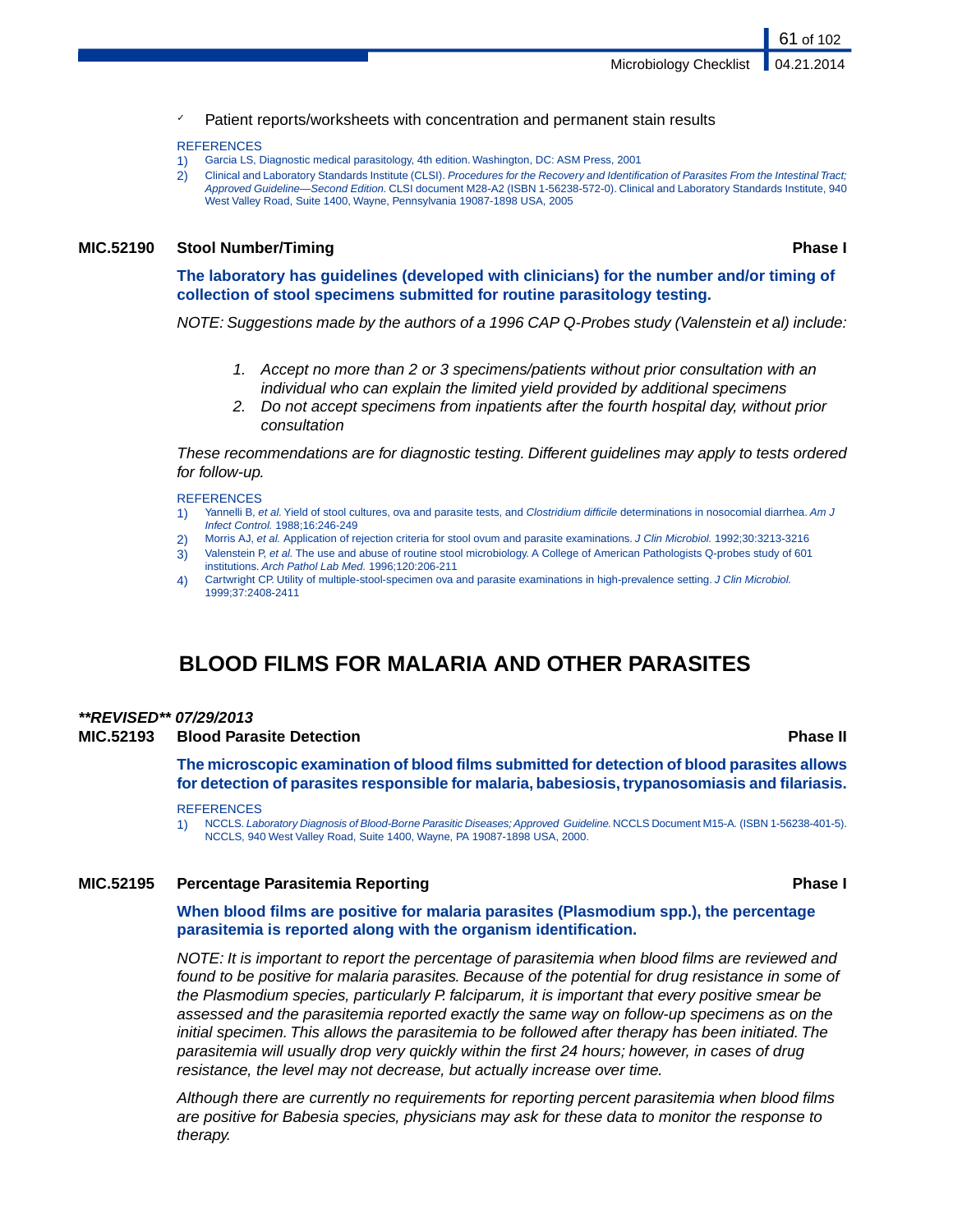### **Evidence of Compliance:**

Written procedure for performing and reporting parasitemia percentage with identification

### **REFERENCES**

- 1) CLSI. *Laboratory Diagnosis of Blood-Borne Parasitic Diseases; Approved Guideline.* CLSI Document M15-A*.* (ISBN 1-56238-401-5).
- CLSI, 940 West Valley Road, Suite 1400, Wayne, PA 19087-1898 USA, 2000 2) Garcia LS, *Diagnostic Medical Parasitology*. Washington, DC, ASM Press, 2001
- 3) <http://www.dpd.cdc.gov/DPDx/HTML/DiagnosticProcedures.htm>

### *\*\*REVISED\*\* 07/29/2013*

### **MIC.52200 Thick and Thin Films Phase II**

**Both thick and thin films (routine blood films and/or buffy coat films), or methods of equivalent sensitivity, are made to provide thorough examination for blood parasites.**

### **REFERENCES**

- 1) NCCLS. *Laboratory Diagnosis of Blood-Borne Parasitic Diseases; Approved Guideline.*NCCLS Document M15-A*.* (ISBN 1-56238-401-5). NCCLS, 940 West Valley Road, Suite 1400, Wayne, PA 19087-1898 USA, 2000.
- 2) Thomson S, *et al.* External quality assessment in the examination of blood films for malarial parasites within Ontario, Canada. *Arch Pathol Lab Med.* 2000;124:57-60

### **MIC.52220 Malaria Stain Procedure Phase I**

**There is documentation that malaria stains are washed with a buffer of a pH appropriate for the stain used (***e.g.* **pH 6.8-7.2 for Giemsa), or the range specified by the manufacturer.**

### **REFERENCES**

- 1) NCCLS. *Laboratory Diagnosis of Blood-Borne Parasitic Diseases; Approved Guideline.*NCCLS Document M15-A*.* (ISBN 1-56238-401-5). NCCLS, 940 West Valley Road, Suite 1400, Wayne, PA 19087-1898 USA, 2000.
- 2) Garcia LS, Diagnostic medical parasitology. 4th ed. Washington, DC: ASM Press, 2001

### *\*\*REVISED\*\* 07/29/2013*

### **MIC.52260 Slide Review Procedure Phase II**

**An adequate number of fields are examined under oil immersion using the 100X oil immersion objective (***e.g.* **300 fields).**

### **Evidence of Compliance:**

Written procedure defining criteria for assessment of malaria slides including objective and number of fields examined

### REFERENCES

1) NCCLS. *Laboratory Diagnosis of Blood-Borne Parasitic Diseases; Approved Guideline.*NCCLS Document M15-A*.* (ISBN 1-56238-401-5). NCCLS, 940 West Valley Road, Suite 1400, Wayne, PA 19087-1898 USA, 2000.

# **LABORATORY SAFETY**

*NOTE TO THE INSPECTOR: The inspector should review relevant requirements from the Safety section of the Laboratory General checklist, to assure that the parasitology laboratory is in compliance. Please elaborate upon the location and the details of each deficiency in the Inspector's Summation Report.*

*The following requirements pertain specifically to the parasitology laboratory.*

## **Inspector Instructions:**

- 
- Formalin monitoring procedure and records of monitoring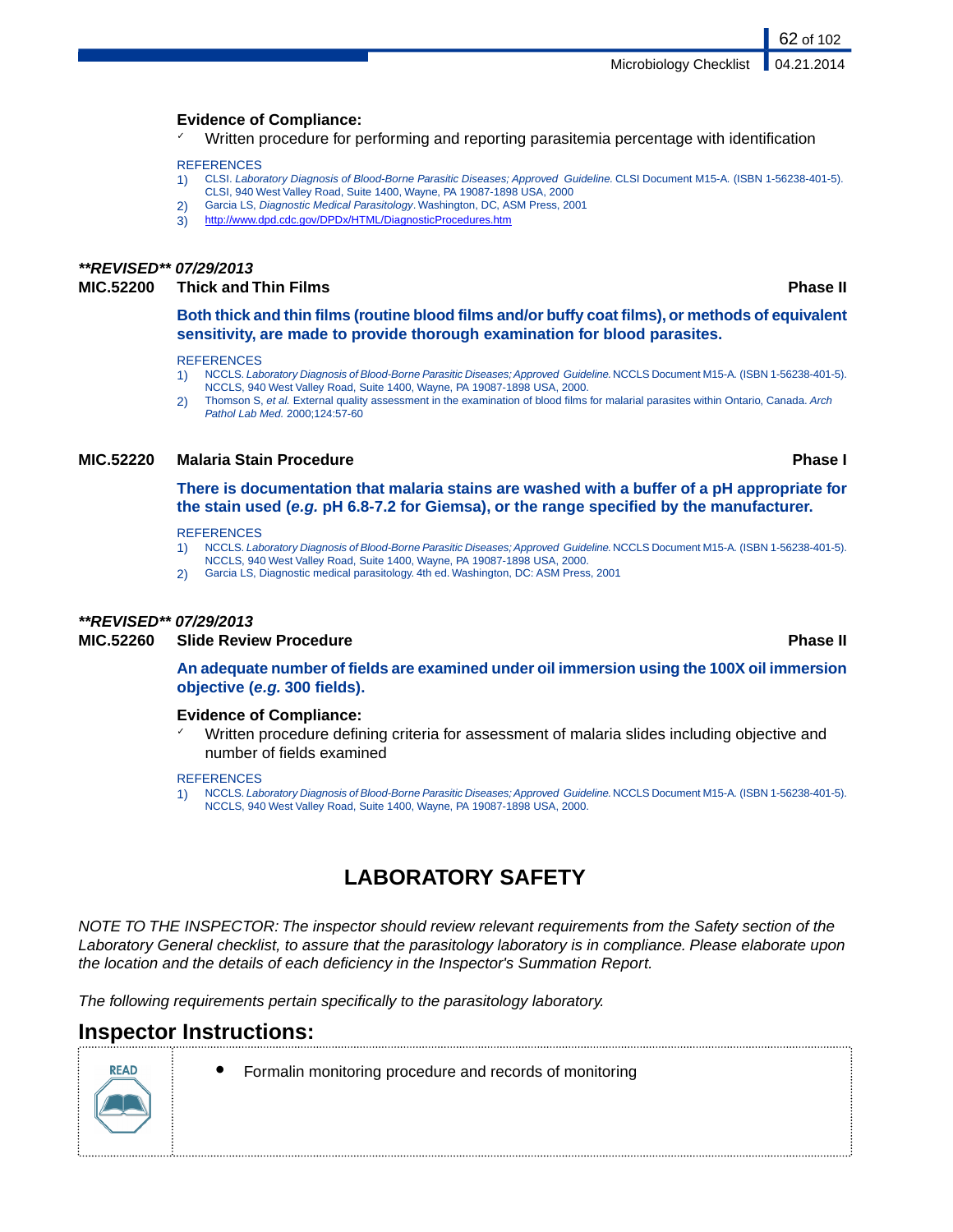### *\*\*REVISED\*\* 07/29/2013* **Formalin Safety** *MIC.53050* **<b>Phase III**

### **If a procedure uses formalin, formaldehyde vapor concentrations are maintained below the following maxima, expressed as parts per million.**

*NOTE: Formaldehyde vapor concentrations must be monitored in all areas where formalin is used. Initial monitoring involves identifying all employees who may be exposed at or above the action level or at or above the STEL and accurately determining the exposure of each employee identified. Once an initial monitoring procedure has been performed, further periodic formaldehyde monitoring is mandated at least every 6 months if the initial monitoring result equals or exceeds 0.5 ppm (8 hr time-weighted exposure, the "action level") or at least once per year if the results exceed the short term exposure limit (STEL) 2.0 ppm. The laboratory may discontinue periodic formaldehyde monitoring if results from 2 consecutive sampling periods taken at least 7 days apart show that employee exposure is below the action level and the short-term exposure limit, and 1) no change has occurred in production, equipment, process or personnel or control measures that may result in new or additional exposure to formaldehyde, and 2) there have been no reports of conditions that may be associated with formaldehyde exposure.*

*Formaldehyde monitoring must be repeated any time there is a change in production, equipment, process, personnel, or control measures which may result in new or additional exposure to formaldehyde for an employee involved in the activity. If any personnel report signs or symptoms of respiratory or dermal conditions associated with formaldehyde exposure, the laboratory must promptly monitor the affected person's exposure.*

| 8 hr Time-Weighted Exposure Limit | Action Level (8 hr<br>Time-Weighted<br>(Exposure | 15 min Short-Term Exposure<br>Limit (STEL) |
|-----------------------------------|--------------------------------------------------|--------------------------------------------|
| 10.75                             | 10.5                                             | 2.0                                        |

### **Evidence of Compliance:**

- Written safety procedure for formalin including action limits, criteria for discontinuation of monitoring and criteria for resumption of monitoring **AND**
- ✓ Record of initial formalin monitoring **AND**
- Records of resumption of formalin monitoring when action limits are exceeded

### **REFERENCES**

- 1) Montanaro A. Formaldehyde in the workplace and in the home. Exploring its clinical toxicology. *Lab Med.* 1996;27:752-757
- 2) Goris JA. Minimizing the toxic effects of formaldehyde. *Lab Med.* 1997;29:39-42
- 3) Occupational Safety and Health Administration, 1998(Jul 1) [29CFR1910.1048]

### **MIC.53150 Ether Safety Phase II**

**If a procedure uses ether, the diethyl ether is stored on open shelves in a well ventilated room using the smallest can feasible (as shipped by manufacturer).**

*NOTE: The use of concentration techniques other than those requiring the use of ether is recommended.*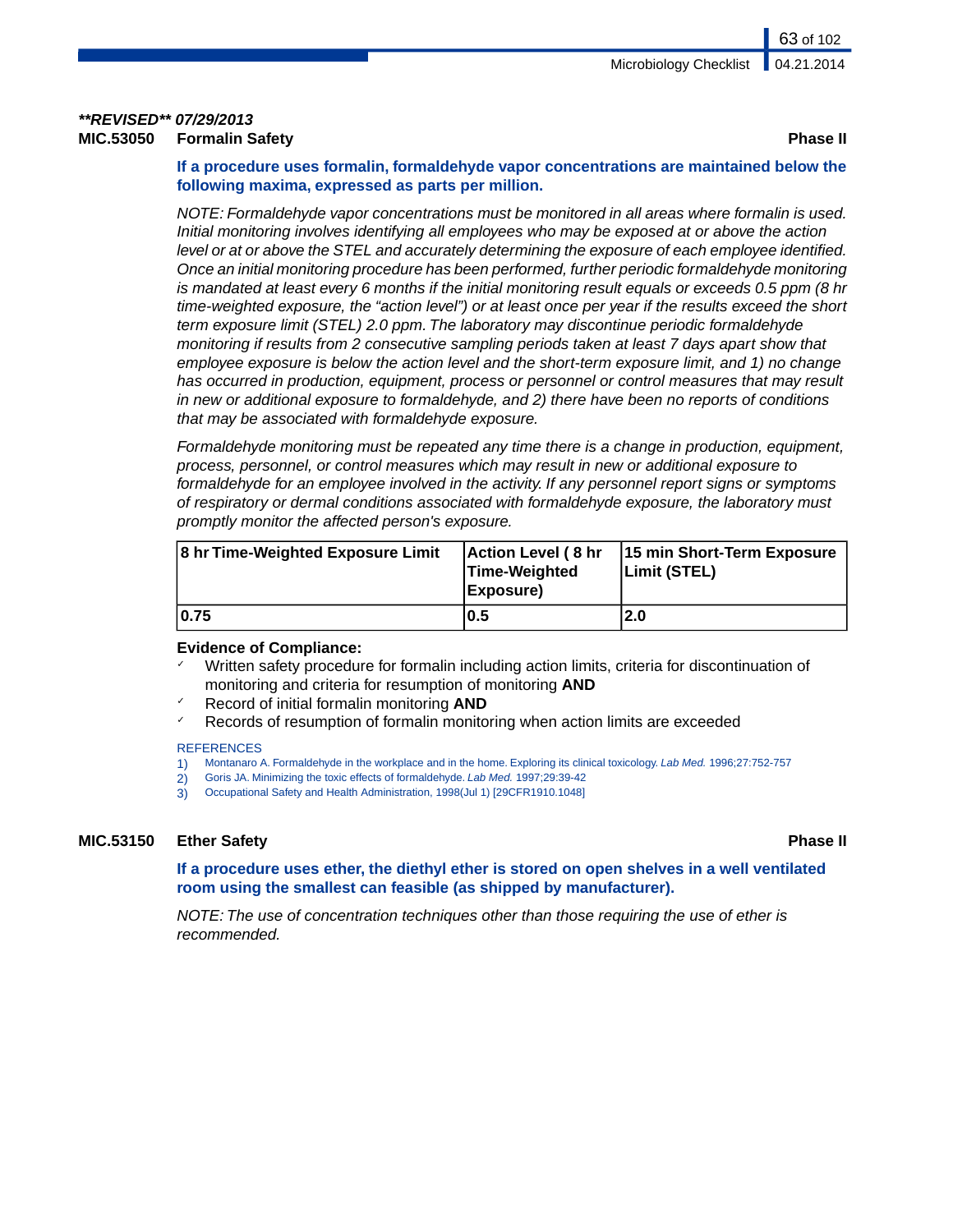# **VIROLOGY**

# **QUALITY CONTROL**

## **Inspector Instructions:**

| <b>READ</b> | Sampling of virology test procedures<br>Sampling of virology media/reagent/cell line QC policies and procedures<br>Sampling of virology QC records and cell line checks                                                                                                     |
|-------------|-----------------------------------------------------------------------------------------------------------------------------------------------------------------------------------------------------------------------------------------------------------------------------|
|             | How are cell lines checked for contamination?<br>How do you determine when QC is unacceptable and when corrective actions are<br>needed?                                                                                                                                    |
| DISCOVER    | Select several occurrences in which QC is unacceptable and follow documentation to<br>determine if the steps taken follow the laboratory policy for corrective action<br>Follow a virology patient worksheet from receipt and processing to identification and<br>reporting |

# **REAGENTS**

### **MIC.61000 Breakage Phase I**

**The laboratory has documentation that each shipment of commercial cell culture tubes, flasks, shell vials or cluster trays is examined for breakage.**

### **REFERENCES**

- 1) Clinical and Laboratory Standards Institute (CLSI). *Viral Culture; Approved Guideline.* CLSI document M41-A (ISBN 1-56238-623-9).
- Clinical and Laboratory Standards Institute, 940 West Valley Road, Suite 1400, Wayne, Pennsylvania 19087-1898 USA, 2006
- 2) Ginocchio, CC. Quality Assurance in Clinical Virology. *In*: Spector S, Hodinka RL, Young SA, editors. *Clinical Virology Manual*. Fourth Edition. Washington: ASM Press; 2009.p. 3-17

### **MIC.61050 Acceptance of Materials Phase II**

### **The laboratory has procedures for the acceptance and rejection of cell culture tubes, flasks, shell vials or cluster trays used for virus isolation.**

*NOTE: Cell cultures should be observed microscopically to confirm that the cells are attached to the substratum, the confluency of the monolayer is appropriate for the method and cell line (75%-90%) and cell appearance is typical. Confluent or overgrown monolayers may obscure viral cytopathic effect (CPE) in tube or flask cell cultures and can adversely affect the recovery of some more fastidious viruses, such as RSV.The cell culture media should be free of contamination (clear) and should be near a neutral ph (salmon pink in color). Cell culture tubes, flasks, vials or plates not meeting the expected criteria should be observed or rejected, depending on the observation and laboratory policies.*

### REFERENCES

- 1) Clinical and Laboratory Standards Institute (CLSI). *Viral Culture; Approved Guideline.* CLSI document M41-A (ISBN 1-56238-623-9). Clinical and Laboratory Standards Institute, 940 West Valley Road, Suite 1400, Wayne, Pennsylvania 19087-1898 USA, 2006
- 2) Ginocchio, CC. Quality Assurance in Clinical Virology. In: Spector S, Hodinka RL, Young SA, editors. *Clinical Virology Manual*. Fourth Edition. Washington: ASM Press; 2009.p. 3-17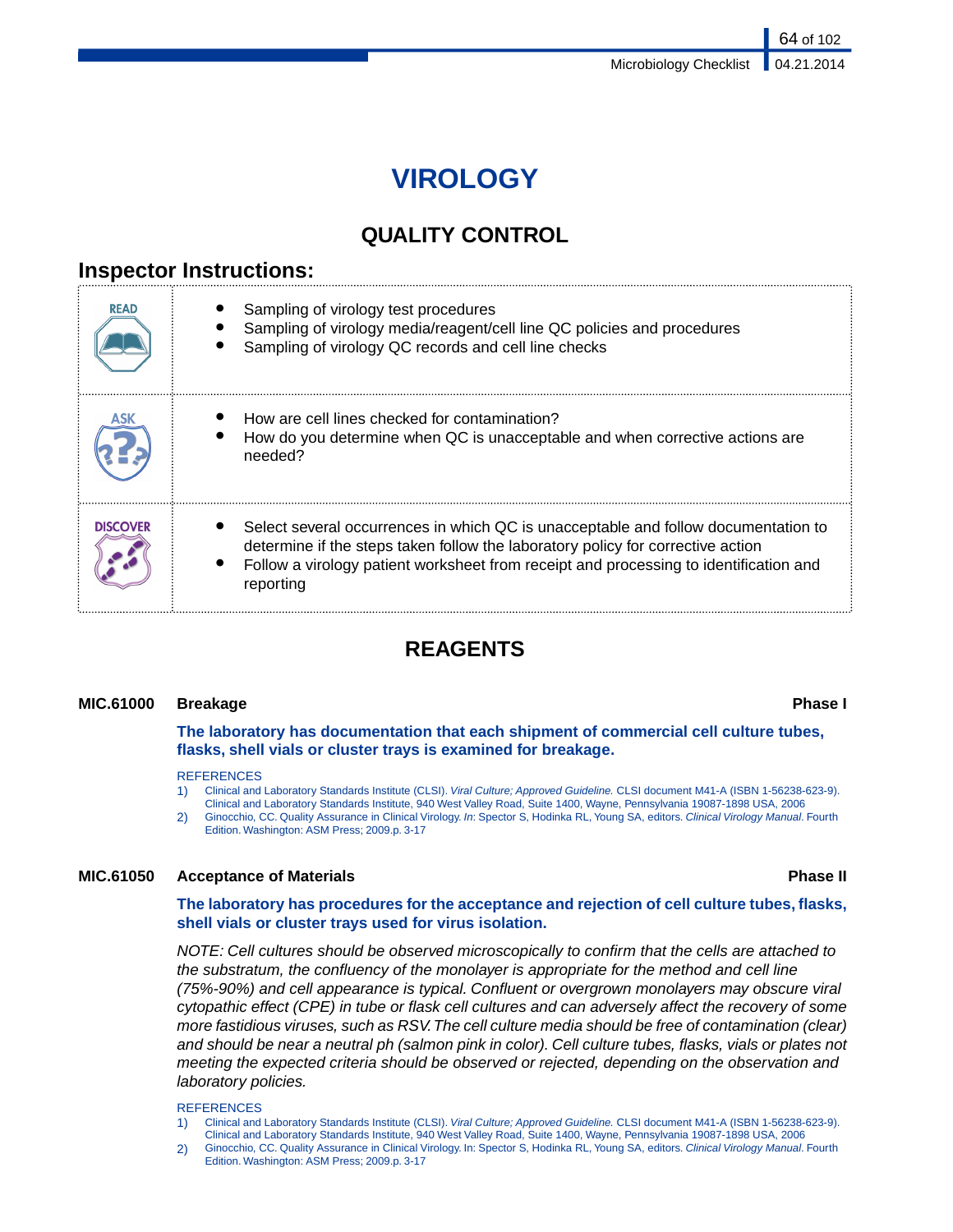3) Department of Health and Human Services, Centers for Medicare and Medicaid Services. Clinical laboratory improvement amendments of 1988, final rule. *Fed Register.* 2003(Jan 24): [42CFR493.1283(a)(3)]

### **MIC.61140 Culture Media QC Phase II**

### **Culture media are tested for sterility (if additives are introduced after initial sterilization).**

*NOTE: Entering the media to remove aliquots for refeeding, etc. does not generate the need for repeat sterility testing.*

### **Evidence of Compliance:**

- ✓ Written procedure for culture media QC **AND**
- Records of media sterility QC

### **MIC.61150 Cell Line QC Phase II**

### **Continuous cell lines are checked for mycoplasma contamination.**

*NOTE: An alternative method to culturing for mycoplasma is the monitoring of a negative, uninoculated control. If cell lines are provided by a commercial vendor, documentation of mycoplasma screening by the vendor is acceptable. Vendor documentation must be retained by the laboratory.*

### **REFERENCES**

1) Clinical and Laboratory Standards Institute (CLSI). *Viral Culture; Approved Guideline.* CLSI document M41-A (ISBN 1-56238-623-9). Clinical and Laboratory Standards Institute, 940 West Valley Road, Suite 1400, Wayne, Pennsylvania 19087-1898 USA, 2006

2) Lennette DA. General Principles for Laboratory Diagnosis for Viral, Rickettsial, and Chlamydial Infections. In: Lennette EH, Lennette, DA, Lennette ET, editors. *Diagnostic Procedures for Viral, Rickettsial, and Chlamydial Infections.* Seventh Edition ed. Washington: American Public Health Association; 1995 p. 3-25

### **MIC.61155 Cell Line QC Phase II**

### **Continuous cell lines are checked for endogenous viral contamination.**

*NOTE: Upon receipt in the laboratory and during the period of use, cell lines must be monitored for the presence of endogenous contamination due to viruses such as foamy virus and monkey virus.*

*Endogenous viral contamination must be documented. Individual laboratories may decide to reject all cell lines with contamination. Alternatively, cell lines may be monitored to determine if the contamination will prohibit the isolation and identification of patient viral isolates. Endogenously contaminated cell cultures can be evaluated by considering conditions such as the degree (percent) of contamination of the monolayer, the specificity of the contamination CPE, the effect of the contamination of the quality of the culture media, and the condition of the culture cell to support virus growth. If such contamination will affect the ability to recover patient isolates, cell lines must be rejected.*

### **REFERENCES**

- 1) Clinical and Laboratory Standards Institute (CLSI). *Viral Culture; Approved Guideline.* CLSI document M41-A (ISBN 1-56238-623-9). Clinical and Laboratory Standards Institute, 940 West Valley Road, Suite 1400, Wayne, Pennsylvania 19087-1898 USA, 2006
- Lennette DA. General Principles for Laboratory Diagnosis for Viral, Rickettsial, and Chlamydial Infections. In: Lennette EH, Lennette, DA, Lennette ET, editors. *Diagnostic Procedures for Viral, Rickettsial, and Chlamydial Infections.* Seventh Edition ed. Washington: American Public Health Association; 1995 p. 3-25

### **MIC.61160 Media QC Phase II**

### **Animal sera used for cell growth media are checked for absence of toxicity to cells.**

### **Evidence of Compliance:**

- Written procedure for checks of animal sera for toxicity **AND**
- Records of animal sera checks

### **MIC.61180 Cell Lines Phase II**

**The laboratory has the appropriate minimal cell line(s) available for all types of specimens tested and for all viruses reported by the laboratory.**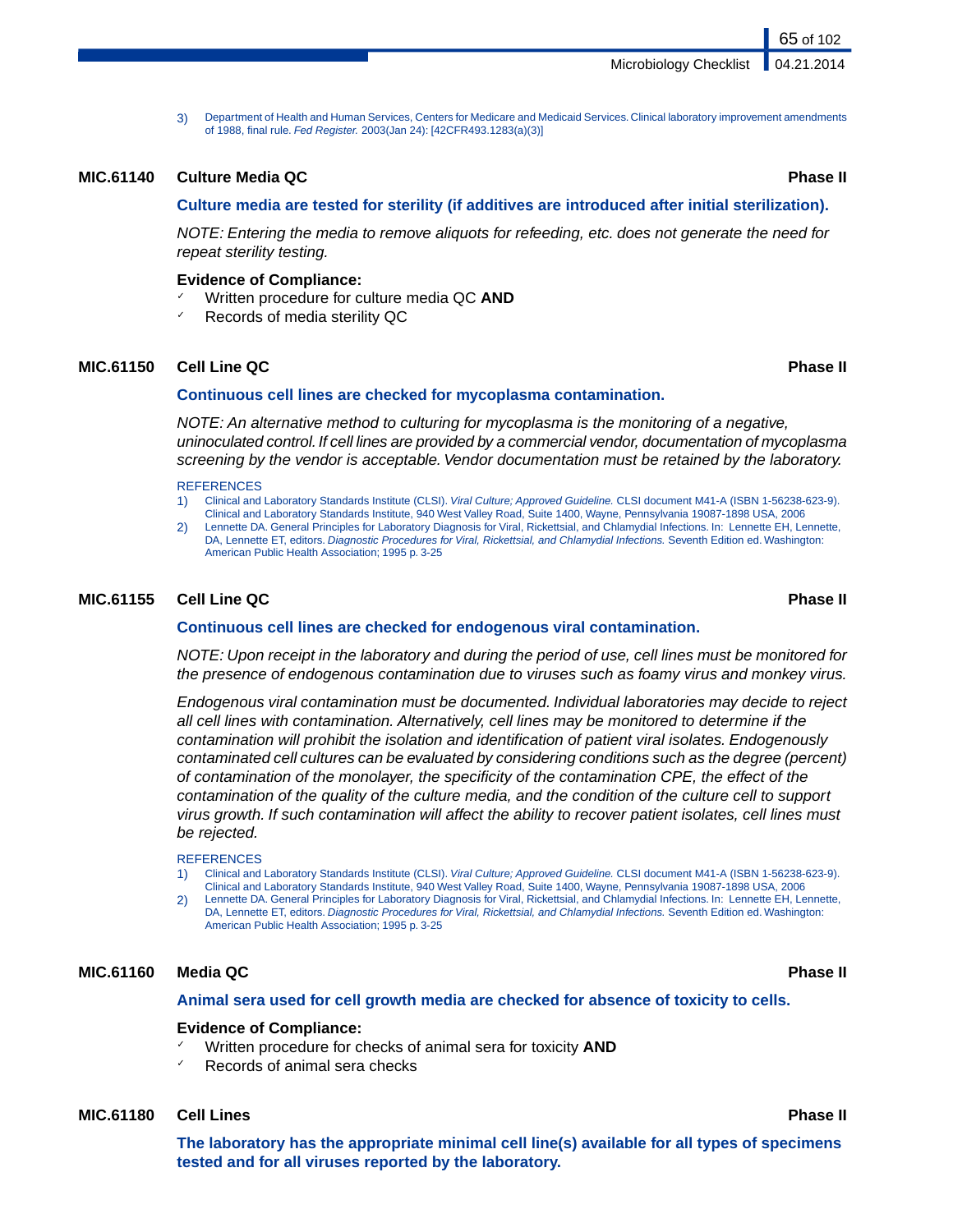| <b>ORGANISM</b>       | <b>CELL LINE</b>                                                                        |
|-----------------------|-----------------------------------------------------------------------------------------|
| Chlamydia             | McCoy or Buffalo Green Monkey Kidney                                                    |
| Herpes simplex        | HDF, Primary or First Pass Rabbit Kidney, MRC-5, or A549,<br>CV-1/MRC-5, transgenic BHK |
| Varicella zoster      | HDF, Primary Monkey Kidney, CV-1/MRC-5                                                  |
| <i>Influenza</i>      | Primary Monkey Kidney or MDCK, Mink lung /A549                                          |
| Parainfluenza         | Primary Monkey Kidney, Mink lung/A549                                                   |
| RSV                   | HEp-2 or Primary Monkey Kidney, Mink lung/A549                                          |
| Enteroviruses         | Primary Monkey Kidney, A549, HDF, MRC-5, GGMK+Daf/A549                                  |
| Adenoviruses          | HEp-2, Human Embryonic Kidney, A549, Mink lung/A549, MDCK/A549                          |
| Human metapneumovirus | LLC-MK2, Mink lung/A549                                                                 |
| Cytomegalovirus       | HDF, MRC-5                                                                              |

*NOTE: The following is a suggested list of cell lines for the intended purpose:*

**REFERENCES** 

1) McCarter YS, Robinson A. Comparison of MRC-5 and primary rabbit kidney cells for the detection of *Herpes simplex* virus. *Arch Pathol Lab Med.* 1997;121:122-124

2) McCarter YS, Ratkiewicz IN. Comparison of virus culture and direct immunofluorescent staining of cytocentrifuged virus transport medium for detection of Varicella-Zoster virus in skin lesions. *Am J Clin Pathol.* 1998;109:631-633

3) Clinical and Laboratory Standards Institute (CLSI). *Viral Culture; Approved Guideline.* CLSI document M41-A (ISBN 1-56238-623-9). Clinical and Laboratory Standards Institute, 940 West Valley Road, Suite 1400, Wayne, Pennsylvania 19087-1898 USA, 2006

### **MIC.61210 Incubation Time Phase II**

### **Tube monolayer cultures are incubated for a sufficient time to recover the viruses for which service is offered.**

*NOTE: The following is a suggested list of minimum incubation times for the intended purpose:*

*Spin-amplified shell vials are not tube monolayer cultures. Most spin amplification cultures (shell vials) are completed after 24-48 hours; laboratories incubating their shell vials for this shorter period should have in-house data to support that practice.*

| ' ORGANISM                 | <b>INCUBATION TIME</b> |
|----------------------------|------------------------|
| Herpes simplex (genital)   | 15 days                |
| Herpes simplex (other)     | 7 days                 |
| <b>Respiratory viruses</b> | 10 days - 14 days      |
| Other viruses              | 14 to 28 days          |

### **Evidence of Compliance:**

Written procedure indicating length of incubation for each virus cultured

**REFERENCES** 

- 1) Clinical and Laboratory Standards Institute (CLSI).*Viral Culture; Approved Guideline.* CLSI document M41-A (ISBN 1-56238-623-9). Clinical and Laboratory Standards Institute, 940 West Valley Road, Suite 1400, Wayne, Pennsylvania 19087-1898 USA, 2006
- 2) Leland DS, Ginocchio CC. Role of cell culture for virus detection in the age of technology. Clin Microbiol Rev 2007 January; 20(1):49-78<br>3) Landry ML, Hsiung GD. Primary Isolation of Viruses. In: Specter S, Hodinka RL,
- 3) Landry ML, Hsiung GD. Primary Isolation of Viruses. In: Specter S, Hodinka RL, Young SA, editors. *Clinical Virology Manual.* Third Edition ed. Washington: ASM Press; 2000. p. 27-42
- 4) Leland DS, Emanuel D. Laboratory diagnosis of viral infections of the lung. *Semin Respir Infect* 1995 December;10(4):189-98

**MIC.61300 Work Records Phase II**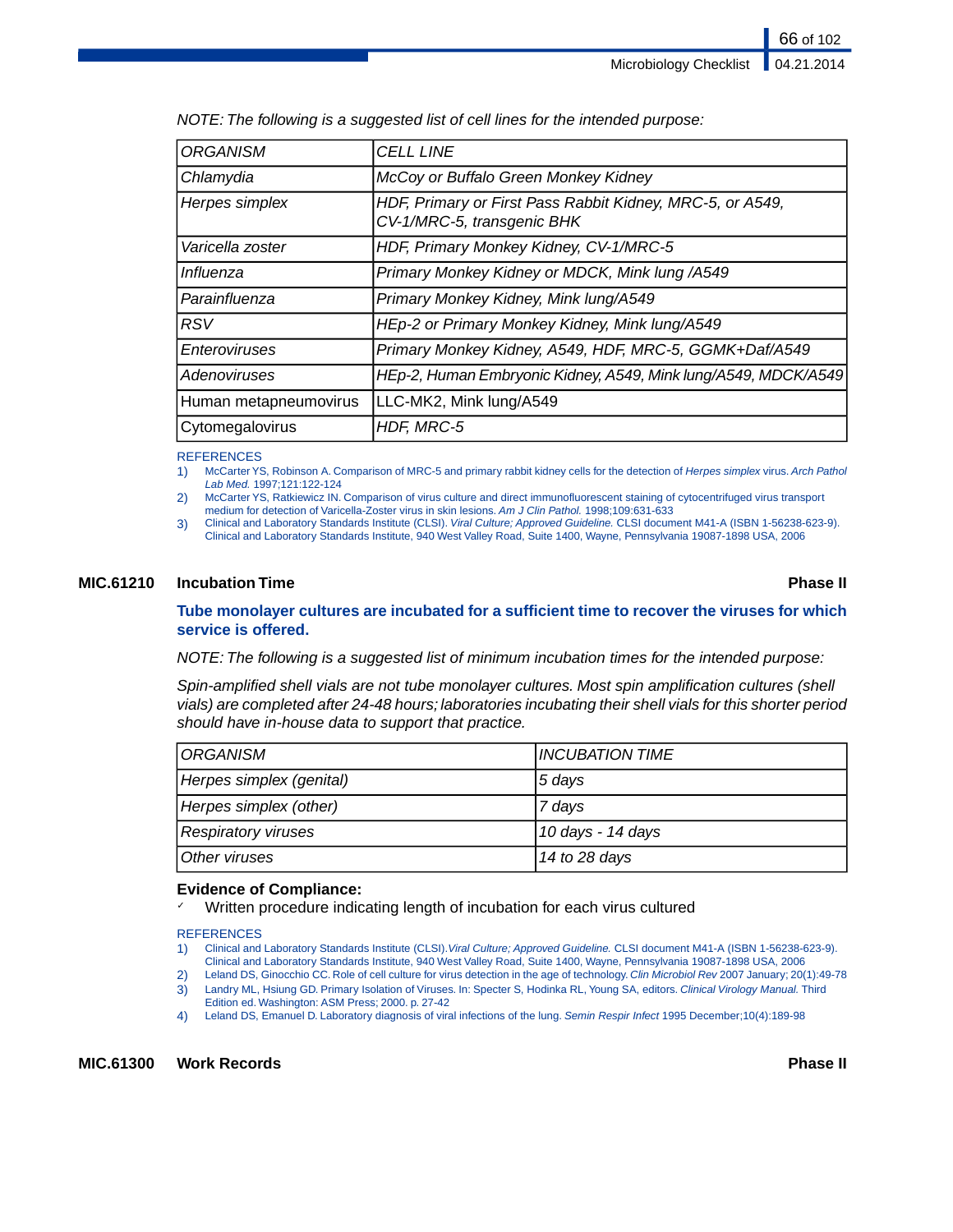**Records are kept of cell types, passage number, source, and media that are used for specimen testing, virus culture or propagation and maintenance of control organisms.**

# **CONTROLS AND STANDARDS**

### **MIC.61310 Cytopathic Effect Phase II**

**Inoculated cultures are checked for cytopathic effect in a fashion that optimizes the time to detection of viral pathogens.**

*NOTE: If tube cultures are the only means for detection of virus, primary cultures must be checked at least every other working day for cytopathic effect during the first 2 weeks of incubation. If additional diagnostic methods are used (e.g. shell vials, antisera), the observation schedule may be modified as appropriate.*

### **Evidence of Compliance:**

- Written procedure defining the frequency of CPE checks **AND**
- Work records reflecting CPE examination documented at defined frequency

# *\*\*REVISED\*\* 04/21/2014*

**MIC.61320 Media QC Phase II**

**Uninoculated cell monolayers or monolayers that have been inoculated with sterile material are available for comparison with cultures of clinical material.**

*NOTE: Uninoculated cell culture controls must be included on each inoculation day of cell culture tubes in order to detect non-specific degeneration; or to detect extraneous infection of the cell culture with endogenous viral agents capable of producing cytopathic effects.*

### **Evidence of Compliance:**

Records of uninnoculated/sterile cell monolayer checks documented at defined frequency

**REFERENCES** 

- 1) Ginocchio, CC. Quality Assurance in Clinical Virology. In: Spector S, Hodinka RL, Young SA, editors. *Clinical Virology Manual*. Fourth Edition. Washington: ASM Press; 2009.p. 3-17
- 2) Lennette DA. General Principles for Laboratory Diagnosis for Viral, Rickettsial, and Chlamydial Infections. In: Lennette EH, Lennette, DA, Lennette ET, editors. *Diagnostic Procedures for Viral, Rickettsial, and Chlamydial Infections.* Seventh Edition ed. Washington: American Public Health Association; 1995 p. 3-25
- 3) Department of Health and Human Services, Centers for Medicare and Medicaid Services. Clinical laboratory improvement amendments of 1988, final rule. *Fed Register.* 2003(Jan 24): [42CFR493.1265(a)]

### **MIC.61325 Unusual Cytopathic Effect Phase I**

### **There are procedures for the handling of cell cultures with unusual cytopathic effect.**

*NOTE: Unusual CPE can be detected in cell culture from samples positive for viruses not commonly detected by the laboratory (i.e. monkey pox, vaccina, variola, etc.) Procedures should include guidelines as to the extent of further manipulation of the cell culture and notification of the appropriate regulatory agency (ex. Department of Health, CDC).*

### **MIC.61330 Media/Diluent QC Phase II**

### **Media and diluents are checked for sterility and pH.**

*NOTE: It is satisfactory to test either the individual components or the final product.*

### **Evidence of Compliance:**

Records of sterility and pH QC results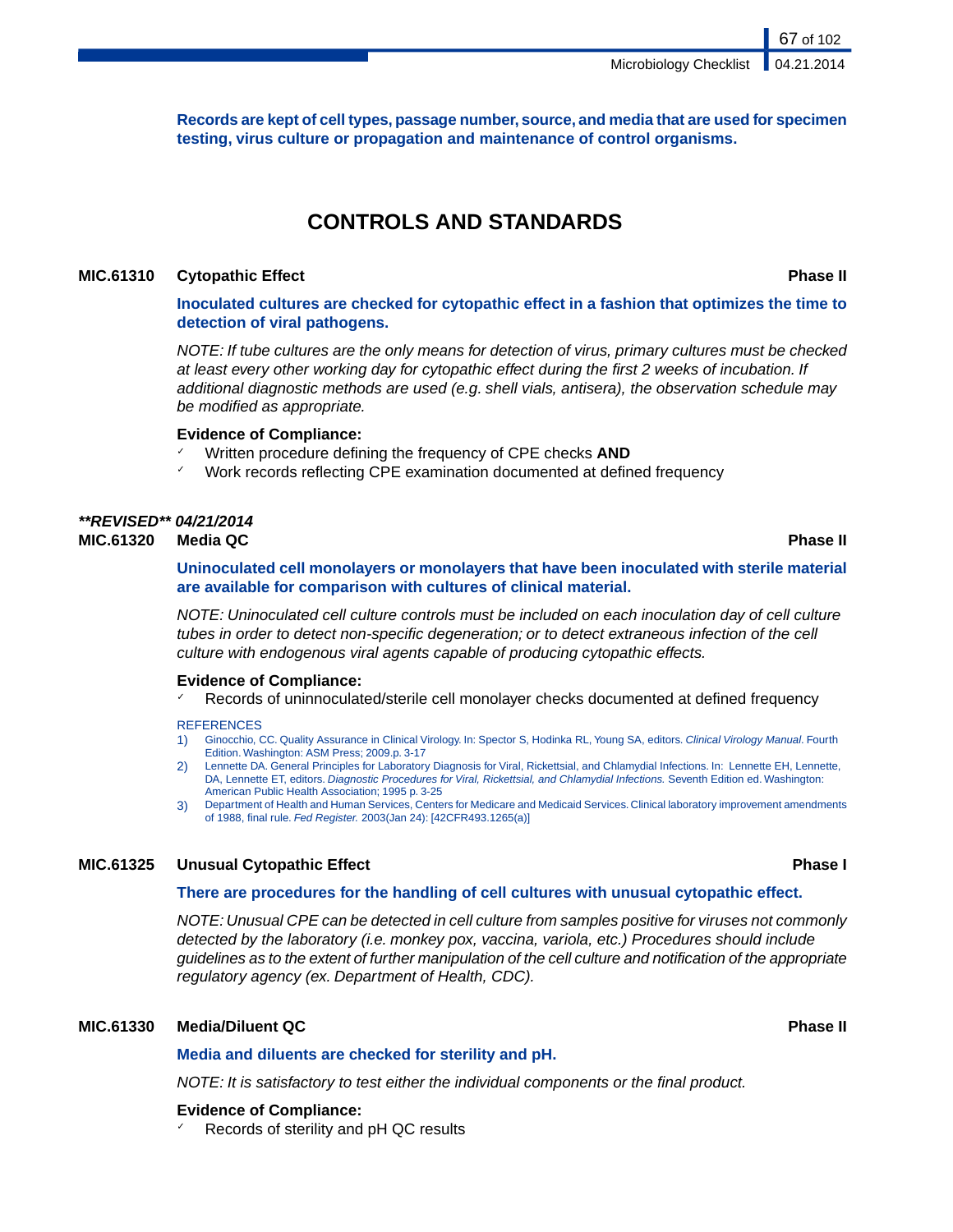### **MIC.61340 Standardized Red Cell Suspensions Phase I**

**Red cell suspensions that are used for quantitative serologic procedures are standardized (photometrically or with some other equivalent procedure).**

### **Evidence of Compliance:**

✓ Written procedure for standardization of red cell suspensions

### **MIC.61350 Agglutination/Lysis Criteria Phase I**

**Criteria for degrees of agglutination and lysis are defined for quantitative serologic procedures.**

### *\*\*REVISED\*\* 07/29/2013*

**MIC.61360 Work Records Phase I**

**Worksheets and/or records indicate actual titers, when known, of reagents and control sera.**

### **MIC.61370 Serologic QC Phase II**

### **Reactive and nonreactive controls are processed in serologic reactions for detection of antibodies or antigens.**

*NOTE: Positive and negative controls must be run daily for immunofluorescent and immunochromatic testing when using pool reagents and for virus specific reagents, if performed. For testing using shell vials and/or co-cultivated cell lines that detect multiple viruses, laboratories can control both the ability of the cell lines to support the growth of the virus(es) and the reactivity of the detection reagents by rotating growth controls that include the viruses tested for. By using this method over the course of a week, the cell culture lot and detection reagents will be checked for all viruses.While rotation of viral culture controls for all viral targets is desirable, certain viruses may be difficult to maintain by serial propagation (for example varicella zoster virus). In these cases, integrity of the cell line may be demonstrated through the use of other, more easily propagated viruses.*

### **Evidence of Compliance:**

- ✓ Written procedure for serological QC **AND**
- Records of serological QC results

### **MIC.61380 Reagent Verification Phase II**

### **Each new lot and shipment of reagents that detect multiple viruses are verified for each individual virus component prior to patient testing**

*NOTE: A pool reagent cannot be verified using only a pool control, as the reactivity of each virus specific component cannot be individually assessed. After initial verification, pool controls can be used for daily quality control of the pool reagent.*

### **Evidence of Compliance:**

Records of IF reagent verification, as applicable

**REFERENCES** 

1) Ginocchio, CC. Quality Assurance in Clinical Virology. In: Spector S, Hodinka RL, Young SA, editors. *Clinical Virology Manual*. Fourth Edition. Washington: ASM Press; 2009.p. 3-17

### **MIC.61550 QC Confirmation of Acceptability Phase II**

**The results of controls are reviewed for acceptability before reporting patient results.**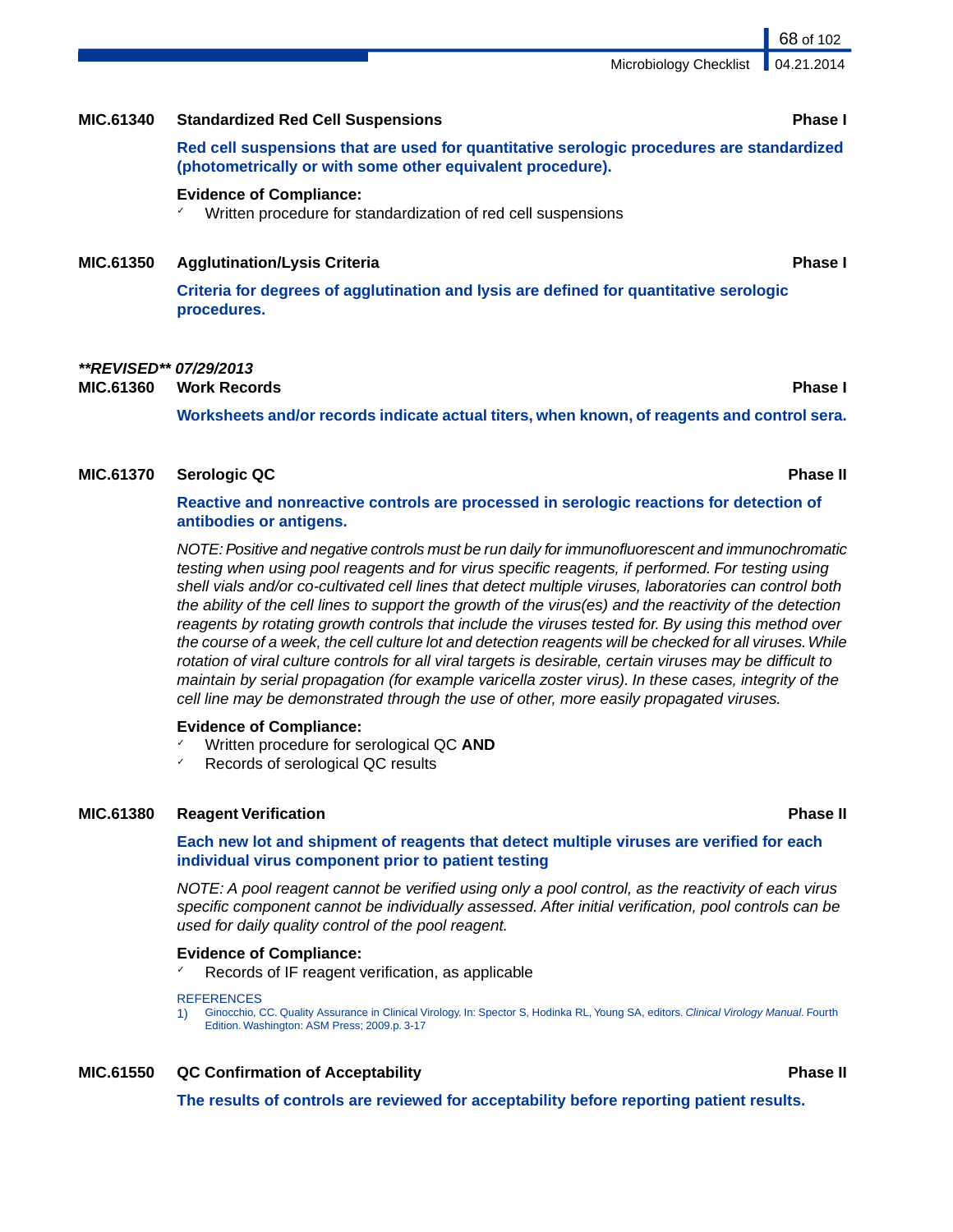### **Evidence of Compliance:**

- Written policy/procedure stating that controls are reviewed and acceptable prior to reporting patient results **AND**
- Evidence of corrective action taken when QC results are not acceptable

### **REFERENCES**

1) Department of Health and Human Services, Centers for Medicare and Medicaid Services. Clinical laboratory improvement amendments of 1988; final rule. *Fed Register.* 2003(Jan 24):7166 [42CFR493.1256(f)]

### **MIC.62300 QC Corrective Action Phase II**

69 of 102

### **There is documentation of corrective action when quality control results exceed the acceptability limits.**

*NOTE: Patient test results obtained in an analytically unacceptable test run or since the last acceptable test run must be re-evaluated to determine if there is a significant clinical difference in patient results. Re-evaluation may or may not include retesting samples, depending on the circumstances.*

### **REFERENCES**

1) Department of Health and Human Services, Centers for Medicare and Medicaid Services. Clinical laboratory improvement amendments of 1988; final rule. *Fed Register.* 2003(Oct 1):1046[42CFR493.1282(b)(2)]

# **TESTS AND PROCEDURES**

## **Inspector Instructions:**



- Sampling of virology test procedures
- Sampling of virology patient reports

### **MIC.62400 Order Information Phase I**

**For viral screening tests by direct antigen detection (direct immunofluorescence or EIA), rapid cell culture or molecular methods, reports and test order information indicates the specific viruses sought/detected by the assay.**

*NOTE: For example, if the rapid cell culture method is used to detect 7 different respiratory viruses, then the report must specifically indicate which viruses are included in the screening.While the cell lines in use may permit the growth of other viruses, such as enterovirus, these need not be specifically enumerated in the report, unless detected in a given sample.*

### **MIC.62500 Isolation Procedures Phase I**

**The laboratory has procedures for the isolation of viruses based upon such criteria as specimen source, diagnosis, suspected virus(es) and season.**

*NOTE: Testing algorithms can vary depending on specimen type, virus(es) suspected, immune status of the patient, and season. For example, routine rapid EIA testing for influenza is not recommended outside of the respiratory virus season due to low specificity.*

**REFERENCES** 

- 1) Leland DS, Ginocchio CC. Role of cell culture for virus detection in the age of technology. *Clin Microbiol Rev* 2007 January; 20(1):49-78
- 2) WHO recommendations on the use of rapid testing for influenza diagnosis, World Health Organization, Geneva, Switzerland, 2005. [http://www.who.int/csr/disease/avian\\_influenza/guidelines/RapidTestInfluenza\\_web.pdf](http://www.who.int/csr/disease/avian_influenza/guidelines/RapidTestInfluenza_web.pdf)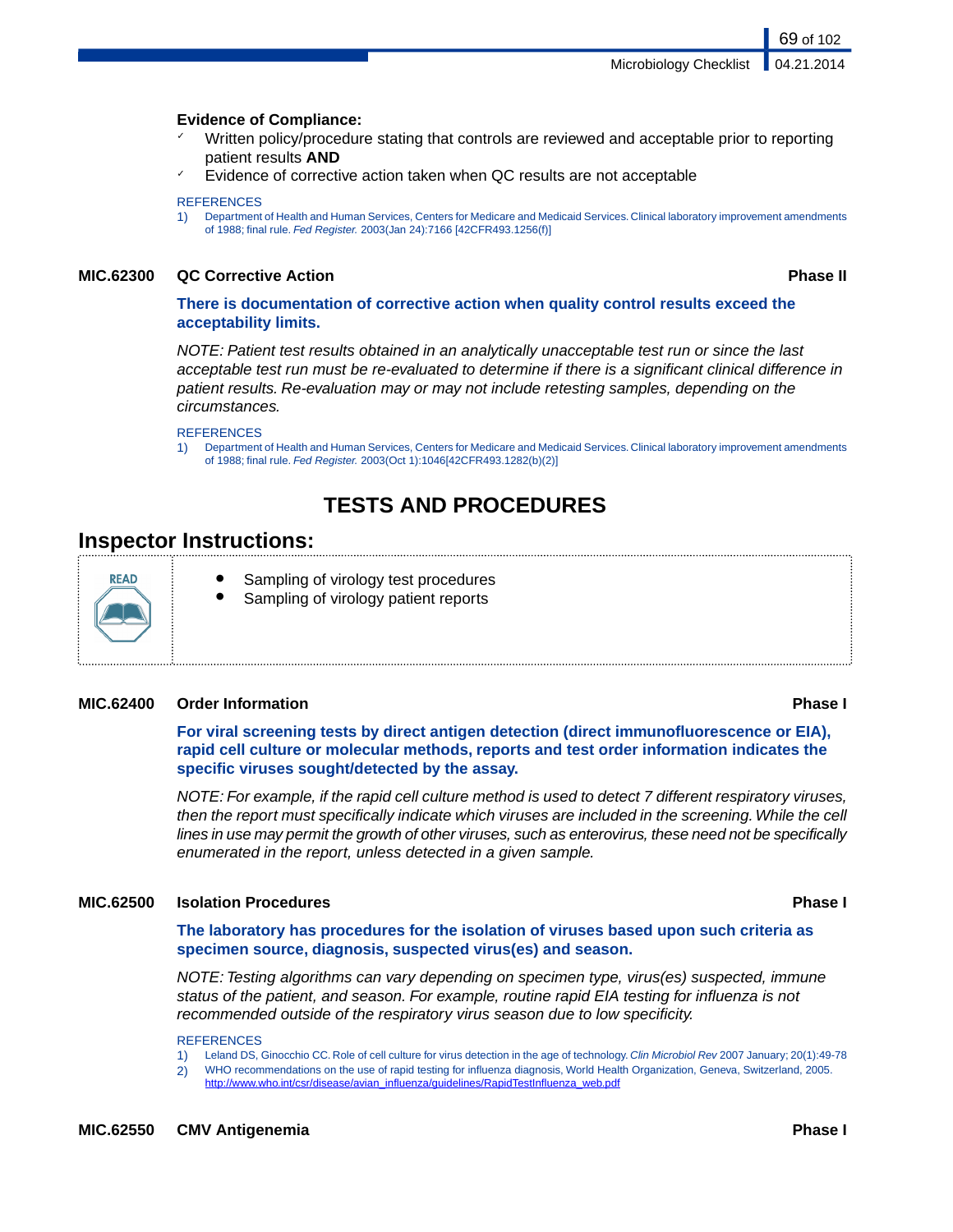70 of 102

### **The laboratory has policies for the acceptance and rejection of samples for CMV antigenemia testing.**

*NOTE: Policies and procedures must be in place to deal with suboptimal specimens, such as those whose receipt in the laboratory exceeds the time frame for optimal test sensitivity, or those samples with low cellularity. If it is not possible to recollect a sample, and such specimens are tested, results must be accompanied by a comment noting the potential reduction in test reliability due to inappropriate sample storage and/or delay in processing.*

### **REFERENCES**

1) Boeckh M, Boivin G. Quantitation of cytomegalovirus: methodologic aspects and clinical applications. Clin Microbiol Rev 1998 July;11(3):533-54

### **MIC.62560 Tzanck Test Phase I**

### **Slides for the Tzanck test are of sufficient quality for diagnosis.**

*NOTE: Slides must be of adequate technical quality to be diagnostically useful. The laboratory should have access to a photographic atlas appropriate to the diagnostic purpose and method (e.g. Papanicolaou or Giemsa) in use.*

# **LABORATORY SAFETY**

*NOTE TO THE INSPECTOR: The inspector should review relevant requirements from the Safety section of the Laboratory General checklist, to assure that the virology laboratory is in compliance. Please elaborate upon the location and the details of each deficiency in the Inspector's Summation Report.*

*The following requirements pertain specifically to the virology laboratory.*

## **Inspector Instructions:**

- Sampling of virology specimen handling and processing procedures
- Records of biological safety cabinet certification

### **MIC.63050 Biological Safety Cabinet Phase II**

**A biological safety cabinet (BSC) or hood is available for handling specimens or organisms considered to be highly contagious by airborne routes.**

### **Evidence of Compliance:**

- Maintenance schedule of BSC function checks **AND**
- Records of testing and certification

### **REFERENCES**

- 1) Department of Health and Human Services. Biosafety in Microbiological and Biomedical Laboratories, 5th ed. Washington, DC: HHS Publishing No. (CDC) 21-1112, December 2009
- 2) Biological Safety, Principles and Practices, 4th ed. Fleming DO, Hunt DL, Ed. (ISBN 978-1-55581-339-0) ASM Press; Washington DC., 2006
- 3) Clinical and Laboratory Standards Institute (CLSI). *Protection of Laboratory Workers From Occupationally Acquired Infections; Approved Guideline—Third Edition.* CLSI document M29-A3 (ISBN 1-56238-567-4). Clinical and Laboratory Standards Institute, 940 West Valley Road, Suite 1400, Wayne, Pennsylvania 19087-1898 USA, 2005.

### **MIC.63100 Biological Safety Cabinet Phase II**

**The BSC is certified annually to ensure that filters are functioning properly and that airflow rates meet specifications.**

**READ**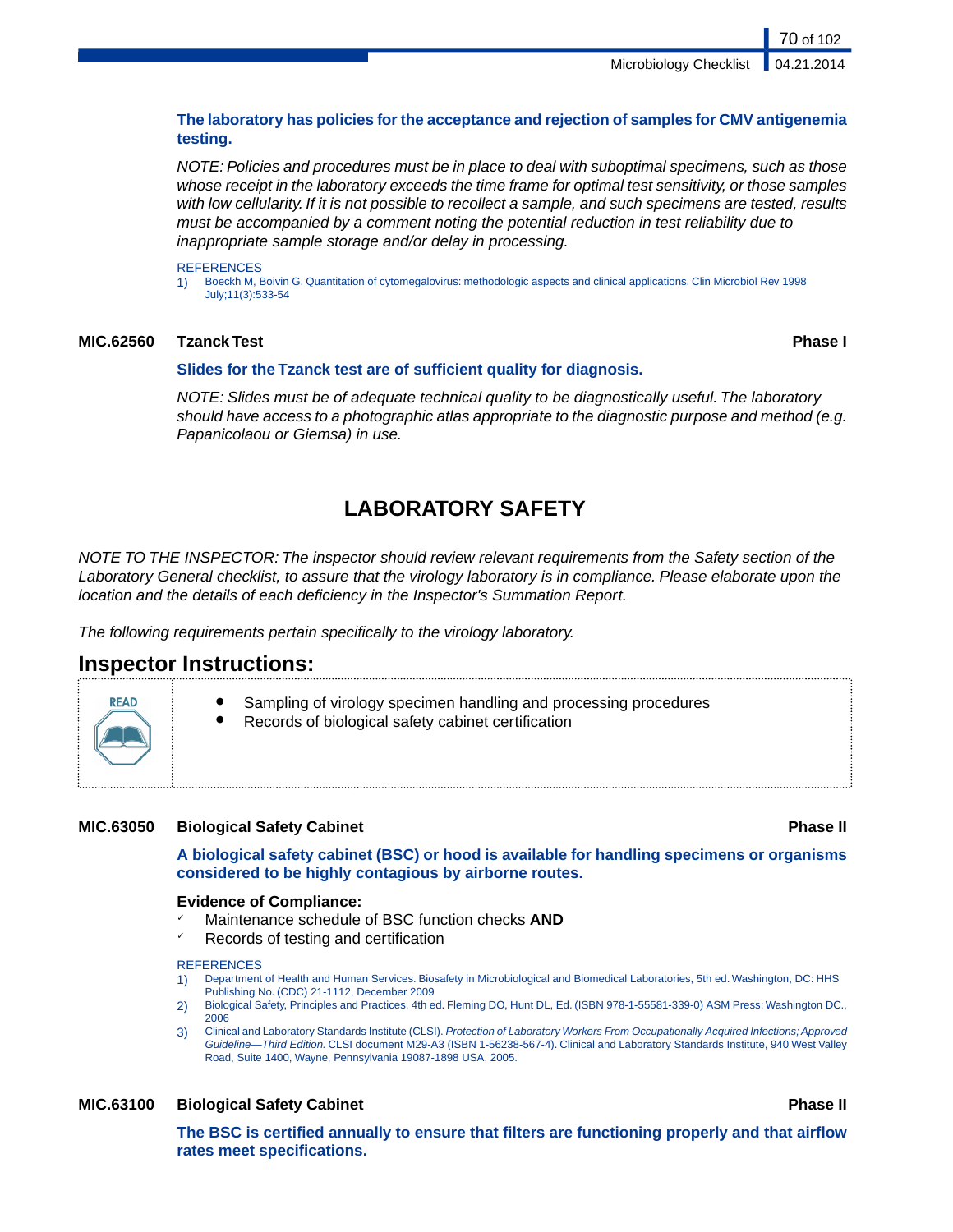### **Evidence of Compliance:**

- Maintenance schedule of BSC function checks **AND**
- Records of testing and certification

### **MIC.63150 Biological Safety Cabinet Phase II**

### **The BSC meets minimum requirements for virology work.**

*NOTE: Exhaust air from a class I or class II BSC must be filtered through HEPA filters. Air from Class I and IIB is hard ducted to the outside. Air from Class IIA cabinets may be recirculated within the laboratory if the cabinet is tested and certified at least every 12 months. It may be exhausted through a dedicated stack that protects against backflow of air from adverse weather conditions or through the building exhaust air system in a manner (e.g. thimble connection) that avoids any interference with the air balance of the BSC or building exhaust system.*

### **Evidence of Compliance:**

- ✓ Written procedure defining the types of safety cabinets, filtration systems and exhaust systems used **AND**
- Maintenance schedule of BSC function checks **AND**
- ✓ Records of testing and certification **AND**
- ✓ Records of HEPA filters used for filtration of all BSC classes **AND**
- ✓ Records of exhaust mechanism **OR** recirculation, if appropriate

### **REFERENCES**

- 1) Department of Health and Human Services. Biosafety in Microbiological and Biomedical Laboratories, 5th ed. Washington, DC: HHS Publishing No. (CDC) 21-1112, December 2009
- 2) Biological Safety, Principles and Practices, 4th ed. Fleming DO, Hunt DL, Ed. (ISBN 978-1-55581-339-0) ASM Press; Washington DC., 2006

### **MIC.63200 Specimen Handling/Processing Phase II**

**There are written procedures for the safe handling and processing of virology specimens.**

### **Evidence of Compliance:**

✓ Written policies for safe handling/processing of specimens

### **REFERENCES**

- 1) Department of Health and Human Services. Biosafety in Microbiological and Biomedical Laboratories, 5th ed. Washington, DC: HHS Publishing No. (CDC) 21-1112, December 2009
- 2) Clinical and Laboratory Standards Institute (CLSI). *Protection of Laboratory Workers From Occupationally Acquired Infections; Approved Guideline—Third Edition.* CLSI document M29-A3 (ISBN 1-56238-567-4). Clinical and Laboratory Standards Institute, 940 West Valley Road, Suite 1400, Wayne, Pennsylvania 19087-1898 USA, 2005.

### **MIC.63220 Specimen Handling/Processing Phase II**

**There are written procedures for the safe handling and processing of samples that are suspected to contain avian influenza virus, SARS coronavirus, or other similar emerging pathogens.**

*NOTE: Laboratories must follow State and Federal guidelines for the handling of samples from patients suspected to have high risk pathogens such as avian influenza or SARS.*

**REFERENCES** 

1) Department of Health and Human Services. Biosafety in Microbiological and Biomedical Laboratories, 5th ed. Washington, DC: HHS Publishing No. (CDC) 21-1112, December 2009

### **MIC.63250 Hazardous Waste Disposal Phase II**

**Specimens and used media are disinfected, sterilized or contained in a manner to minimize the hazard of an accident during transportation to a remote autoclave or incinerator.**

### **Evidence of Compliance:**

Written procedure for the handling and disposal of microbiology waste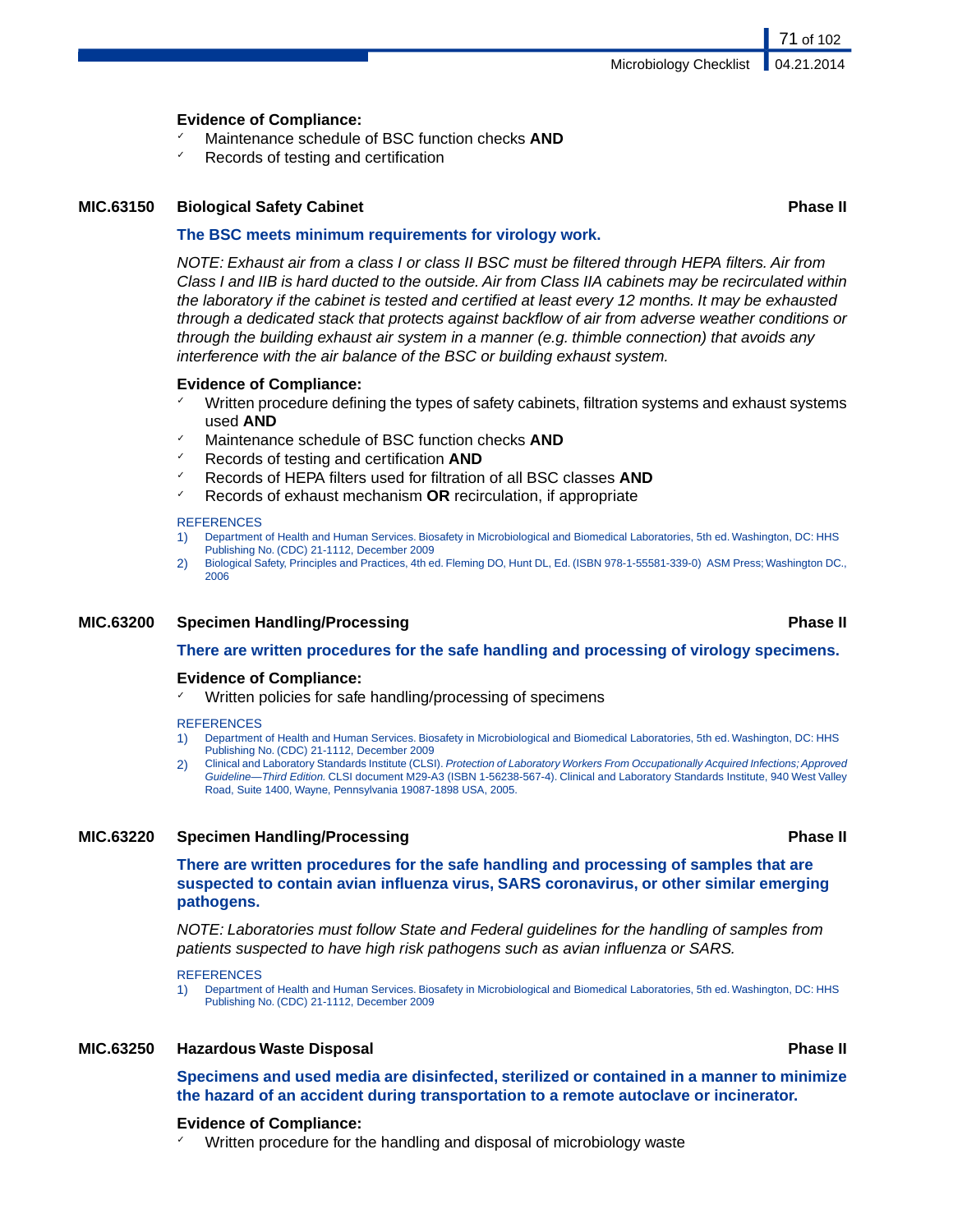**REFERENCES** 

1) Clinical and Laboratory Standards Institute (CLSI). *Clinical Laboratory Waste Management; Approved Guideline—Third Edition*. CLSI document GP05-A3 (ISBN 1-56238-744-8). Clinical and Laboratory Standards Institute, 940 West Valley Road, Suite 1400, Wayne, Pennsylvania 19087-1898, USA 2011.

# **MOLECULAR MICROBIOLOGY**

*For guidance on which subsection of the Molecular part of the Microbiology checklist applies to specific types of tests, see table below. Note that the subsection on General Requirements applies to all of these tests.*

| <b>Test Description</b>                                                                                       | Examples                                                                                                                                                                                 | <b>Required Checklist Section</b>                                                                                       |
|---------------------------------------------------------------------------------------------------------------|------------------------------------------------------------------------------------------------------------------------------------------------------------------------------------------|-------------------------------------------------------------------------------------------------------------------------|
| FDA-cleared/approved<br>non-amplification methods                                                             | PACE2 for detection of CT/GC, PNA FDA-cleared/approved<br>FISH, AFFIRM                                                                                                                   | non-amplification methods                                                                                               |
| FDA-cleared/approved amplification<br>methods                                                                 | HIV-1 viral load, amplified CT/GC,<br>HPV, HIV-1 genotyping                                                                                                                              | FDA-cleared/approved target & signal<br>amplification methods & sequencing                                              |
| FDA-cleared/approved amplification<br>methods, using a different specimen<br>type other than cleared/approved | load testing, use of rectal swab for<br>CT testing                                                                                                                                       | Use of CSF specimens in HIV-1 viral FDA-cleared/approved target & signal<br>amplification methods & sequencing<br>$* *$ |
| FDA-cleared/approved amplification<br>methods, using a collection device<br>other than cleared/approved       | Changing the collection device or<br>swab for CT/GC testing, alternative<br>swab or transport media for<br>respiratory virus detection                                                   | FDA-cleared/approved target & signal<br>amplification methods & sequencing<br>**                                        |
| FDA-cleared/approved amplification<br>methods with modification of a test<br>component                        | Changing the extraction method for<br>HIV-viral load testing, modification<br>of interpretative criteria                                                                                 | Laboratory-developed or modified<br>FDA-cleared/approved tests                                                          |
| Laboratory-developed tests                                                                                    | CMV viral load testing using an ASR, Laboratory-developed or modified<br>laboratory developed EBV viral load FDA-cleared/approved tests<br>with custom synthesized primers and<br>probes |                                                                                                                         |

*\*\*The requirements for validating these modifications are found in the "FDA-cleared/approved Target & Signal Amplification Methods & Sequencing" section. The validation data must demonstrate that the test performs better than or equal to the FDA-cleared/approved protocol. While these tests do not require the "Laboratory-developed or Modified FDA-cleared/approved Tests" section of the Microbiology Checklist to be used, the CAP recognizes that any modification to the manufacturer instructions no longer allows the test method to be considered FDA-cleared or approved. Laboratories are also subject to the test method validation requirements in the All Common Checklist.*

*This checklist section does not apply to tests using direct non-amplified nucleic acid probes to identify organisms from a positive culture. Such tests may be inspected with the Mycobacteriology, Mycology or other appropriate section of this checklist.*

*This checklist section applies to all other molecular microbiology tests, including FDA-cleared/approved tests, as well as tests not cleared/approved by the FDA (including FDA-cleared/approved tests modified by the laboratory, and laboratory-developed tests). A database of FDA-cleared/approved tests can be found at <http://www.accessdata.fda.gov/scripts/cdrh/cfdocs/cfCLIA/Search.cfm>*

*When specimens are referred to outside reference laboratories for sequence analysis or other testing, such laboratories must meet the requirements in GEN.41350 and other applicable requirements in the "Reporting of Results" section of the Laboratory General checklist.*

*Laboratories that use this section of the checklist must also comply with all applicable requirements included in the General section of the Microbiology checklist.*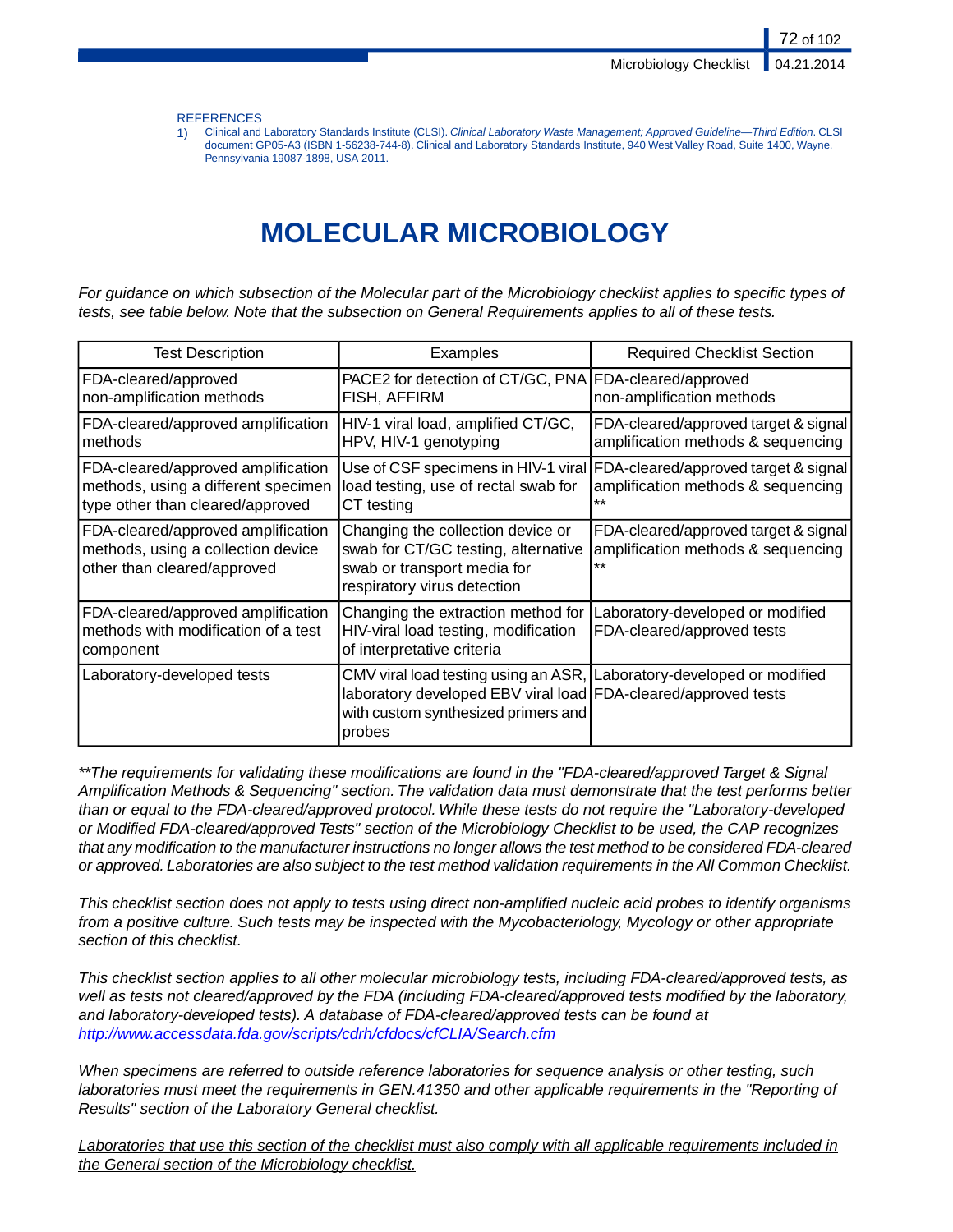# **GENERAL REQUIREMENTS**

# **QUALITY MANAGEMENT**

# **Inspector Instructions:**

| <b>READ</b> | Sampling of QM statistics/turnaround time data                                                        |
|-------------|-------------------------------------------------------------------------------------------------------|
|             | What is your course of action when monitored statistics increase above the expected<br>positive rate? |

### **MIC.63252 Statistics Phase I**

### **When appropriate, appropriate statistics (***e.g.* **percentage of results that are positive for** *Chlamydia trachomatis* **and/or** *Neisseria gonorrhoeae***) are maintained and monitored.**

*NOTE: An increase above the expected positive rate within a run or over multiple runs should prompt investigation for potential false positive results.*

### **Evidence of Compliance:**

- ✓ Written procedure for calculating statistics including thresholds **AND**
- Records of statistical data, evaluation and corrective action if indicated

### **MIC.63256 Turnaround Times Phase I**

**There is evidence that the laboratory monitors sample turnaround times and that they are appropriate for the intended purpose of the test.**

*NOTE: There are certain clinical situation in which rapid completion is essential. An example is detection of HSV in CSF.*

### **Evidence of Compliance:**

- Written policy defining turnaround time and mechanism for monitoring AND
- Records showing that times defined in the policy are routinely met

### *\*\*NEW\*\* 04/21/2014*

### **MIC.63259 Validation of Specimen Pooling Phase II**

**If the laboratory chooses to pool specimens for tests performed using test systems that have not been FDA-cleared/approved for that purpose (e.g.** *Chlamydia trachomatis/Neisseria gonorrhoeae* **NAAT on pooled urine specimens), the testing procedure for pooled specimens must be validated, including limit of detection (sensitivity), reproducibility, and accuracy (method comparison).**

*NOTE: As part of the method comparison, the protocol for pooled specimens must be compared to the single (non-pooled) testing protocol using an adequate number of clinical specimens covering*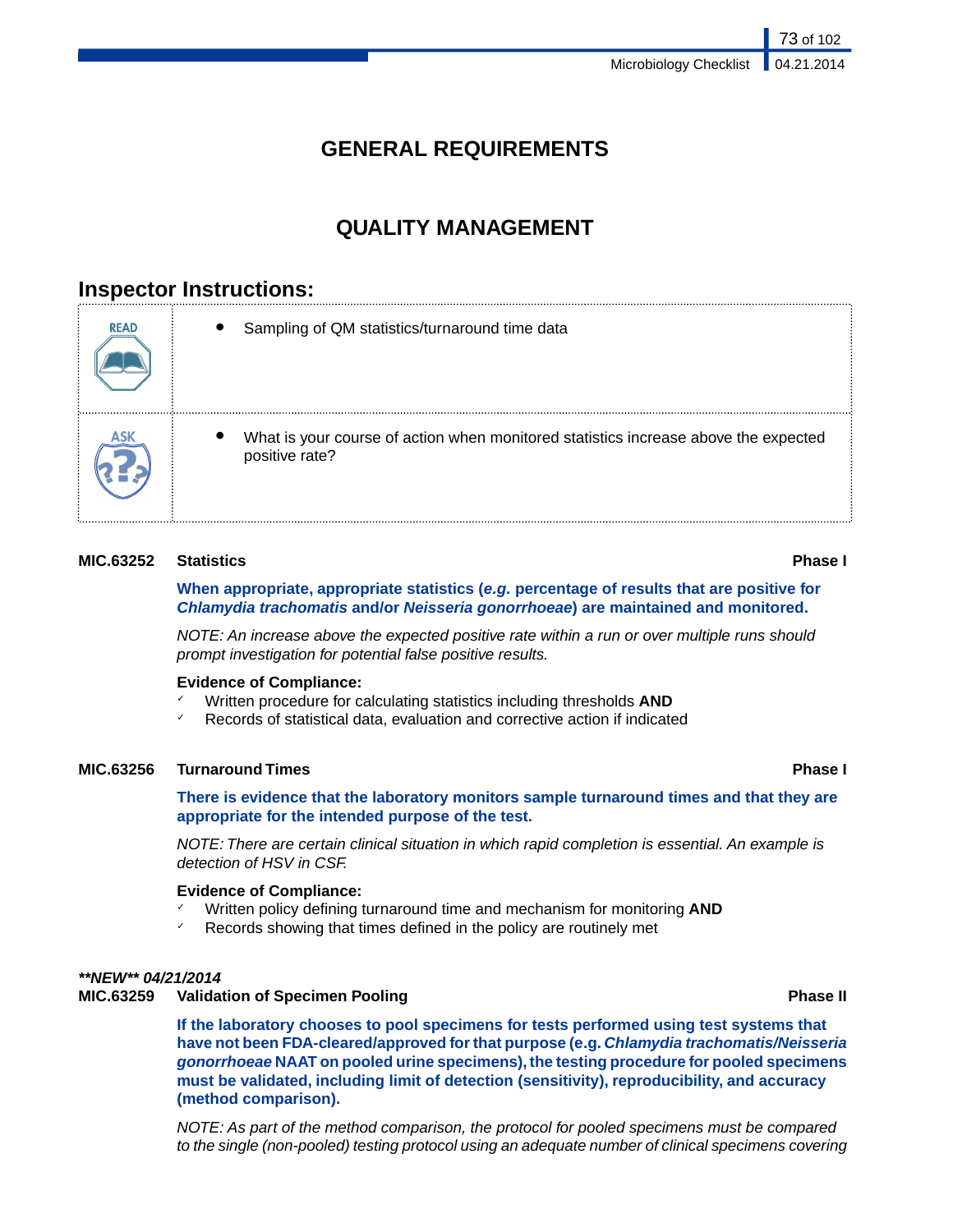Microbiology Checklist

74 of 102

*the entire range of organism concentration seen in clinical specimens (i.e. low and high positive specimens).*

*The sensitivity of the pooling method compared to the FDA-cleared/approved unpooled method must be established. The validation requirements in the "Laboratory-developed or Modified FDA-cleared/approved Test" section of the checklist must be used for inspection of this testing. Any clinical claim regarding the efficacy of pooling must be validated (see COM.40640).*

### **REFERENCES**

1) Centers for Disease Control and Prevention. Screening Tests to Detect *Chlamydia trachomatis* and *Neisseria gonorrhoeae* Infections*—*2002. MMWR 2002;51(No. RR-15).

# **QUALITY CONTROL**

*Controls are samples that act as surrogates for patient/client specimens. They are processed like a patient/client sample to monitor the ongoing performance of the entire analytic process in every run.*

*Qualitative molecular tests typically include positive and negative controls and, in some instances, a sensitivity control to show that low level target is detectable. Quantitative tests typically include a negative control and at least two (2) levels of control at relevant decision points to verify that calibration status is maintained within acceptable limits.*

# **Inspector Instructions:**

| <b>READ</b>     | Sampling of molecular microbiology QC policies and procedures<br>Sampling of molecular microbiology QC records                                                                                                                                                                                              |
|-----------------|-------------------------------------------------------------------------------------------------------------------------------------------------------------------------------------------------------------------------------------------------------------------------------------------------------------|
|                 | How do you determine when QC is unacceptable and when corrective actions are<br>needed?<br>How would you investigate results of negative controls that test as positive or equivocal?<br>What is your course of action when monthly precision data changes significantly from<br>the previous month's data? |
| <b>DISCOVER</b> | Select several occurrences in which QC is out of range and follow documentation to<br>determine if the steps taken follow the laboratory policy for corrective action                                                                                                                                       |

### **MIC.63262 Daily QC Phase II**

### **Controls are run daily for quantitative and qualitative tests.**

*NOTE 1: Controls should check assay performance at relevant clinical decision points.The selection of these points may be based on clinical or analytical criteria.*

*NOTE 2: Except for tests meeting the criteria in Note 3, below, external surrogate sample\* controls must be run as follows:*

- *For quantitative molecular tests, 3 controls must be run daily a negative control, a low-positive control and a high-positive control, except where a specific exception is given in this checklist*
- For qualitative tests, a positive and negative control must be run daily

*Control testing is not necessary on days when patient testing is not performed.*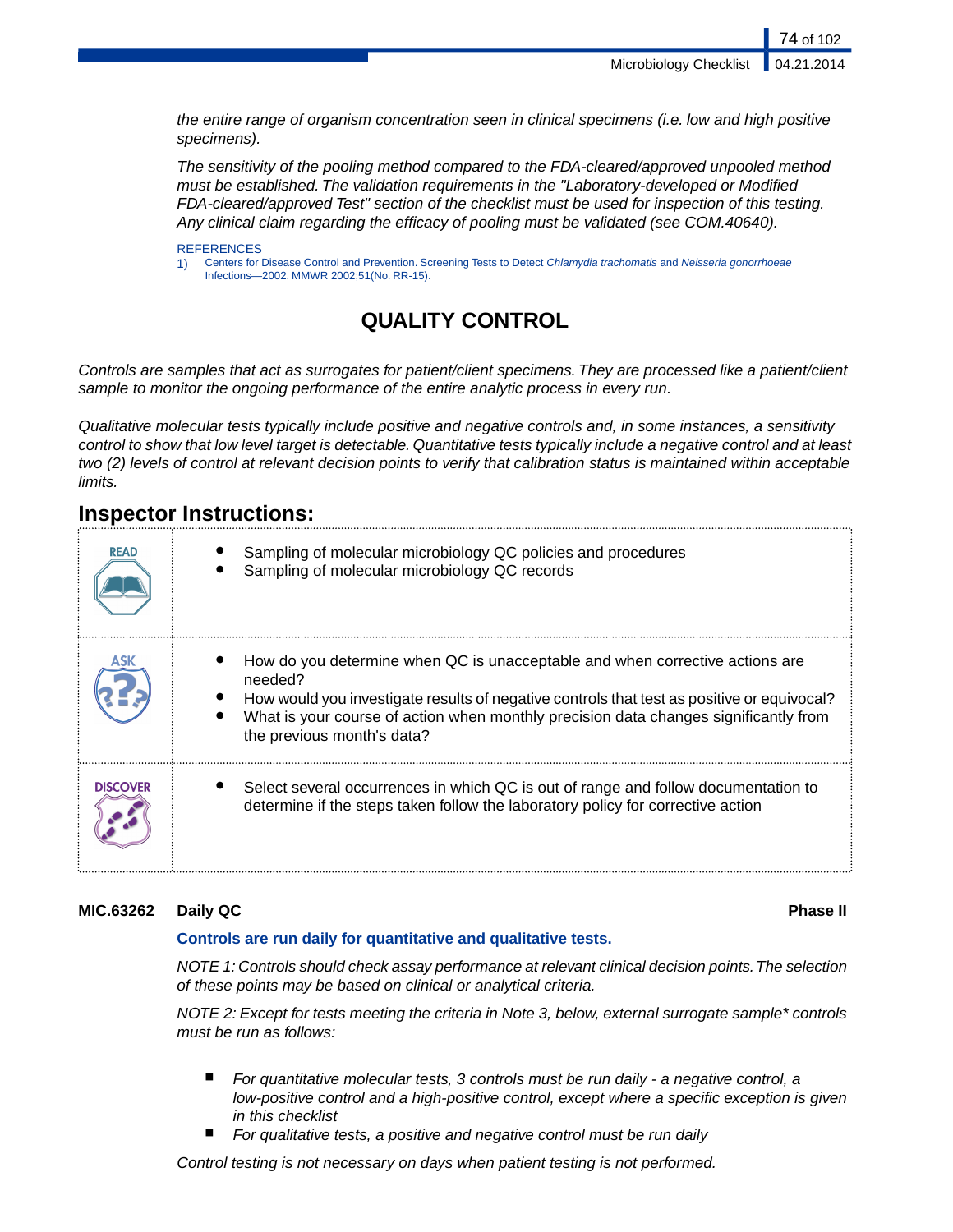75 of 102

*NOTE 3: Daily controls may be limited to electronic/procedural/built -in (e.g. internal, including built-in liquid) controls for tests meeting the following criteria:*

- *1. For quantitative tests, the test system includes 2 levels of electronic/procedural/built-in internal controls that are run daily*
- *2. For qualitative tests, the test system includes an electronic/procedural /built-in internal control run daily*
- *3. For laboratories subject to US regulations, the system is FDA-cleared or approved, and not modified by the laboratory*
- *4. The laboratory has performed studies to check the adequacy of limiting daily QC to the electronic/procedural/built-in controls. Studies must include daily comparison of external controls to built-in controls for at least 20 consecutive days when patient samples are tested. For checking of multiple identical devices, the minimum of 20 consecutive daily comparisons applies to the initial device; the laboratory director is responsible for determining the extent of the comparison studies for the other devices. Acceptable results are required before daily quality control can be limited to built-in controls. The laboratory director is responsible for determining criteria for acceptability. Records must be retained while an instrument/method is in service, and for two years afterwards.The requirement for 20 consecutive daily comparisons is effective for verification studies performed after 1/31/2012. Corrective action must be taken if either the internal or external control is out of acceptable range during or after the evaluation process. Repeating controls or re-evaluation of the internal control system may be necessary to achieve acceptable results.*
- *5. External surrogate sample controls are run for each new lot number or shipment of test materials; after major system maintenance; and after software upgrades.\*\* Regarding the positive external control for qualitative tests, best practice is to run a weak positive control, and in the case of drug testing, also a high negative control (e.g. 25% below cutoff) to maximize detection of problems with the test system..*
- *6. External surrogate sample controls are run as frequently as recommended by the test manufacturer, or every 30 days, whichever is more frequent.*

*NOTE 4: Controls must assess adequacy of extraction and amplification, e.g. positive and negative controls that go through the entire testing process. NOTE 4 does not apply to single use cartridge tests.*

- *1. If the internal control does not go through the extraction method, a separate extraction control is needed for each run (positive controls fulfill this requirement).*
- *2. If the samples from an extraction batch are tested over multiple amplification runs, each amplification run (as defined by the laboratory) must have its own amplification control. A single extraction control need only be tested in one of the amplification runs.*
- *3. If samples from multiple extraction batches are tested in a single amplification run, each extraction batch needs an extraction control. All extraction controls must be tested in a single amplification run. A single amplification control is sufficient.*

*\*A "surrogate sample" is a specimen designed to simulate a patient sample for quality control purposes. Traditional external liquid control materials are considered surrogate external surrogate sample controls. Some surrogate sample controls may not be external, but may be contained within an instrument (e.g. in a cartridge); systems using these built-in controls must meet the requirements in Note 2, above.*

*\*\*Repetition of the initial comparison study is not required when running external surrogate sample controls with new lots/shipments of test materials, after system maintenance or software upgrades, or in accordance with paragraph 6 in the Note.*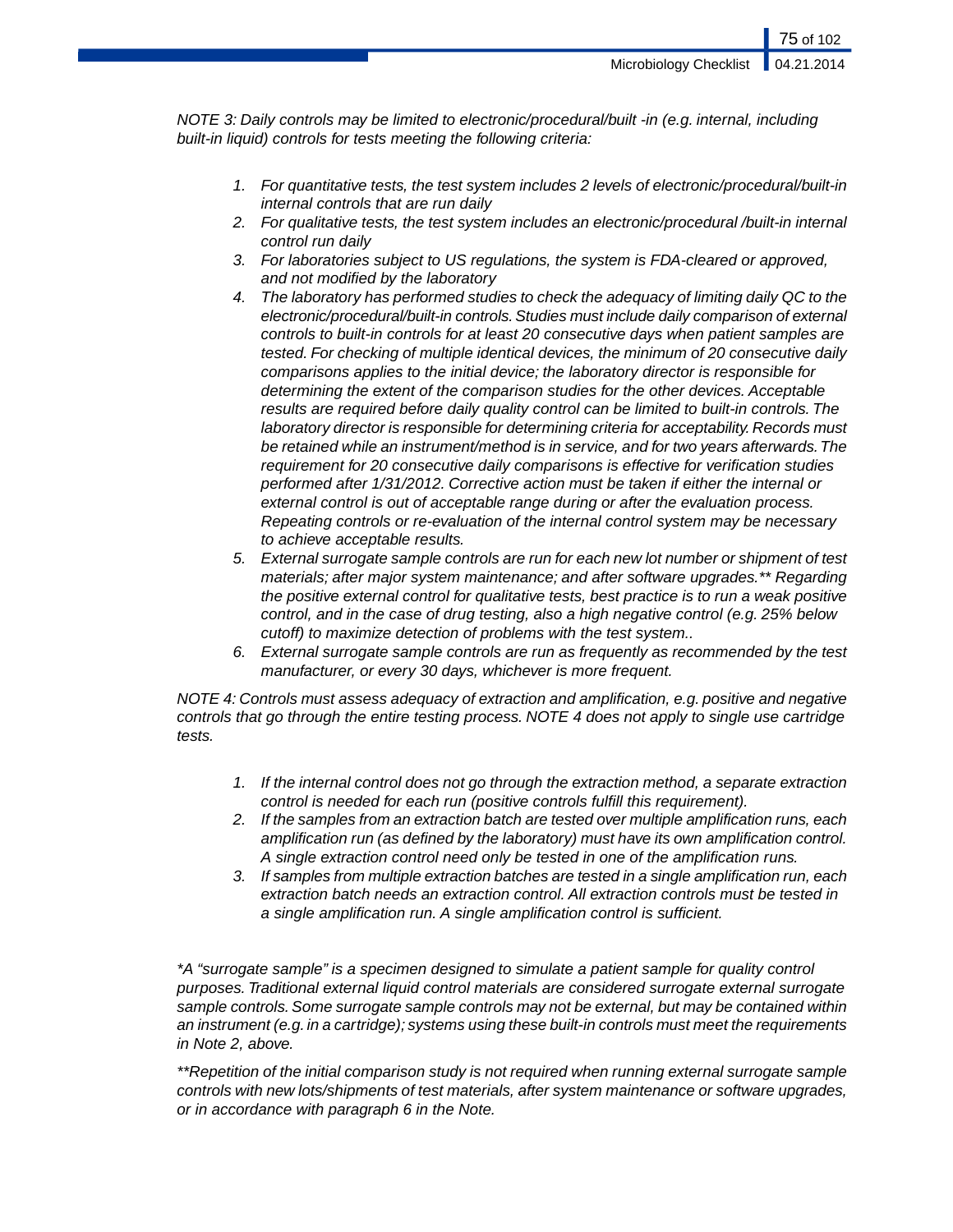### **Evidence of Compliance:**

- Records of QC results including external and electronic/procedural/built-in control systems **AND**
- Records documenting in-house checking of electronic/procedural/built-in control systems, if used

### **REFERENCES**

- 1) Clinical and Laboratory Standards Institute (CLSI). *Statistical Quality Control for Quantitative Measurement Procedures: Principles and Definitions; Approved Guideline—Third Edition*. CLSI document C24-A3 (ISBN 1-56238-613-1). Clinical and Laboratory Standards Institute, 940 West Valley Road, Suite 1400, Wayne, Pennsylvania 19087-1898 USA, 2006
- 2) Ye JJ, *et al*. Performance evaluation and planning for patient/client-based quality control procedures.*Am J Clin Pathol.* 2000;113:240-248

### **MIC.63264 Multiplex QC Phase II**

**For multiplex tests, controls for each analyte are either included in each run or rotated so that all analytes are tested periodically.**

### **Evidence of Compliance:**

- Written procedure defining multiplex test QC AND
- Records of multiplex test QC

### **MIC.63274 QC Confirmation of Accuracy Phase II**

### **Results of controls are reviewed for acceptability prior to reporting patient results.**

*NOTE: Conditions causing unacceptable control results must be investigated and corrective action must be documented.*

### **Evidence of Compliance:**

- Written policy/procedure stating that controls are reviewed and acceptable prior to reporting patient results **AND**
- Evidence of corrective action taken when QC results are not acceptable

### **MIC.63275 QC Acceptability Limits Phase II**

### **Acceptability limits are defined for all control procedures, control materials, and standards.**

*NOTE: Acceptability limits must be defined for all control procedures, control materials, and standards. These controls must be appropriate for the range of sensitivities tested and should, ideally, focus on result ranges that are near clinical decision points.*

### **Evidence of Compliance:**

Written QC procedure(s) defining acceptability limits

### **MIC.63276 QC Corrective Action Phase II**

### **There is documentation of corrective action when control results exceed defined acceptability limits.**

*NOTE: Even if patient samples are no longer available, test results can be re-evaluated to search for evidence of an out-of-control condition that might have affected patient results. For example, evaluation could include comparison of patient means for the run in question to historical patient means, and/or review of selected patient results against previous results to see if there are consistent biases (all results higher or lower currently than previously for the test(s) in question). Re-evaluation may or may not include retesting samples, depending on the circumstances.*

**REFERENCES** 

1) Department of Health and Human Services, Centers for Medicare and Medicaid Services. Clinical laboratory improvement amendments of 1988; final rule. *Fed Register.* 2003(Oct 1):1046[42CFR493.1282(b)(2)].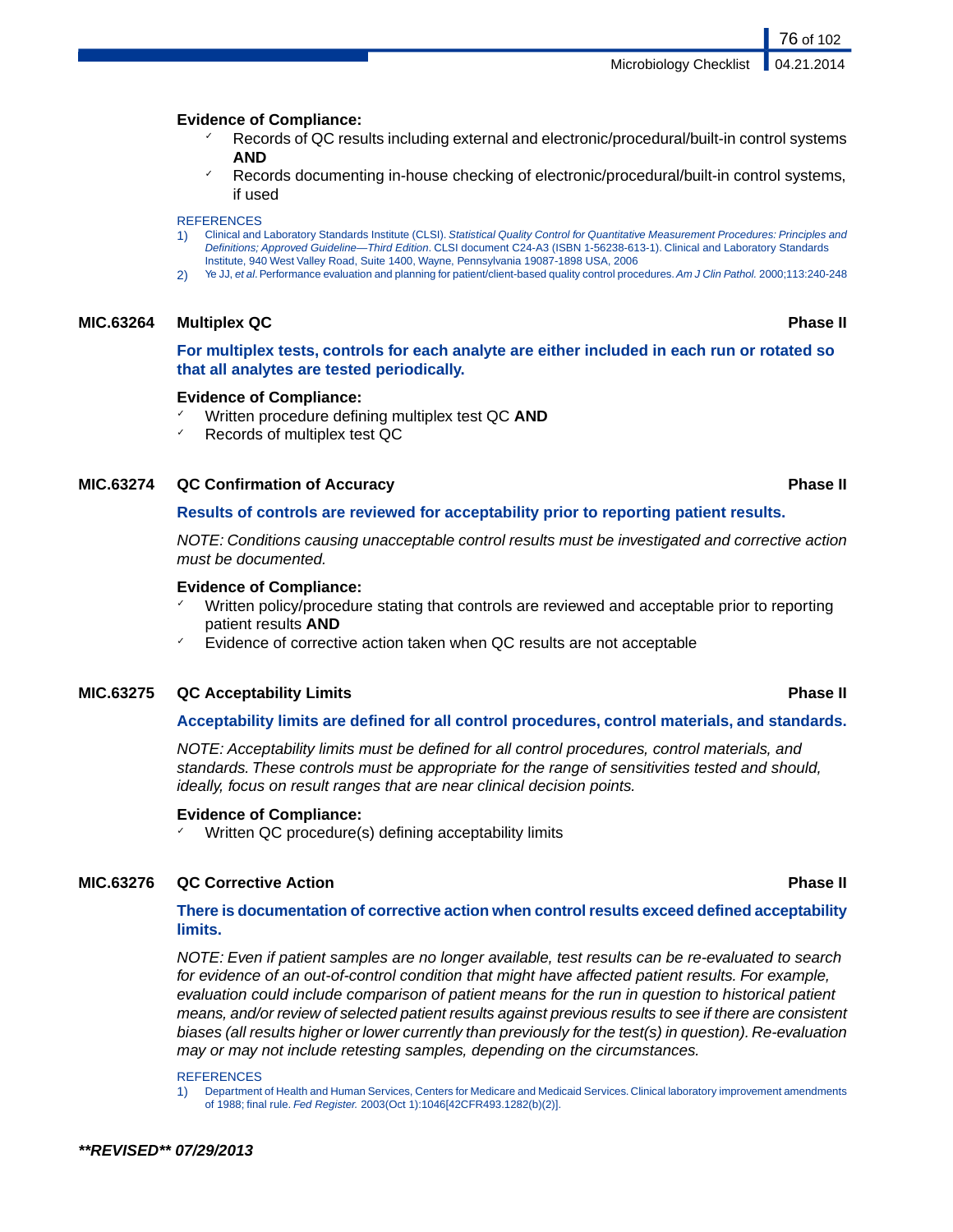77 of 102

### **MIC.63277 QC Statistics Phase I**

**For quantitative assays, quality control statistics are performed monthly to define analytic imprecision and to monitor trends over time.**

*NOTE: The laboratory must use statistical methods such as calculating SD and CV monthly to evaluate variance in numeric QC data.*

### **Evidence of Compliance:**

Written procedure for monitoring of analytic imprecision including statistical analysis of data

### **REFERENCES**

- 1) Mukherjee KL. Introductory mathematics for the clinical laboratory. Chicago, IL: American Society of Clinical Pathology, 1979:81-94
- 2) Barnett RN. Clinical laboratory statistics, 2nd ed. Boston, M; Little, Brown, 1979
- 3) Weisbrodt IM. Statistics for the clinical laboratory. Philadelphia, PA: JB Lippincott, 1985
- 4) Matthews DF, Farewell VT. Understanding and using medical statistics. NY, NY: Karger, 1988
- 5) Department of Health and Human Services, CMS. Clinical laboratory improvement amendments of 1988; final rule. *Fed Register*. 2003(Jan 24):7146 [42CFR493.1256(d)(10)(i)
- 6) Ross JW, Lawson NS. Analytic goals, concentrations relationships, and the state of the art of clinical laboratory precision. *Arch Pathol Lab Med.* 1995;119:495-513
- 7) Clinical and Laboratory Standards Institute (CLSI). *Statistical Quality Control for Quantitative Measurement Procedures: Principles and Definitions; Approved Guideline—Third Edition*. CLSI document C24-A3 (ISBN 1-56238-613-1). Clinical and Laboratory Standards Institute, 940 West Valley Road, Suite 1400, Wayne, Pennsylvania 19087-1898 USA, 2006
- 8) Brooks ZC, *et al*. Critical systematic error used of varied QC rules in routine chemistry. *Clin Chem*. 2000;46:A70

### **MIC.63278 Inhibition Assessment Phase II**

**For assays without an internal control, the laboratory has a procedure to assess inhibition for each specimen type.**

*NOTE: Documentation of an acceptable inhibition rate may be provided by the manufacturer. If not, laboratories may test for inhibition by spiking an aliquot of the clinical specimen with target nucleic acid. This practice can be discontinued once the laboratory accumulates sufficient data showing that the inhibition rate falls within acceptable limits.*

*This requirement does not apply to probe-based solution hybridization methods (e.g. Gen-Probe AccuProbe) performed without nucleic acid amplification.*

**REFERENCES** 1) Ballagi-Pordany A, Belek S. *Mol Cell Probes* 1996 Jun 10(3):159-64

### **MIC.63282 Equivocal QC Phase II**

**If results of negative controls are positive or equivocal, the laboratory has a written procedure in place to investigate and resolve the problem.**

*NOTE: This checklist requirement does not apply to probe-based solution hybridization methods (e.g. Gen-Probe AccuProbe) performed without nucleic acid amplification.*

# **PROCEDURE MANUAL**

*NOTE: The requirements in the Procedure Manual subsection of the All Common Checklist are applicable to the Molecular Microbiology section.*

### **Inspector Instructions:**



Sampling of molecular microbiology procedures for analytic interpretation of results and calculation of quantitative values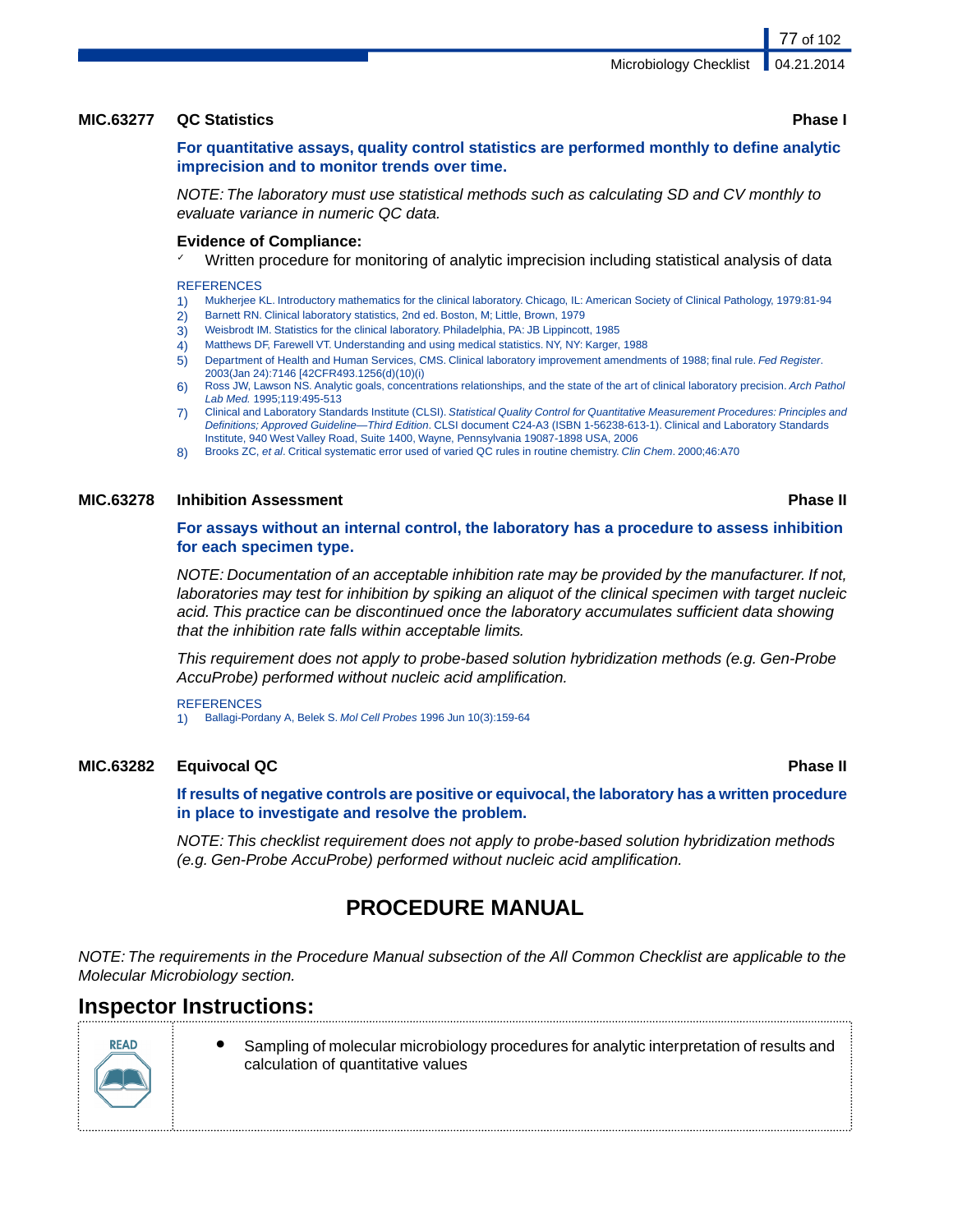Microbiology Checklist

| <b>MIC.63297</b> | <b>Analytic Interpretation</b>                                                      | <b>Phase II</b> |
|------------------|-------------------------------------------------------------------------------------|-----------------|
|                  | There are written guidelines for analytic interpretation of results, as applicable. |                 |

**MIC.63298 Calculating Quantitative Values Phase II**

**For quantitative molecular tests, methods for calculating quantitative values are adequately described and units clearly documented.**

# **SPECIMEN HANDLING & PROCESSING**

# **Inspector Instructions:**

| <b>READ</b>    | Sampling of molecular microbiology specimen handling and processing policies and<br>procedures |
|----------------|------------------------------------------------------------------------------------------------|
| <b>OBSERVE</b> | Patient specimens/aliquots (storage, labeling)                                                 |
|                | What is your process for identification of patient specimens and aliquots?                     |

### **MIC.63318 Specimen Collection Manual Phase II**

### **Procedures are in place to prevent specimen loss, alteration, or contamination during collection, transport, processing and storage.**

*NOTE: Specimen collection, processing and storage must follow manufacturer instructions. For example, for amplified molecular testing using liquid based cervical cytology (LBC) specimens, there must be a procedure in place to ensure absence of cross contamination of samples during the LBC processing steps; alternatively, an aliquot can be removed for amplified molecular testing prior to LBC processing.*

### **MIC.63322 Specimen Aliquots Phase II**

**If aliquoting of specimens is performed, there is a written procedure to prevent any possible cross-contamination of the aliquot containers.**

*NOTE: Although in some cases it may be appropriate to aliquot a specimen, the laboratory must have a policy that no aliquot is ever returned to the original container.*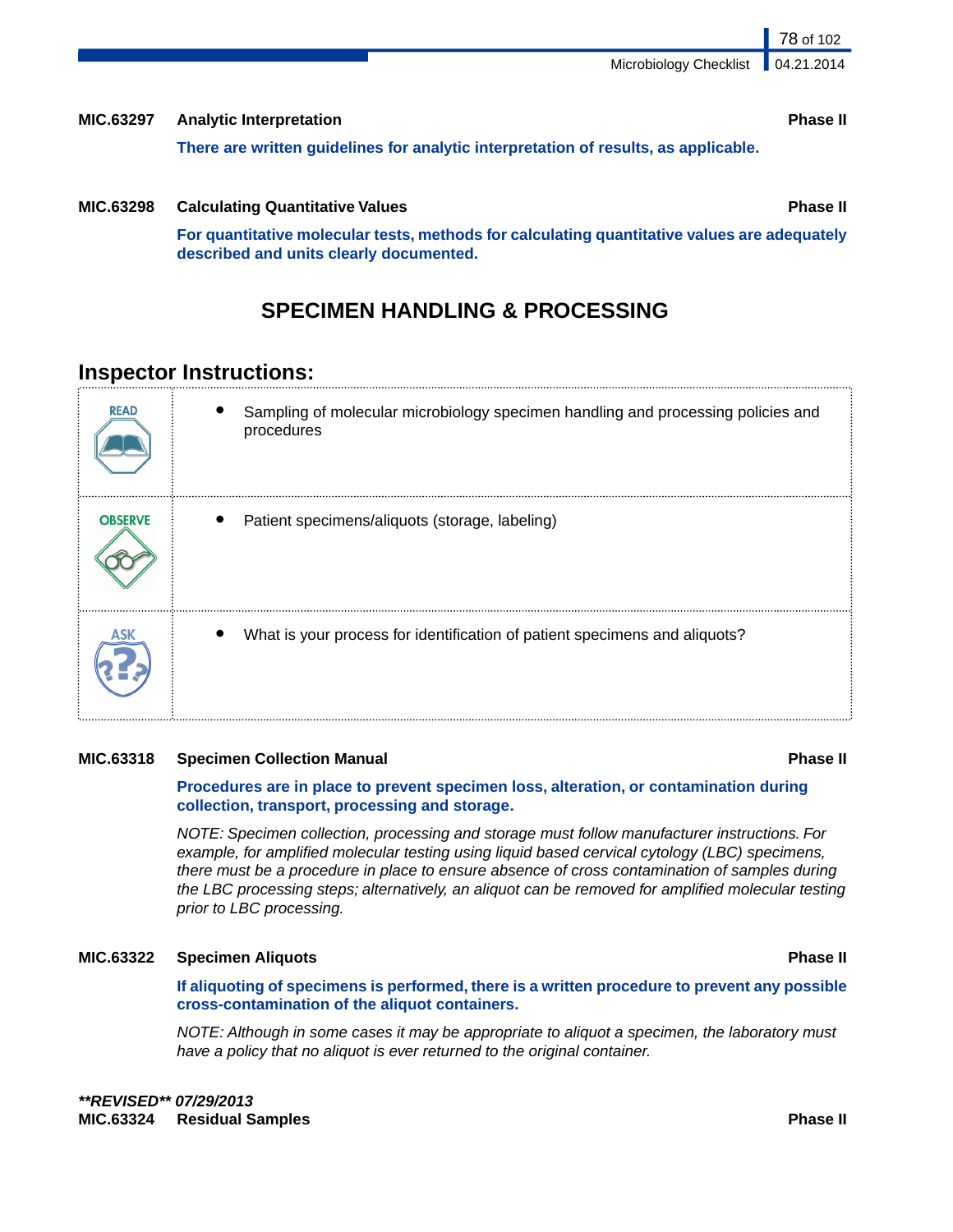### **If residual samples are used for amplification-based testing, policies and procedures ensure absence of cross-contamination of samples.**

*NOTE: An example of a residual sample is a liquid based cytology sample that is tested post-cytologic processing using amplified C. trachomatis or N. gonorrhoeae tests.*

### **MIC.63327 Specimen ID Phase II**

**There is a system to positively identify all patient specimens, specimen types and aliquots through all phases of the analysis, including specimen receipt, nucleic acid extraction, nucleic acid quantification, hybridization, detection, documentation, and storage.**

*NOTE: Each specimen container must identify the patient uniquely. Identification may be text-based, numeric, bar-coded, etc. The form of this system is entirely at the discretion of each laboratory, so long as all primary collection containers and their aliquots have a unique label which one can trace back to full particulars of patient identification, collection date, specimen type, etc.*

### **MIC.63328 Specimen Processing/Storage Phase II**

**Patient samples are processed promptly or stored appropriately to minimize degradation of nucleic acids.**

*NOTE: Frost-free freezers may not be used to store patient samples unless freezer temperature is monitored by a continuous monitoring system, or a maximum/minimum thermometer.*

### **Evidence of Compliance:**

Written procedure for processing and storage of specimens

### **REFERENCES**

- 1) Farkas DH, Kaul KL, Wiedbrauk DL, *et al*. Specimen Collection and Storage for Diagnostic Molecular Pathology Investigation. *Arch Pathol Lab Med*. 1996;120:591-596
- 2) Kiechle FL, Kaul KL, Farkas DH. Mitochondrial Disorders: Methods and Specimen Selection for Diagnostic Molecular Pathology. *Arch Pathol Lab Med*. 1996;120:597-603
- 3) Farkas DH, Drevon AM, Kiechle FL, *et al*. Specimen Stability for DNA-based Diagnostic Testing. *Diag Molec Pathol*. 1996;5(4):227-235

# **RESULTS REPORTING**

### **Inspector Instructions:**

Sampling of test reports (test methodology, clinical interpretation)

### **MIC.63330 Final Report Phase I**

### **The final report includes a summary of the test method and information regarding clinical interpretation if appropriate.**

*NOTE: For example, HIV-1 viral load results may vary significantly depending upon the test method used; including the test method in the report is important information for interpreting the results.*

# **ORSERVE**

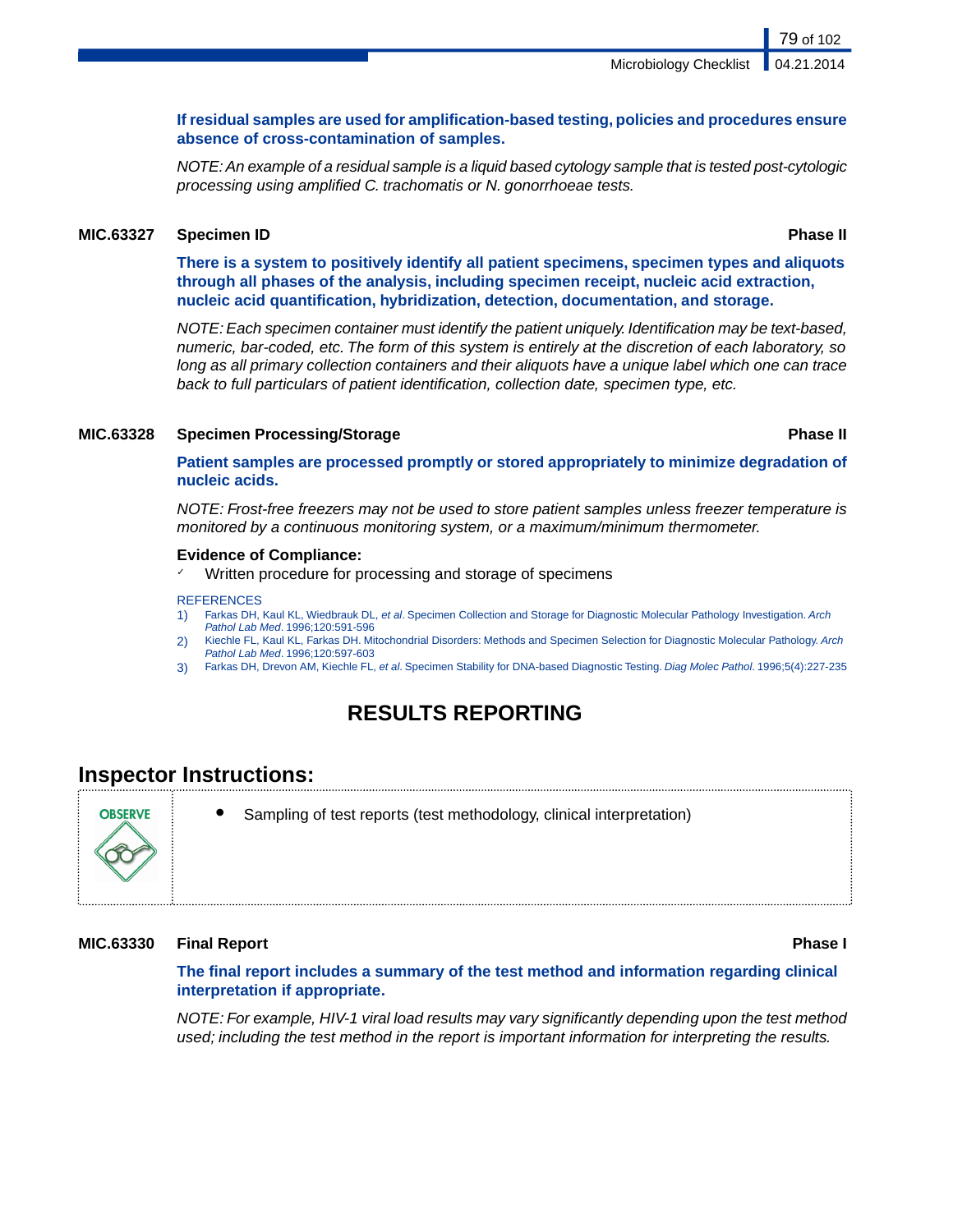# **REAGENTS**

# **Inspector Instructions:**

| <b>OBSERVE</b> | Sampling of reagents/controls (storage, designated pre- and post-amplification) |
|----------------|---------------------------------------------------------------------------------|
|                | How do you verify new multiplex lots/shipments?                                 |

### **MIC.63350 Reagent Storage Phase II**

### **All test reagents and controls are stored properly and in a manner which minimizes target DNA/RNA contamination and degradation.**

*NOTE: Pre- and post-amplification reagents and controls should be stored under appropriate temperature and other conditions in designated pre- and post-amplification areas. Temperature-sensitive reagents and/or controls may not be stored in frost-free freezers, unless either of the following conditions are met: 1) Reagent/control materials are kept in thermal containers and the laboratory can demonstrate that the function of these materials is not compromised; or 2) Freezer temperature is monitored by a continuous monitoring system, or a maximum/minimum thermometer.*

*Patient samples may be stored in a frost free freezer only if the temperature is monitored in accordance with (2), above.*

### **Evidence of Compliance:**

Written procedure defining storage requirements for reagents and controls

**REFERENCES** 

1) Borst A, Box AT, Fluit AC. False-positive results and contamination in nucleic acid amplification assays: suggestions for a prevent and destroy strategy. *Eur J Clin Microbiol Infect Dis.* 2004 Apr;23(4):289-99. Epub 2004 Mar 10. Review. PMID: 15015033 [[PubMed](http://search.msn.com/results.aspx?srch=105&FORM=IE7RE&q=PubMed+-+indexed+for+MEDLINE)  [indexed for MEDLINE\]](http://search.msn.com/results.aspx?srch=105&FORM=IE7RE&q=PubMed+-+indexed+for+MEDLINE)

### *\*\*REVISED\*\* 04/21/2014*

### **MIC.63580 New Reagent Lot - Multiplex Tests Phase II**

**For multiplex tests, all analytes detected by the assay are individually verified for each new shipment and/or lot.**

*NOTE: Verification of new shipments and/or lots may be difficult for rare organisms or subtypes. In these situations, verification may be performed annually.*

*When a new lot is received, it is recommended that rotation of individual multiplex analytes be tested to challenge the limit of detection and ensure there has not been a loss in sensitivity of the test method. This may also be ensured if the manufacturer publishes documentation of the sensitivity or LOD for each lot.*

### **Evidence of Compliance:**

- Written procedure for new lot/shipment verification of all analytes detected by each multiplex assay **AND**
- Records of new lot/shipment verification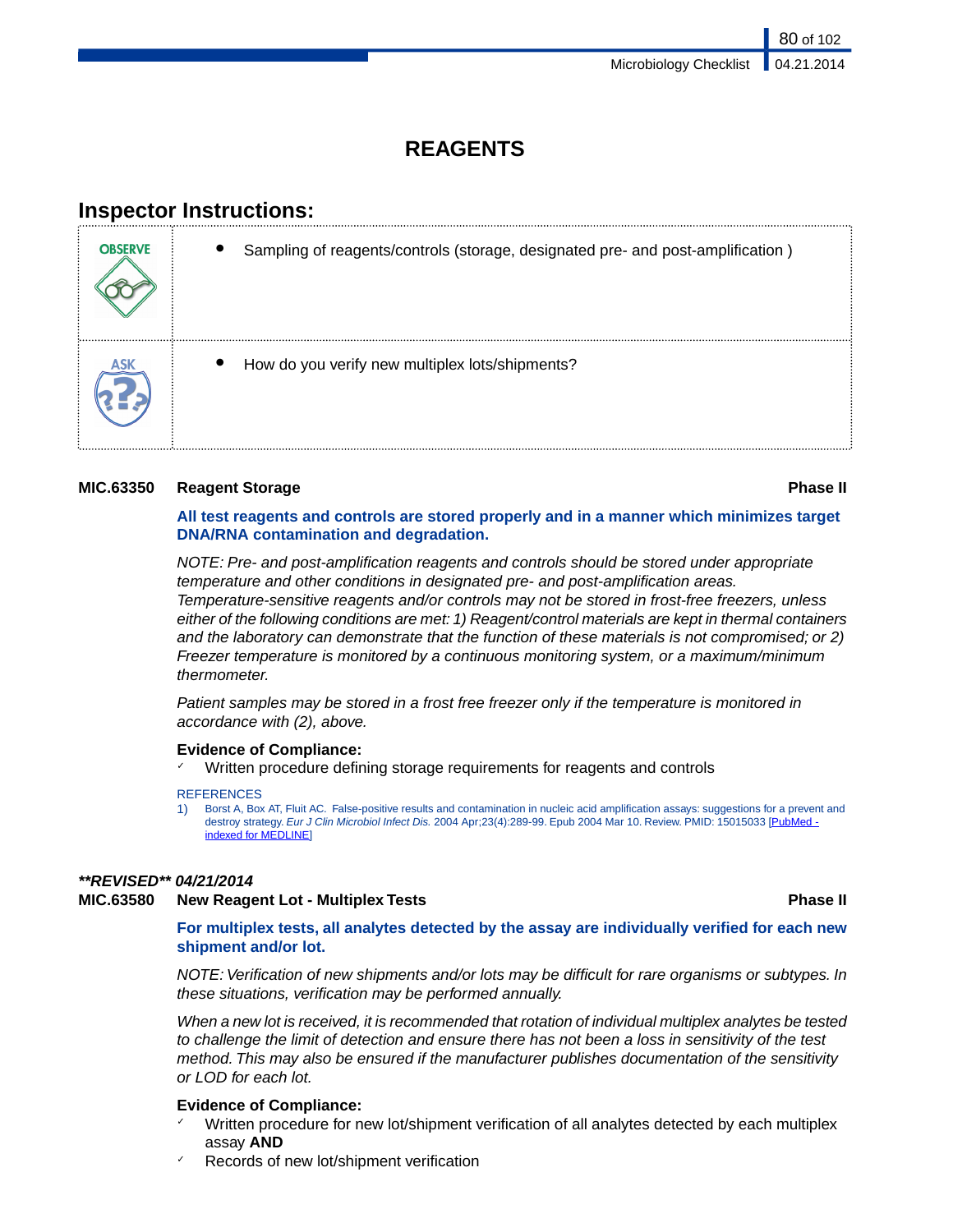# **PROCEDURES & TESTS**

# **Inspector Instructions:**

| <b>READ</b>    | Sampling of test procedures<br>Sampling of temperature incubation logs                                                          |
|----------------|---------------------------------------------------------------------------------------------------------------------------------|
| <b>OBSERVE</b> | Physical containment practices (frequent glove change, separate manipulation of pre-<br>and post-specimens, dedicated pipettes) |
|                | What is your course of action when the incubation temperature is out of range?                                                  |

### **MIC.63800 Carryover Phase II**

### **Nucleic acid amplification procedures (***e.g***. PCR) are designed to minimize carryover (false positive results) using appropriate physical containment and procedural controls.**

*NOTE: This item is primarily directed at ensuring adequate physical separation of pre- and post-amplification samples to avoid amplicon contamination.The extreme sensitivity of amplification systems requires that the laboratory take special precautions. For example, pre- and post-amplification samples should be manipulated in physically separate areas; gloves must be worn and frequently changed during processing; dedicated pipettes (positive displacement type or with aerosol barrier tips) must be used; and manipulations must minimize aerosolization. Enzymatic destruction of amplification products is often helpful, as is real-time measurement of products to avoid manual manipulation of amplification products.*

### **Evidence of Compliance:**

Written procedure that defines the use of physical containment and procedural controls as applicable to minimizing carryover

### **REFERENCES**

1) Kwok S, Higuchi R. Avoiding false positives with PCR. *Nature* 1989;339:237-238

### **MIC.64025 Isolation/Preparation Phase II**

### **The adequacy of nucleic acid isolation/preparation procedures are evaluated.**

*NOTE: Adequacy of nucleic acid isolation/preparation procedures (manual or automated) must be evaluated with each assay by the use of positive and negative controls run in parallel with patient samples.To the extent possible, controls must be processed through all steps of the assay, including the extraction phase.*

### **Evidence of Compliance:**

- ✓ Written procedure for evaluating adequacy of nucleic acid **AND**
- Records of controls used to assess adequacy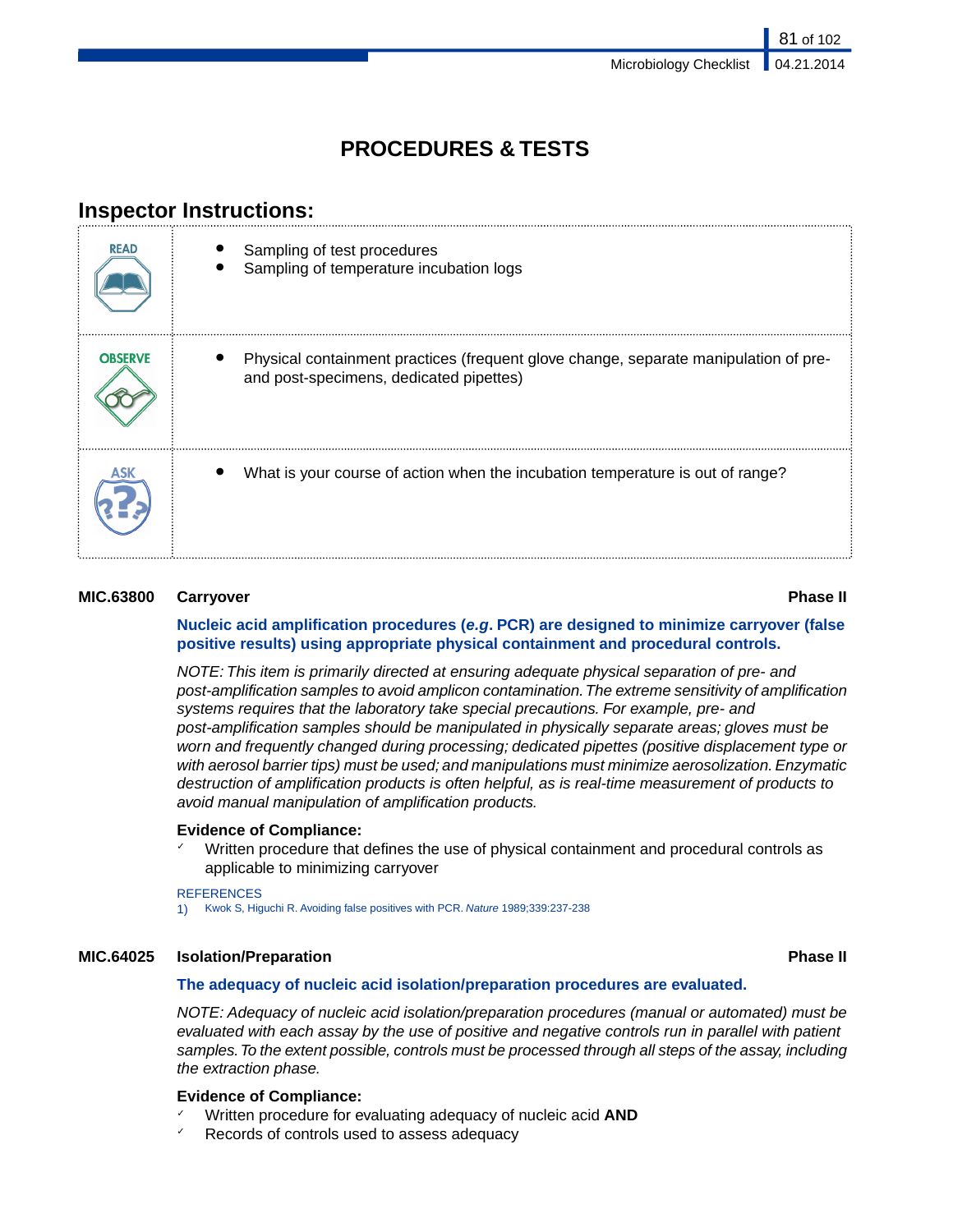Microbiology Checklist

### **MIC.64350 Temperature Range Defined Phase II**

### **For each step of the procedure all incubation temperatures are defined and documented.**

*NOTE: For some instruments this function is performed automatically by software provided by the manufacturer.*

### *\*\*REVISED\*\* 07/29/2013*

### **MIC.64450 Incubations - Manufacturer Specifications Phase II**

**Incubations (reactions) performed using baths/blocks/instruments meet manufacturer specifications.**

*NOTE: Bath/blocks/instruments must be able to maintain the appropriate temperature throughout the incubation (reaction) within the range specified by the manufacturer of the assay.*

### **Evidence of Compliance:**

Written procedure for incubation performance consistent with manufacturer specifications

# **INSTRUMENTS**

### **Inspector Instructions:**



Sampling of thermocycler well accuracy records

### *\*\*REVISED\*\* 07/29/2013*

### **MIC.64614 Thermocycler Temperature Checks Phase II**

**Individual wells (or a representative sample thereof) of thermocyclers are checked for temperature accuracy before being placed in service and at least annually thereafter.**

*NOTE: A downstream measure of well-temperature accuracy (such as productivity of amplification) may be substituted to functionally meet this requirement. For closed systems this function should be performed as a component of the manufacturer-provided preventative maintenance.*

### **Evidence of Compliance:**

- ✓ Written procedure for verification of thermocycler accuracy **AND**
- Records of thermocycler verification

### **REFERENCES**

1) Saunders GC, *et al.* Interlaboratory study on thermal cycler performance in controlled PCR and random amplified polymorphic DNA analyses. *Clin Chem.* 2001;47:47-55

# **LABORATORY SAFETY**

*The inspector should review relevant requirements from the Safety section of the Laboratory General checklist, to assure that the molecular testing section is in compliance. Please elaborate upon the location and the details of each deficiency in the Inspector's Summation Report.*

*The following requirement pertains specifically to the molecular microbiology section.*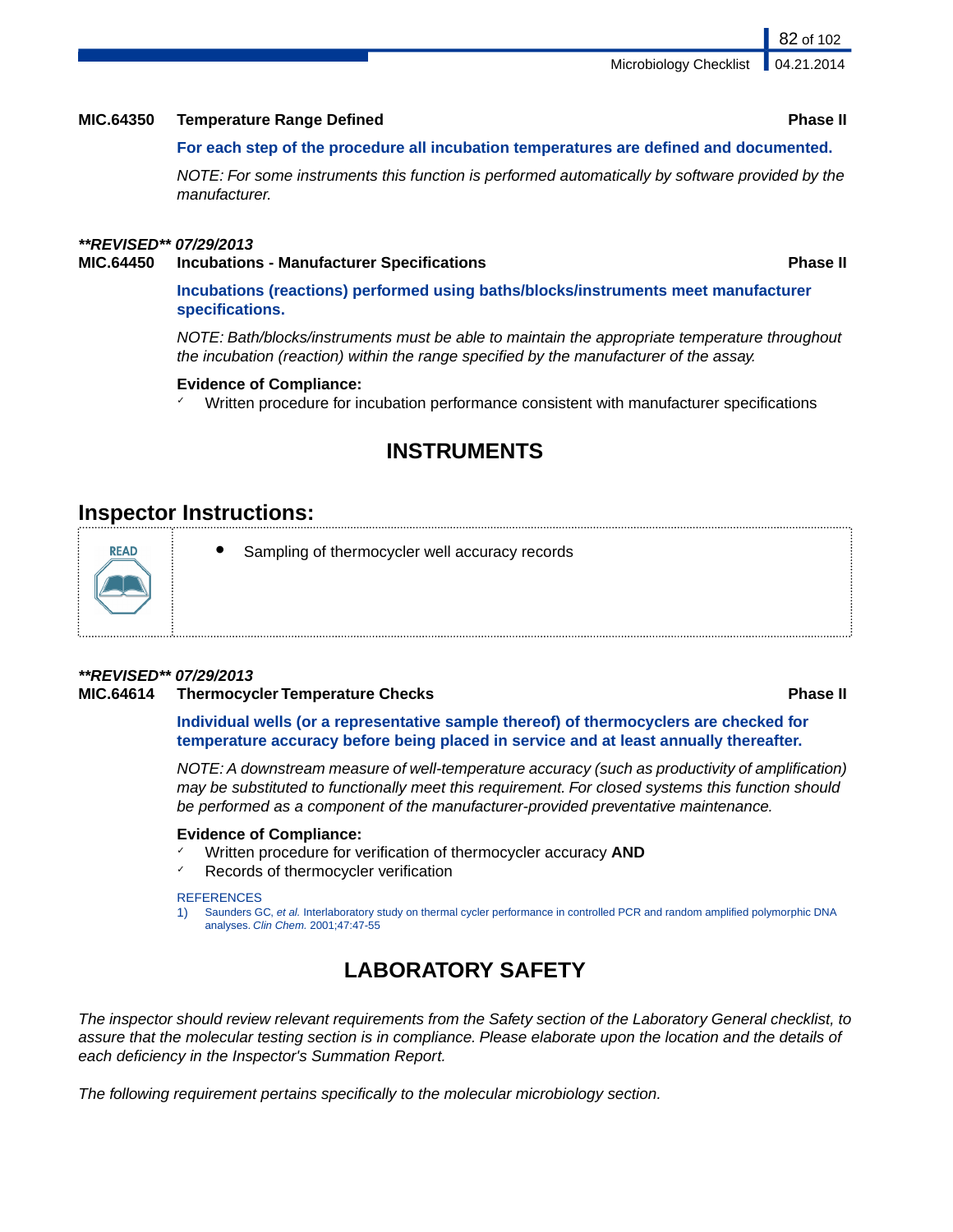# **Inspector Instructions:**



Sampling of molecular microbiology specimen handling and processing procedures

### **MIC.64620 Specimen Handling/Processing Phase II**

83 of 102

**There are documented policies for the safe handling and processing of samples from patients with suspected infections due to avian influenza, SARS, or similar emerging pathogens.**

# **PERSONNEL**

# **Inspector Instructions:**



Sampling of personnel training records

### *\*\*REVISED\*\* 07/29/2013*

**MIC.64631 Personnel Training Phase II**

### **There is an adequate training program for supervisory personnel and technologists.**

### **Evidence of Compliance:**

- ✓ Documented training program **AND**
- Records of training by the institution or appropriate outside organization

### **REFERENCES**

- 1) Department of Health and Human Services, Centers for Medicare and Medicaid Services. Clinical laboratory improvement amendments of 1988; final rule.*Fed Register.* 1992(Feb 28):7173 [42CFR493.1407(e)(10-11)], 7176 [42CFR493.1445(e)(12)], [42CFR493.1451(b)(7)], [42CFR493.1413(b)(7]
- 2) Von Needa P. Keep everyone keen on continuing education. *Med Lab Observ.* 1979(May):117-126
- 3) Berry CD. The JCAH approach to continuing education in the clinical laboratory. *Lab Med.* 1981;12:10-11
- 4) Umiker W. The role of the pathologist in continuing education programs for laboratory personnel. *Lab Med.* 1981;12:18-21
- 5) Yapit MK. Resources and strategies for a successful CE program. *Med Lab Observ.* 1989(Apr):47-566
- 6) Matta N. Training new technologists in the basics of molecular pathology. *Lab Med.* 1993;24:636-641

# **FDA CLEARED/APPROVED NON-AMPLIFICATION METHODS**

*Examples of this type of testing include C. trachomatis/N. gonorrhoeae DNA probes, Group A Streptococcus DNA probes, PNA FISH testing, and Affirm T. vaginalis, C. albicans, and G. vaginalis testing.*

*This section is used for the direct detection of pathogens from clinical samples and not for culture confirmation.*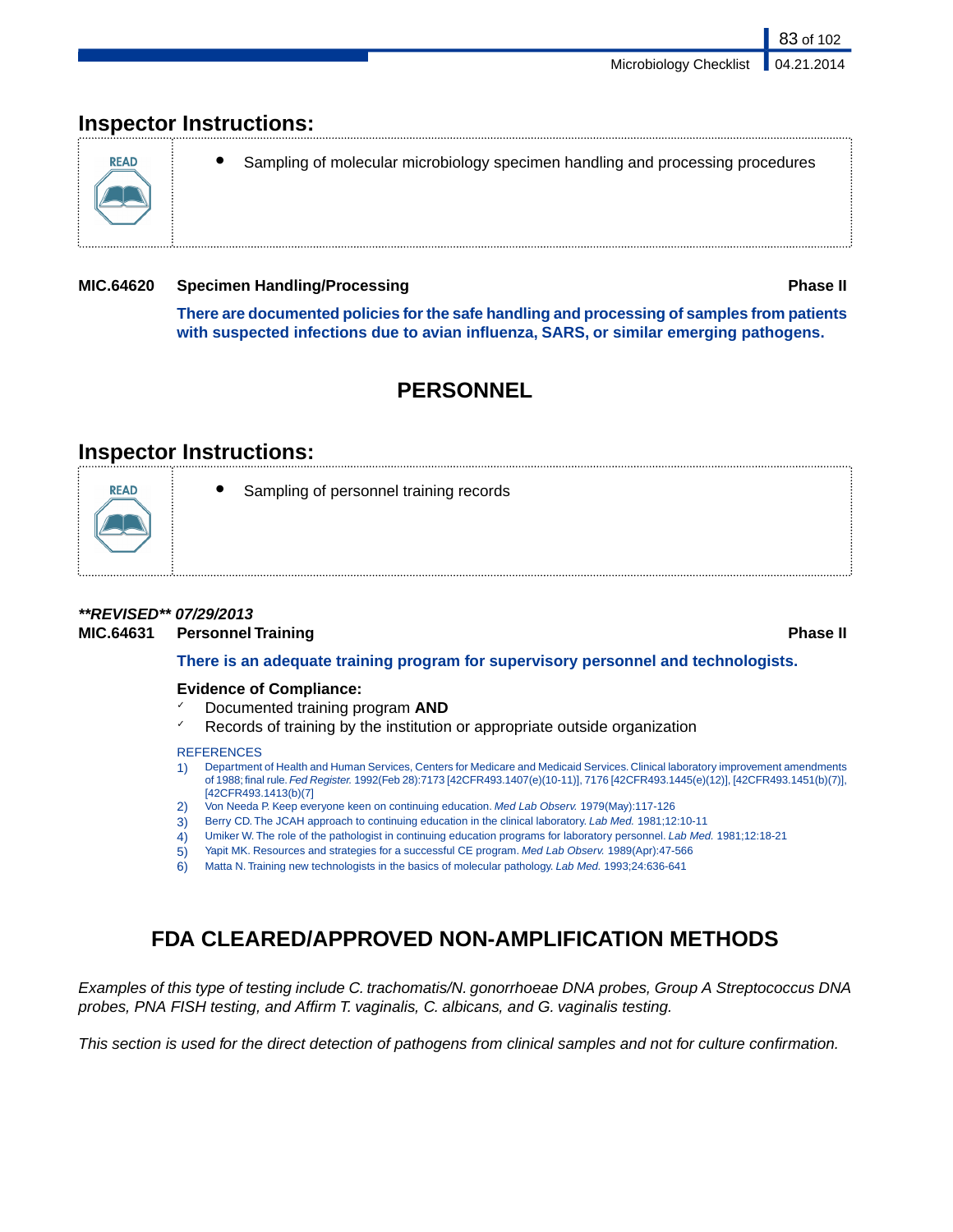# **QUALITY CONTROL**

# **Inspector Instructions:**

| <b>READ</b> | Sampling of molecular microbiology QC policies and procedures<br>Sampling of molecular microbiology QC records                                                                                                  |
|-------------|-----------------------------------------------------------------------------------------------------------------------------------------------------------------------------------------------------------------|
| ASK         | What is your course of action when ISH results do not correlate with culture findings?<br>What follow-up action is taken when a negative result is obtained for Group B strep tests<br>using direct DNA probes? |

### **MIC.64710 ISH QC Phase II**

### **Appropriate positive and negative controls are run in parallel and results documented for each microbial** *in situ* **hybridization (ISH) analysis.**

*NOTE: Laboratories should refer to the manufacturer's guidelines for the selection of appropriate controls. Quality control must be performed with every run, independent of the number of samples tested (i.e. 1 sample or batch of several samples)*

### **Evidence of Compliance:**

Written procedure for ISH QC consistent with manufacturer's guidelines

### **REFERENCES**

- 1) Stefano, K., and J. J. Hyldig-Nielsen. 1997. Diagnostic applications of PNA oligomers. *In* S. A. Minden and L. M. Savage (ed.), Diagnostic gene detection & quantification technologies. IBC Library Series, Southborough, Mass
- 2) Perry-O'Keefe, H., S. Rigby, K. Oliveira, D. Sorensen, H. Stender, J. Coull, and J. J. Hyldig-Nielsen. 2001. Identification of indicator microorganisms using a standardized PNA FISH method. J. Microbiol. Methods 47:281-292.[CrossRef][Medline]
- 3) Oliveira, K., S. M. Brecher, A. Durbin, D. S. Shapiro, D. R. Schwartz, P. C. De Girolami, J. Dakos, G. W. Procop, D. Wilson, C. S. Hanna, G. Haase, H. Peltroche-Llacsahuanga, K. C. Chapin, M. C. Musgnug, M. H. Levi, C. Shoemaker, and H. Stender. 2003. Direct identification of *Staphylococcus aureus* from positive blood culture bottles. J. Clin. Microbiol. 41:889-891.[Abstract/Free Full Text]

### **MIC.64720 QC Corrective Action Phase II**

### **Corrective action is documented when microbial ISH (***in situ* **hybridization) results do not correlate with culture findings.**

*NOTE: Discordant findings should be promptly investigated for potential false positive or false negative results from reagent failure, technical error, interpretive error or cross-reactivity of probes.*

**REFERENCES** 

- 1) Stefano, K., and J. J. Hyldig-Nielsen. 1997. Diagnostic applications of PNA oligomers. *In* S. A. Minden and L. M.
- 2) Perry-O'Keefe, H., S. Rigby, K. Oliveira, D. Sorensen, H. Stender, J. Coull, and J. J. Hyldig-Nielsen. 2001. Identification of indicator microorganisms using a standardized PNA FISH method. J. Microbiol. Methods 47:281-292.[CrossRef][Medline]
- 3) Oliveira, K., S. M. Brecher, A. Durbin, D. S. Shapiro, D. R. Schwartz, P. C. De Girolami, J. Dakos, G. W. Procop, D. Wilson, C. S. Hanna, G. Haase, H. Peltroche-Llacsahuanga, K. C. Chapin, M. C. Musgnug, M. H. Levi, C. Shoemaker, and H. Stender. 2003. Direct identification of *Staphylococcus aureus* from positive blood culture bottles. J. Clin. Microbiol. 41:889-891.[Abstract/Free Full Text]

### *\*\*REVISED\*\* 07/29/2013*

### **MIC.64730 Slide Usage - Manufacturer Recommendations Phase II**

**For microbial fluorescence** *in situ* **hybridization (FISH) testing, the laboratory uses only the microscope slides and filters recommended by the manufacturer.**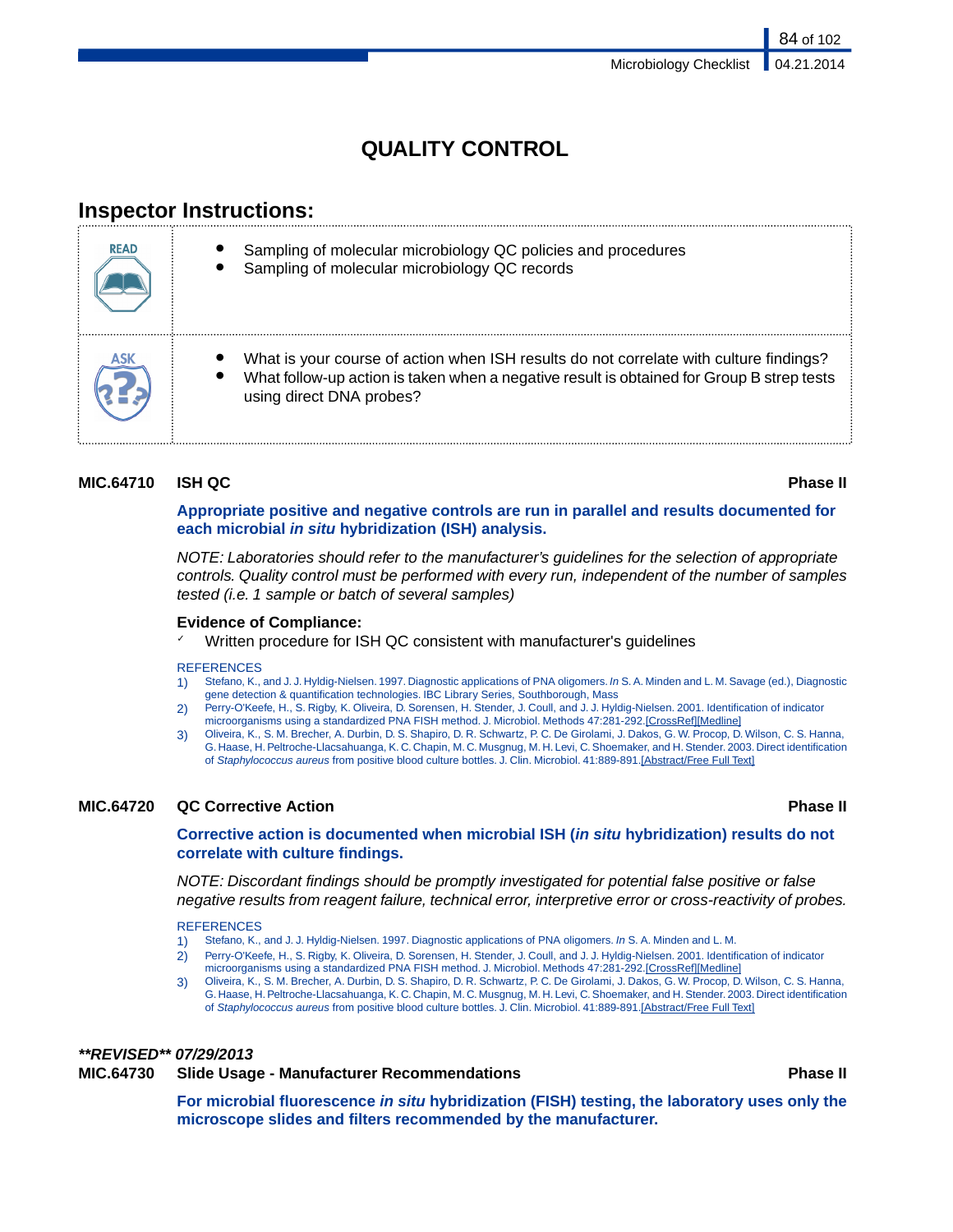*NOTE: Use of other microscope slides can result in inaccurate or inconclusive results from non-specific or interfering background fluorescence.*

### **MIC.64750 Group B Screening Phase II**

85 of 102

### **Negative results obtained for Group B streptococcus intrapartum screening by direct DNA probe are followed up with a selective broth culture method.**

*NOTE: This test is insufficiently sensitive to detect light colonization and is therefore not adequate to replace culture based prenatal screening or to use in place of risk based approaches when culture results are unknown at the time of labor. An adequate rapid intrapartum test must be as sensitive as culture of vaginal and rectal swabs inoculated into selective broth media.*

### **Evidence of Compliance:**

Written procedure requiring follow-up testing for negative Group B performed by direct DNA probe

### **REFERENCES**

- 1) Prevention of Perinatal Group B Streptococcal Disease: Revised Guidelines form the CDC, 2010. Morbidity and Mortality Weekly Report <http://www.cdc.gov/mmwr/preview/mmwrhtml/rr5910a1.htm>
- 2) Prevention of Early-Onset Group B Streptococcal Disease in Newborns. 2011.The American College of Obstetricians and Gynecologists Committee on Obstetric Practice Opinion 485. [http://www.acog.org/~/media/Committee%20Opinions/Committee%20on%20Obstetric%20Practice/co485.pdf?](http://www.acog.org/~/media/Committee%20Opinions/Committee%20on%20Obstetric%20Practice/co485.pdf?dmc=1&ts=20130501T0831574726http://www.acog.org/~/media/Committee%20Opinions/Committee%20on%20Obstetric%20Practice/co85.pdf?dmc=1&ts=20120919T1419214673)

# **ASSAY VERIFICATION**

# **Inspector Instructions:**

| <b>READ</b> | $\bullet$<br>Sampling of assay verification studies                                          |
|-------------|----------------------------------------------------------------------------------------------|
|             | How does your laboratory verify assay performance prior to test implementation?<br>$\bullet$ |

### **MIC.64760 Verification Study Phase II**

### **There is documentation that the laboratory has performed a verification study prior to reporting patient results.**

*NOTE: Laboratories must verify manufacturer data on analytic accuracy, precision and reportable range. Verification studies must include an adequate number of positive and negative samples representing the specimen types used in the assay (e.g. cervical swabs, urethral swabs and urine). Samples may include spiked specimens (suspensions of target added to appropriate matrix), if patient samples are not available or inadequate in number across the dynamic range of a quantitative assay.*

*For analytic sensitivity, interferences and reference ranges, laboratories may use data from the manufacturer or the literature. Refer to the section "Test Method Verification" in the All Common Checklist for additional details.*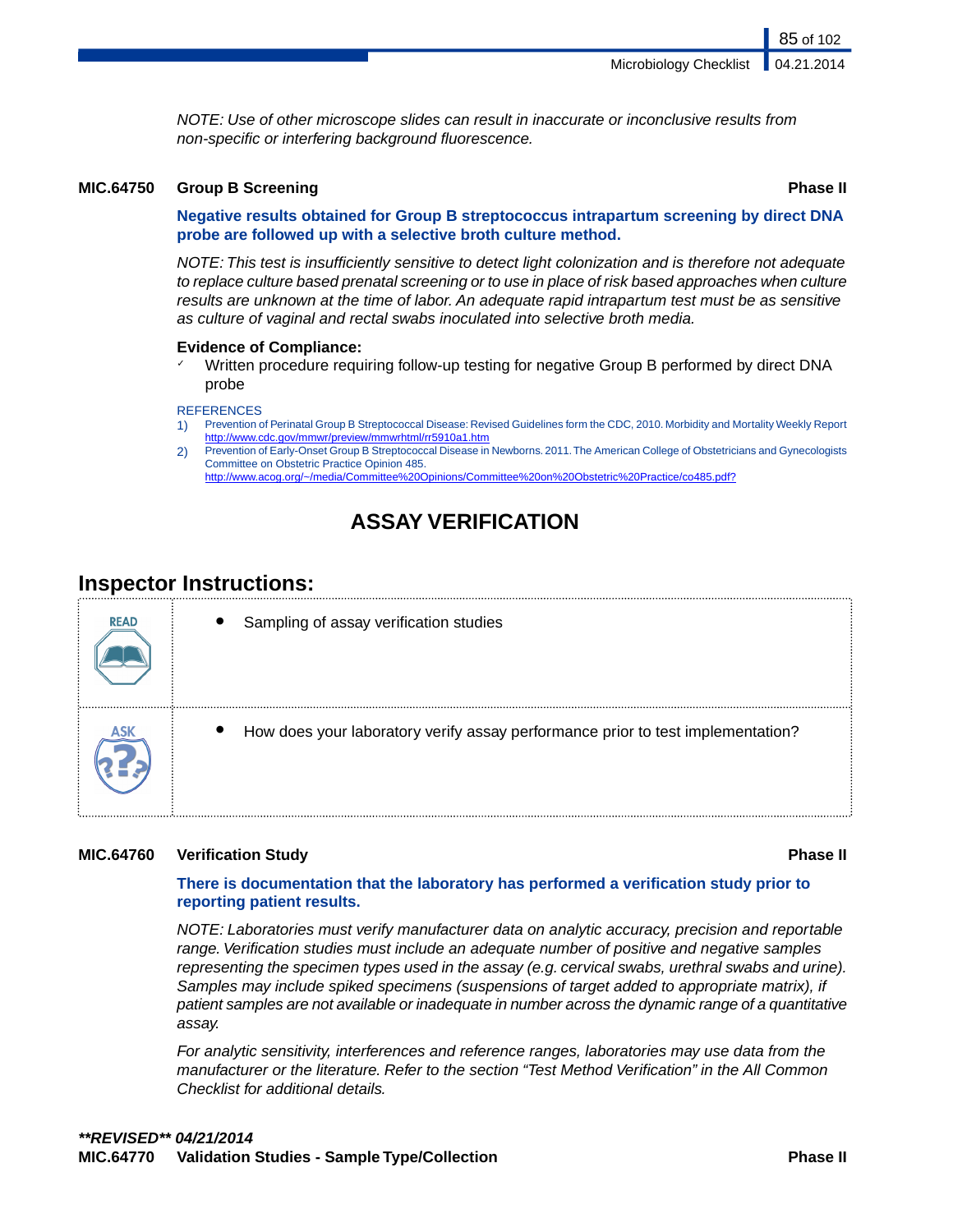**If the laboratory tests sample types or uses collection devices other than those listed in the package insert, the laboratory performs validation studies to document adequate performance of the test.**

*NOTE: If the use of an alternative specimen type or collection device requires any part of the test procedure to be modified (including, for example, a preprocessing step), the test is subject to the requirements of the section "Laboratory-developed or Modified FDA-cleared/approved Tests."*

*If no additional modifications to the procedure are necessary, the use of the separate section is not required for specimen types or collection devices not listed in the package insert.While these tests do not require the "Laboratory-developed or Modified FDA-cleared/approved Tests" section of the Microbiology Checklist to be used, the CAP recognizes that any modification to the manufacturer instructions no longer allows the test method to be considered FDA-cleared or approved. Laboratories are also subject to the test method validation requirements in the All Common Checklist.*

*Results from tests performed on sample types not listed in the package insert may be reported without complete validation only if the sample type is encountered rarely, precluding an adequate number for validation studies. Under these circumstances, the test report must include a disclaimer stating that the sample type has not been validated*

# **FDA CLEARED/APPROVED TARGET & SIGNAL AMPLIFICATION METHODS & SEQUENCING**

*Examples of this type of testing include both target and signal nucleic acid amplification tests for the detection of C. trachomatis, N. gonorrhoeae , methicillin resistant Staphylococcus aureus, human papillomavirus, Mycobacterium tuberculosis, HIV-1 and Hepatitis C viral load testing, and HIV-1 genotypic testing.*

# **QUALITY CONTROL**

### **Inspector Instructions:**

| <b>READ</b> | Sampling of molecular microbiology test procedures<br>Validation studies if different sample types or collection devices are utilized<br>Validation studies if different cut-off values are utilized<br>Sampling of calibration records |
|-------------|-----------------------------------------------------------------------------------------------------------------------------------------------------------------------------------------------------------------------------------------|
|             | What collection device is used for this assay (confirm as stated in package insert)?                                                                                                                                                    |

### **MIC.64810 Test Performance - Manufacturer Instructions Phase II**

**Tests are performed and results reported as specified in package inserts without substitution of reagents or modification of testing protocol.**

*NOTE: If use of an alternative specimen type or collection device requires any part of the test procedure to be modified (e.g. a preprocessing step), the test is subject to the requirements of the checklist section "Laboratory-developed or Modified FDA-cleared/approved Tests."*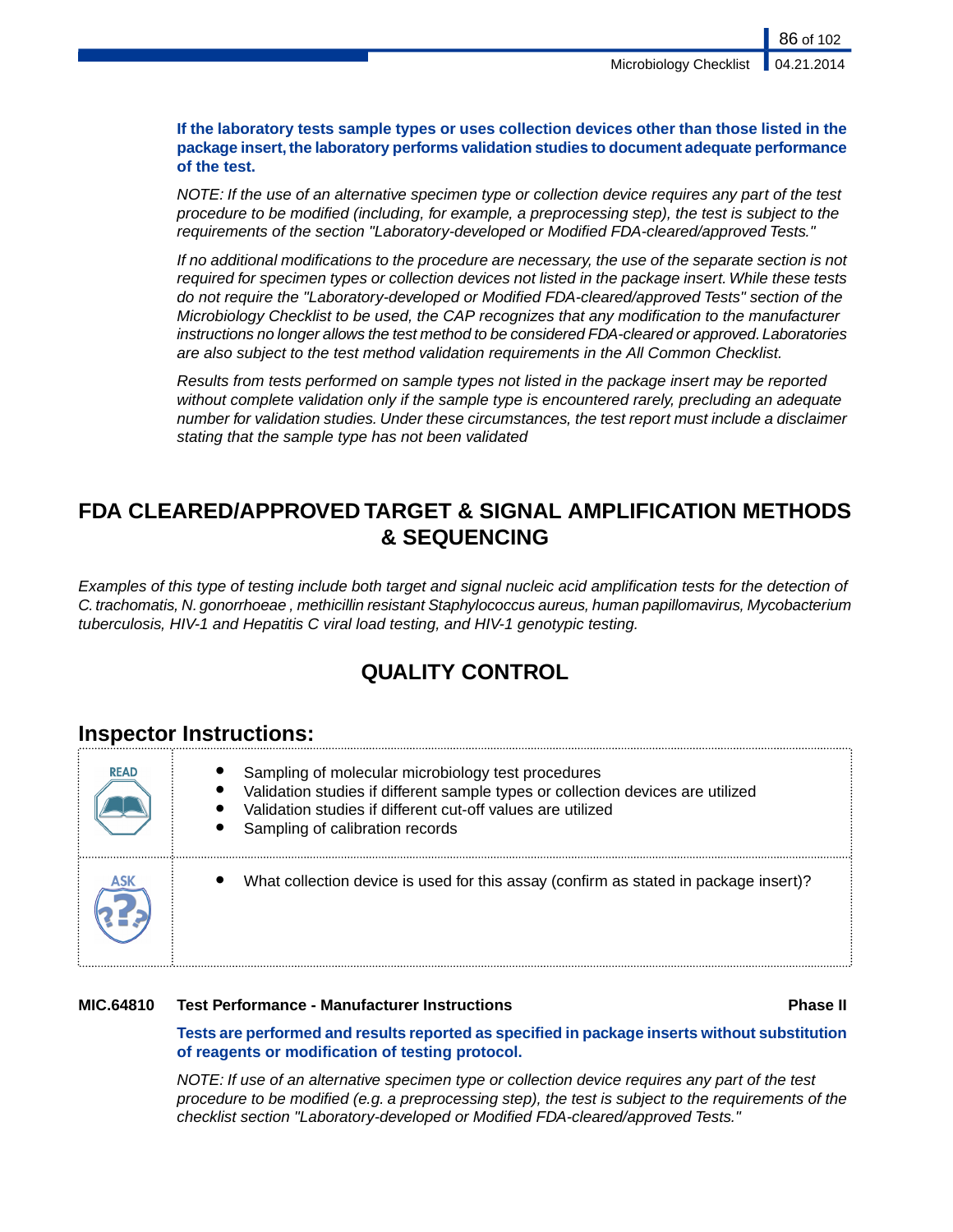*If no additional modifications to the procedure are necessary the use of the separate section is not required for specimen types or collection devices not listed in the package insert; however, the modification is subject to the validation requirements defined in MIC.64815.*

### *\*\*REVISED\*\* 07/29/2013*

**MIC.64815 Validation Studies - Sample Type/Collection Phase II**

**If the laboratory tests sample types or uses collection devices other than those listed in the package insert, the laboratory performs validation studies to document adequate performance of the test.**

*NOTE: If the use of an alternative specimen type or collection device requires any part of the test procedure to be modified (including, for example, a preprocessing step), the test is subject to the requirements of the section "Laboratory-developed or Modified FDA-cleared/approved Tests."*

*If no additional modifications to the procedure are necessary, the use of the separate section is not required for specimen types or collection devices not listed in the package insert.While these tests do not require the "Laboratory-developed or Modified FDA-cleared/approved Tests" section of the Microbiology Checklist to be used, the CAP recognizes that any modification to the manufacturer instructions no longer allows the test method to be considered FDA-cleared or approved. Laboratories are also subject to the test method validation requirements in the All Common Checklist.*

*Results from tests performed on sample types not listed in the package insert may be reported without complete validation only if the sample type is encountered rarely, precluding an adequate number for validation studies. In these circumstances, the test report must include a disclaimer stating that the sample type has not been validated.*

### *\*\*REVISED\*\* 07/29/2013*

### **MIC.64817 Pre-enrichment Step - GBS Phase II**

**A pre-enrichment step using a selective broth enrichment culture is performed for antepartum (35-37 weeks gestation) vaginal/rectal swab screening for Group B streptococci (GBS) colonization by nucleic acid amplification testing (NAAT).**

*NOTE: If direct sample testing is performed, without the broth enrichment step, all antepartum samples testing negative for GBS must be followed up with a selective enrichment broth step in conjunction with culture or NAAT testing.*

*The utility of NAAT assays for intrapartum testing (i.e. during active labor) remains unsettled. If used, it is recommended that testing only be considered for women not appropriately screened at 35-37 weeks and for whom no other clinical risk factors related to neonatal GBS infection are present during labor.*

### **REFERENCES**

- 1) Prevention of Perinatal Group B Streptococcal Disease: Revised Guidelines form the CDC, 2010. Morbidity and Mortality Weekly Report <http://www.cdc.gov/mmwr/preview/mmwrhtml/rr5910a1.htm>.
- 2) Prevention of Early-Onset Group B Streptococcal Disease in Newborns. 2011.The American College of Obstetricians and Gynecologists Committee on Obstetric Practice Opinion 485.
	- [http://www.acog.org/~/media/Committee%20Opinions/Committee%20on%20Obstetric%20Practice/co485.pdf?](http://www.acog.org/~/media/Committee%20Opinions/Committee%20on%20Obstetric%20Practice/co485.pdf?dmc=1&ts=20130501T0831574726)

### **MIC.64820 M.tb Molecular Testing Phase II**

**When performing molecular testing for the detection of** *M. tuberculosis* **directly from clinical specimens, culture is performed on all samples regardless of the molecular test result.**

### **Evidence of Compliance:**

Patient reports or worksheets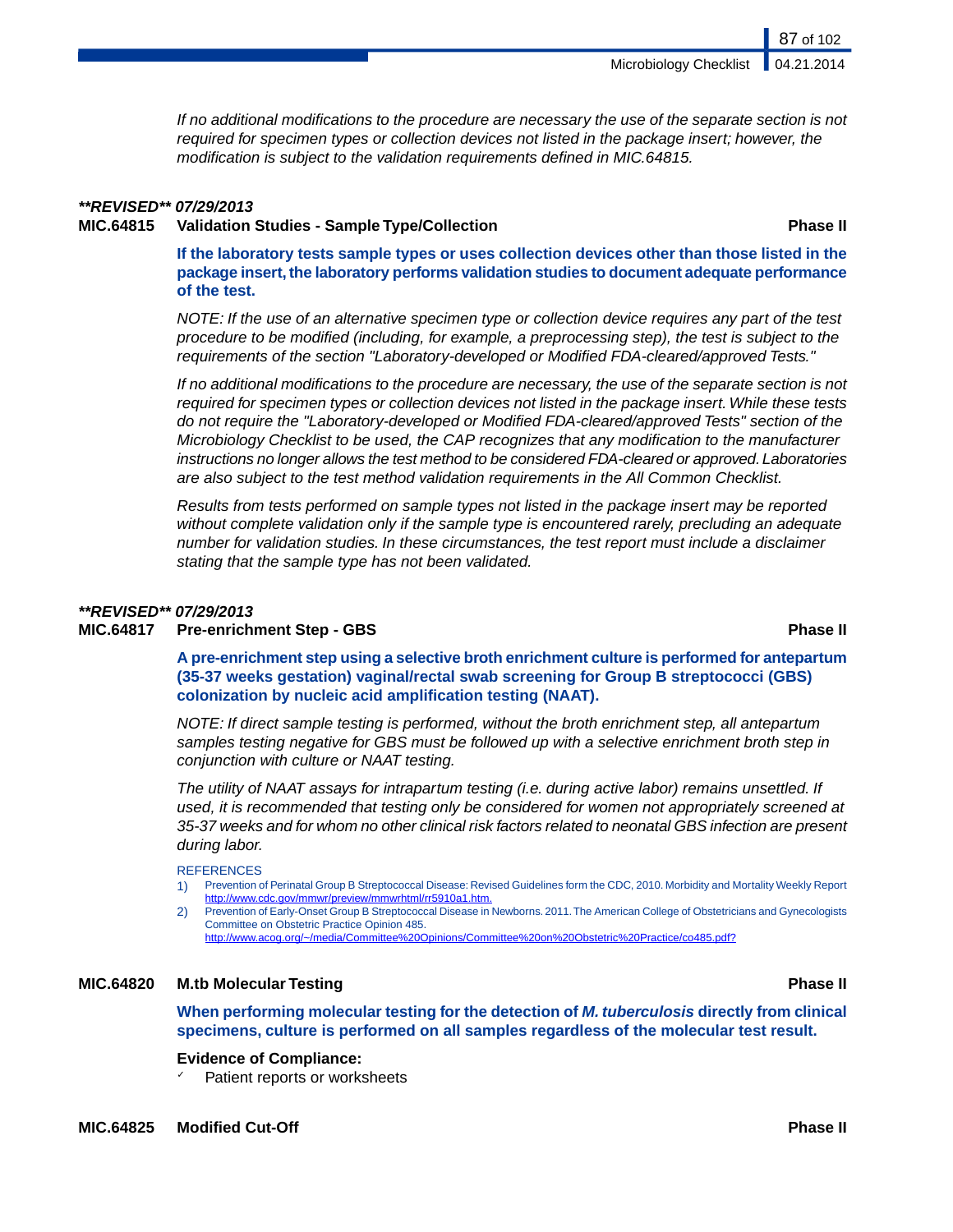### **If the laboratory has modified the manufacturer's cut off-value for a positive result, the new cut-off value has been validated.**

### **Evidence of Compliance:**

 $\checkmark$  Records of cut-off validation when different cut-off values are utilized

### **MIC.64830 Test Calibration Phase II**

**For quantitative tests, test calibration is performed according to the manufacturer's specifications.**

*NOTE: Calibrators should be run following the manufacturer's recommendations. Some systems may use electronic calibration data.*

### **Evidence of Compliance:**

Records of calibration

### *\*\*NEW\*\* 07/29/2013*

### **MIC.64832 AMR Verification Phase II**

**Verification of the analytical measurement range (AMR) is performed with matrix-appropriate materials, which at a minimum, include the low, mid and high range of the AMR, and the process is documented.**

*NOTE: If the materials used for calibration or for calibration verification include low, midpoint, and high values that are near the stated AMR, and if calibration verification data are within the laboratory's acceptance criteria, the AMR has been verified; no additional procedures are required. If the calibration and/or calibration verification materials do not span the full AMR, or the laboratory extends the AMR beyond the manufacturer's stated range, the AMR must be verified by assaying materials reasonably near the lowest and highest values of the AMR.*

*Calibration, calibration verification, and validation of the analytical measurement range (AMR) are required to substantiate the continued accuracy of a test method. The CLIA regulations use the term "calibration verification" to refer to both verification of correct method calibration and verification of the analytical measurement range. This Checklist uses separate terms to identify two distinct processes that are both required for good laboratory practice.*

### **Evidence of Compliance:**

Written procedure for AMR verification defining the types of materials used and acceptability criteria consistent with manufacturer's instructions

### **REFERENCES**

1) Department of Health and Human Services, Centers for Medicare and Medicaid Services. Clinical laboratory improvement amendments of 1988; final rule. *Fed Register.* 2003(Jan 24):3707 [42CFR493.1255]

### *\*\*NEW/REVISED\*\* 04/21/2014*

### **MIC.64834 AMR Verification Criteria Phase II**

**Criteria are established for verifying the analytical measurement range and compliance is documented.**

*NOTE: The AMR must be verified at least every six months after a method is initially placed in service and if any of the following occur:*

- *1. A change of reagent lots for chemically or physically active or critical components, unless the laboratory can demonstrate that the use of different lots does not affect the accuracy of patient/client test results, and the range used to report patient/client test data*
- *2. If QC materials reflect an unusual trend or shift or are outside of the laboratory's acceptable limits and other means of assessing and correcting unacceptable control values fail to identify and correct the problem*
- *3. After major preventive maintenance or change of a critical instrument component*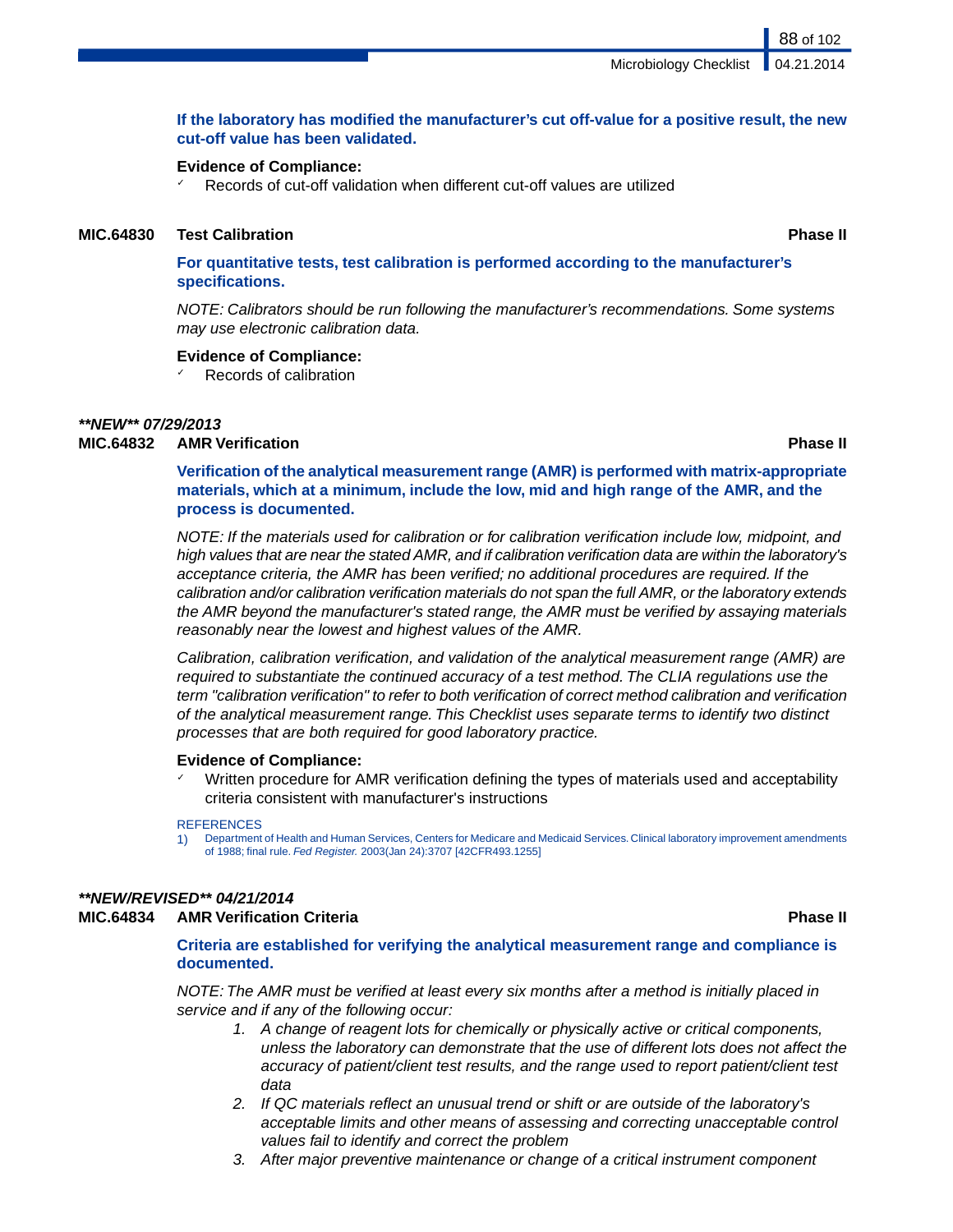*4. When recommended by the manufacturer*

### **Evidence of Compliance:**

 $\checkmark$  Written procedure defining the method, frequency and acceptability criteria for AMR verification

# **SEQUENCING**

# **Inspector Instructions:**

| <b>READ</b>    | Sampling of molecular microbiology test procedures                                                                                           |
|----------------|----------------------------------------------------------------------------------------------------------------------------------------------|
| <b>OBSERVE</b> | Manufacturer's interpretive software (most current version)                                                                                  |
|                | How does your laboratory detect cross-contamination of samples/amplicons? What<br>action would you take if cross contamination is suspected? |

# *\*\*REVISED\*\* 07/29/2013*

### **MIC.64835 Sequencing Data Criteria Phase II**

### **Criteria are established for the acceptability and interpretation of primary sequencing data.**

*NOTE: The laboratory should follow manufacturer guidelines for rejection and acceptance criteria for assessing acceptability of sequencing results.*

### **MIC.64840 Sequence Data Interpretation Phase I**

**The laboratory has a process in place to assure that interpretation of sequence data is based on the latest version of the manufacturer's interpretive software.**

### *\*\*REVISED\*\* 07/29/2013*

### **MIC.64845 Alternative Sequencing Interpretive DB Phase II**

**If the laboratory uses alternative sequence interpretive databases, either alone or in conjunction with manufacturer's software, the alternative databases have been validated for the interpretation of the sequence data.**

*NOTE:This validation can be completed using published literature that documents the interpretation of the sequence data (for example the ISA-USA resistance interpretation guidelines). If the use of alternative data bases is done by the clinician after laboratory reporting of sequence interpretation, this validation is not necessary.*

### **Evidence of Compliance:**

Records of validation study if alternative interpretive databases are utilized, if applicable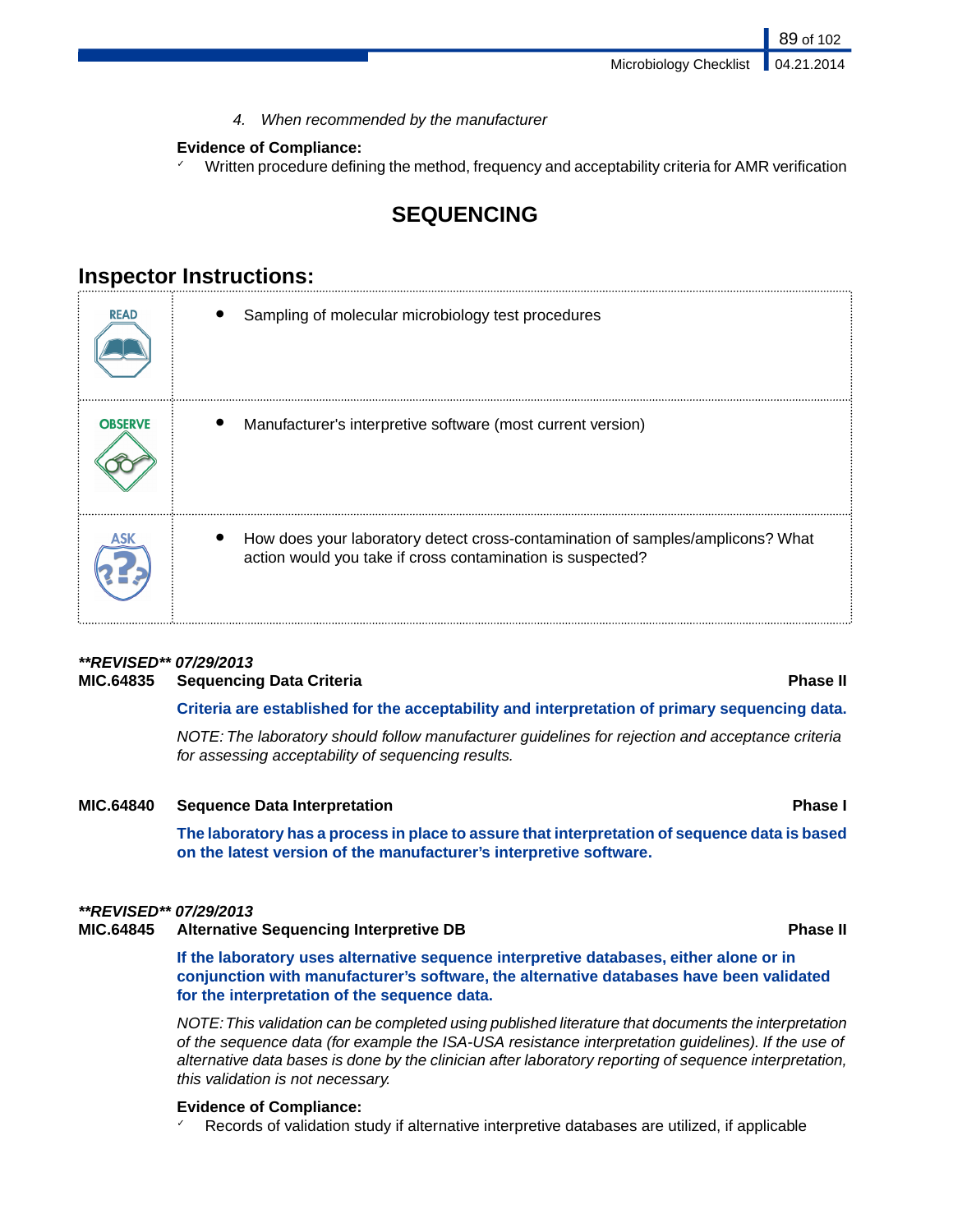Microbiology Checklist

### **MIC.64850 Sample/Amplicon Contamination Phase II**

**There is a procedure to prevent or detect potential cross-contamination of samples and/or amplicons.**

*NOTE: Examples of procedures are the use of negative controls in each batch, the manufacturer's use of Uracil N-glycosylase (UNG), or the fingerprinting program provided by the manufacturer.*

### **MIC.64855 Sample/Amplicon Contamination Phase II**

**If results of fingerprint analysis or negative control indicate a potential for sample and/or amplicon contamination, the laboratory has a written procedure in place to investigate and resolve the problem.**

# **ASSAY VALIDATION/VERIFICATION**

### **Inspector Instructions:**

| <b>READ</b> | Sampling of assay validation/verification studies                                                     |
|-------------|-------------------------------------------------------------------------------------------------------|
|             | How does your laboratory validate/verify assay performance prior to test implementation?<br>$\bullet$ |

### **MIC.64860 Validation/Verification Study Phase II**

### **There is documentation that the laboratory has performed a validation/verification study prior to reporting patient results.**

*NOTE:The laboratory is required to verify certain performance characteristics of the test as outlined in the package insert for all testable specimen types. For qualitative tests this includes comparison of positive and negative test results to a comparable test method. Specimens for the validation/verification can include external control material, cultured organisms and proficiency testing material, and must include positive and negative patient samples. For quantitative tests, the manufacturer's limit of detection, linearity, reportable range, and precision should be validated/verified by the laboratory, as well as a comparison of patient test results across the reportable range of the test. Specimens for the validation/verification can include quantitative external control material, cultured organisms (quantified) and proficiency testing material, and must include patient samples.*

*Refer to the section "Test Method Validation/Verification" in the All Common Checklist for additional details.*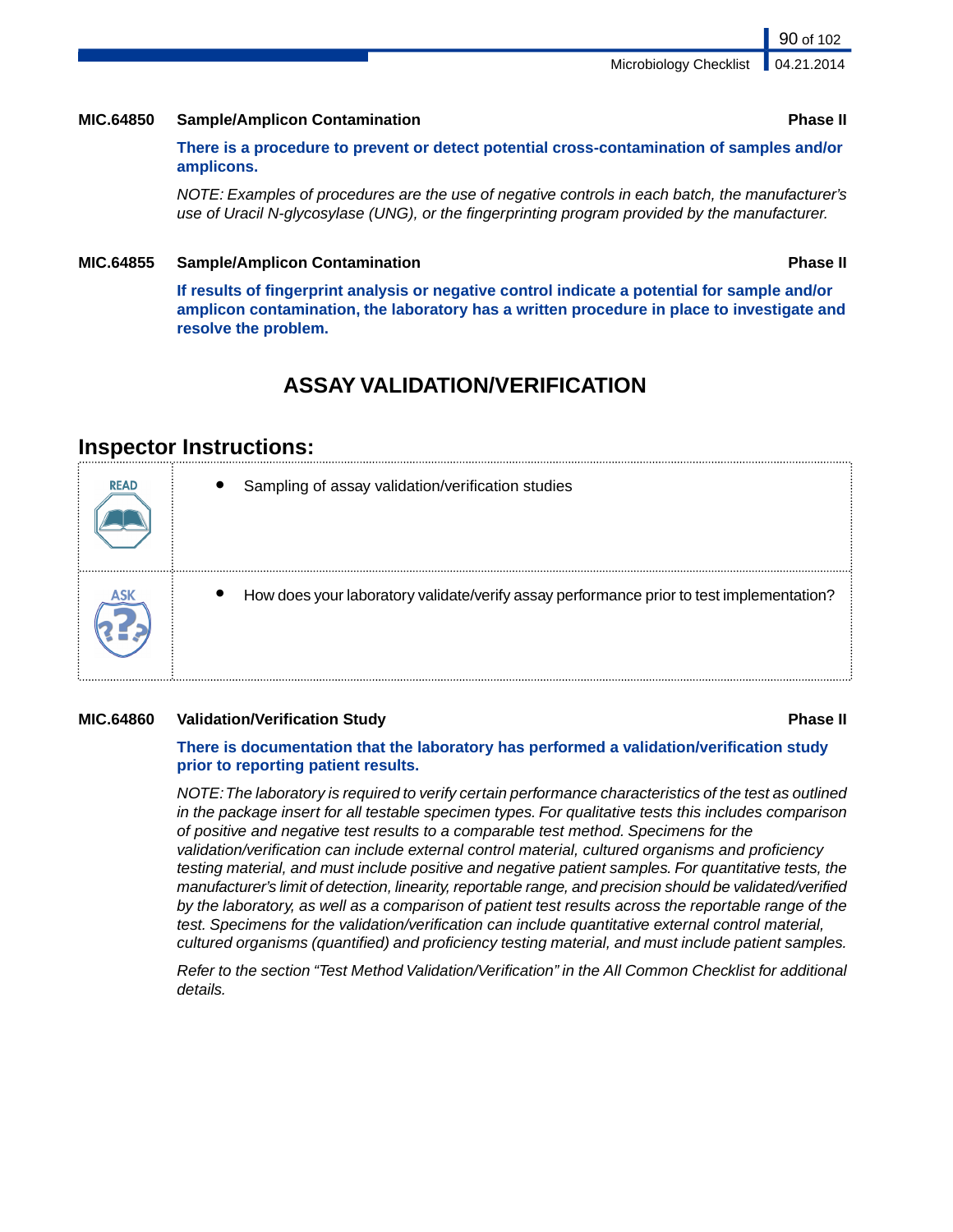# **LABORATORY-DEVELOPED OR MODIFIED FDA CLEARED / APPROVED TESTS**

*This section must be used for all laboratory-developed tests\* (qualitative, quantitative, or sequencing) as well as FDA cleared/approved tests in which the test methodology has been altered (for example, use of an alternative extraction method).*

*A laboratory-developed test (LDT) is defined as follows: A test used in patient management that has all of the following characteristics:*

- The test is performed by the clinical laboratory in which the test was developed
- *The test is neither FDA-cleared nor FDA-approved, or the laboratory has made a modification to manufacturer's instructions for an FDA-cleared/approved test (changes in sample types or collection devices are examples of common modifications)*
- *The test was first used for clinical testing after April 23, 2003*

*A laboratory is considered to have developed a test if the test procedure was created by the laboratory performing the testing, irrespective of whether fundamental research underlying the test was developed elsewhere or reagents (including ASRs), equipment, or technology integral to the test were purchased, adopted, or licensed from another entity.*

*\*i.e. laboratory-developed tests using ASRs or reagents developed solely by the laboratory.*

# **QUANTITATIVE ASSAYS: CALIBRATION & STANDARDS**

### *This section of the checklist only applies to quantitative tests for which appropriate external materials exist.*

*This introduction discusses the processes of calibration, calibration verification, and analytic measurement range (AMR) verification.*

### *DEFINITIONS:*

*CALIBRATION is the set of operations that establish, under specified conditions, the relationship between reagent system/instrument response and the corresponding concentration/activity values of an analyte. Calibration procedures are typically specified in the manufacturer's instructions, but may also be established by the laboratory.*

*CALIBRATION VERIFICATION denotes the process of confirming that the current calibration settings for each analyte remain valid for a test system. If calibration verification confirms that the current calibration settings for each analyte are valid, it is not necessary to perform a complete calibration or recalibration of the test system. Each laboratory must define limits for accepting or rejecting tests of calibration verification. Calibration verification can be accomplished in several ways. If the manufacturer provides a calibration validation or verification process, it should be followed. Other techniques include: 1) assay of the current method calibration materials as unknown specimens, and determination that the correct target values are recovered, and 2) assay of matrix-appropriate materials with target values that are specific for the test system.*

### *MATERIALS SUITABLE FOR CALIBRATION VERIFICATION*

*Materials for calibration verification must have a matrix appropriate for the clinical specimens assayed by that method, and target values appropriate for the measurement system. Suitable materials may include, but are not limited to:*

*1. Calibrators used to calibrate the analytical measurement system*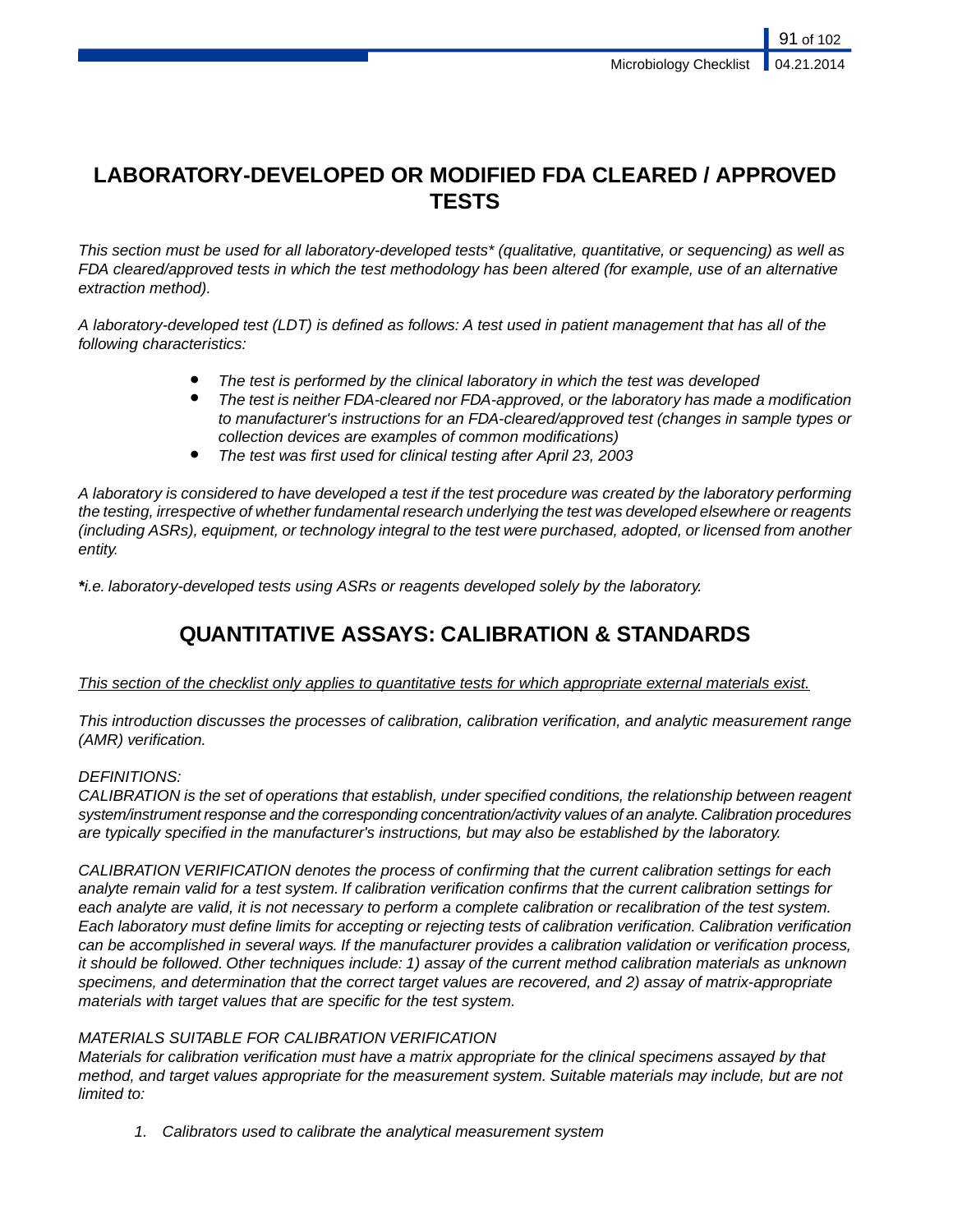Microbiology Checklist

- *2. Materials provided by the analytical measurement system vendor for the purpose of calibration verification*
- *3. Previously tested unaltered patient/client specimens*
- *4. Primary or secondary standards or reference materials with matrix characteristics and target values appropriate for the method*
- *5. Proficiency testing material or proficiency testing validated material with matrix characteristics and target values appropriate for the method*

*In general, routine control materials are not suitable for calibration verification, except in situations where the material is specifically designated by the method manufacturer as suitable for verification of the method's calibration process.*

*ANALYTICAL MEASUREMENT RANGE (AMR) is the range of analyte values that a method can directly measure on the specimen without any dilution, concentration, or other pretreatment not part of the usual assay process.*

*AMR VERIFICATION is the process of confirming that the assay system will correctly recover the concentration or activity of the analyte over the AMR. The materials used for verification must be known to have matrix characteristics appropriate for the method. The matrix of the sample (i.e. the environment in which the analyte is suspended or dissolved) may influence the measurement of the analyte.The method manufacturer may recommend suitable materials. The test specimens must have analyte values that, at a minimum, are near the low, midpoint, and high values of the AMR. Specimen target values can be established by comparison with peer group values for reference materials, by assignment of reference or comparative method values, and by dilution or admixture ratios of one or more specimens with known values. Each laboratory must define limits for accepting or rejecting verification tests of the AMR.*

### *MATERIALS SUITABLE FOR AMR VERIFICATION*

*Materials for AMR verification should have a matrix appropriate for the clinical specimens assayed by that method, and target values appropriate for the measurement system. Materials may include, but are not limited to:*

- *1. Linearity material of appropriate matrix, e.g. CAP Survey-based or other suitable linearity verification material*
- *2. Proficiency testing survey material or proficiency testing survey-validated material*
- *3. Previously tested patient/client specimens, unaltered*
- *4. Previously tested patient/client specimens, altered by admixture with other specimens, dilution, spiking in known amounts of an analyte, or other technique*
- *5. Primary or secondary standards or reference materials with matrix characteristics and target values appropriate for the method*
- *6. Calibrators used to calibrate the analytic measurement system*
- *7. Control materials, if they adequately span the AMR.*

*RECALIBRATION/CALIBRATION VERIFICATION and AMR VERIFICATION INTERVAL: Recalibration or calibration verification, and AMR verification must be performed at least once every 6 months. Successful calibration verification certifies that the calibration is still valid; unsuccessful calibration verification requires remedial action, which usually includes recalibration. The performance of recalibration or a calibration verification procedure resets the calendar to a new maximum 6-month interval before the next required reassessment. Test systems that are recalibrated more frequently than every 6 months do not require a separate calibration verification procedure.*

*In addition to the every 6 month requirement, laboratories must perform recalibration or calibration verification and AMR verification at changes in major system components, and at changes of lots of chemically or physically active reagents unless the laboratory can demonstrate that changing reagent lot numbers does not affect the range used to report patient/client test results. The director should determine what constitutes a verification of the AMR. Manufacturers' instructions should be followed.*

*The laboratory should establish other criteria, as appropriate, for recalibration/calibration verification.These include but are not limited to failure of quality control to meet established criteria, and major maintenance or service to the instrument.*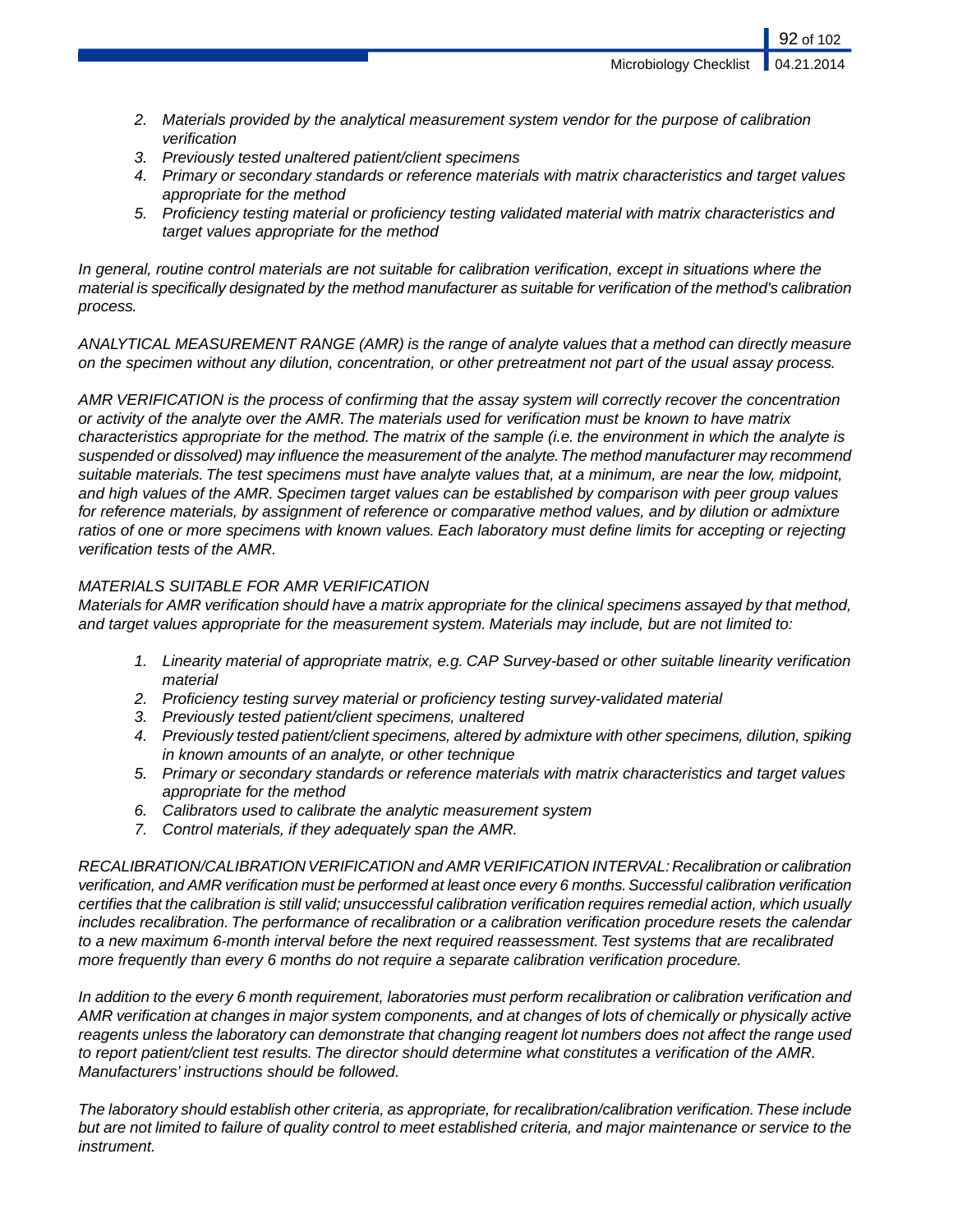93 of 102

|                 | ווואף ווואנו ווואנומיווא.                                                                                                                                                                                                                    |
|-----------------|----------------------------------------------------------------------------------------------------------------------------------------------------------------------------------------------------------------------------------------------|
| <b>READ</b>     | Sampling of calibration and AMR policies and procedures<br>Sampling of calibration records<br>Sampling of AMR verification records                                                                                                           |
| <b>OBSERVE</b>  | Sampling of calibration materials (labeling, storage, quality)                                                                                                                                                                               |
| ASK             | What is your course of action if calibration is unacceptable?<br>When was the last time you performed a calibration procedure and how did you verify<br>the calibration?<br>What is your course of action when results fall outside the AMR? |
| <b>DISCOVER</b> | Further evaluate the responses, corrective actions, and resolutions for unacceptable<br>calibration, unacceptable calibration verification, and results outside the AMR                                                                      |

# **Inspector Instructions:**

### **MIC.64868 Calibration Procedures Phase II**

### **Calibration procedures for each test system are adequate, and the calibration records are reviewed for acceptability.**

### **REFERENCES**

- 1) Department of Health and Human Services, Centers for Medicare & Medicaid Services. Clinical laboratory improvement amendments of 1988; final rule. *Fed Register.* 1992(Feb 28):7165 [42CFR493.1217]
- 2) Department of Health and Human Services, Centers for Medicare & Medicaid Services. Medicare, Medicaid and CLIA Programs; Laboratory Requirements Relating to Quality Systems and Certain Personnel Qualifications; final rule. *Fed Register*. 2003(Jan 24):3707 [42CFR493.1255]
- 3) Kroll MH, Emancipator K. A theoretical evaluation of linearity. *Clin Chem.* 1993;39:405-413
- 4) Clinical and Laboratory Standards Institute. *Evaluation of Matrix Effects; Approved Guideline Second Edition*. Clinical and Laboratory Standards Institute document EP14-A2 (ISBN 1-56238-561-5). Clinical and Laboratory Standards Institute, 940 West Valley Road, Suite 1400, Wayne, Pennsylvania 19087-1898 USA, 2005
- 5) Miller WG. "Quality control." Professional Practice in Clinical Chemistry: A Companion Text, ed. DR Dufour. Washington, DC: AACC Press, 1999:12-1 to 12-22
- 6) Kroll MH, *et al*. Evaluation of the extent of non linearity in reportable range studies. *Arch Pathol Lab Med.* 2000;124:1331-1338
- 7) Miller WG. Quality Control In: Henry's Clinical Diagnosis and Management by Laboratory Methods, 21st Edition, ed. by McPherson RA and Pincus MR, Saunders Elsevier 2007, p99-111

### **MIC.64870 Calibration Materials Phase II**

### **High quality materials with test system and matrix-appropriate target values are used for calibration and calibration verification whenever possible.**

*NOTE: For example, if multiple specimen types are tested in a quantitative test, the test calibration must encompass the range for all expected values for each specimen type. If one calibration range is not sufficient, then more than one calibration range may be required.*

### **Evidence of Compliance:**

Written procedure defining the use of appropriate calibration/calibration verification materials

### **REFERENCES**

<sup>1)</sup> Clinical and Laboratory Standards Institute. *Evaluation of Matrix Effects; Approved Guideline Second Edition*. Clinical and Laboratory Standards Institute document EP14-A2 (ISBN 1-56238-561-5). Clinical and Laboratory Standards Institute, 940 West Valley Road, Suite 1400, Wayne, Pennsylvania 19087-1898 USA, 2005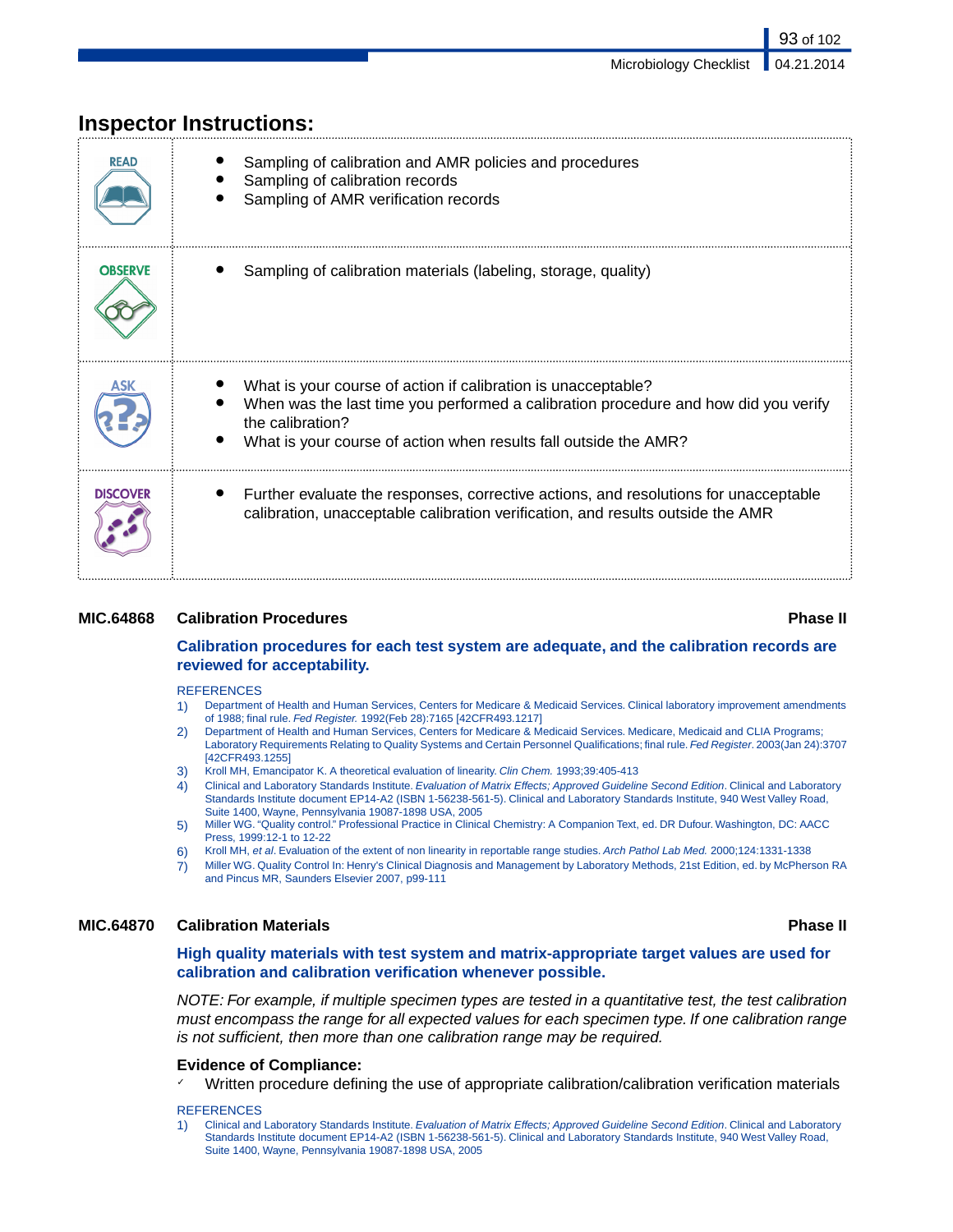2) Department of Health and Human Services, Centers for Medicare and Medicaid Services. Clinical laboratory improvement amendments of 1988, final rule. *Fed Register.* 2003(Jan 24): [42CFR493.1255]

### **MIC.64872 Calibration Materials Phase II**

### **All calibration materials used for non-FDA cleared/approved tests are documented as to quality.**

*NOTE: Commercial standards used to prepare calibrators require certificates of analysis. The laboratory should document the accuracy of a new lot of calibrators by checking the new lot against the current lot.*

### **REFERENCES**

1) Department of Health and Human Services, Centers for Medicare and Medicaid Services. Clinical laboratory improvement amendments of 1988, final rule. *Fed Register.* 2003(Jan 24): [42CFR493.1255]

### **MIC.64880 Calibration Verification Criteria Phase II**

### **Criteria are established for frequency of calibration or calibration verification, and the acceptability of results.**

*NOTE: Criteria may include:*

- *1. At changes of reagent lots, unless the laboratory can demonstrate that the use of different lots does not affect the accuracy of patient/client test results and the range used to report patient/client test data*
- *2. If QC materials reflect an unusual trend or shift or are outside of the laboratory's acceptable limits, and other means of assessing and correcting unacceptable control values fail to identify and correct the problem*
- *3. After major maintenance or service*
- *4. When recommended by the manufacturer*
- *5. At least every 6 months*

### **Evidence of Compliance:**

- Written procedure defining the method, frequency and limits of acceptability of calibration verification for each instrument/test system **AND**
- Records of calibration verification documented at defined frequency

### **REFERENCES**

- 1) Department of Health and Human Services, Centers for Medicare and Medicaid Services. Clinical laboratory improvement amendments of 1988; final rule. *Fed Register.* 2003(Jan 24):3707[42CFR493.1255(b)(3)]
- 2) Miller WG. "Quality control." Professional Practice in Clinical Chemistry: A Companion Text, ed. DR Dufour. Washington, DC: AACC Press, 1999:12-1 to 12-22

### **MIC.64882 Recalibration Phase II**

### **The system is recalibrated when calibration verification fails to meet the established criteria of the laboratory.**

*NOTE: An indication of a potential calibration failure would be external or kit controls with values that repeatedly fall outside of the established control range.*

### **Evidence of Compliance:**

- Written procedure defining criteria for recalibration **AND**
- Records of recalibration, if calibration or calibration verification has failed

### **MIC.64884 AMR Verification Phase II**

**Verification of the analytical measurement range (AMR) is performed with matrix-appropriate materials, which at a minimum, include the low, mid and high range of the AMR, and the process is documented.**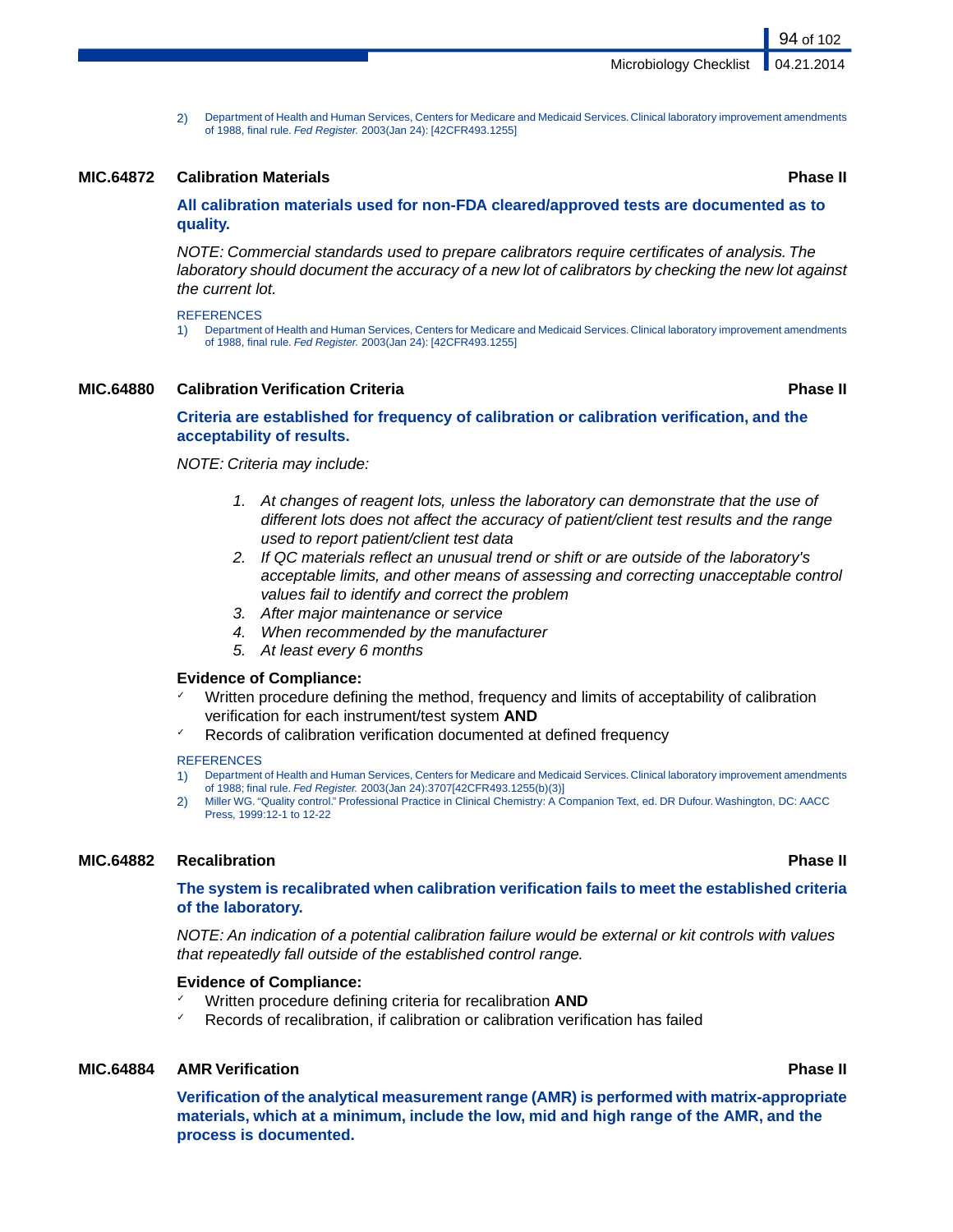95 of 102

*NOTE: If the materials used for calibration or for calibration verification include low, midpoint, and high values that are near the stated AMR, and if calibration verification data are within the laboratory's acceptance criteria, the AMR has been verified; no additional procedures are required. If the calibration and/or calibration verification materials do not span the full AMR, or the laboratory extends the AMR beyond the manufacturer's stated range, the AMR must be verified by assaying materials reasonably near the lowest and highest values of the AMR.*

*Calibration, calibration verification, and verification of the analytical measurement range (AMR) are required to substantiate the continued accuracy of a test method. The CLIA regulations use the term "calibration verification" to refer to both verification of correct method calibration and verification of the analytical measurement range. This Checklist uses separate terms to identify two distinct processes that are both required for good laboratory practice.*

### **Evidence of Compliance:**

Written procedure for AMR verification defining the types of materials used and acceptability criteria consistent with manufacturer's instructions

### **REFERENCES**

1) Department of Health and Human Services, Centers for Medicare and Medicaid Services. Clinical laboratory improvement amendments of 1988; final rule. *Fed Register.* 2003(Jan 24):3707 [42CFR493.1255]

# *\*\*REVISED\*\* 04/21/2014*

### **MIC.64886 AMR Verification Criteria Phase II**

**Criteria are established for verifying the analytical measurement range and compliance is documented.**

*NOTE: The AMR must be verified at least every six months after a method is initially placed in service and if any of the following occur:*

- *1. A change of reagent lots for chemically or physically active or critical components, unless the laboratory can demonstrate that the use of different lots does not affect the accuracy of patient/client test results, and the range used to report patient/client test data*
- *2. If QC materials reflect an unusual trend or shift or are outside of the laboratory's acceptable limits and other means of assessing and correcting unacceptable control values fail to identify and correct the problem*
- *3. After major preventive maintenance or change of a critical instrument component*
- *4. When recommended by the manufacturer*

### **Evidence of Compliance:**

✓ Written procedure defining the method, frequency and acceptability criteria for AMR verification

### **REFERENCES**

1) Department of Health and Human Services, Centers for Medicare and Medicaid Services. Clinical laboratory improvement amendments of 1988, final rule. *Fed Register.* 2003(Jan 24): [42CFR493.1255(b)(3)]

# **QUALITY CONTROL**

# **Inspector Instructions:**



- Sampling of detailed information regarding probes/primers
- Sampling of cut-off value verification studies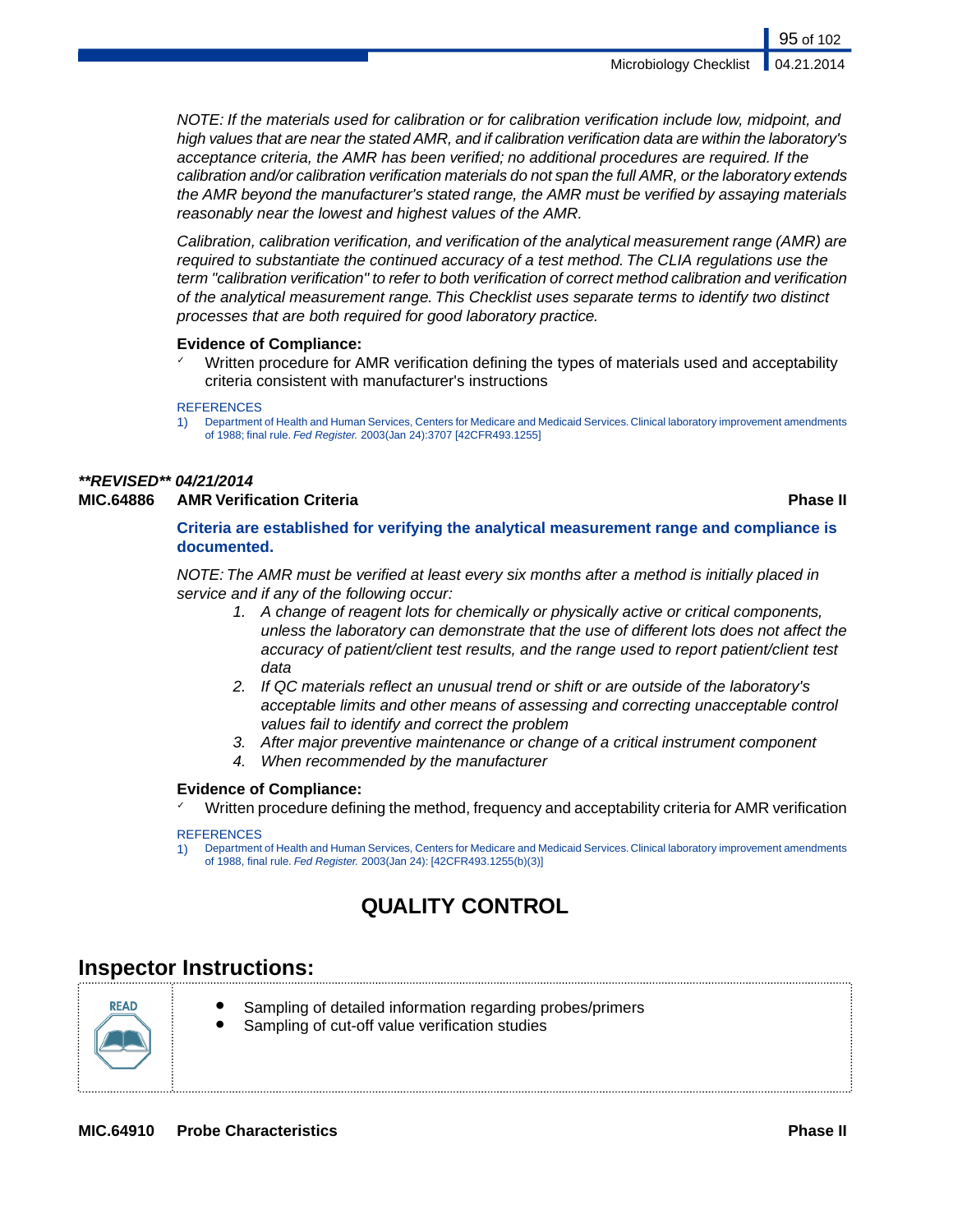### **Sufficient information is documented regarding the nature of any probe or primer used in an assay to permit interpretation and troubleshooting of test results.**

### **Evidence of Compliance:**

Records of probe details including oligonucleotide sequence, target, concentration, or purity, as applicable

### *\*\*REVISED\*\* 04/21/2014*

### **MIC.64912 Current Primers/Probes Phase II**

**The laboratory has a process in place to evaluate nucleic acid tests for compatibility with currently circulating microbial strains.**

*NOTE:This can include, but is not limited to in silico analysis of compatibility of primers and probes with their intended targets.The performance of the assays in use should be assessed against newly described variants (e.g. Influenza H1N1) if they occur in the patient population served by the laboratory.*

# *\*\*REVISED\*\* 07/29/2013*

### **MIC.64915 Qualitative Cut-Off Phase II**

**For qualitative tests that use a cut-off value to distinguish positive from negative, the cut-off value is established initially, and verified with every change in lot or at least every 6 months.**

*NOTE:The limit of detection that distinguishes a positive from a negative result should be established or verified when the test is initially placed in service, and verified with every change in lot (e.g. new master mix), instrument maintenance, or at least every six months thereafter. Note that a low-positive control that is close to the limit of detection can satisfy this checklist requirement, but must be external to the kit (e.g. weak-positive patient sample or reference material prepared in appropriate matrix).*

### **Evidence of Compliance:**

- ✓ Written procedure for initial establishment and verification of the cut-off value **AND**
- Records of initial establishment and verification documented at defined frequency

# **SEQUENCING**

# **Inspector Instructions:**

| <b>READ</b> | Sampling of molecular microbiology sequencing test procedures                                                                                |
|-------------|----------------------------------------------------------------------------------------------------------------------------------------------|
|             | How does your laboratory detect cross-contamination of samples/amplicons? What<br>action would you take if cross contamination is suspected? |

*\*\*REVISED\*\* 07/29/2013* **MIC.64920 Sequencing Data Criteria Phase II**

**Criteria are established for the acceptability and interpretation of primary sequencing data.**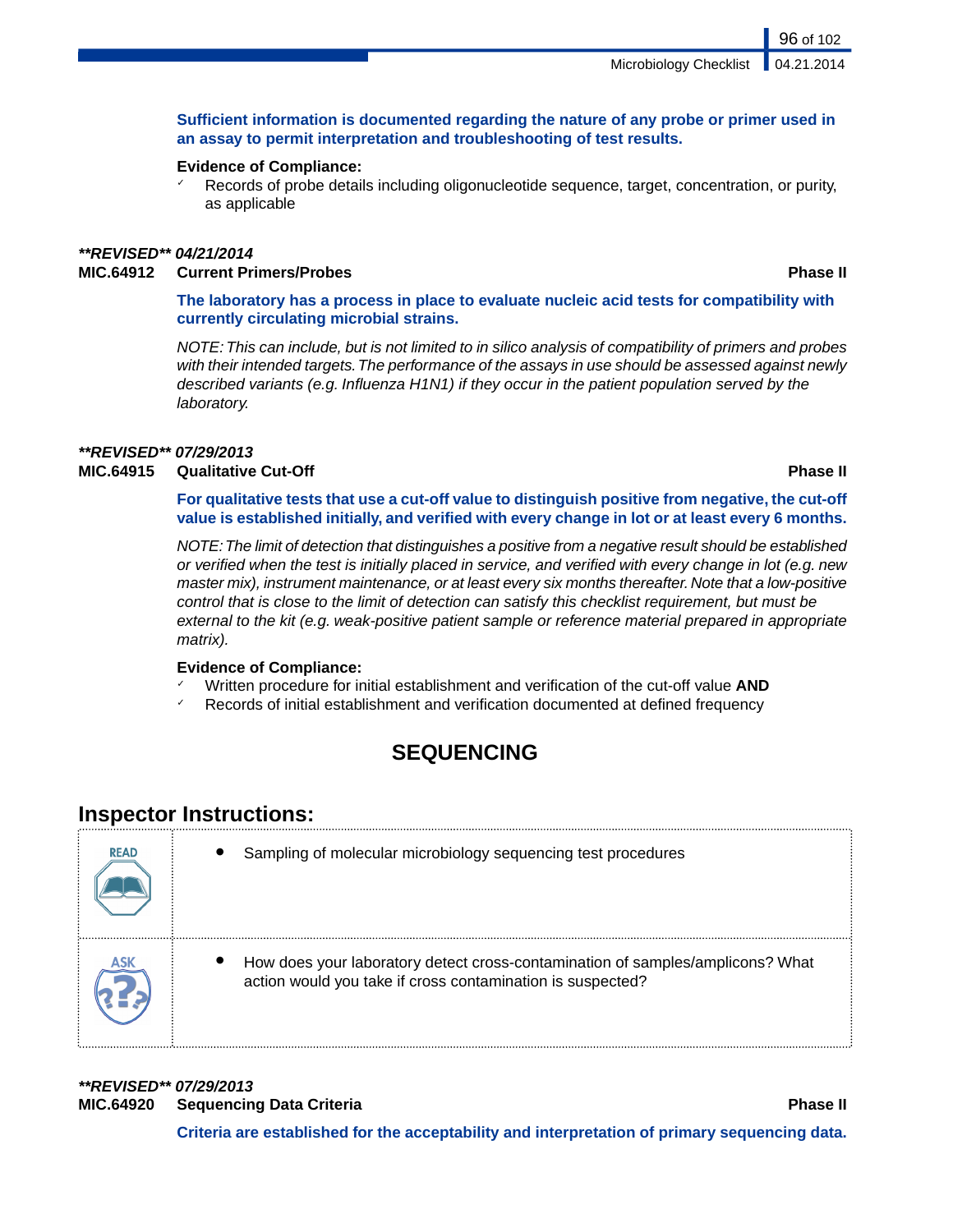*NOTE: Test procedures must assure that each target is visualized adequately to produce an unequivocal sequence readout, whether by manual or automated methods. Point mutations in particular may be overlooked if the signals are low or unequal. One approach to preventing this problem is to perform sequencing in both directions (opposite strands).*

### **MIC.64922 Sequencing Data Interpretation Phase II**

**The laboratory has a process in place to assure that appropriate databases are used for the interpretation of sequencing data.**

*NOTE: Data bases should be comprehensive and current.*

### *\*\*REVISED\*\* 07/29/2013*

**MIC.64924 Sequence Data Correlation Phase II**

**The sequence data are correlated with available phenotypic data.**

### **Evidence of Compliance:**

✓ Records of result review including correlation with phenotypic data

**MIC.64926 Sample/Amplicon Contamination Phase II**

**Procedures are in place to prevent or detect potential cross-contamination of samples and/or amplicons and to resolve problems from contamination of sequencing reactions.**

*NOTE: Examples of procedures are the use of negative controls in each batch, the manufacturer's use of Uracil N-glycosylase (UNG), or the fingerprinting program provided by the manufacturer.*

# **TEST PROCEDURES**

# **Inspector Instructions:**

| <b>READ</b>    | Sampling of molecular microbiology test procedures<br>Sampling of melting temperature record monitoring                                |
|----------------|----------------------------------------------------------------------------------------------------------------------------------------|
| <b>OBSERVE</b> | Autoradiographs/gel photographs (low background, clear signal absence of bubbles)                                                      |
|                | How is the endpoint of gel electrophoresis determined?<br>What criteria are used to interpret autoradiographs or electrophoretic gels? |

### **MIC.64930 Nucleic Acid Extraction/Purification Phase II**

### **Nucleic acids are extracted and purified by validated methods.**

*NOTE:These can include methods reported in the literature, an established commercially available kit or instrument, or a laboratory-developed method.*

Microbiology Checklist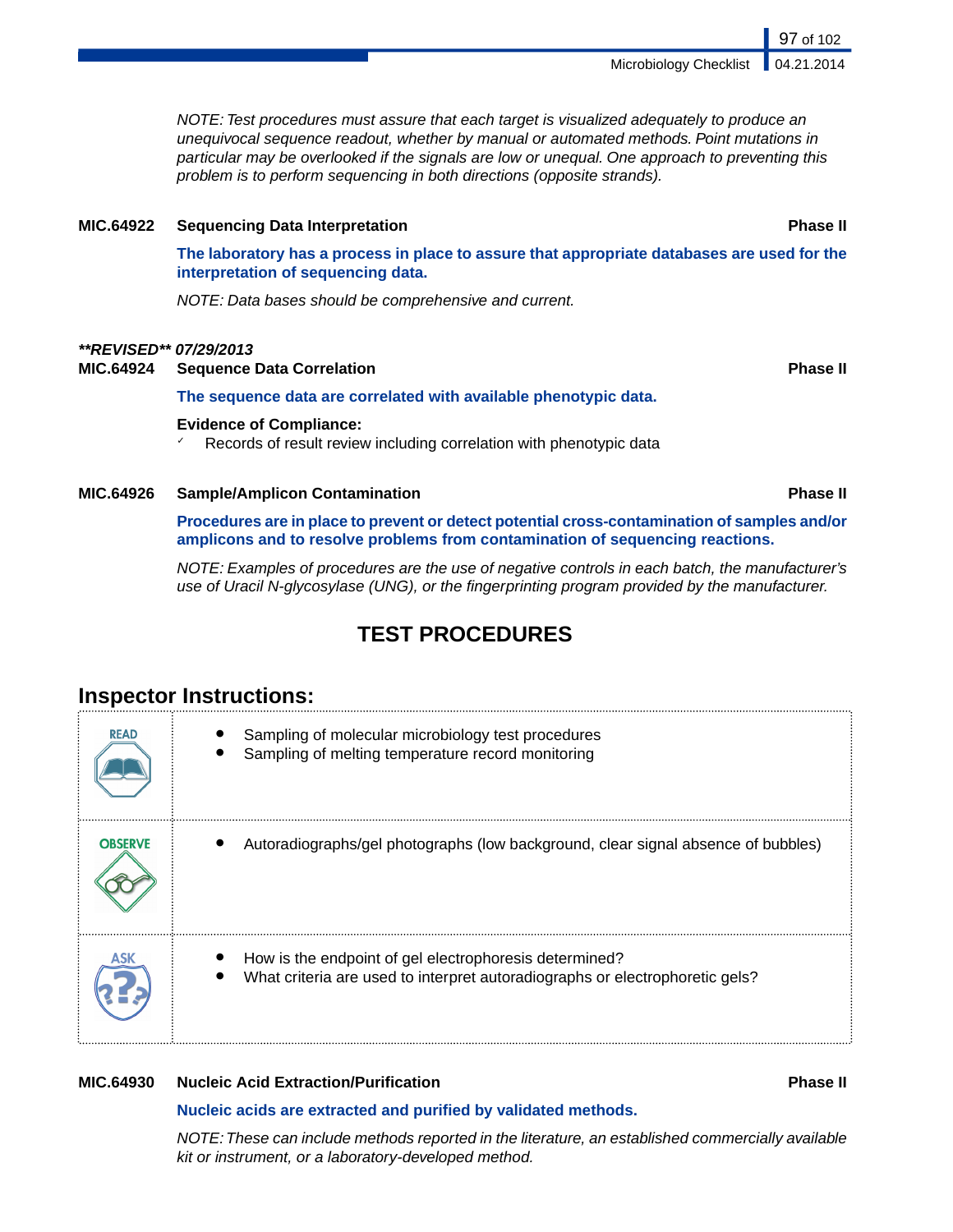98 of 102

### **Evidence of Compliance:**

Records to support nucleic acid extraction/purification is performed by a validated method

### *\*\*REVISED\*\* 07/29/2013*

**MIC.64934 Melting Temperature Phase II**

**For tests that generate a result based on a melting temperature (Tm), appropriately narrow temperature ranges ( +/- 2.5***º* **C) are defined and monitored.**

### **MIC.64938 Autoradiograph Resolution/Gel Criteria Phase II**

**The autoradiographs and electrophoretic gel photographs are of sufficient resolution and quality (low background, clear signal, absence of bubbles,** *etc***.) to permit the reported interpretation using objective criteria.**

### **Evidence of Compliance:**

Written procedure that includes criteria for the resolution of bands

### **REFERENCES**

- 1) American Association of Blood Banks. Standards for parentage testing laboratories. Bethesda, MD: AABB, 1998:7.100, 7.500
- 2) Cossman J, *et al*. Gene rearrangements in the diagnosis of lymphoma/leukemia. Guideline for use based on a multiinstitutional study. *Am J Clin Pathol*. 1991;95:347-354

### **MIC.64940 Molecular Weight Markers Phase II**

**Known molecular weight markers that span the range of expected bands are used for each electrophoretic run.**

### **Evidence of Compliance:**

Records of appropriate markers documented with each run

### **MIC.64944 Visual/Fluorescent Markers Phase II**

**Visual or fluorescent markers are used to determine the endpoint of gel electrophoresis.**

# **ASSAY VALIDATION**

*It is important to confirm the analytical performance characteristics of the assay and to confirm the clinical validity of the assay. Performance characteristics that should be determined prior to reporting patient test results include analytical and diagnostic sensitivity and analytical and diagnostic specificity, precision, linearity (for quantitative tests), the reportable range of patient test results; the reference range (normal values); performance with clinical specimens; and any other applicable performance characteristic. Refer to the section "Test Method Validation" in the Laboratory General checklist for additional details.*

*Analytic sensitivity refers to the ability of a test to detect a given analyte (i.e. the lower limit of detection). Analytic specificity refers to the degree to which related organisms are not detected by a test.*

*Precision refers to the reproducibility of a test result (e.g. within-technologist, between-technologist, within-run, and between-run).*

*Clinical sensitivity refers to the ability of a test to detect a disease or clinical condition, while clinical specificity refers to the degree to which a test is negative when disease is absent.*

*Diagnostic sensitivity and specificity must be determined relative to some "gold standard" (e.g. biopsy findings, clinical findings, etc.).The sensitivity of an assay equals [TP/(TP+FN)] X 100 and the specificity of an assay equals [TN/(TN+FP)] X 100. (TP=true positive, TN=true negative, FN=false negative, FP=false positive.) Determinations*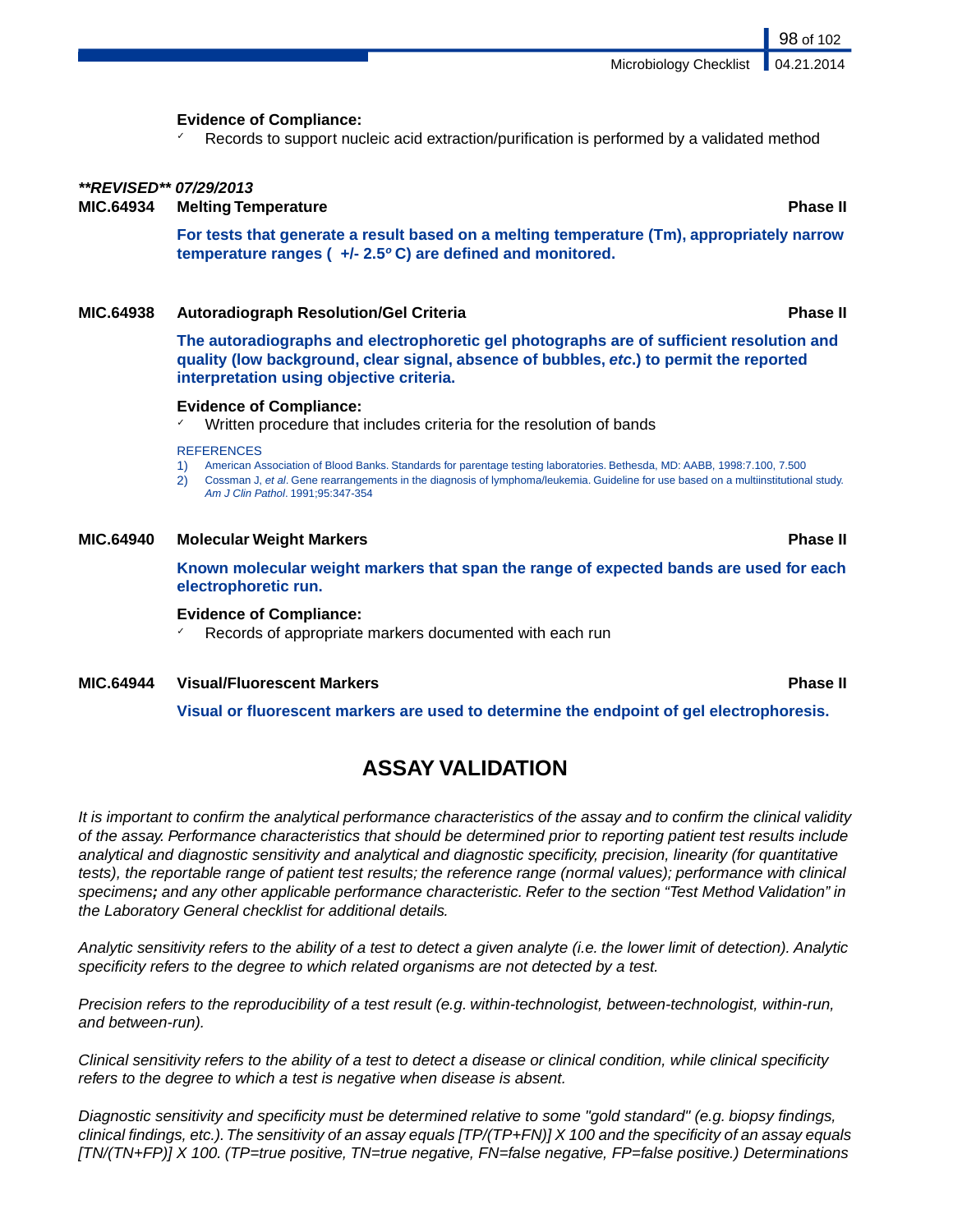*of sensitivity and specificity should be done in a "blinded" fashion (i.e. without prior knowledge of the patient's disease status). For some infections, it may not be possible to identify large numbers of positives (i.e. patients with the infection) to establish the diagnostic sensitivity of the assay. In such instances, the laboratory should procure as many positive cases as is reasonably possible for method validation and in addition cite any publications that have investigated the diagnostic sensitivity of the assay.*

# **Inspector Instructions:**

| <b>READ</b> | Sampling of assay validation studies<br>Sampling of laboratory-developed patient test reports including methodology, statement<br>and performance characteristics<br>Sampling of patient test reports performed with Class I ASRs including appropriate<br>٠<br>disclaimer |
|-------------|----------------------------------------------------------------------------------------------------------------------------------------------------------------------------------------------------------------------------------------------------------------------------|
|             | How does your laboratory validate assay performance prior to test implementation?<br>How do you ensure that the modified FDA-cleared/approved test exhibits equal or<br>superior performance?                                                                              |

### **MIC.64952 Validation Study Phase II**

### **There is documentation that the laboratory has performed a validation study prior to reporting patient results.**

### **REFERENCES**

1) Lawrence Jennings, Vivianna M.Van Deerlin, Margaret L. Gulley (2009) Recommended Principles and Practices for Validating Clinical Molecular Pathology Tests. *Archives of Pathology & Laboratory Medicine*: Vol. 133, No. 5, pp. 743-755

### *\*\*REVISED\*\* 07/29/2013*

### **MIC.64956 Modified FDA-Cleared/Approved Assay Phase II**

**If the laboratory modifies an FDA-cleared/approved assay, the modified procedure has been validated to yield equivalent or superior performance.**

### **Evidence of Compliance:**

Records of validation studies for modified FDA-cleared/approved assays

### **REFERENCES**

- 1) American College of Medical Genetics Laboratory. Standards and Guidelines for Clinical Genetics Laboratories, 3rd ed. Bethesda, MD: ACMG, 2003. Available at: http://www.acmg.net Accessed 2006
- 2) Clinical and Laboratory Standards Institute (CLSI). *Fluorescence In Situ Hybridization Methods for Clinical Laboratories; Approved Guideline—Second Edition*. CLSI document MM07-A2 (ISBN 1-56238-885-1] Clinical and Laboratory Standards Institute, 940 West Valley Road, Suite 2500, Wayne, Pennsylvania 19087-1898 USA, 2013.
- 3) Lawrence Jennings, Vivianna M.Van Deerlin, Margaret L. Gulley (2009) Recommended Principles and Practices for Validating Clinical Molecular Pathology Tests. *Archives of Pathology & Laboratory Medicine*: Vol. 133, No. 5, pp. 743-755
- 4) Department of Health and Human Services, Centers for Medicare and Medicaid Services. Clinical laboratory improvement amendments of 1988, final rule. *Fed Register.* 2003(Jan 24): [42CFR493.1253](b)(2)]

### **MIC.64960 Validation Studies - Specimen Selection Phase II**

**Validation studies were performed with an adequate number and representative (reasonable) distribution of samples for each type of specimen (***e.g***. blood, fresh/frozen tissue, paraffin-embedded tissue).**

*NOTE: Validation studies must include an adequate number of positive and negative samples representing the specimen types used in the assay (e.g. plasma, blood, CSF). Samples may include spiked specimens (suspensions of target added to appropriate matrix), if patient samples are not available or inadequate in number across the dynamic range of a quantitative assay.*

### **Evidence of Compliance:**

Records of validation studies

### Microbiology Checklist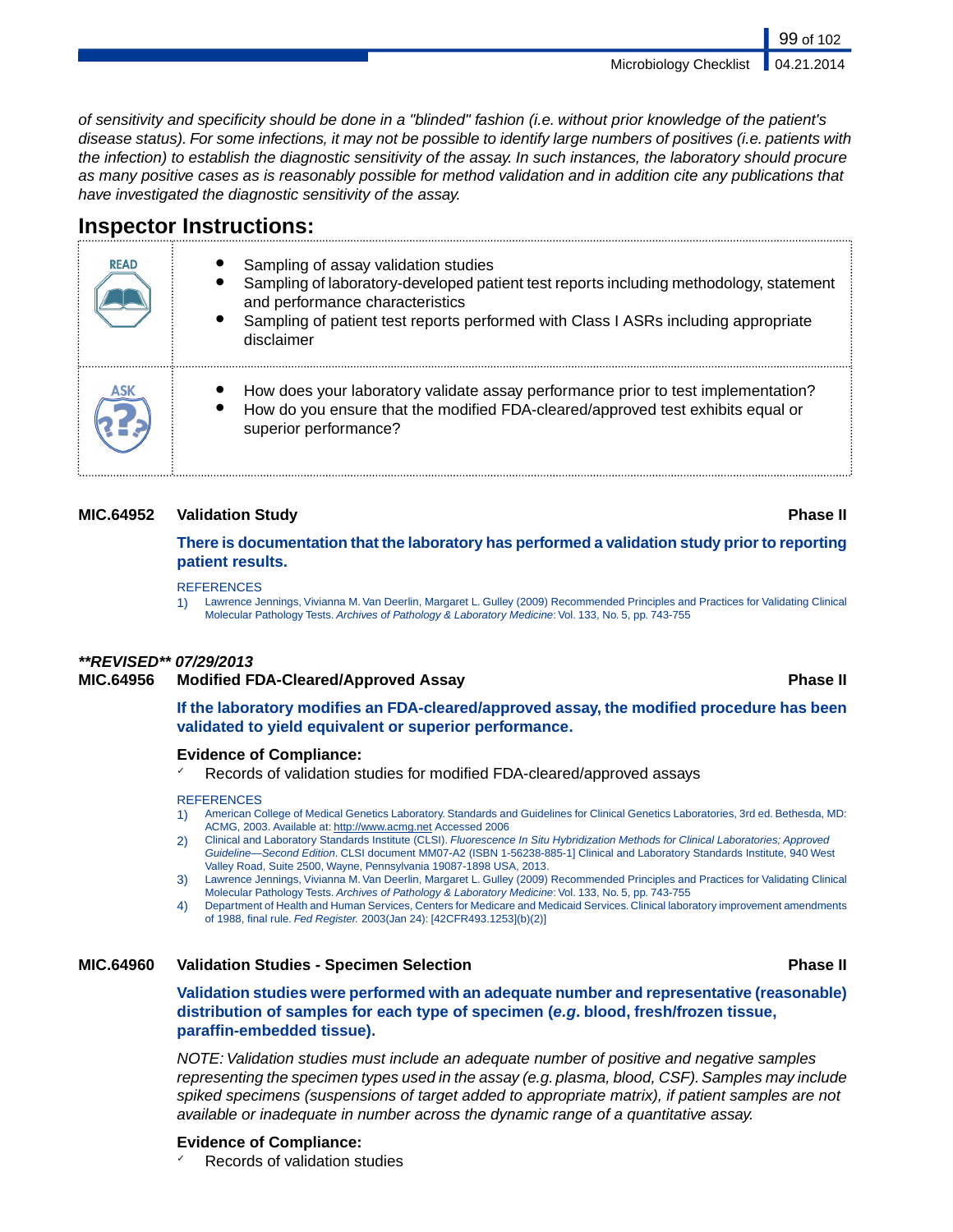### **MIC.64964 Validation Studies - Specimen Selection Phase II**

**Validation studies include specimens representing each strain or genotype, when appropriate.**

### **Evidence of Compliance:**

Records of validation studies

### **MIC.64968 Validation Study Comparison Phase II**

**The results of each validation study were compared to another valid test, such as a comparison to another test method or specimen exchange with a laboratory performing the same type of test in a similar fashion.**

*NOTE: There may not be a closely related test to be used for comparison. In such cases, the test performance (sensitivity and specificity) should be assessed in relation to the patient's clinical diagnosis and in addition assessed by exchanges of specimens with a laboratory that performs the test in a similar fashion.*

### **Evidence of Compliance:**

✓ Records of comparison and evaluation of each validation study to another test method **OR** records of comparison using specimen exchange with another laboratory

### **MIC.64972 Reference/Reportable Range Qualitative Phase II**

### **For qualitative assays, the reference value and reportable range are defined.**

### **Evidence of Compliance:**

Written procedure defining reference and reportable range for each test

### **REFERENCES**

- 1) American College of Medical Genetics Laboratory. Standards and Guidelines for Clinical Genetics Laboratories, 3rd ed. Bethesda, MD: ACMG, 2003. Available at: http://www.acmg.net Accessed 2006
- 2) Clinical and Laboratory Standards Institute (CLSI). *Fluorescence In Situ Hybridization Methods for Clinical Laboratories; Approved Guideline—Second Edition*. CLSI document MM07-A2 (ISBN 1-56238-885-1] Clinical and Laboratory Standards Institute, 940 West Valley Road, Suite 2500, Wayne, Pennsylvania 19087-1898 USA, 2013.

### **MIC.64976 Reference/Reportable Range - Quantitative Phase II**

### **For quantitative assays, the reference and reportable ranges are defined.**

*NOTE: Reference and reportable ranges are pertinent to quantitative assays (e.g. viral load). The "reference range" is the range of results expected in the "normal" population, while the "reportable range" encompasses the full range of reported values. The laboratory must define the analytic measurement range (AMR) as described in the "Quantitative Assays; Calibration and Standards" section of the checklist. The laboratory must also determine how to handle positive patient results below or above the AMR, since numerical values outside the AMR may be inaccurate. For example, these may be reported as <x or >y, or they may be reported as "low positive" or " high positive" along with an explanation that values outside the linear range cannot be quantitated, or the sample may be concentrated or diluted and rerun to calculate an accurate value within the reportable range.*

### **Evidence of Compliance:**

Written procedure defining reference and reportable range for each test

### **REFERENCES**

1) Department of Health and Human Services, Centers for Medicare and Medicaid Services. Clinical laboratory improvement amendments of 1988, final rule. *Fed Register.* 2003(Jan 24): [42CFR493.1253](b)(2)]

### **MIC.64980 Validation Study Phase II**

**Validation studies document test accuracy, analytical sensitivity, analytical specificity, precision, and linear range (quantitative tests only).**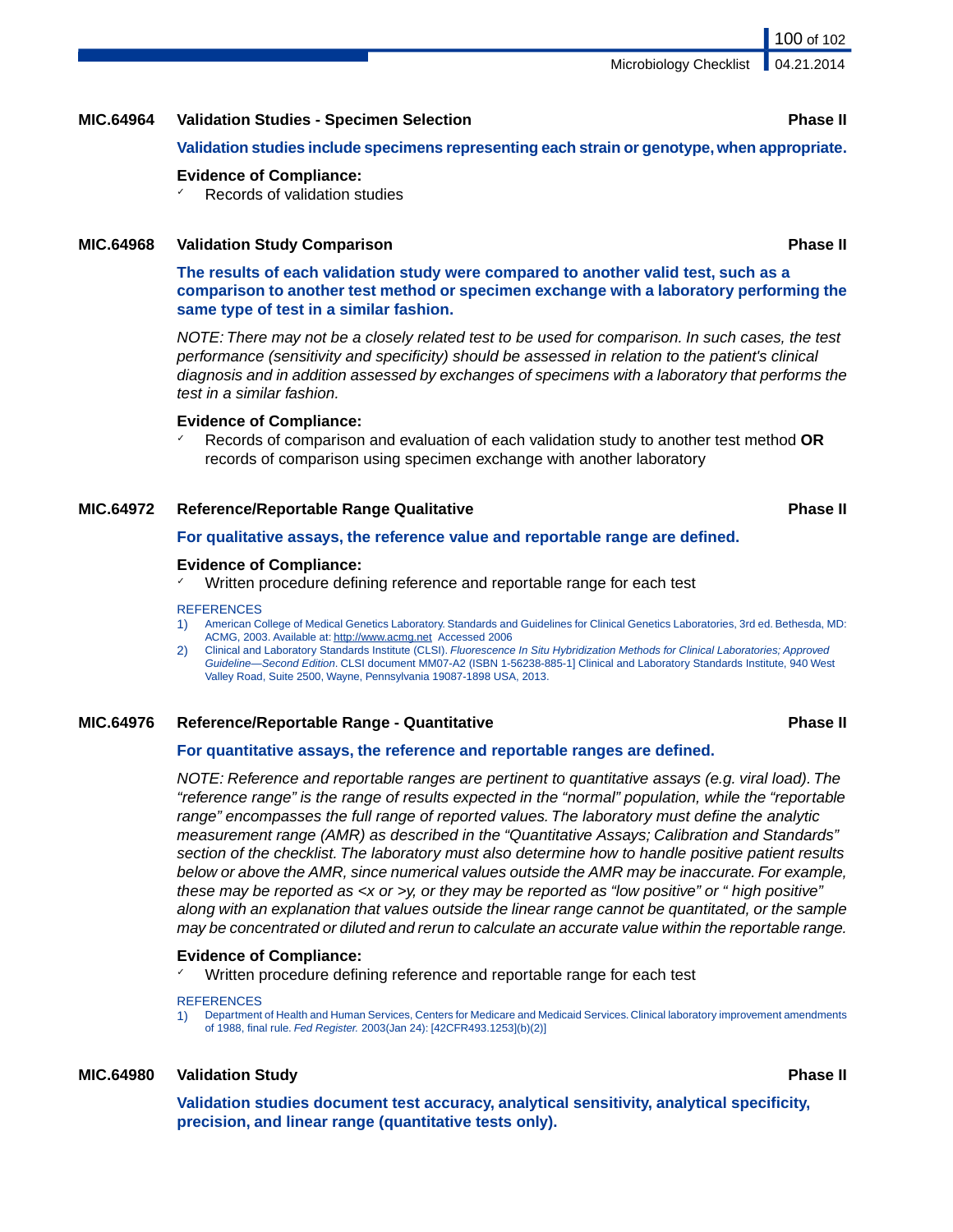*NOTE: For analytes without an international quantitative standard, it may not be possible to define numerical accuracy.*

**REFERENCES** 

- 1) Lawrence Jennings, Vivianna M.Van Deerlin, Margaret L. Gulley (2009) Recommended Principles and Practices for Validating Clinical Molecular Pathology Tests. *Archives of Pathology & Laboratory Medicine*: Vol. 133, No. 5, pp. 743-755
- 2) Department of Health and Human Services, Centers for Medicare and Medicaid Services. Clinical laboratory improvement amendments of 1988, final rule. *Fed Register.* 2003(Jan 24): [42CFR493.1253](b)(2)]

### *\*\*REVISED\*\* 07/29/2013* **MIC.64984 LDT Report Phase I**

**Reports for laboratory-developed assays contain a description of the method, a statement that the assay was developed by the laboratory, and appropriate performance characteristics.**

### **MIC.64988 ASR Report Phase II**

**If patient testing is performed using analyte-specific reagents (ASRs) obtained or purchased from an outside vendor, the patient report includes the disclaimer required by federal regulations.**

*NOTE: ASRs are antibodies, both polyclonal and monoclonal, specific receptor proteins, ligands, nucleic acid sequences, and similar reagents which, through specific binding or chemical reaction with substances in a specimen, are intended for use in a diagnostic application for identification and quantification of an individual chemical substance or ligand in biological specimens.*

*An ASR is the active ingredient of a laboratory-developed test system.*

*This checklist requirement concerns Class I ASRs. Class I ASRs are not subject to preclearance by the Us Food and Drug Administration (FDA) or to special controls by FDA. Most ASRs are Class I. Exceptions include those used by blood banks to screen for infectious diseases (Class II or III), or used to diagnose certain contagious diseases (e.g. HIV infection and tuberculosis) (class III).*

*If the laboratory performs patient testing using Class I ASRs, federal regulations require that the following disclaimer accompany the test result on the patient report: "This test was developed and its performance characteristics determined by (laboratory name). It has not been cleared or approved by the US Food and Drug Administration."*

*The CAP recommends additional language, such as "FDA does not require this test to go through premarket FDA review. This test is used for clinical purposes. It should not be regarded as investigational or for research.This laboratory is certified under the Clinical Laboratory Improvement Amendments (CLIA) as qualified to perform high complexity clinical laboratory testing."*

*The disclaimer is not required for tests using reagents that are sold in kit form with other materials or an instrument, nor reagents sold with instructions for use, nor reagents labeled "for in vitro diagnostic use" (IVD) by the manufacturer.*

*The laboratory must establish the performance characteristics of tests using Class I ASRs in accordance with the Assay Validation section of this checklist.*

### **REFERENCES**

- 1) Department of Health and Human Services, Food and Drug Administration. Medical devices; classification/reclassification; restricted devices; analyte specific reagents. Final rule. Fed Register. 1997(Nov 21);62243-45 [21CFR809, 21CFR864]
- 2) Caldwell CW. Analyte-specific reagents in the flow cytometry laboratory. Arch Pathol Lab Med. 1998;122:861-864 3) Graziano. Disclaimer now needed for analyte-specific reagents. Northfield, IL: College of American Pathologists CAP Today.
- 1998;12(11):5-11
- 4) Shapiro JD and Prebula RJ. FDA's Regulation of Analyte-Specific Reagents. Medical Devicelink, February 2003. <http://www.devicelink.com/mddi/archive/03/02/018.html>.

# **PERSONNEL - LABORATORY-DEVELOPED TESTS**